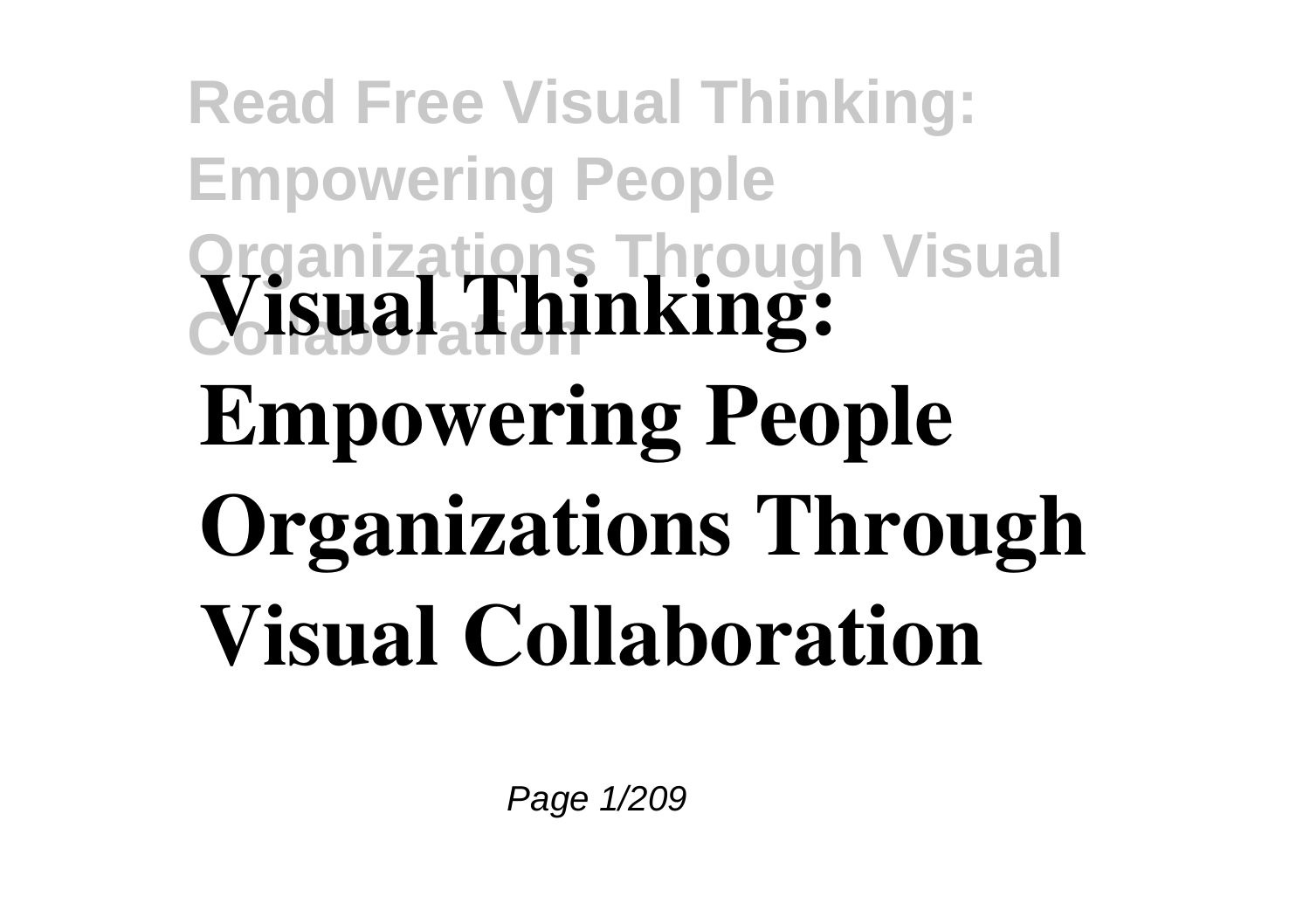**Read Free Visual Thinking: Empowering People Organizations Through Visual** *THE WORKSHOP BOOK TEACHES* **Collaboration** *YOU HOW TO RUN AN EFFECTIVE WORKSHOP - EFFORTLESSLY. Based on methods developed - and proven – in business, this highly visual and practical book will show readers how to design, lead and run effective*

Page 2/209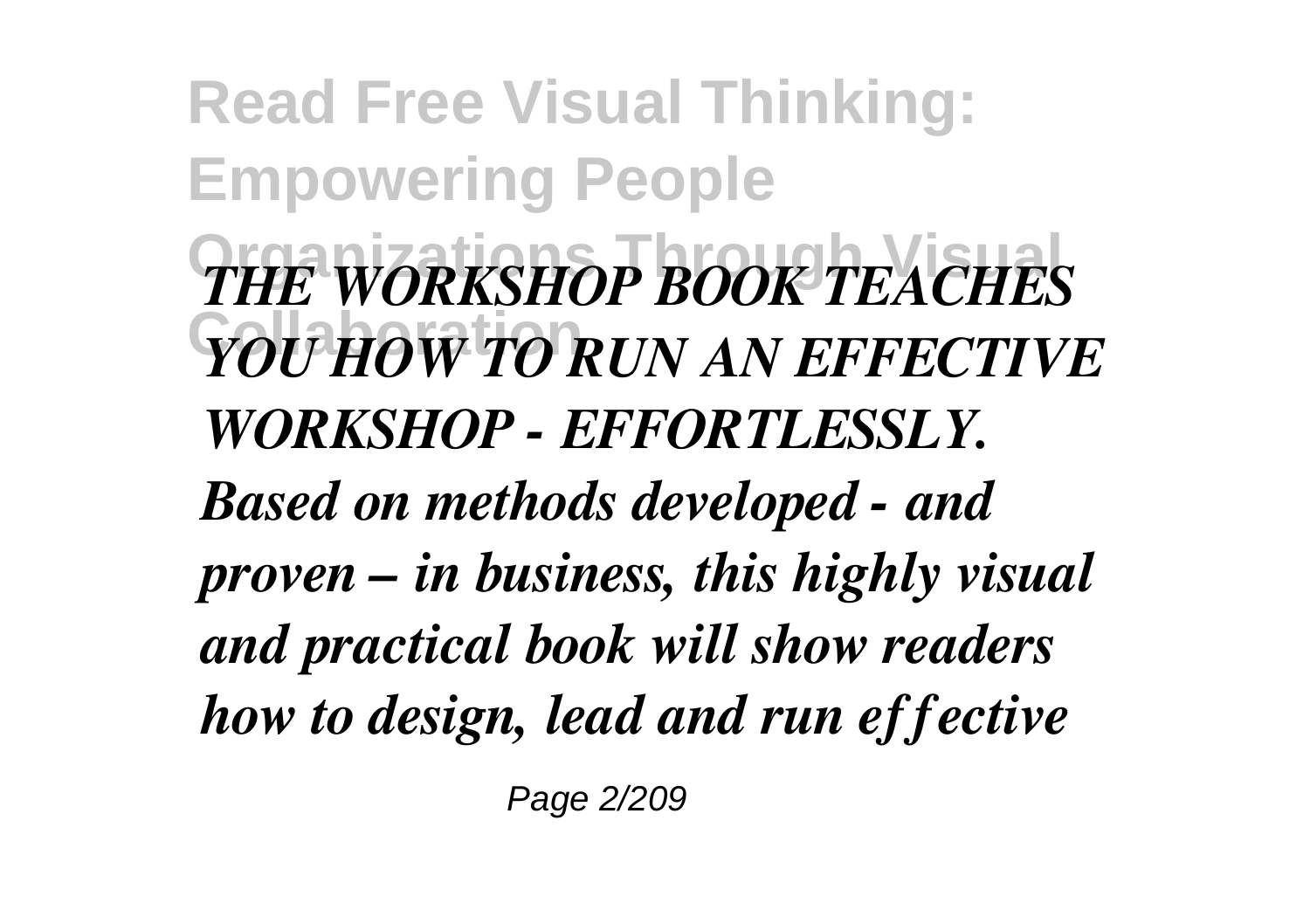**Read Free Visual Thinking: Empowering People Organizations Through Visual** *workshops. The tools you need to* **Collaboration** *design and lead successful workshops yourself Ways to enhance the collective intelligence of any team, keeping them focussed and engaged Tricks and tips for structuring time to generate maximum productivity in a*

Page 3/209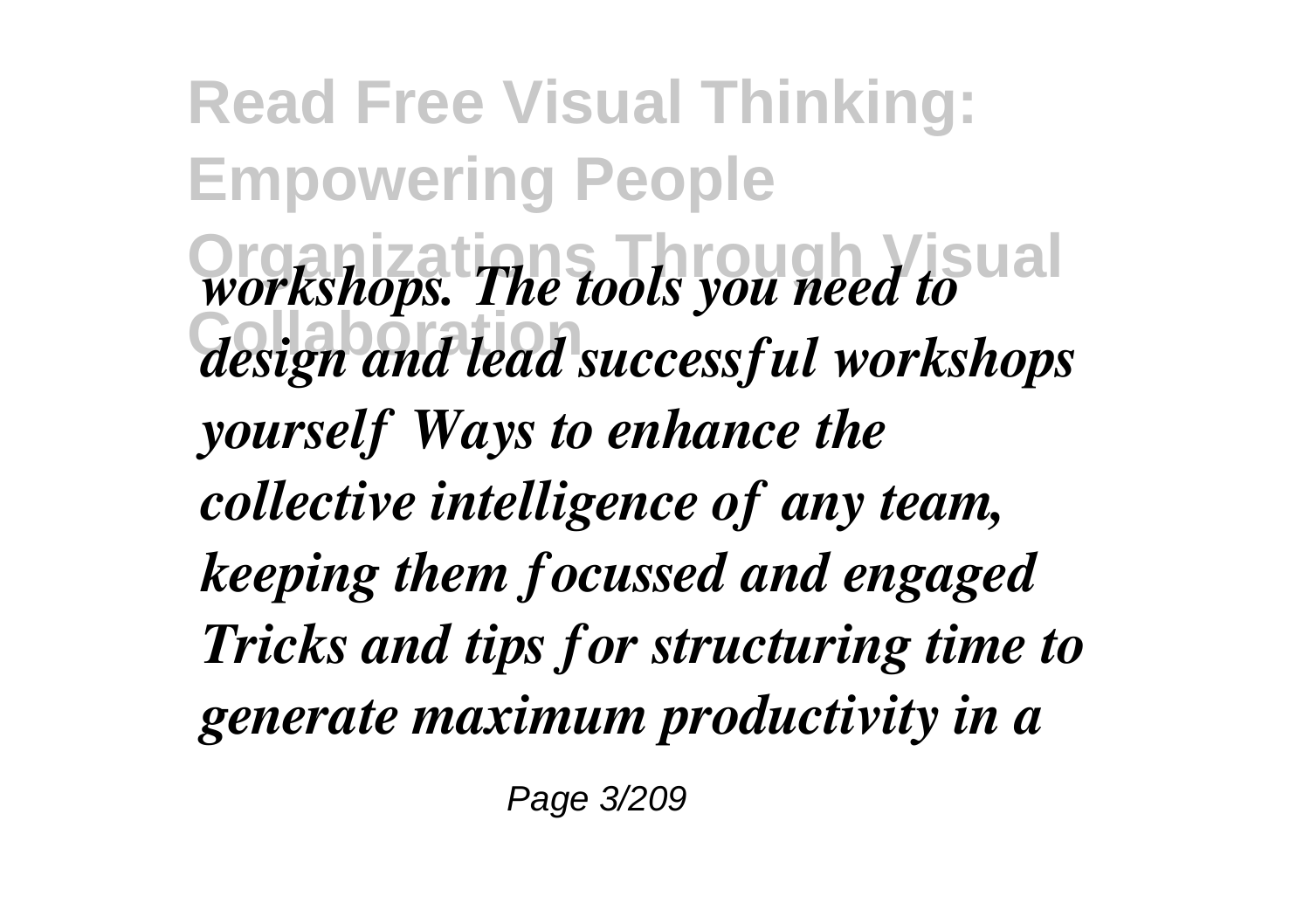**Read Free Visual Thinking: Empowering People** *limited session Advice on how to find* **Collaboration** *inspiration and creativity to generate great ideas for any industry or brief Workshop fundamentals, so you can add your own flair An expanded guide to enhancing analytical skills by building up one's*

Page 4/209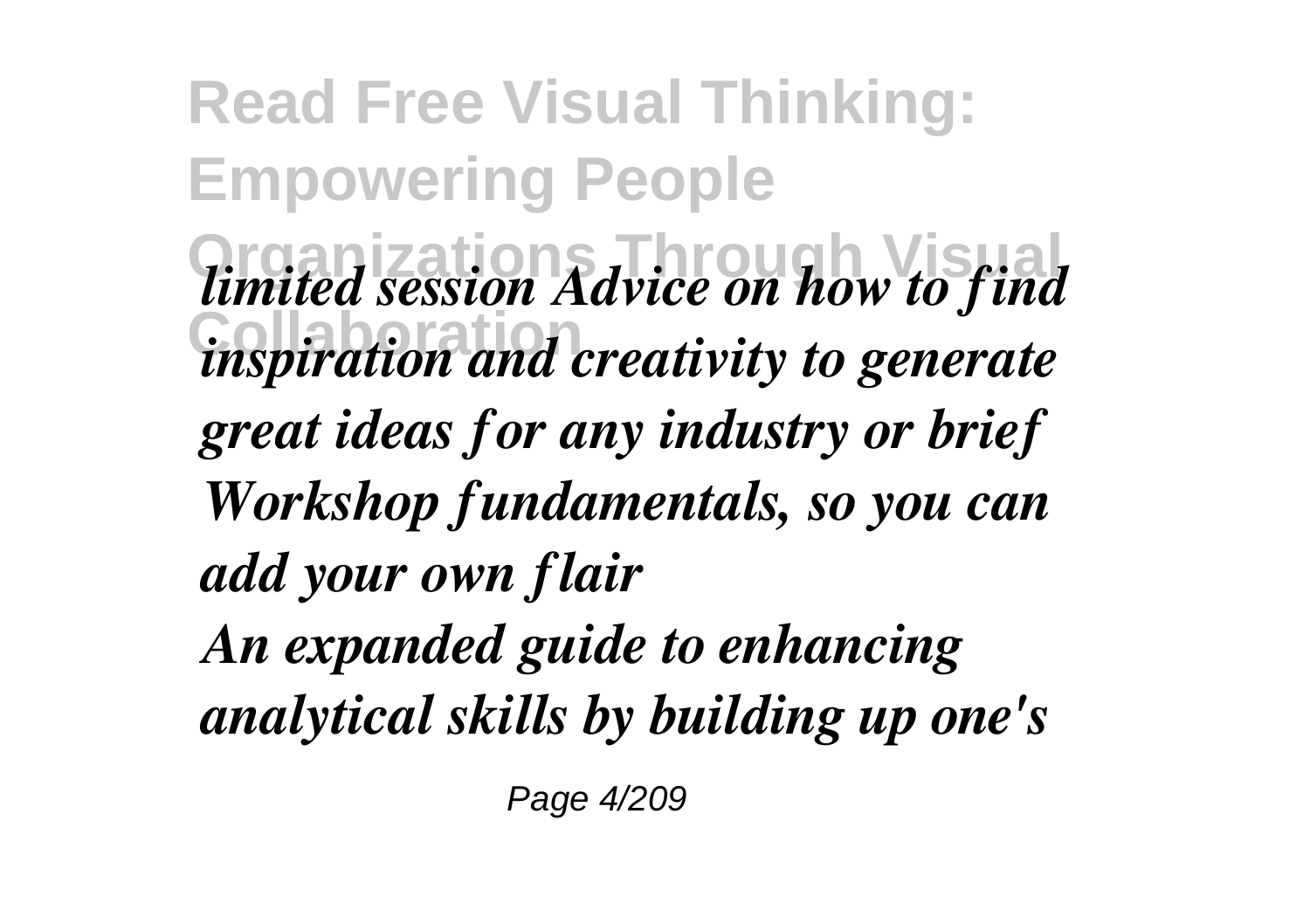**Read Free Visual Thinking: Empowering People** *intrinsic abilities is a primer for* **Collaboration** *business leaders on how to develop ideas and enable faster results using tothe-point visual methods. Original. "If you're looking for the next tool to help you solve your hardest (and most interesting) challenges at work, try a*

Page 5/209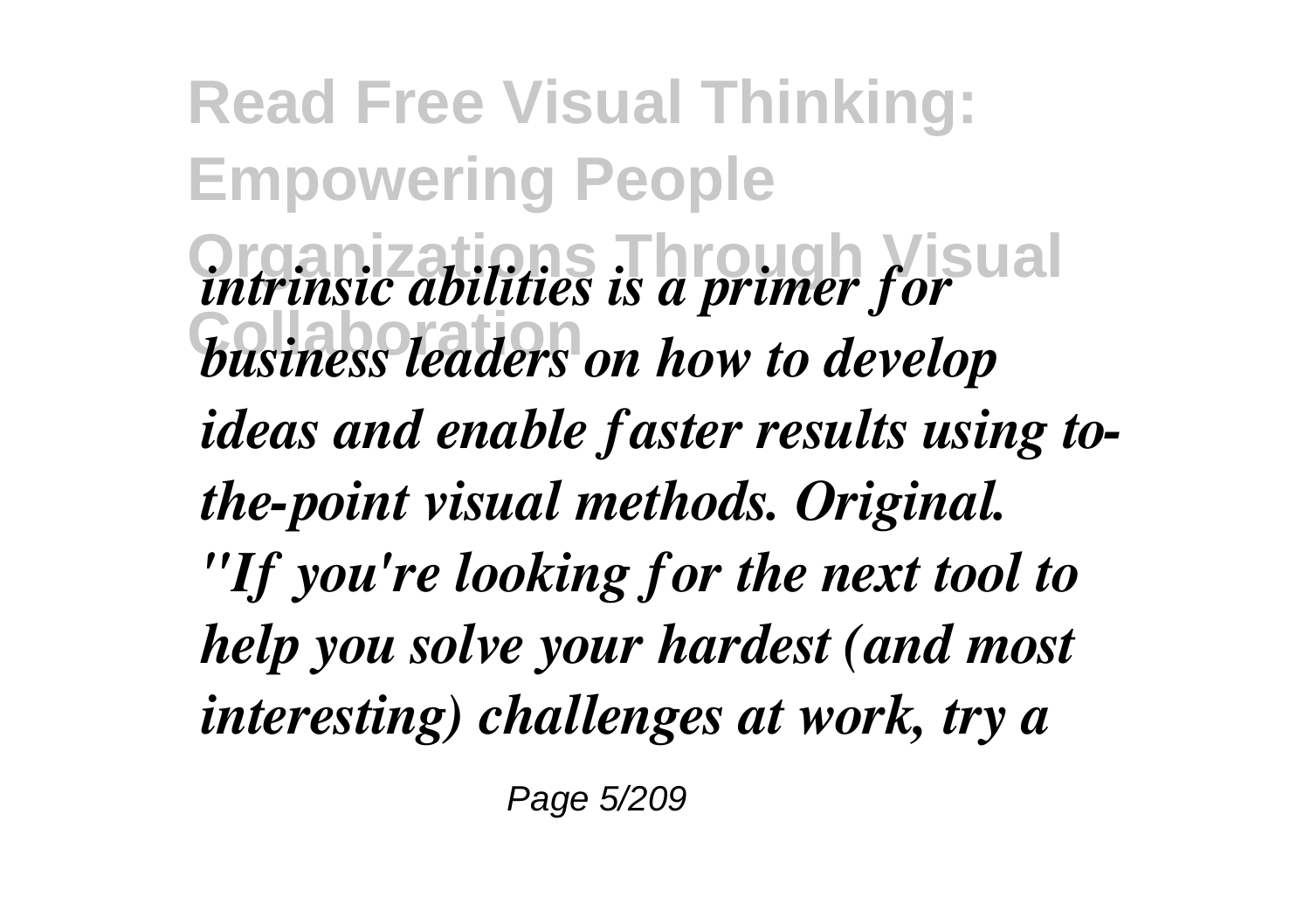**Read Free Visual Thinking: Empowering People Organizations Through Visual** *paper and pencil. This book teaches* **Collaboration** *you how to use them well - and have a bit of fun along the way."--Back cover.*

*Drawn Together through Visual Practice demonstrates the power of images as a primary sensemaking*

Page 6/209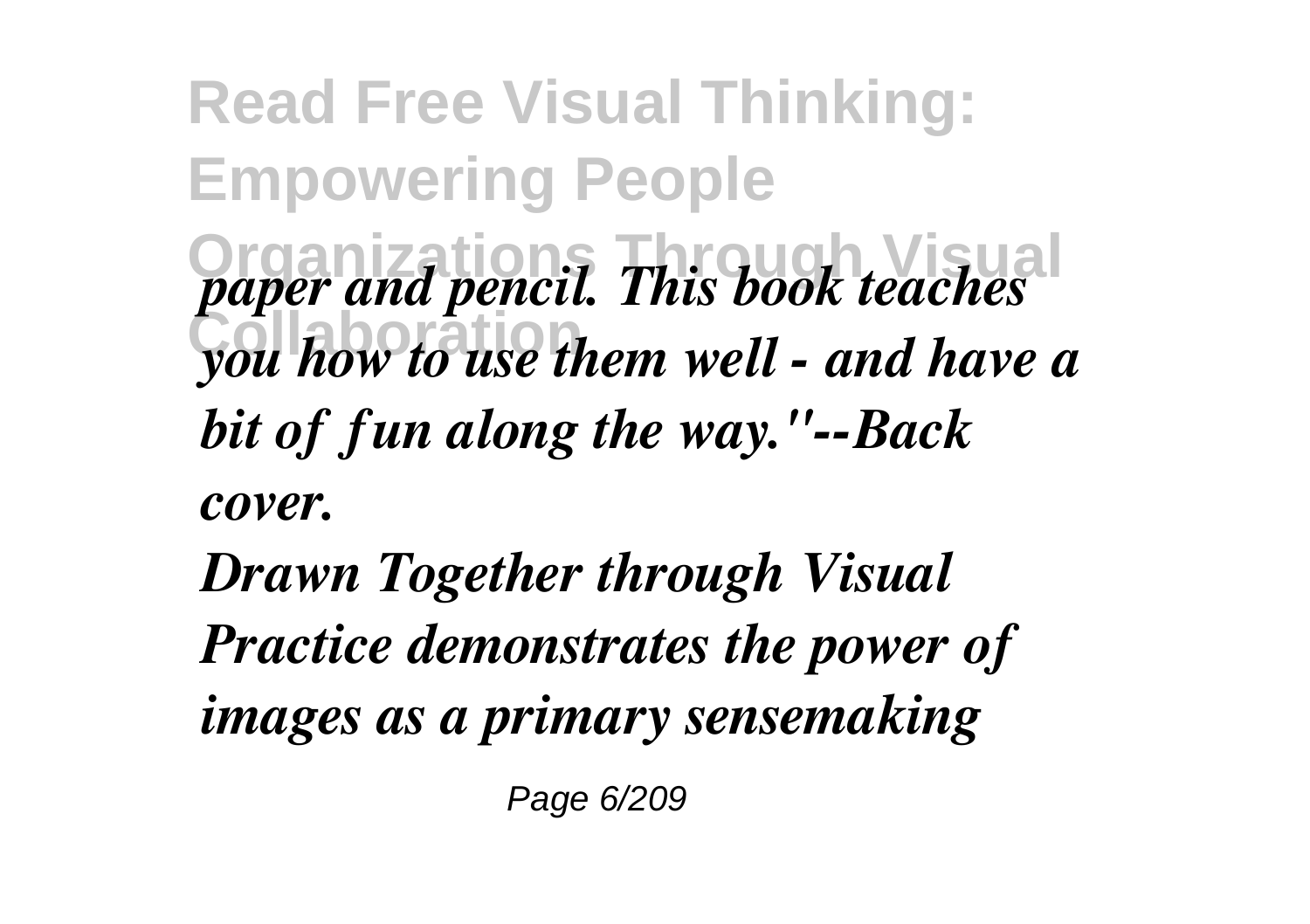**Read Free Visual Thinking: Empowering People** *device in an age of unprecedented* **Collaboration** *complexity. Twenty-seven advanced practitioners contribute to this volume, sharing experience-based methods and insights. Professionals in visual practice, alongside cross-disciplinary practitioners in other fields, delve into*

Page 7/209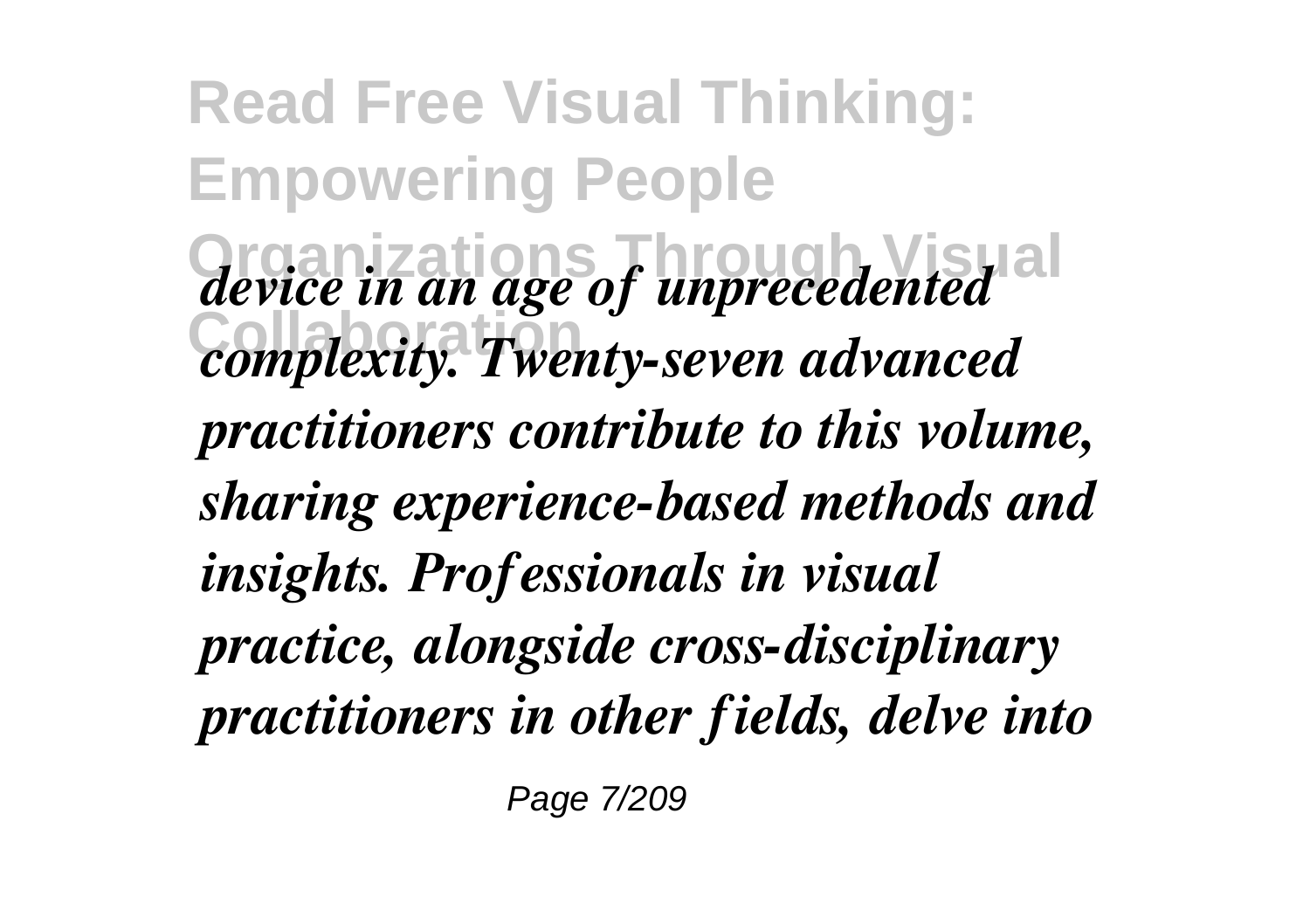**Read Free Visual Thinking: Empowering People Organizations Through Visual** *deep and resonant questions at the core* **Collaboration** *of connection and communication. Leaders in facilitation, conflict mediation, education - and all other areas using visual processes to establish common ground - will find an unparalleled wisdom of experience*

Page 8/209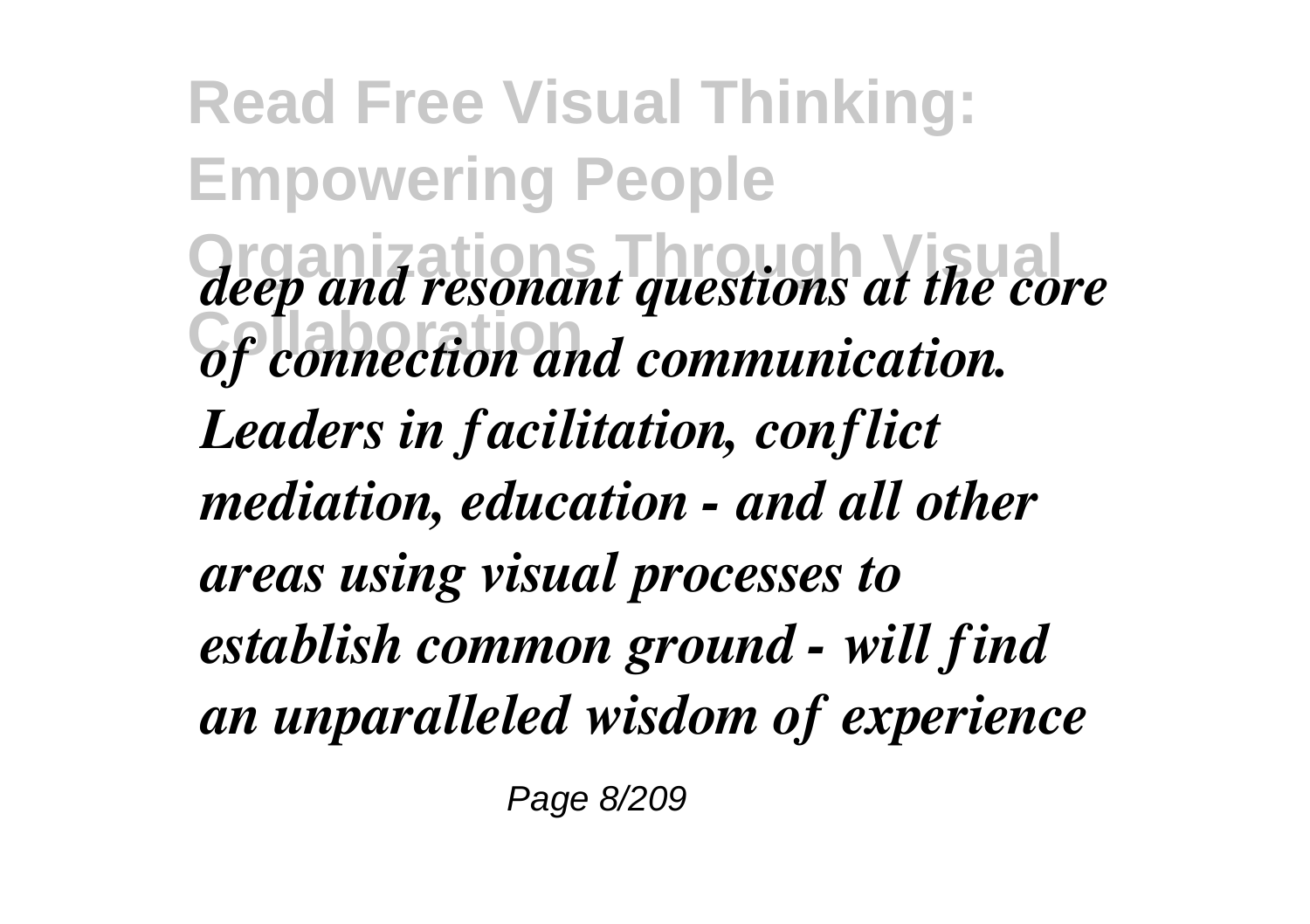**Read Free Visual Thinking: Empowering People Organizations Through Visual** *in these pages.* **Collaboration** *Solving Problems and Selling Ideas with Pictures Tools for Mapping Your Ideas Sustaining the Competitive Edge Through Organizational Analytics Visual Workplace Visual Thinking,*

Page 9/209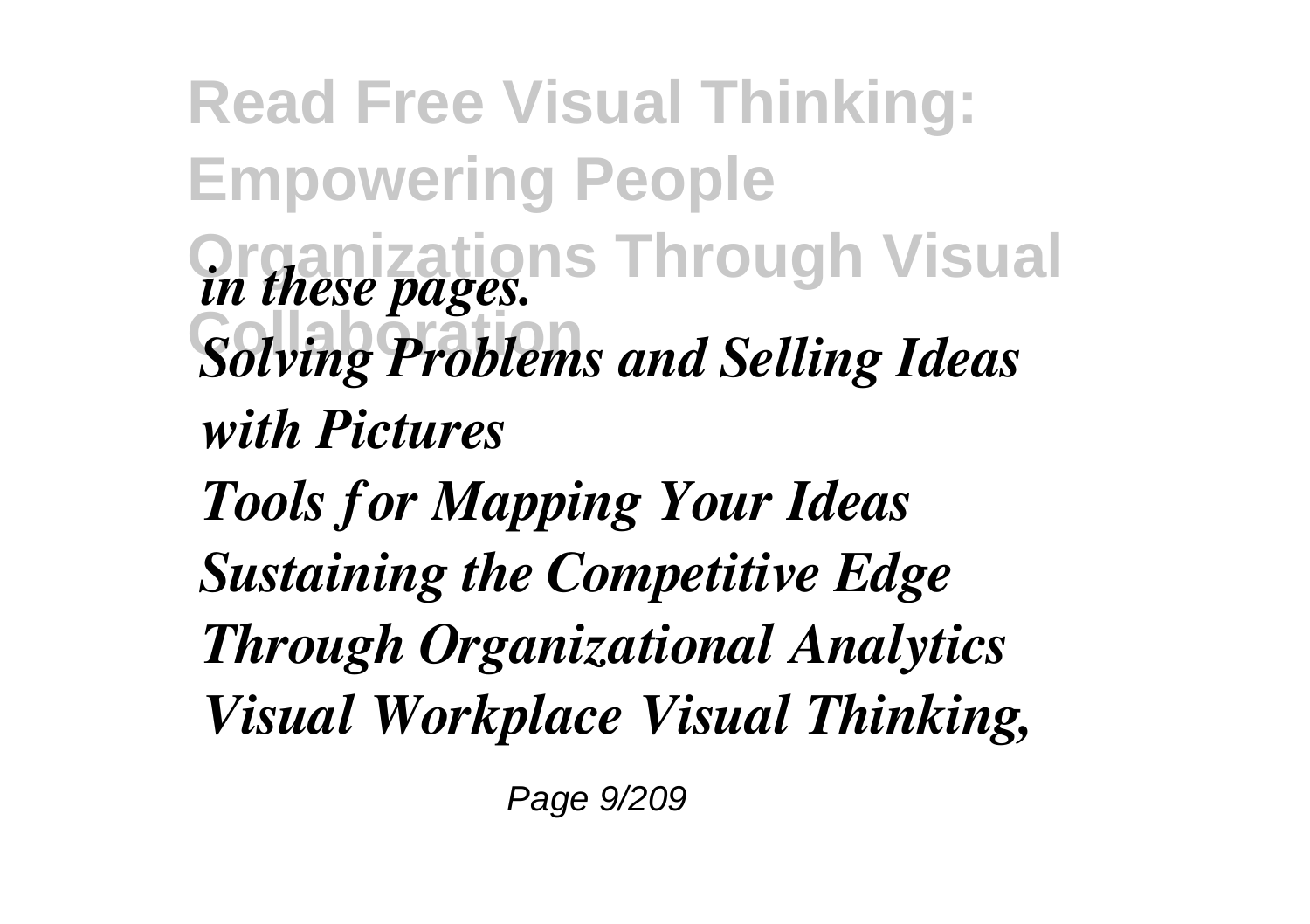**Read Free Visual Thinking: Empowering People Organizations Through Visual** *Second Edtiion* **The Business Drawing Book for** *People Who Can't Draw VisuaLeadership Design Justice Unlocking the Creativity and Innovation in You and Your Team*

Page 10/209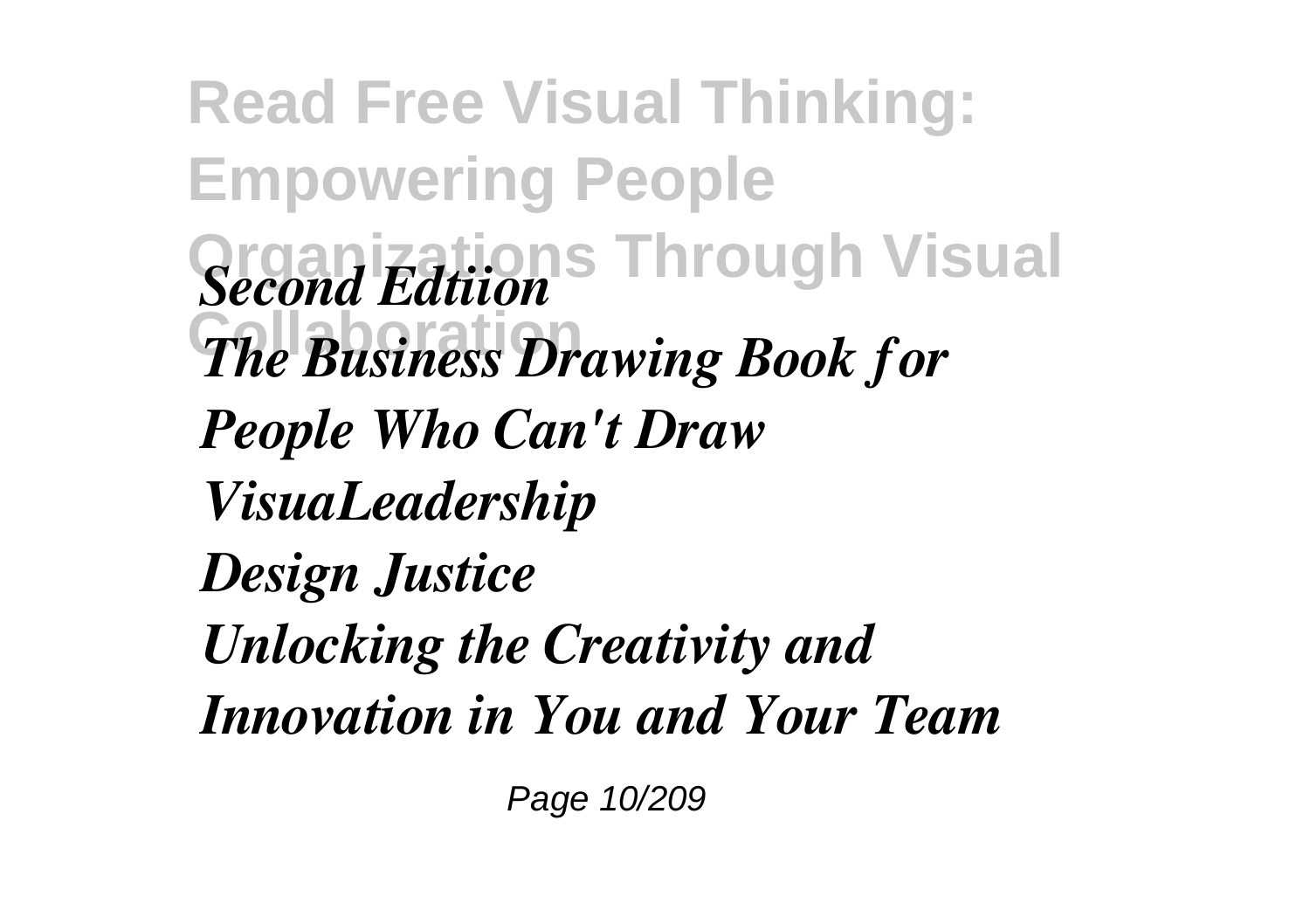**Read Free Visual Thinking: Empowering People Organizations Through Visual Collaboration** *After the success of 2017's Visual Thinking, the author noticed that people enjoy discovering how easy it is to use drawings in business communication. But they* Page 11/209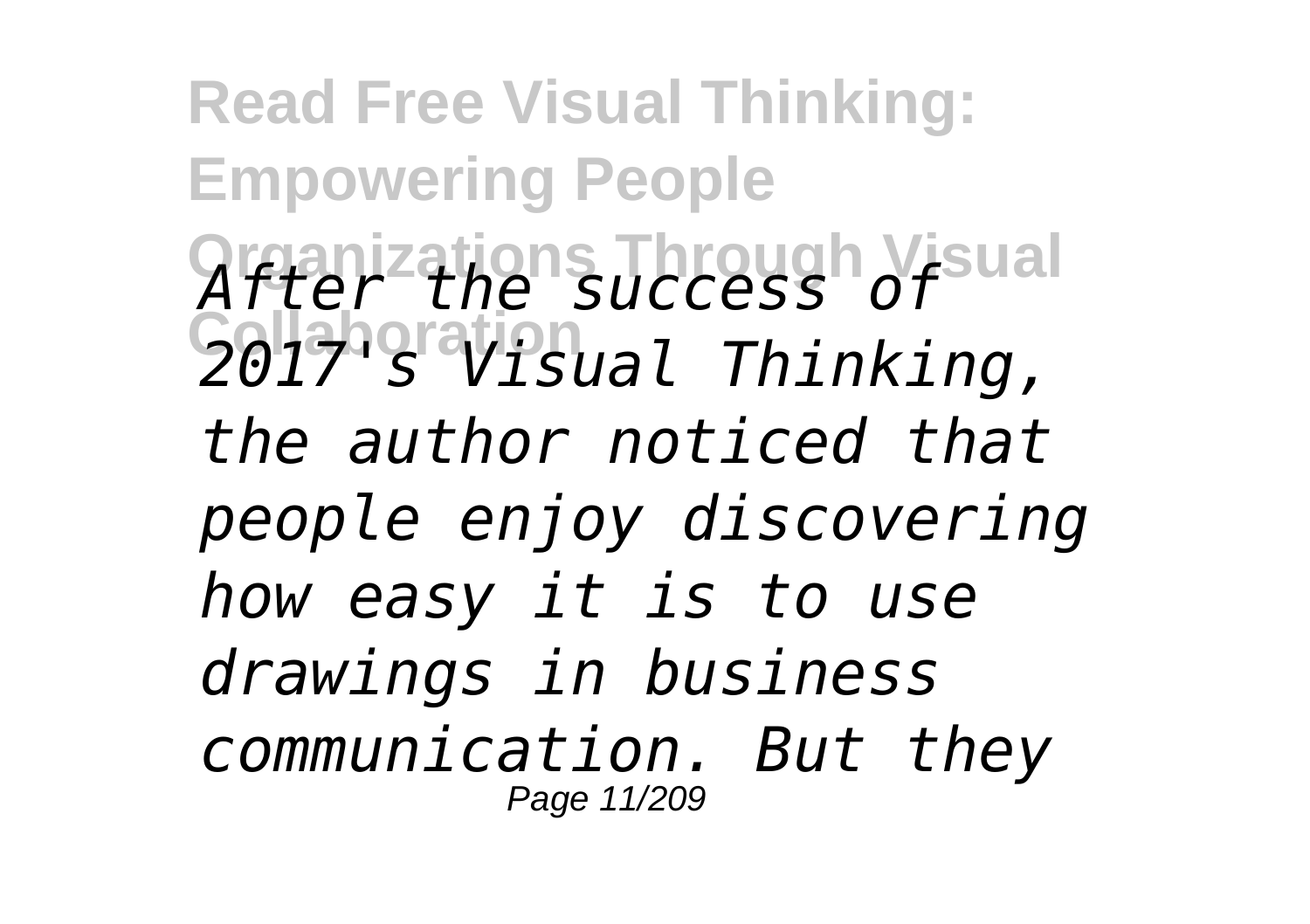**Read Free Visual Thinking: Empowering People Organizations Through Visual Collaboration** *still have no guide to satisfy their desire to tell a visual story in a very simple way. That is why the author has now written Visual Doing. This book will fulfil* Page 12/209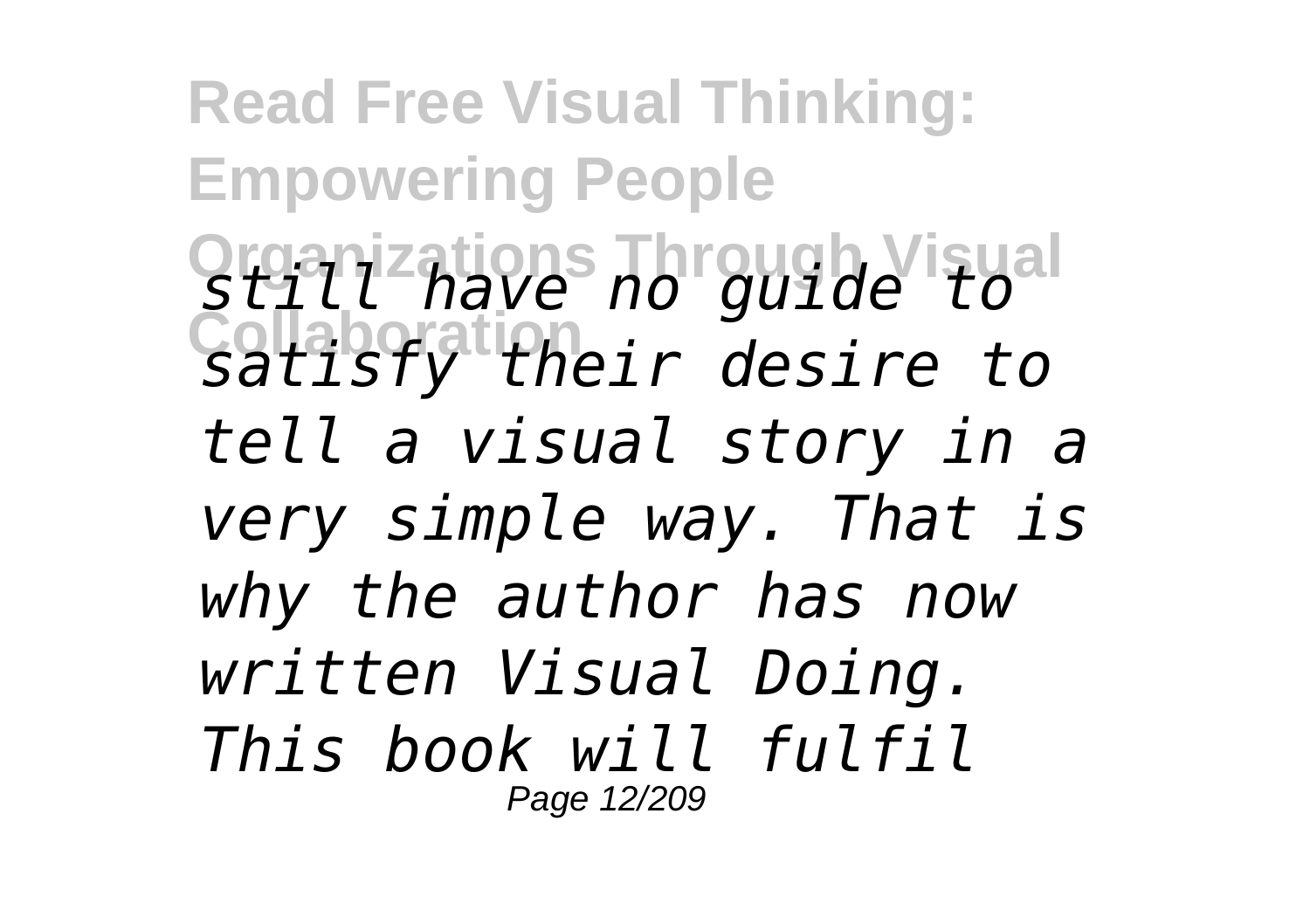**Read Free Visual Thinking: Empowering People Organizations Through Visual Collaboration** *this desire, not by drilling deeper into the advice in the first book, but by "undeepening" Chapters 3 and 4. These chapters, both about drawing in* Page 13/209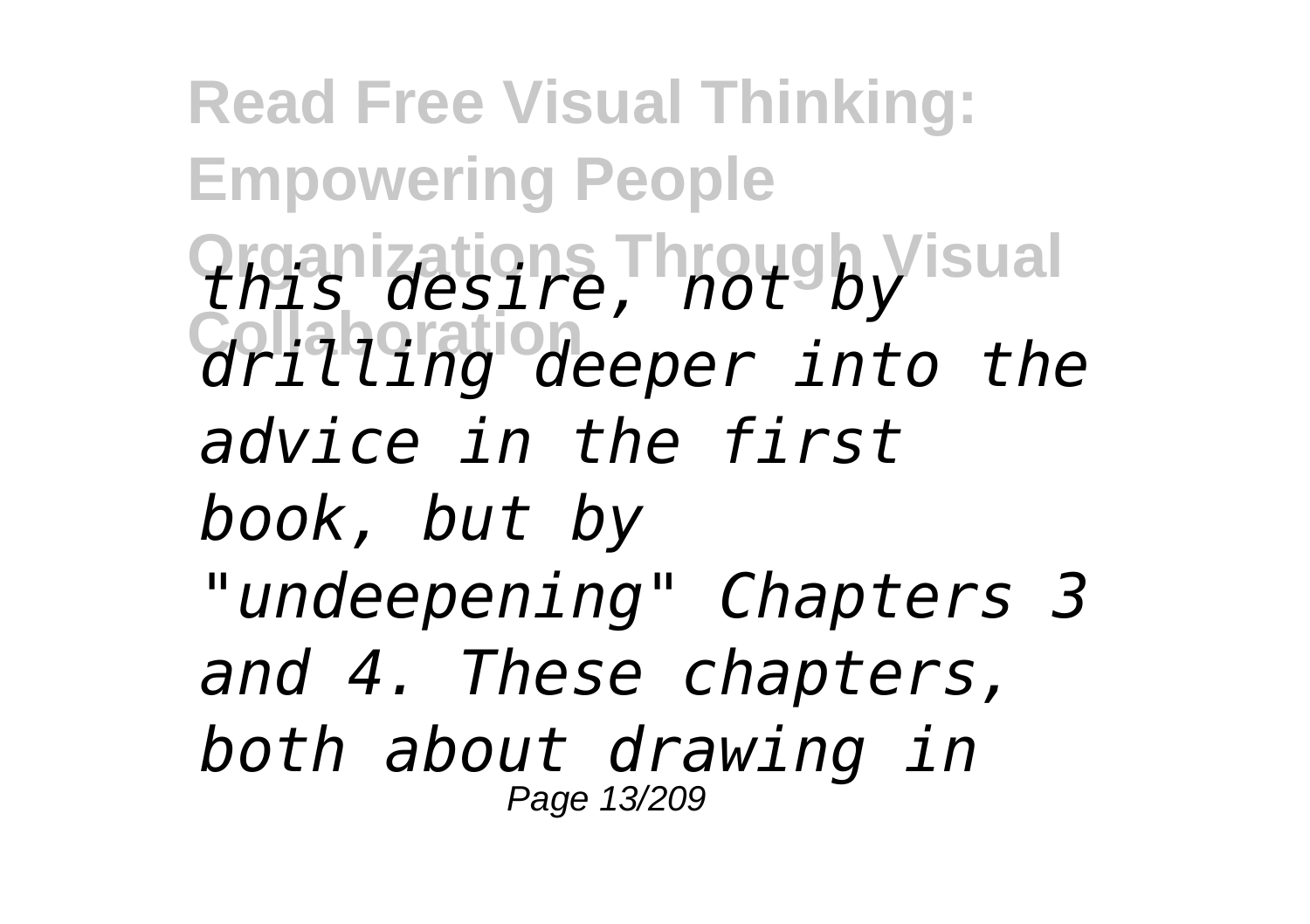**Read Free Visual Thinking: Empowering People Organizations Through Visual Collaboration** *visual business settings, are now broken down into ready-toimplement skills and tools. Visual Doing will improve your visual craftsmanship and* Page 14/209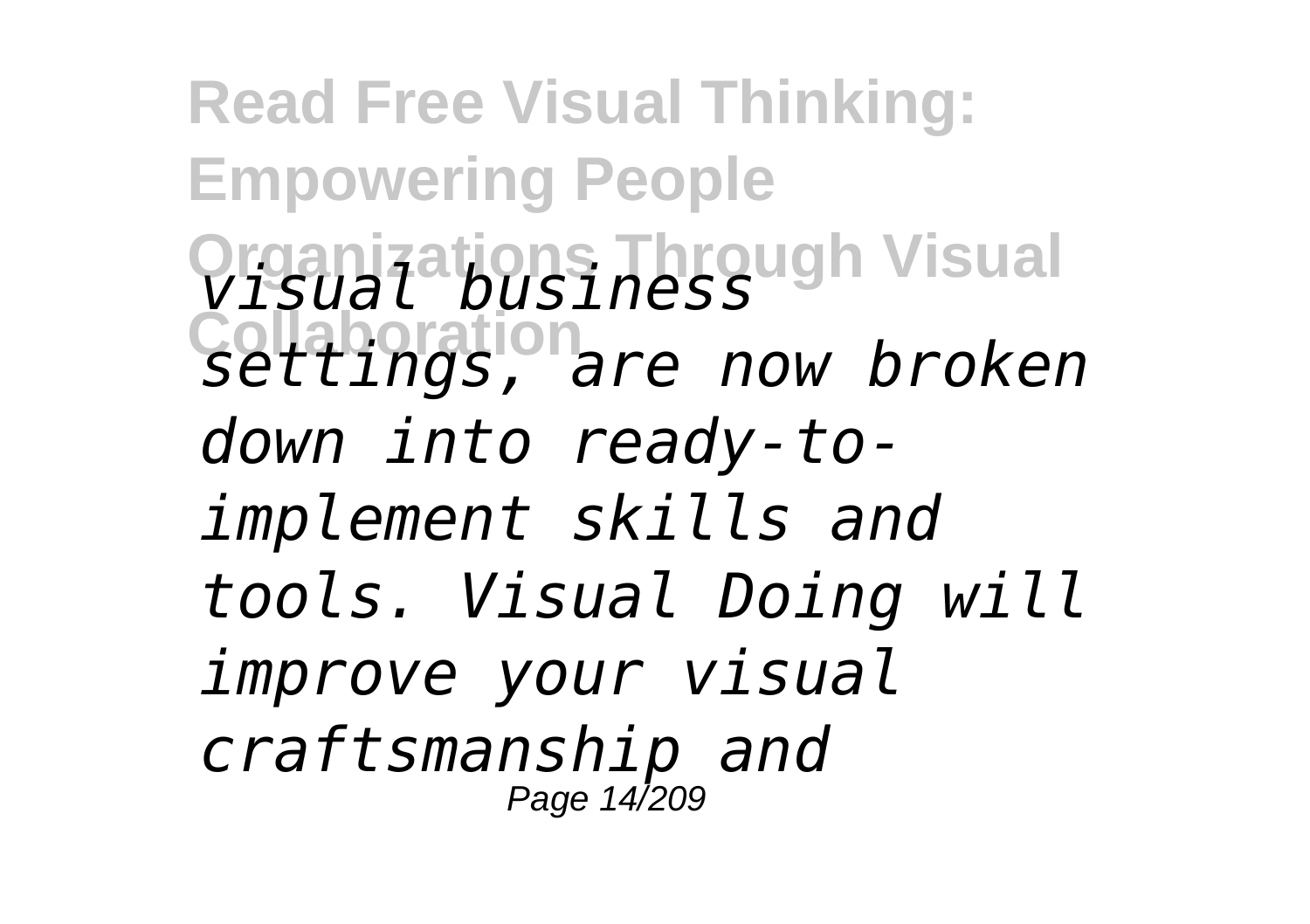**Read Free Visual Thinking: Empowering People Organizations Through Visual Collaboration** *broaden your skillset. It's a practical and accessible handbook for incorporating visual thinking into your daily business and communication. The* Page 15/209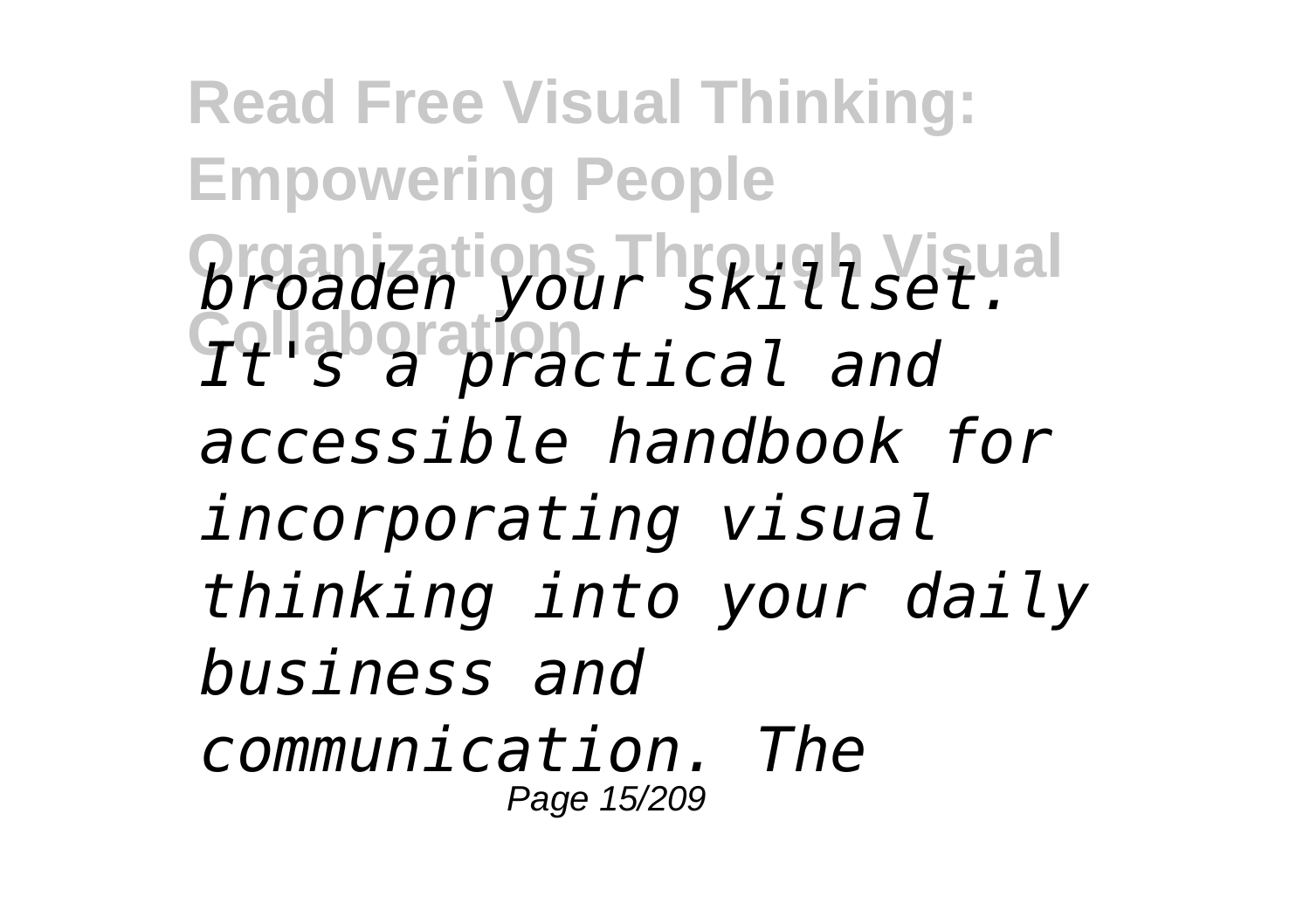**Read Free Visual Thinking: Empowering People Organizations Through Visual Collaboration** *author leads you through a new range of exercises, techniques and subjects which will help you to tell your own visual story. It takes a look at these* Page 16/209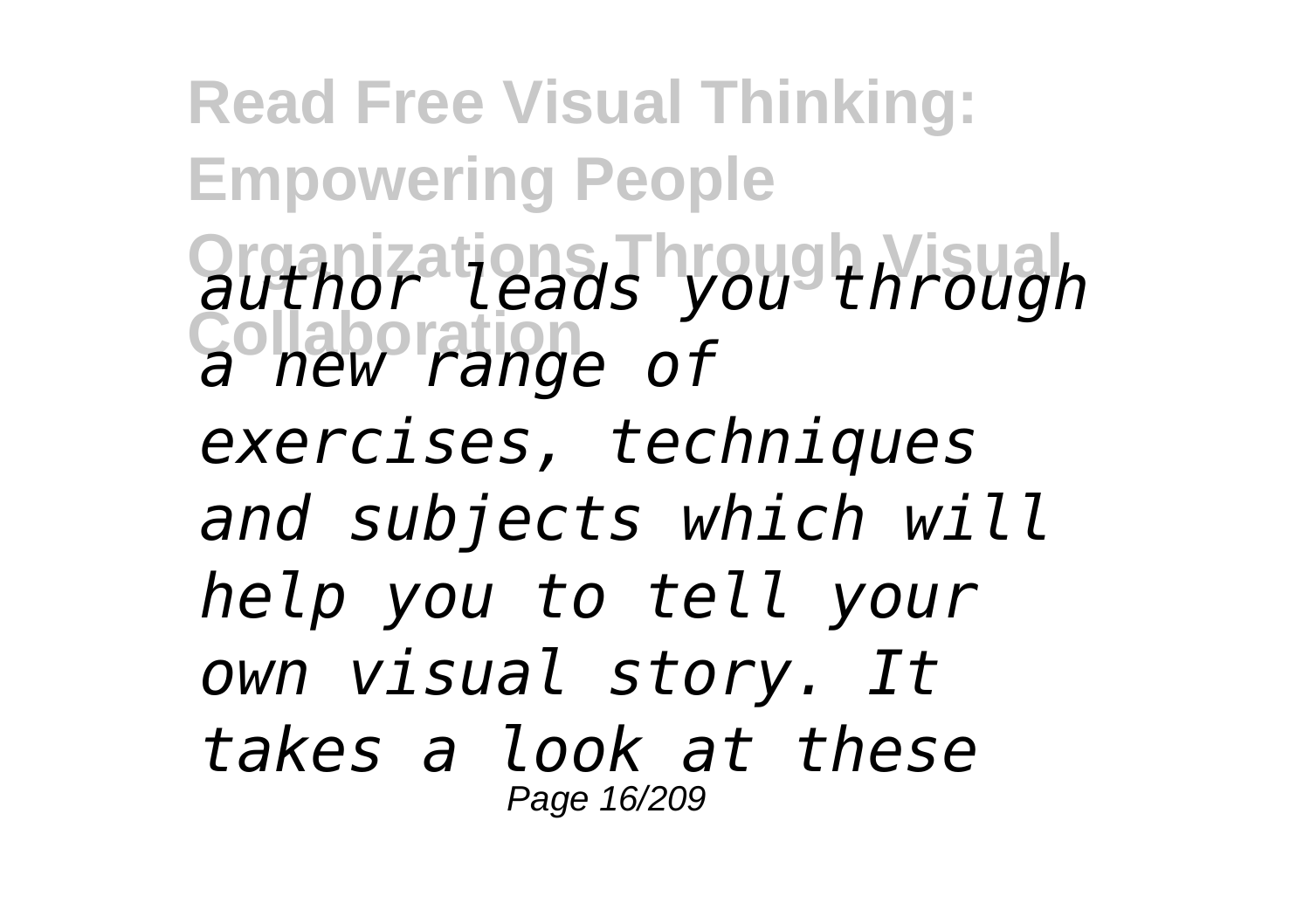**Read Free Visual Thinking: Empowering People Organizations Through Visual Collaboration** *subjects from different perspectives: "me as an individual", "we as a team" and "us as a company". It helps you to clarify complex information, pitch* Page 17/209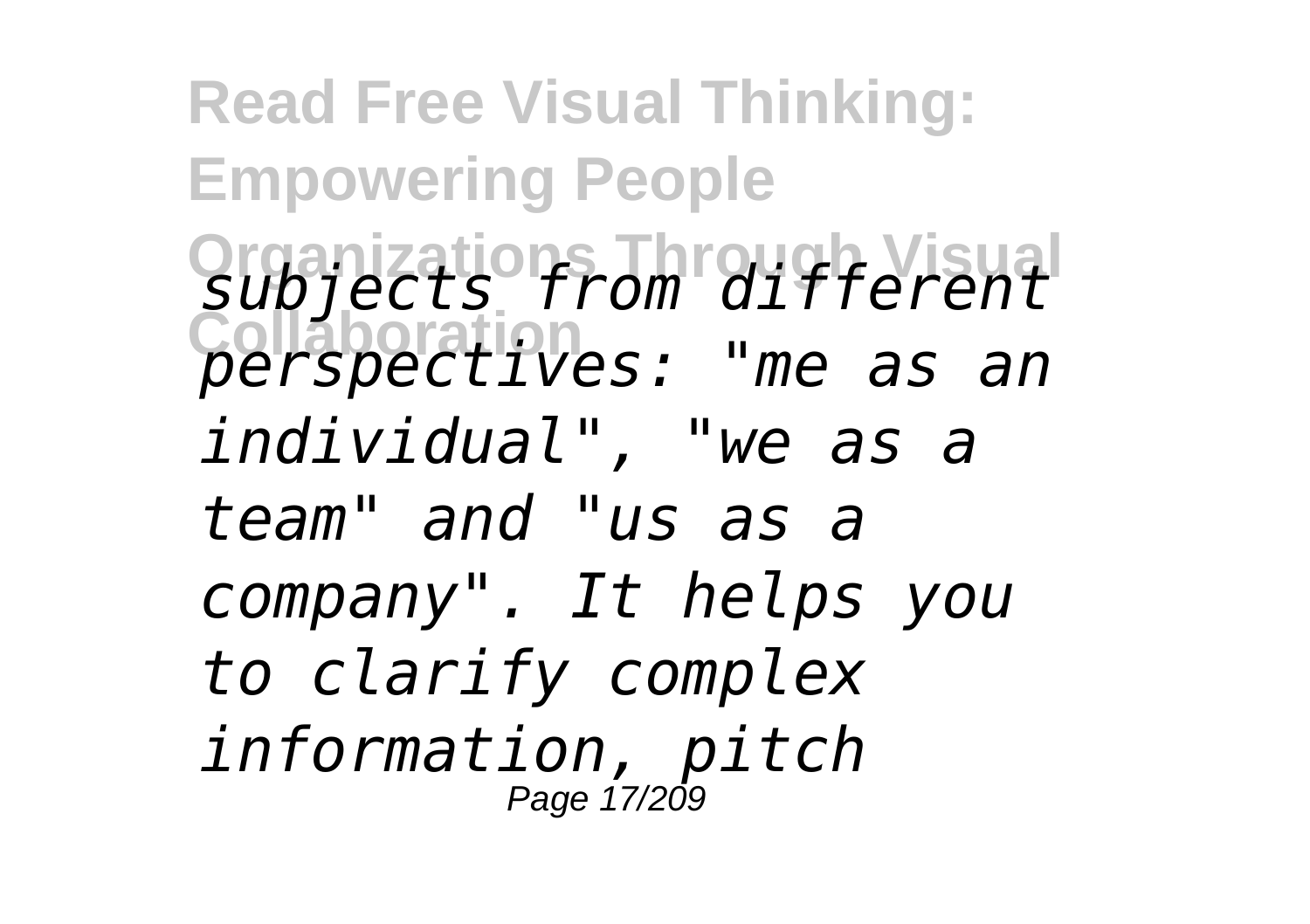**Read Free Visual Thinking: Empowering People Organizations Through Visual Collaboration** *innovative strategies and foster a visual culture within your organisation. Learn how to show and share your ideas in a fun, clear and compelling way so* Page 18/209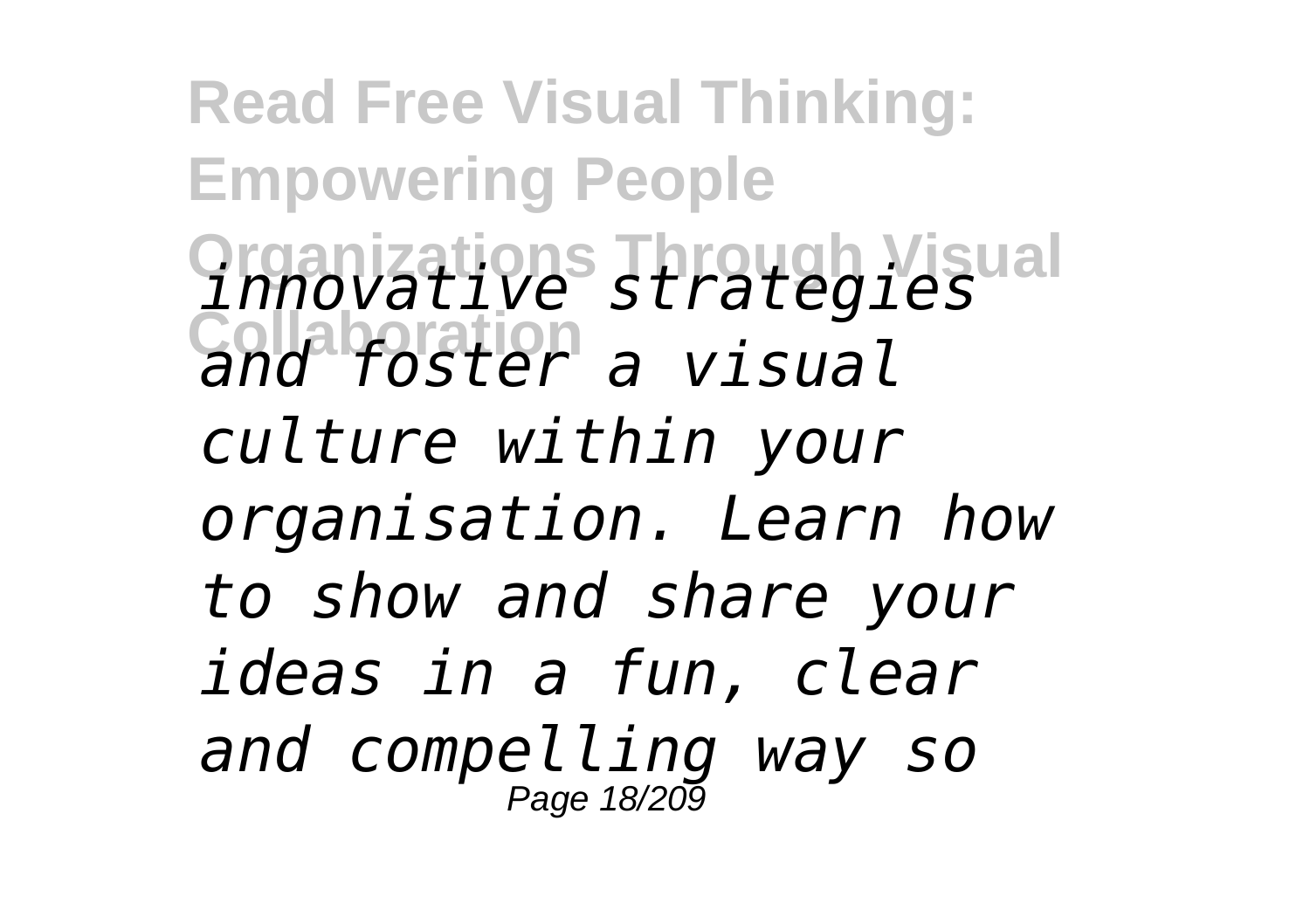**Read Free Visual Thinking: Empowering People Organizations Through Visual Collaboration** *you can inspire, engage and activate yourself and others. As a follow-up to the bestseller Visual Thinking and the second book Visual Doing, the* Page 19/209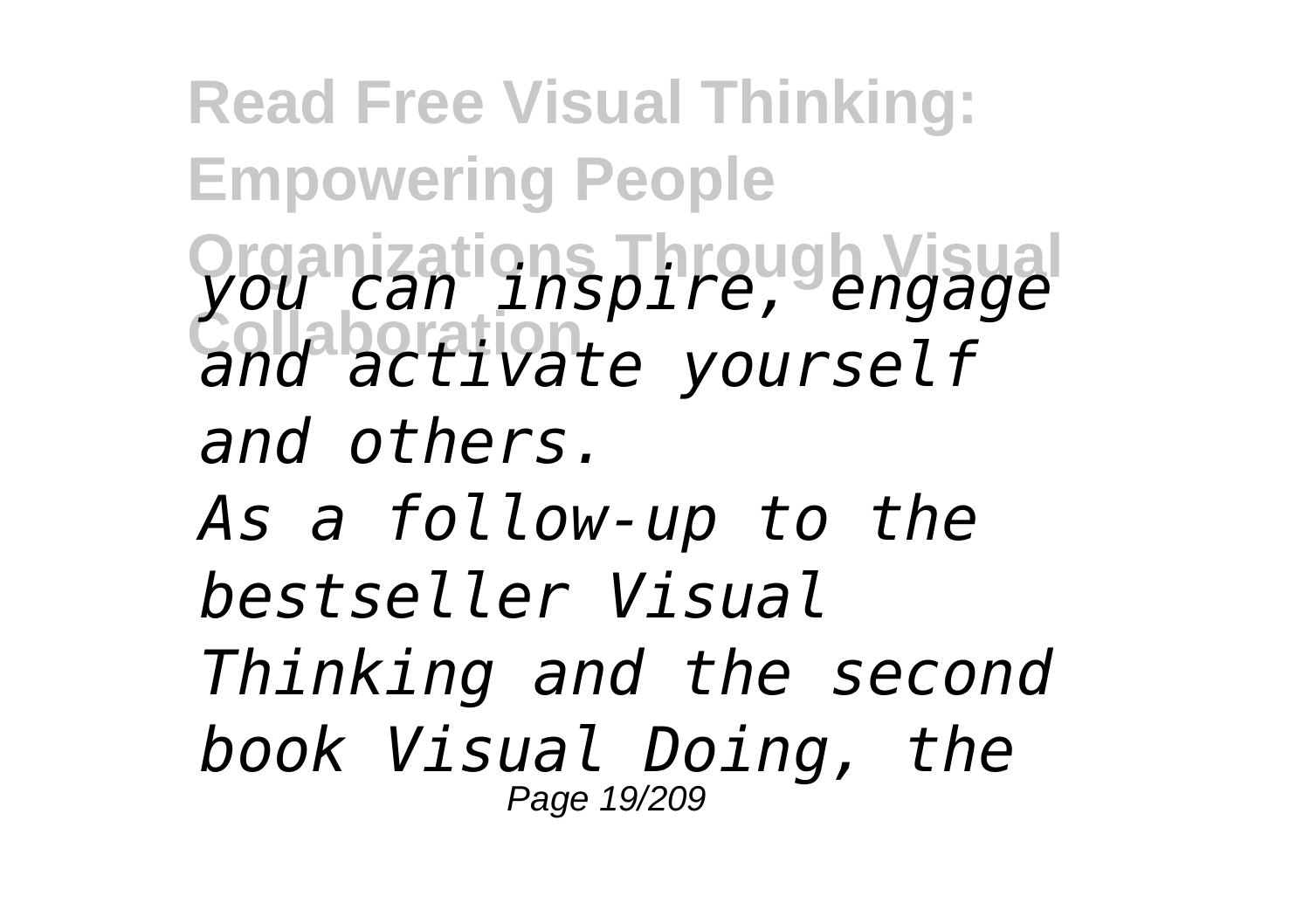**Read Free Visual Thinking: Empowering People Organizations Through Visual Collaboration** *author is releasing the two workbooks. These books are great tools to help you kick start your visual journey and gain the confidence to produce amazing,* Page 20/209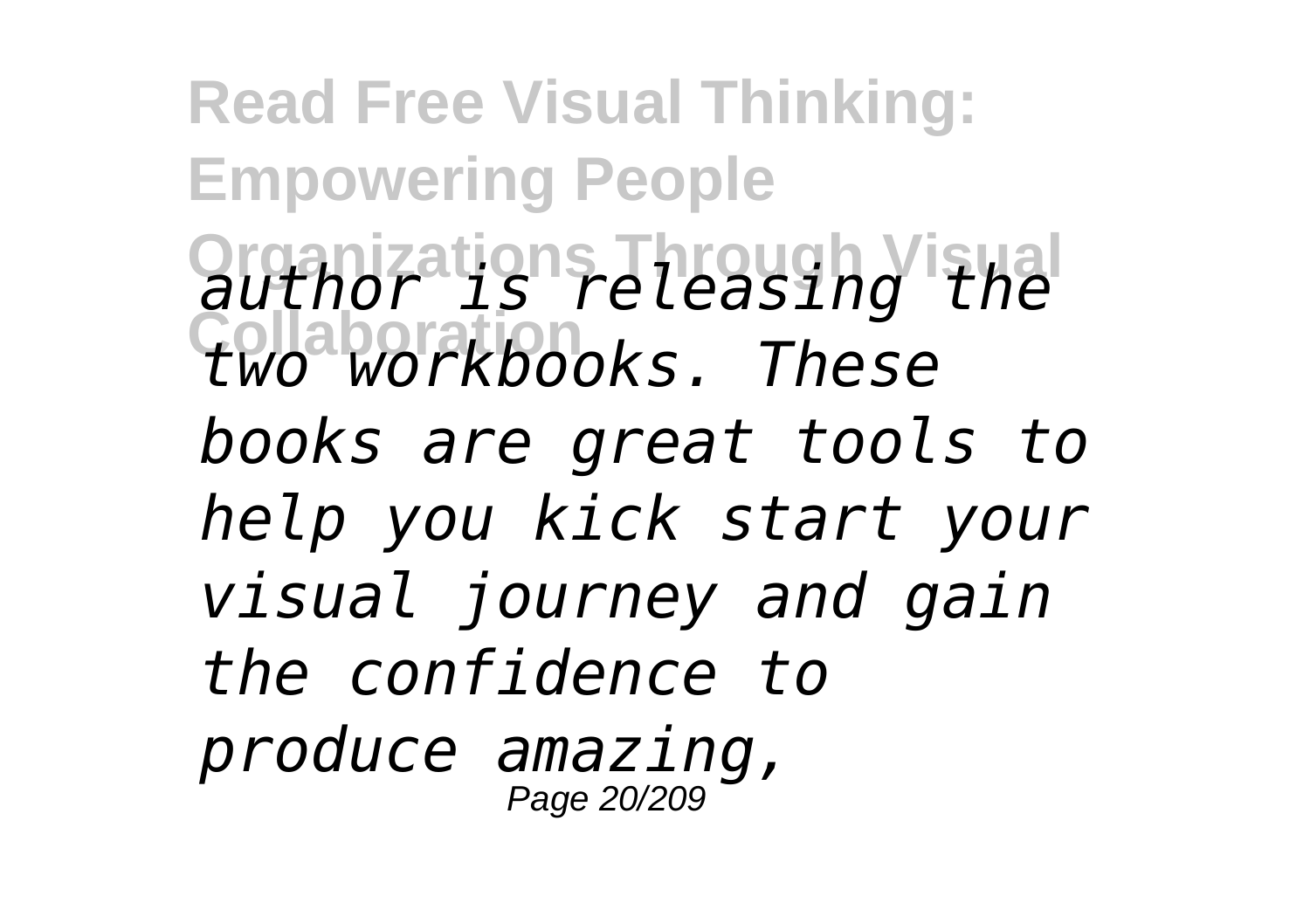**Read Free Visual Thinking: Empowering People Organizations Through Visual Collaboration** *compelling drawings. The books are crammed with tons of visual exercises, ranging from tracing illustrations to drawing hacks. It will inspire you to design* Page 21/209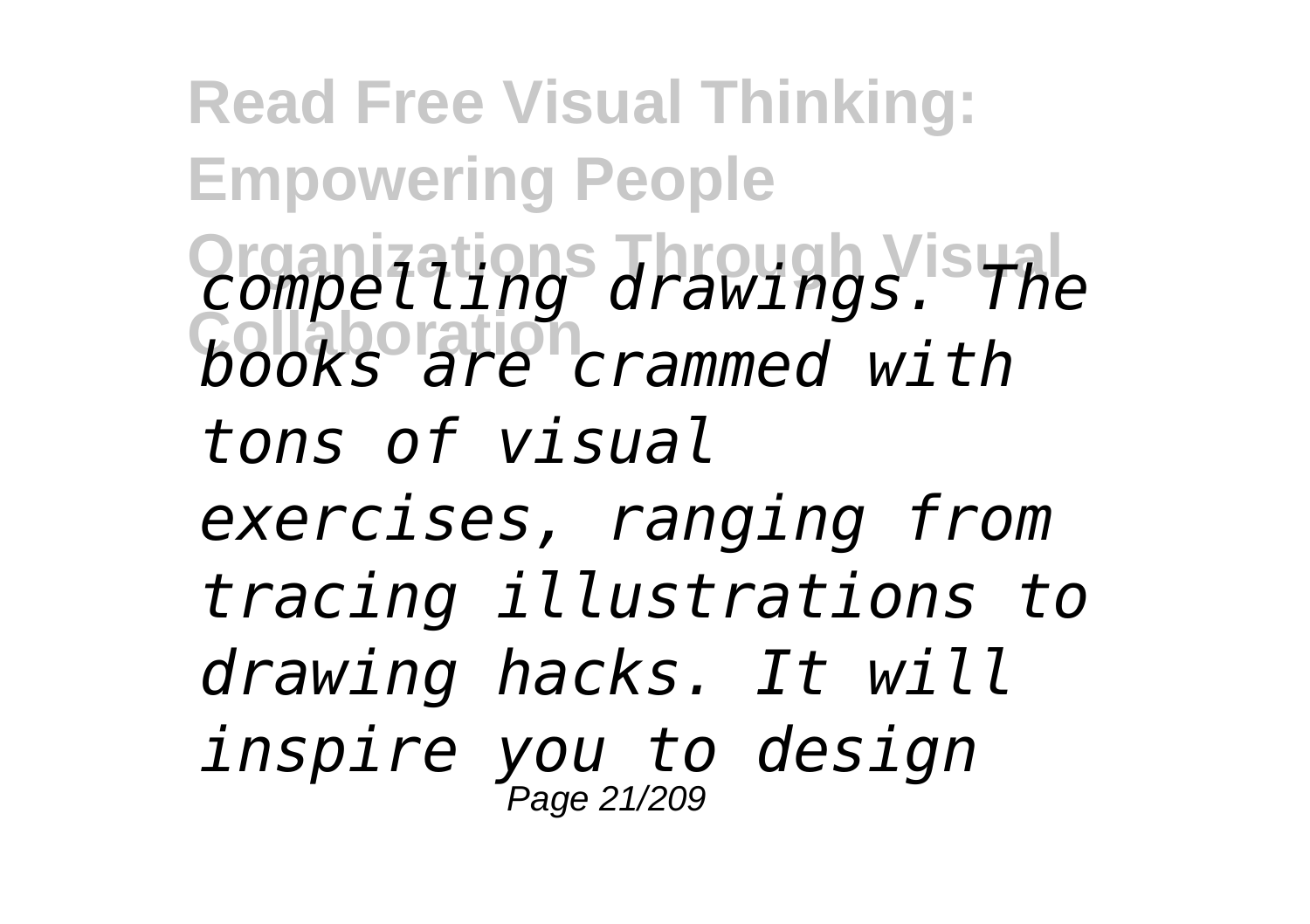**Read Free Visual Thinking: Empowering People Organizations Through Visual Collaboration** *and share your own icons! The Visual Doing Workbook: Create clear and compelling layouts; focusses on flipcharts and larger, more complex drawings and how to tie* Page 22/209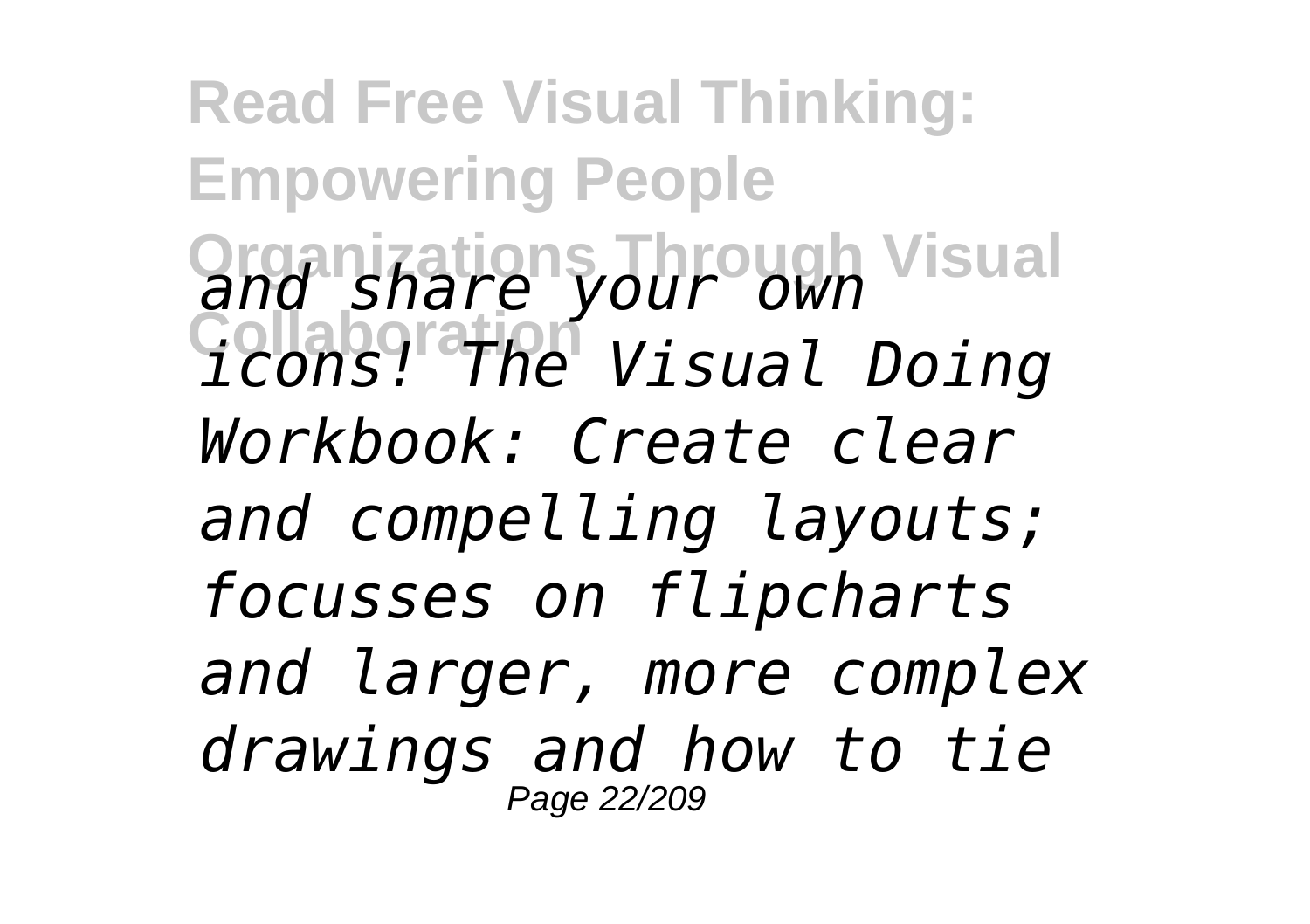**Read Free Visual Thinking: Empowering People Organizations Through Visual Collaboration** *together their different elements. It will show you how to grab people's attention and make your ideas stand out by framing your canvas or making sure it has an* Page 23/209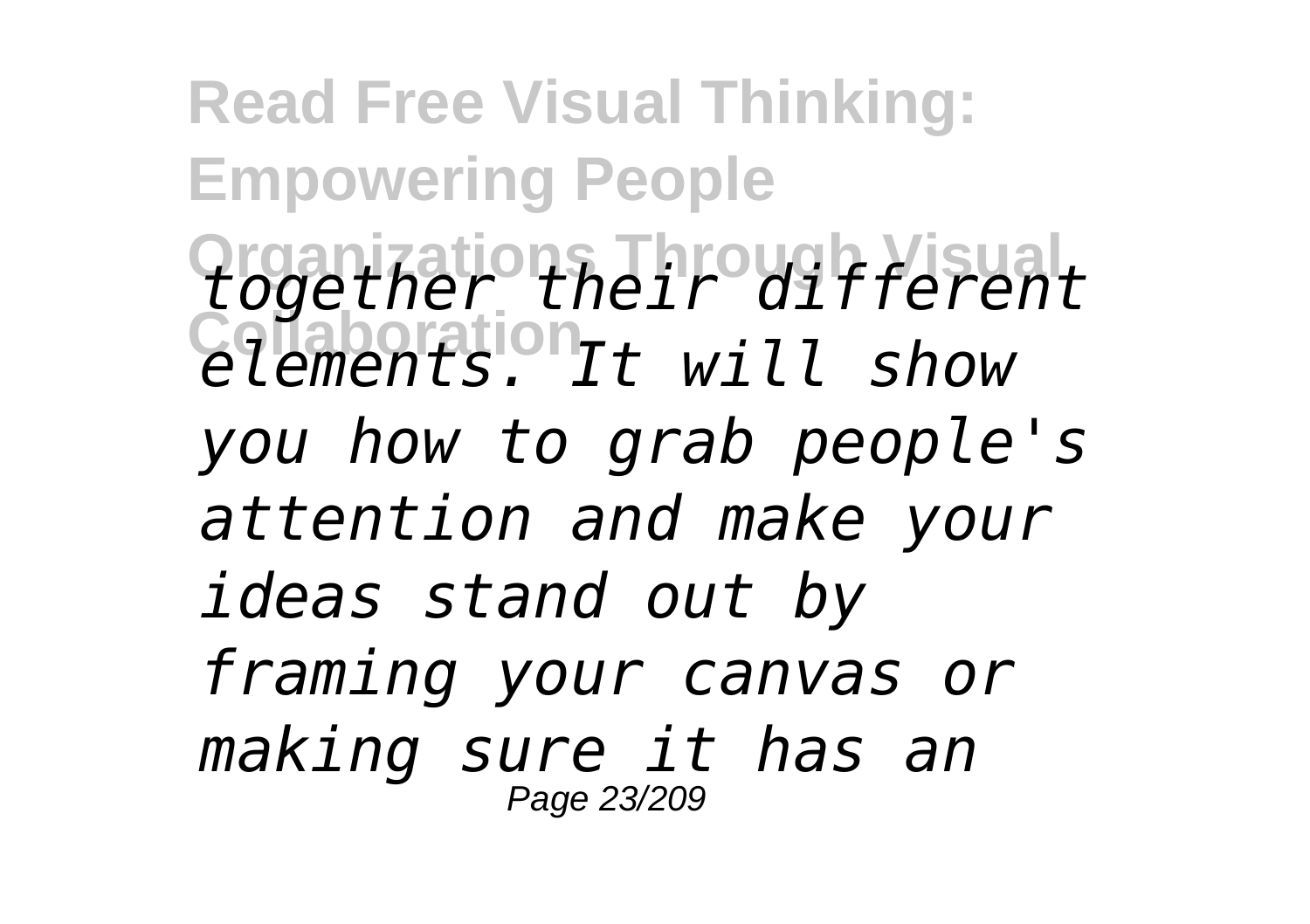**Read Free Visual Thinking: Empowering People Organizations Through Visual Collaboration** *eye-catching title. In this increasingly visual age, images speak louder than words. Studies show that images also help people think. Visual note-taking such* Page 24/209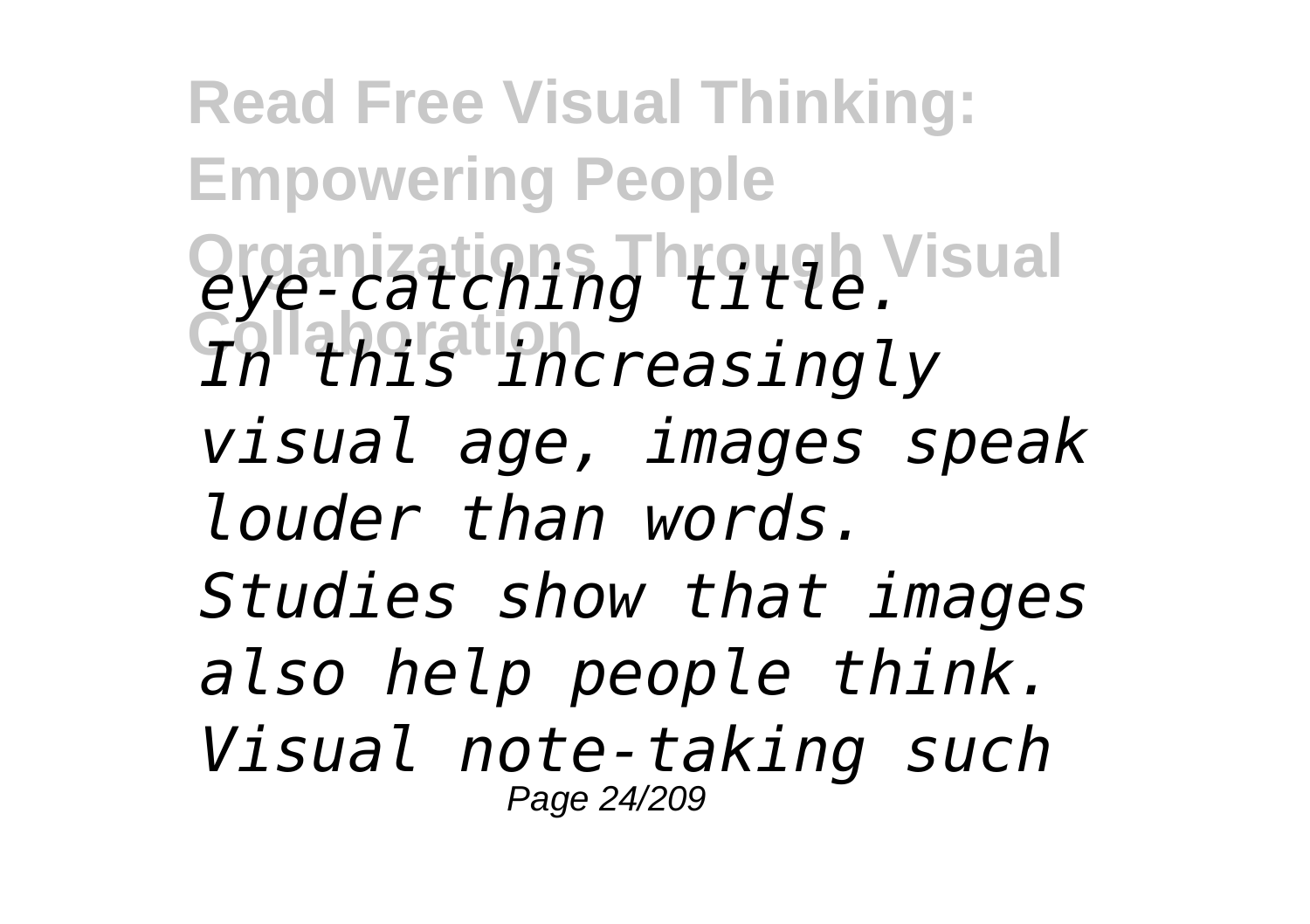**Read Free Visual Thinking: Empowering People Organizations Through Visual Collaboration** *as doodlng increases memory retention rates by nearly 30 percent, and opens creative pathways, strengthens focus, and inspires selfexpression. Driven by* Page 25/209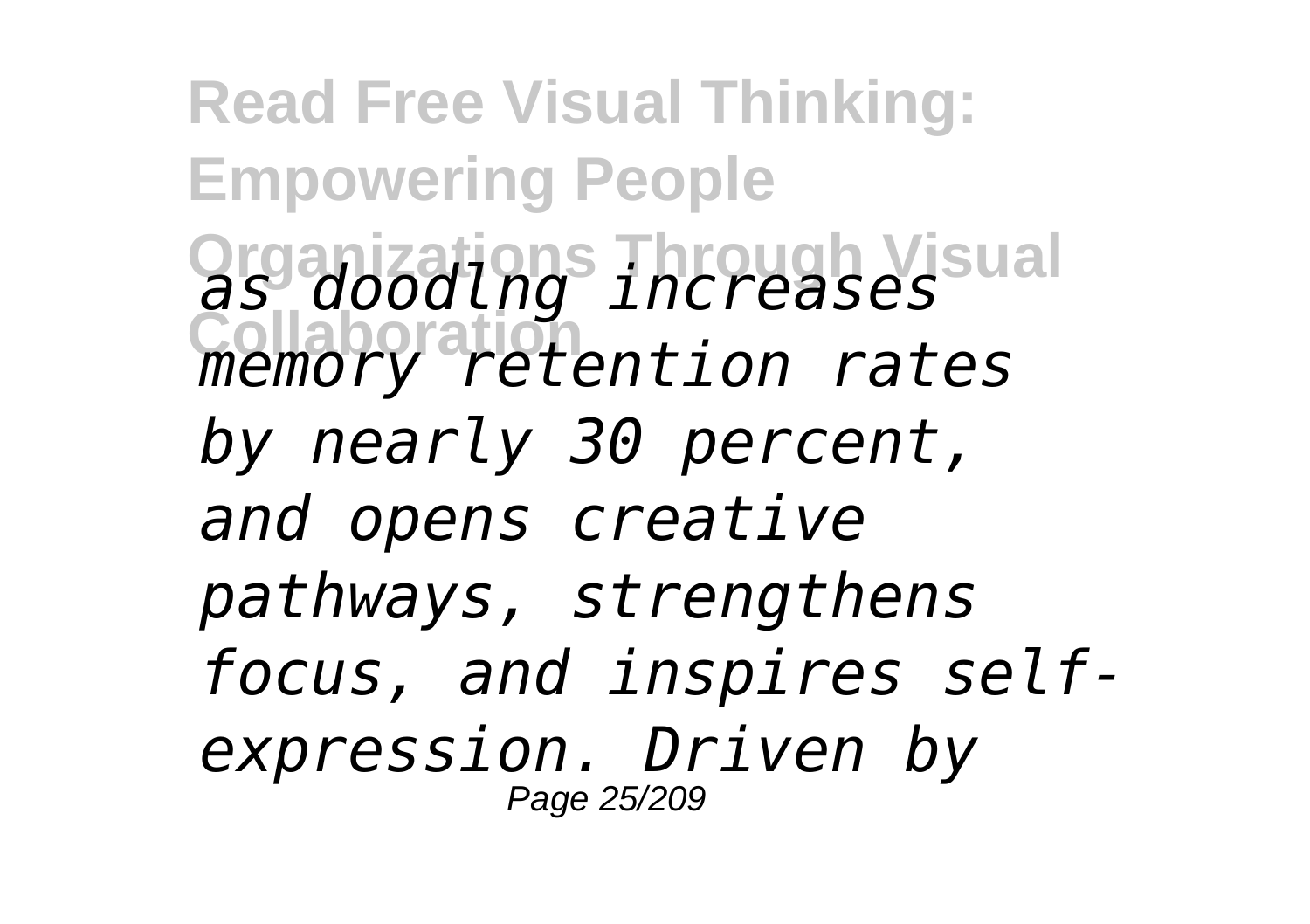**Read Free Visual Thinking: Empowering People Organizations Through Visual Collaboration** *these groundbreaking findings, entrepreneurs Nora Herting and Heather Willems founded ImageThink, a graphic facilitation firm that has helped an elite* Page 26/209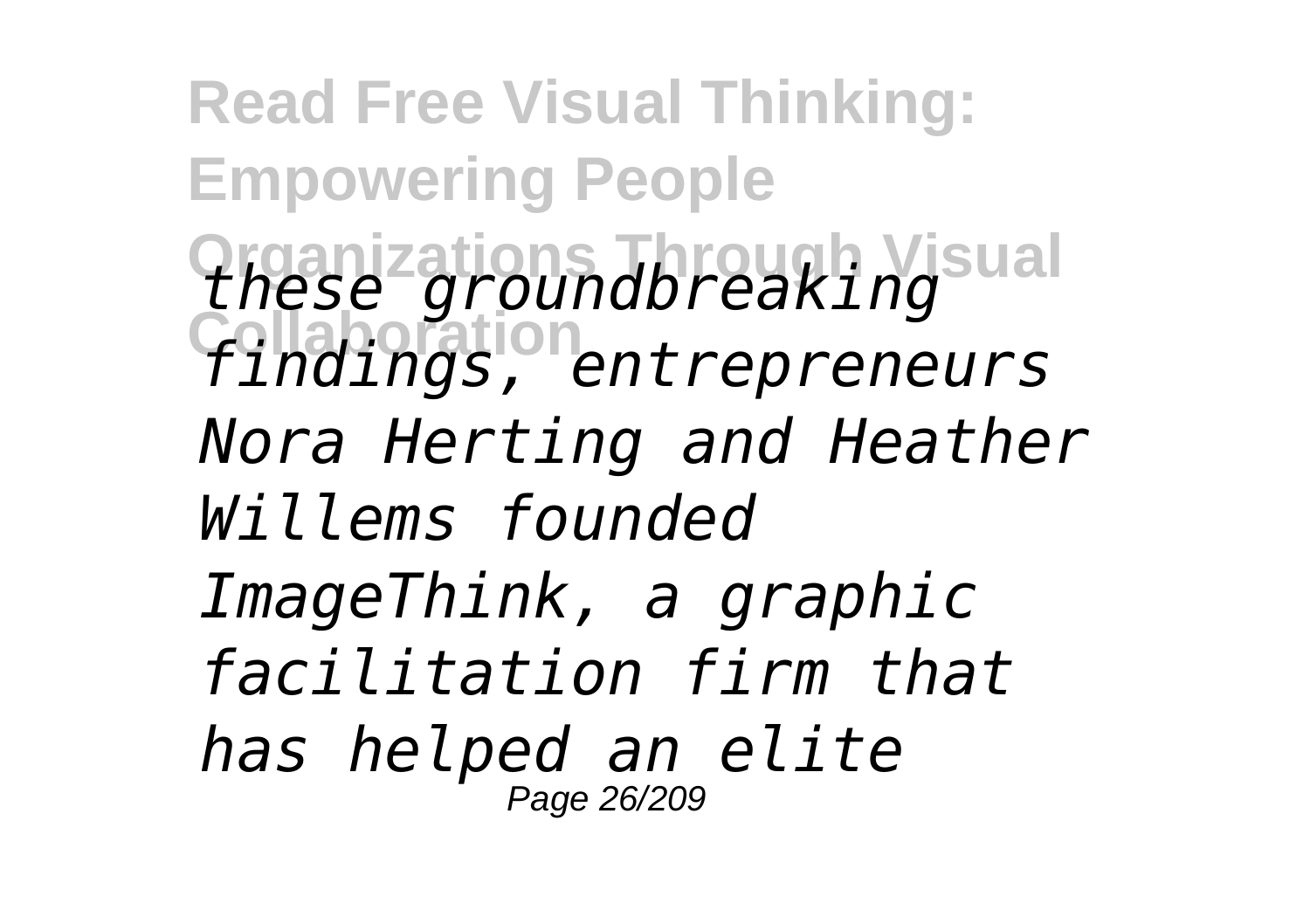**Read Free Visual Thinking: Empowering People Organizations Through Visual Collaboration** *roster of clients—from Google to Pepsi to NASA—visualize their ideas and transform their creative processes using simple drawing techniques that anyone* Page 27/209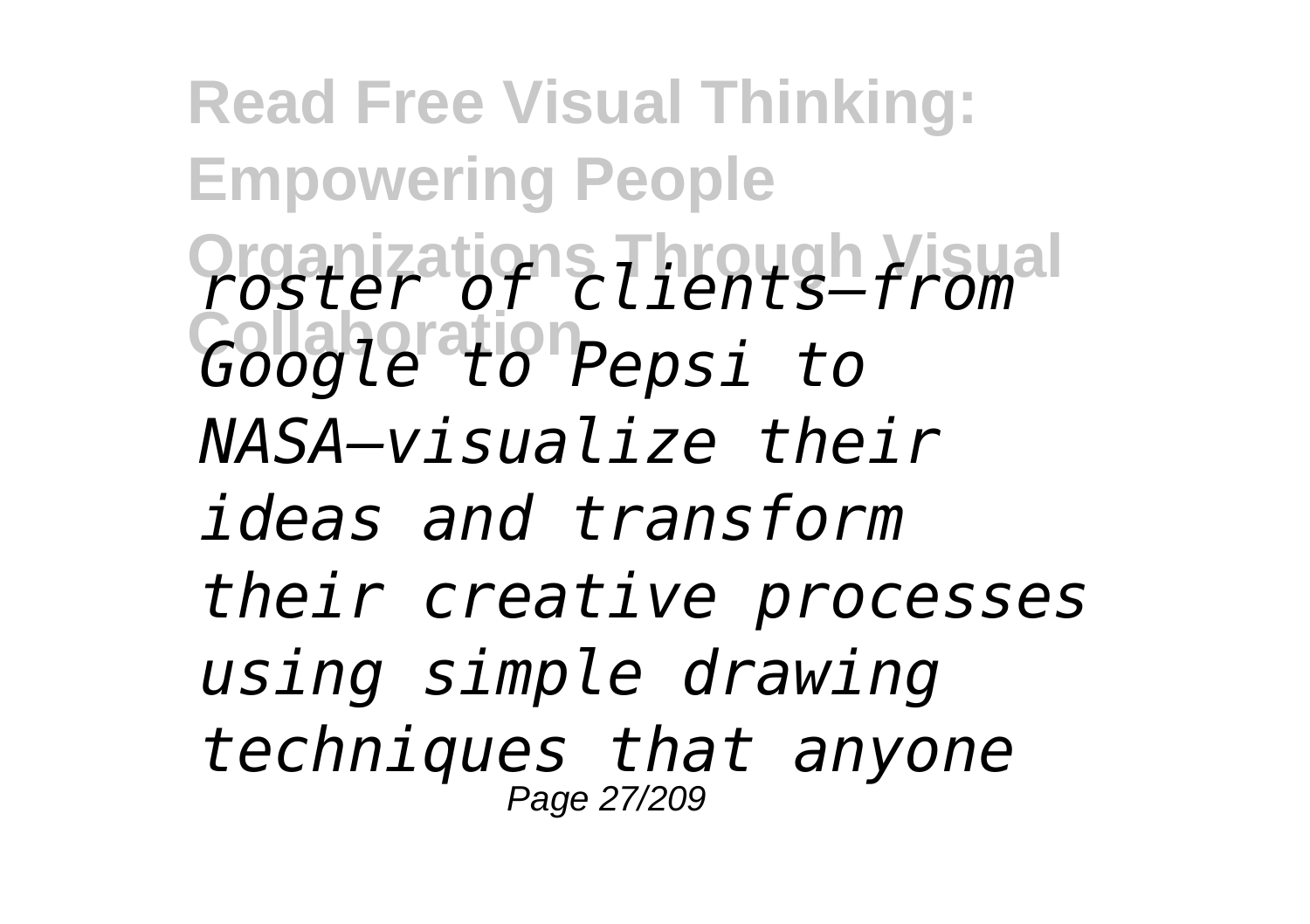**Read Free Visual Thinking: Empowering People Organizations Through Visual Collaboration** *can master. Draw Your Big Idea presents their sought-after guidance and more than 150 drawing exercises tailored to brainstorming, refining,* Page 28/209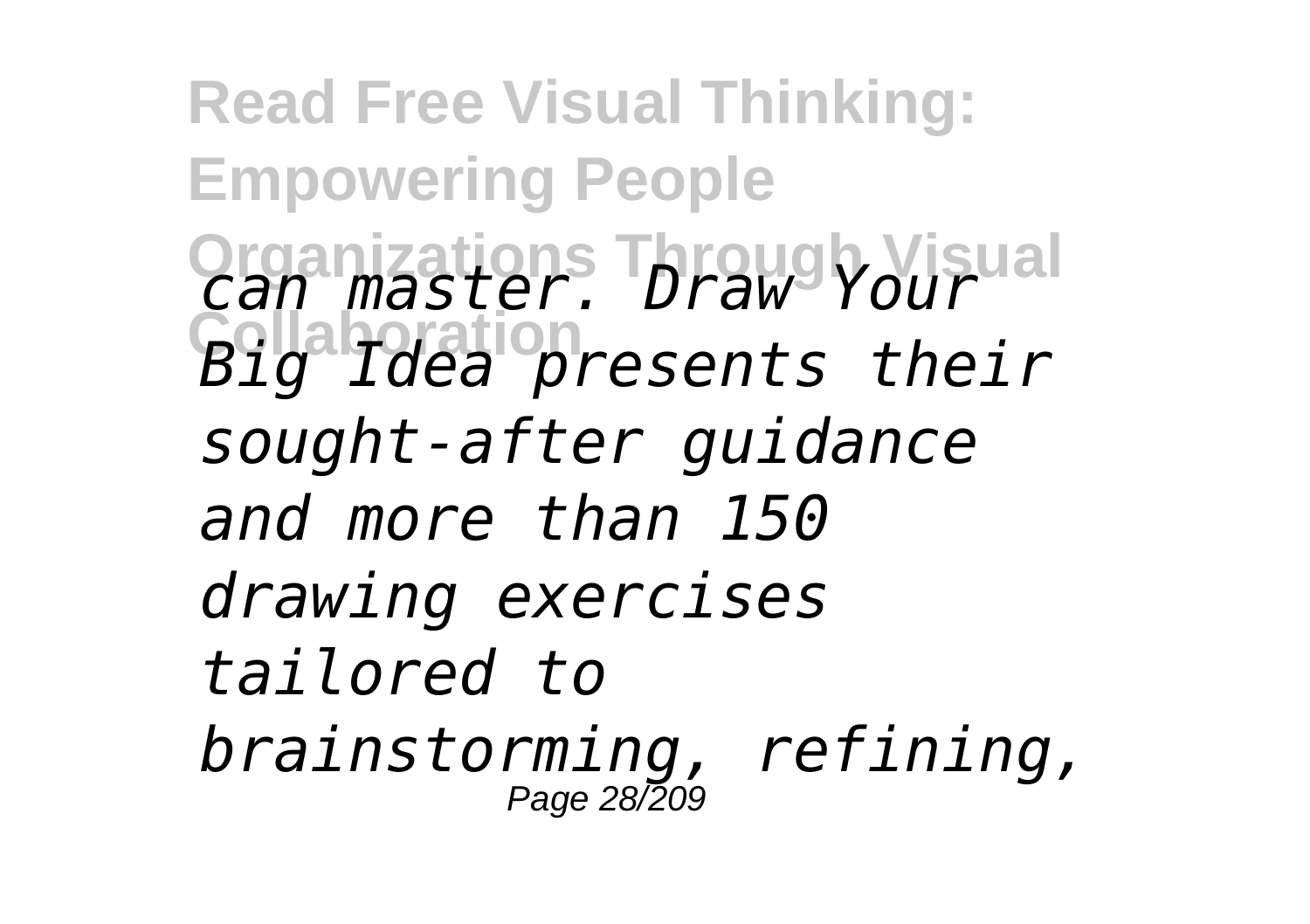**Read Free Visual Thinking: Empowering People Organizations Through Visual Collaboration** *and executing ideas in the home, design studio, and office. With this workbook, readers will learn to beat creative block—for good! Poses the question, how* Page 29/209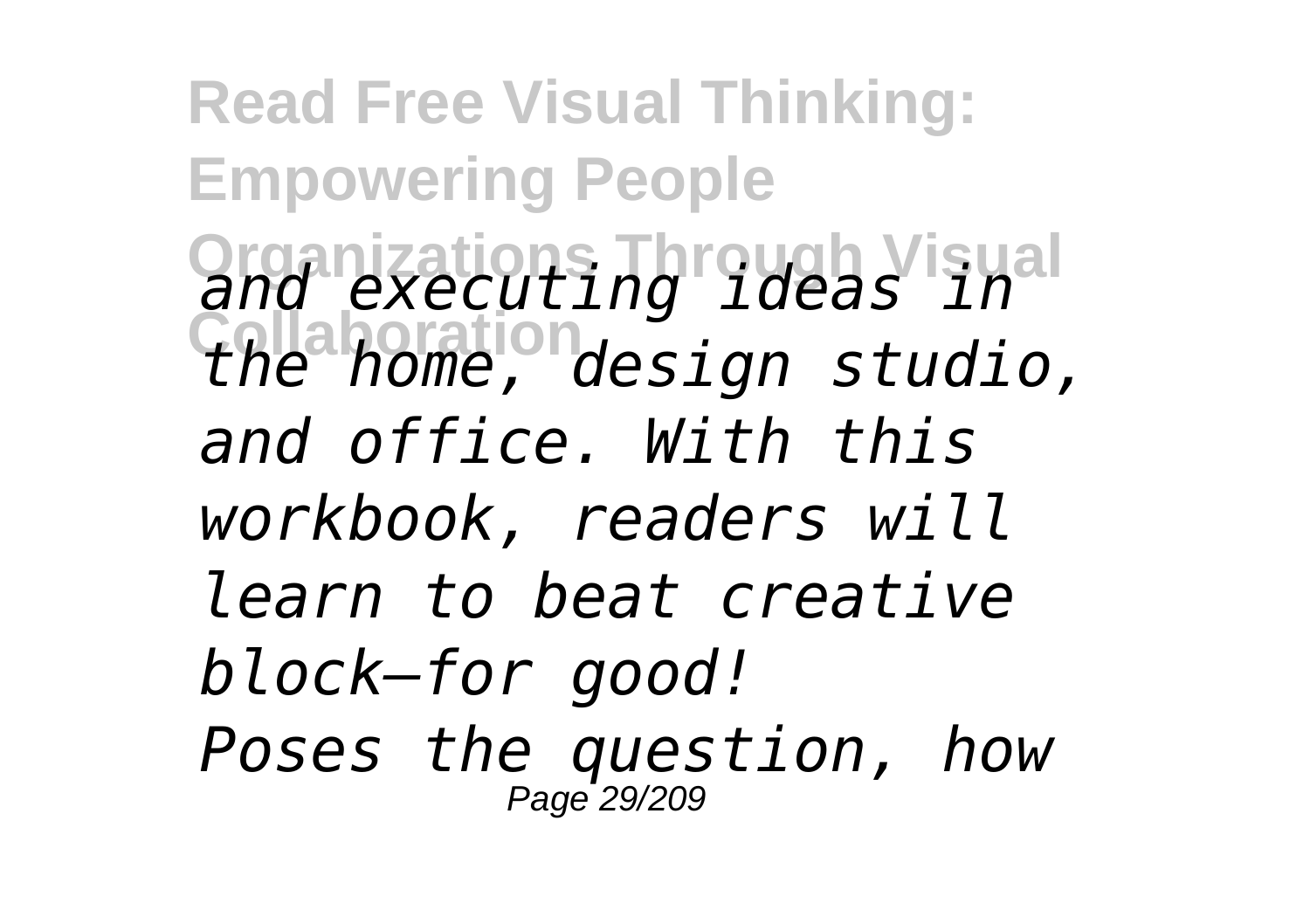**Read Free Visual Thinking: Empowering People Organizations Through Visual Collaboration** *can you energize people to see problems not as obstacles to success but as opportunities for innovation? Looks at what makes a lateral leader - the kind of* Page 30/209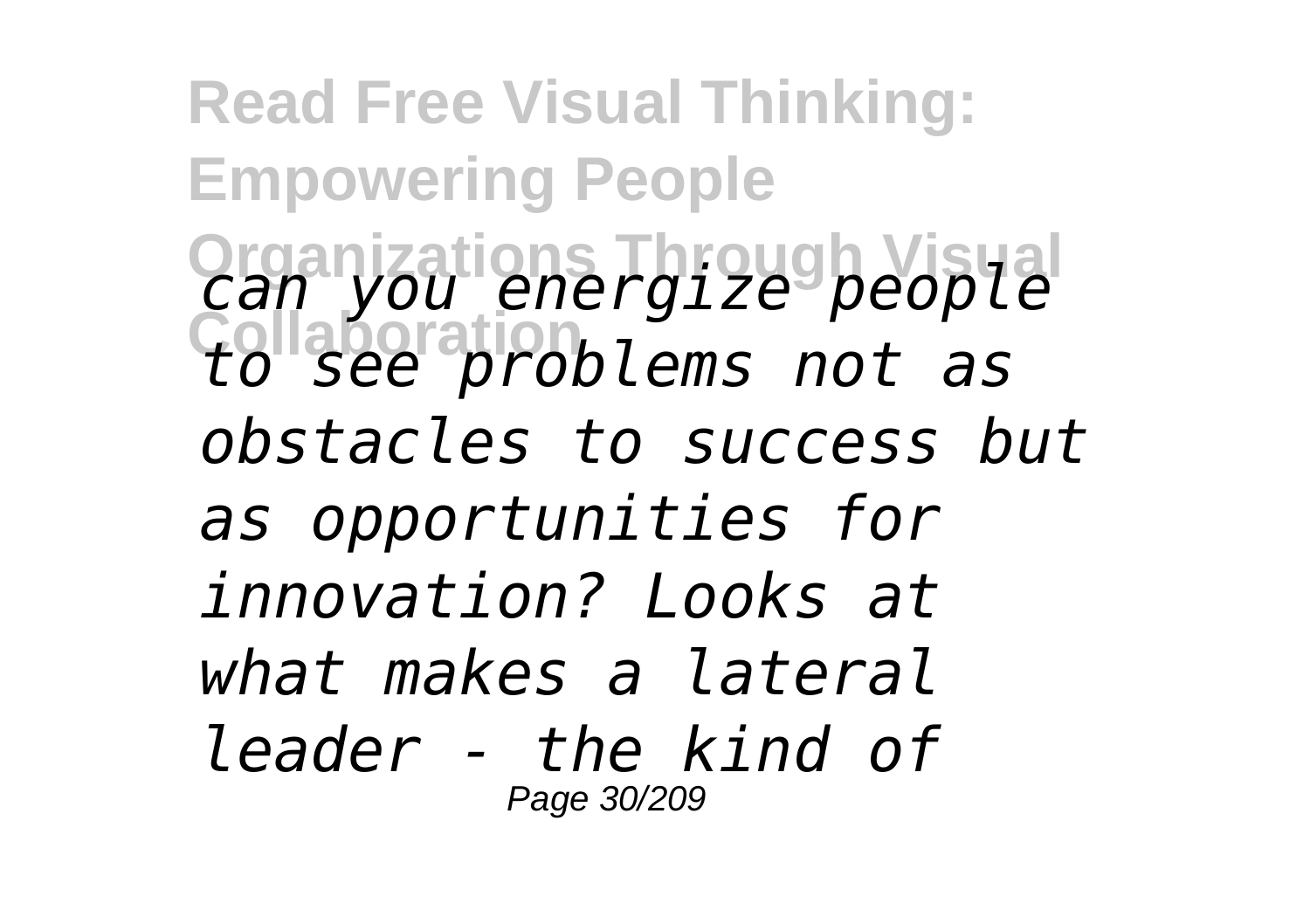**Read Free Visual Thinking: Empowering People Organizations Through Visual Collaboration** *person who can create a climate of creativity by inspiring people to have the confidence to take risks, and who can then develop their skills in creative techniques.* Page 31/209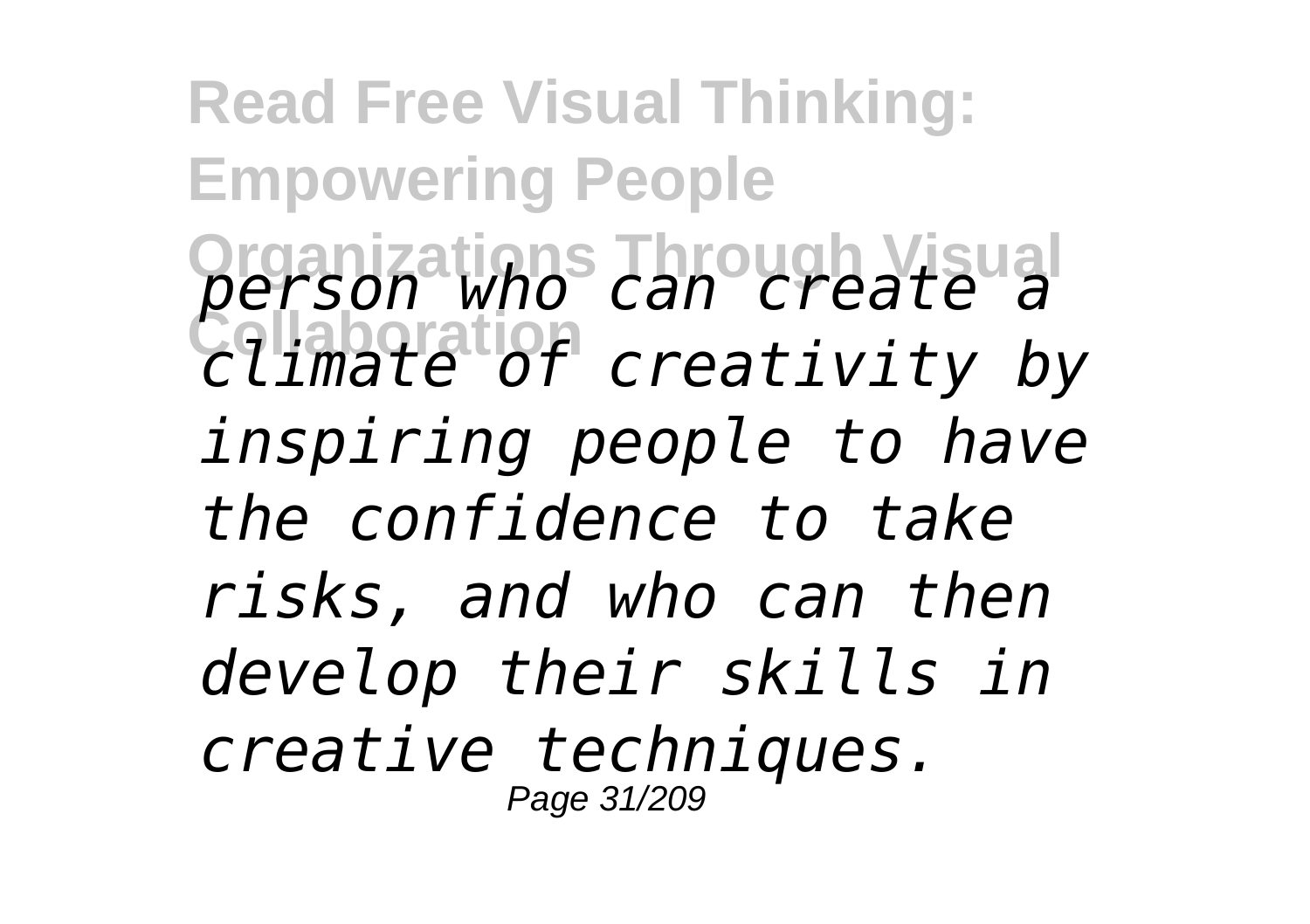**Read Free Visual Thinking: Empowering People Organizations Through Visual Collaboration** *Presents practical exercises for implementing the principles of lateral thinking and uses reallife examples to illustrate the rules,* Page 32/209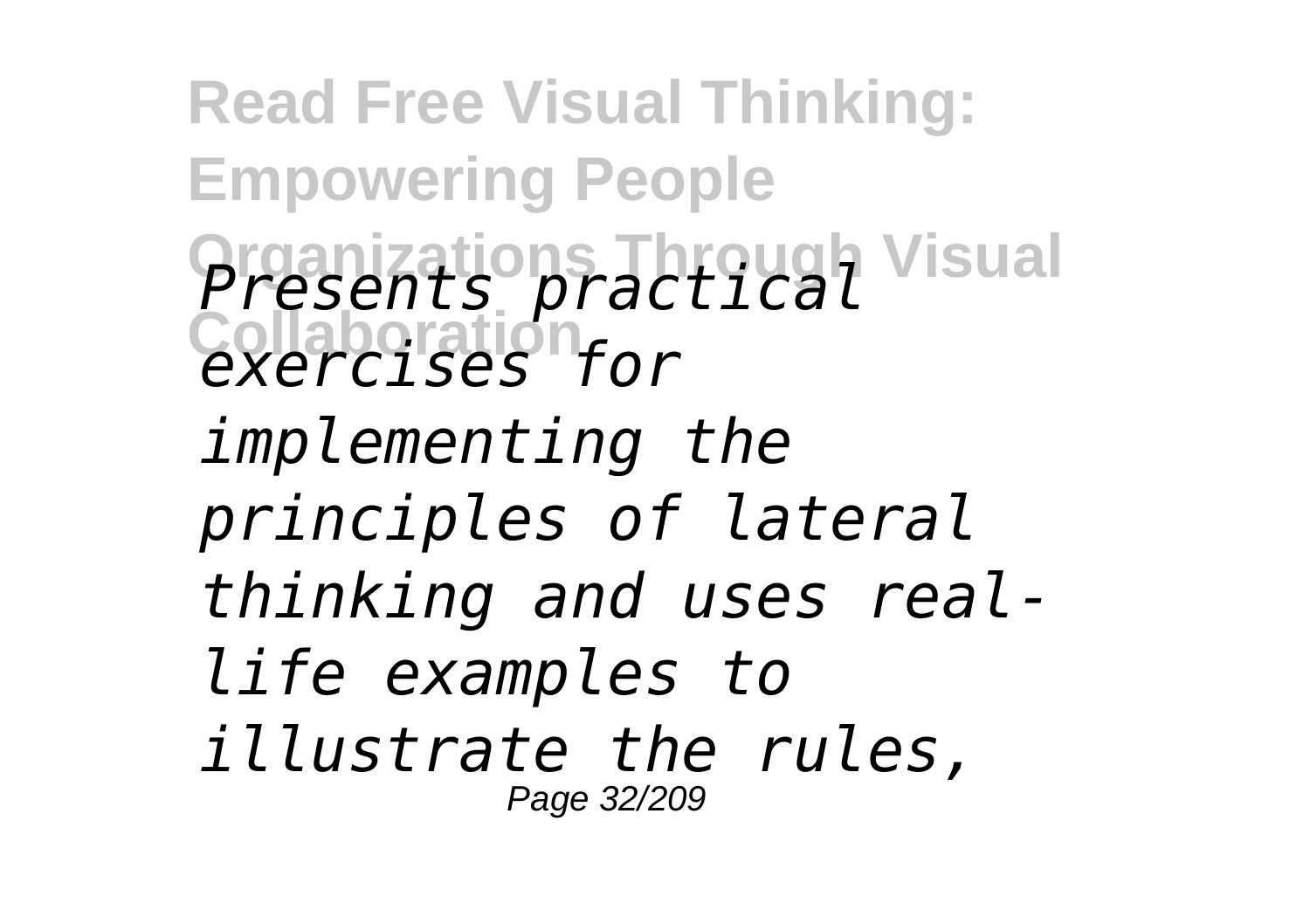**Read Free Visual Thinking: Empowering People Organizations Through Visual Collaboration** *principles and processes involved. Making Workshops Work Ordinary People, Extraordinary Products Unlock the Power to Think Differently* Page 33/209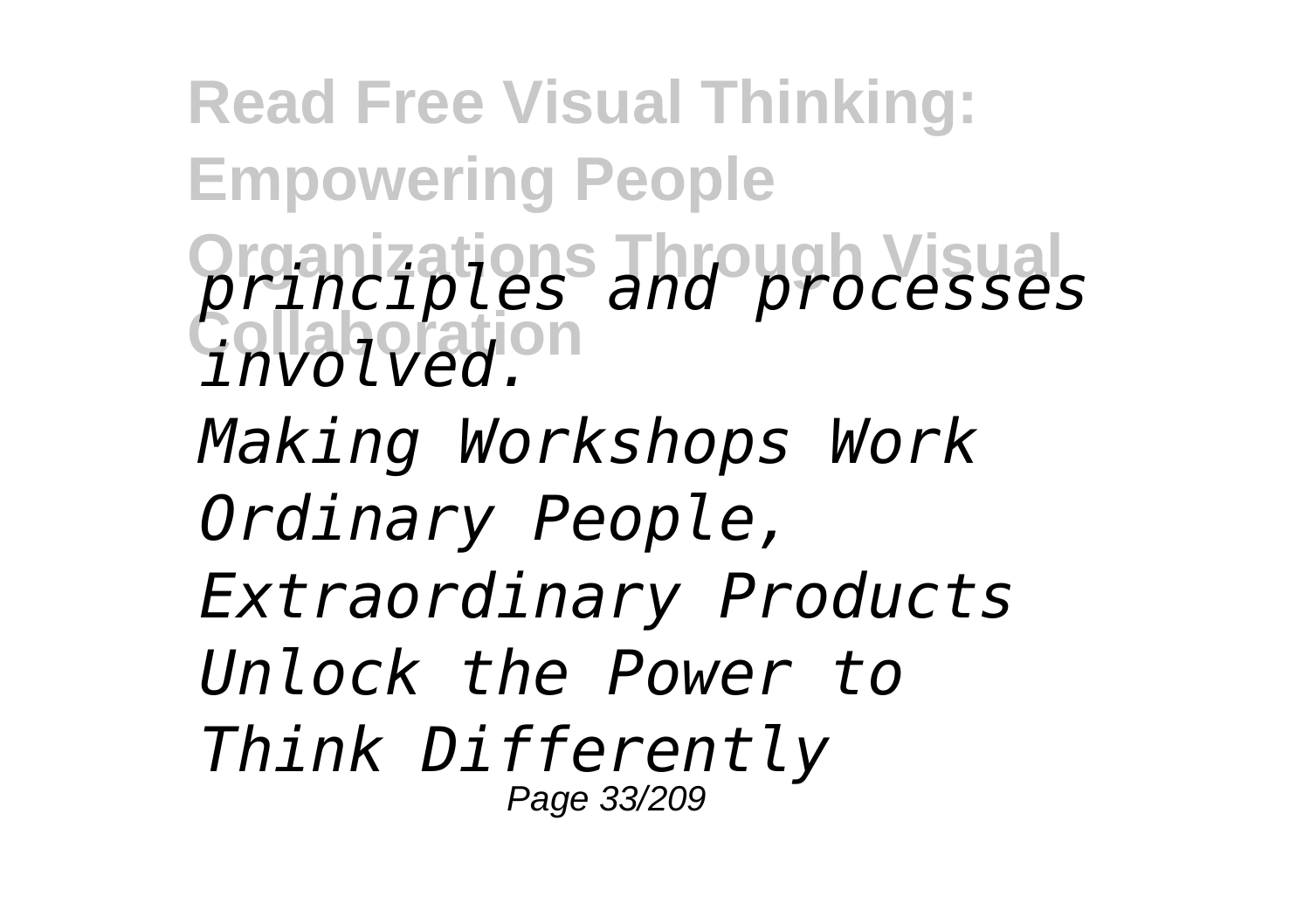**Read Free Visual Thinking: Empowering People Organizations Through Visual Collaboration** *Co-Design for Real: Mindsets, Methods and Movements Empowering People and Organisations through Visual Collaboration The Leader's Guide to* Page 34/209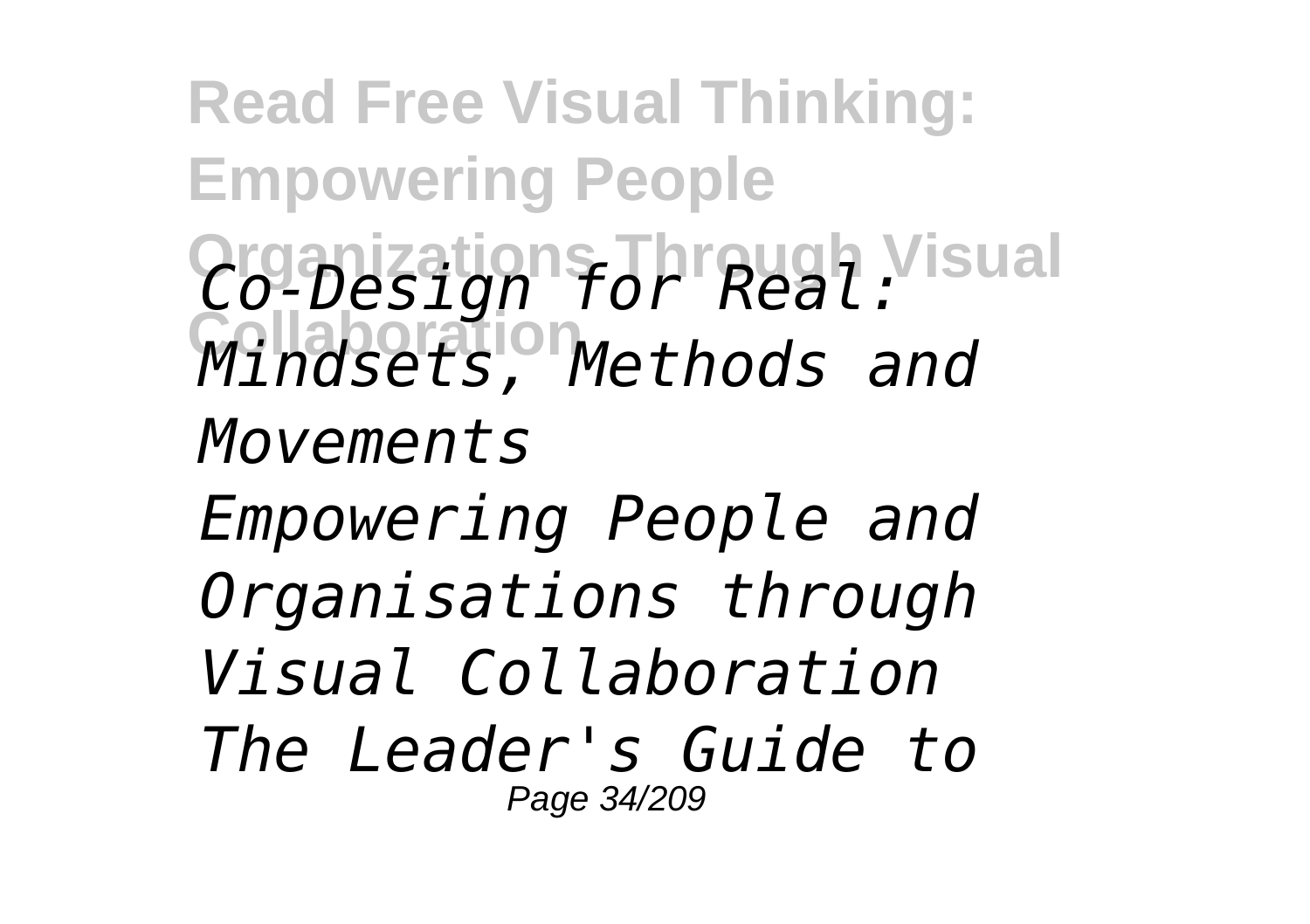**Read Free Visual Thinking: Empowering People Organizations Through Visual Collaboration** *Lateral Thinking Skills*

*Integrating Innovation, Customer Experience, and Brand Value* **Winner of the Whitbread Book of the Year** Page 35/209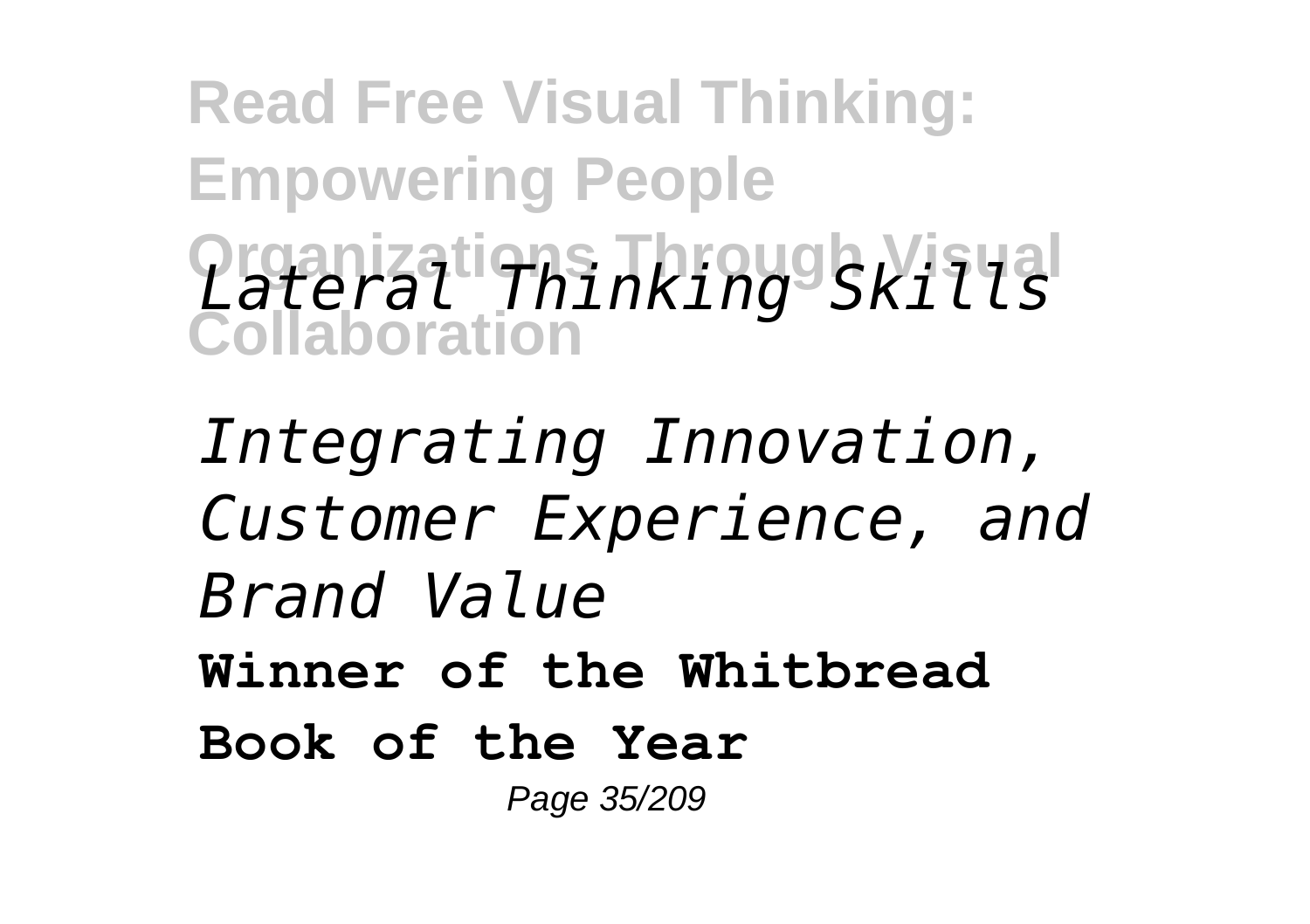**Read Free Visual Thinking: Empowering People Qrganizations Through Visual Collaboration stunningly good read' Observer 'Mark Haddon's portrayal of an emotionally dissociated mind is a superb achievement... Wise and**

Page 36/209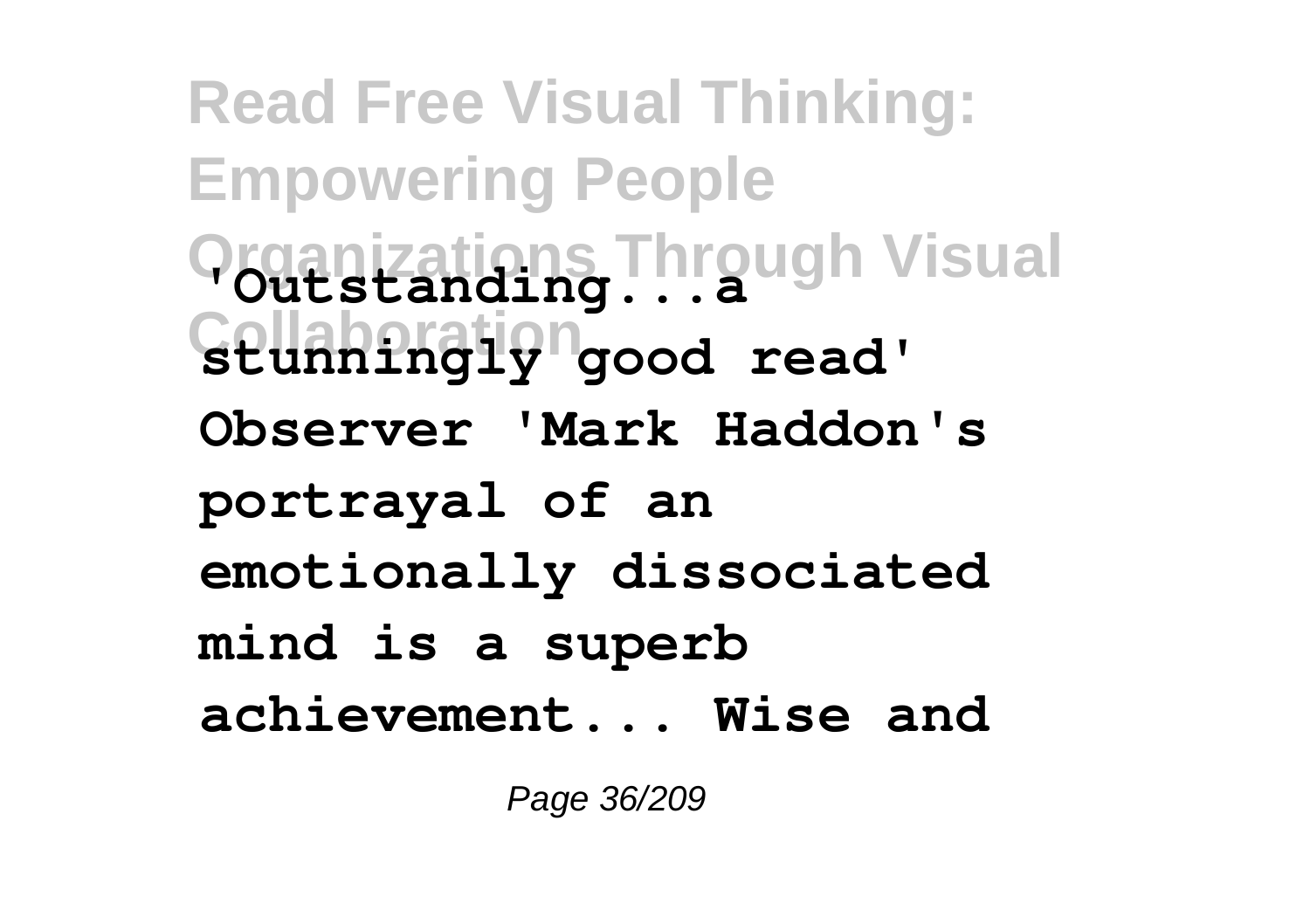**Read Free Visual Thinking: Empowering People Organizations Through Visual bleakly funny' Ian McEwan Collaboration The Curious Incident of the Dog in the Night-Time is a murder mystery novel like no other. The detective, and narrator, is Christopher Boone.**

Page 37/209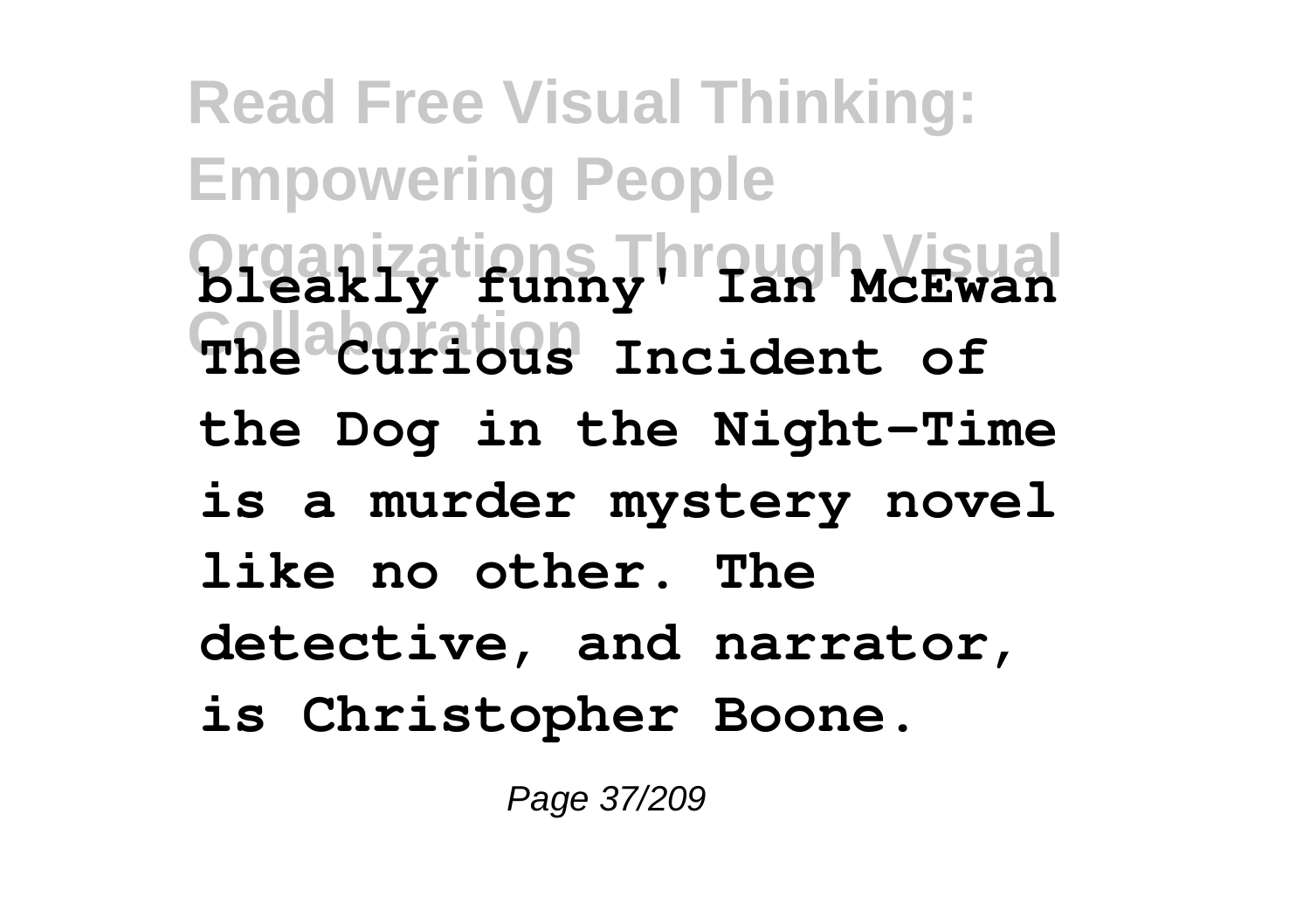**Read Free Visual Thinking: Empowering People Organizations Through Visual Christopher is fifteen and Collaboration has Asperger's Syndrome. He knows a very great deal about maths and very little about human beings. He loves lists, patterns and the truth. He hates**

Page 38/209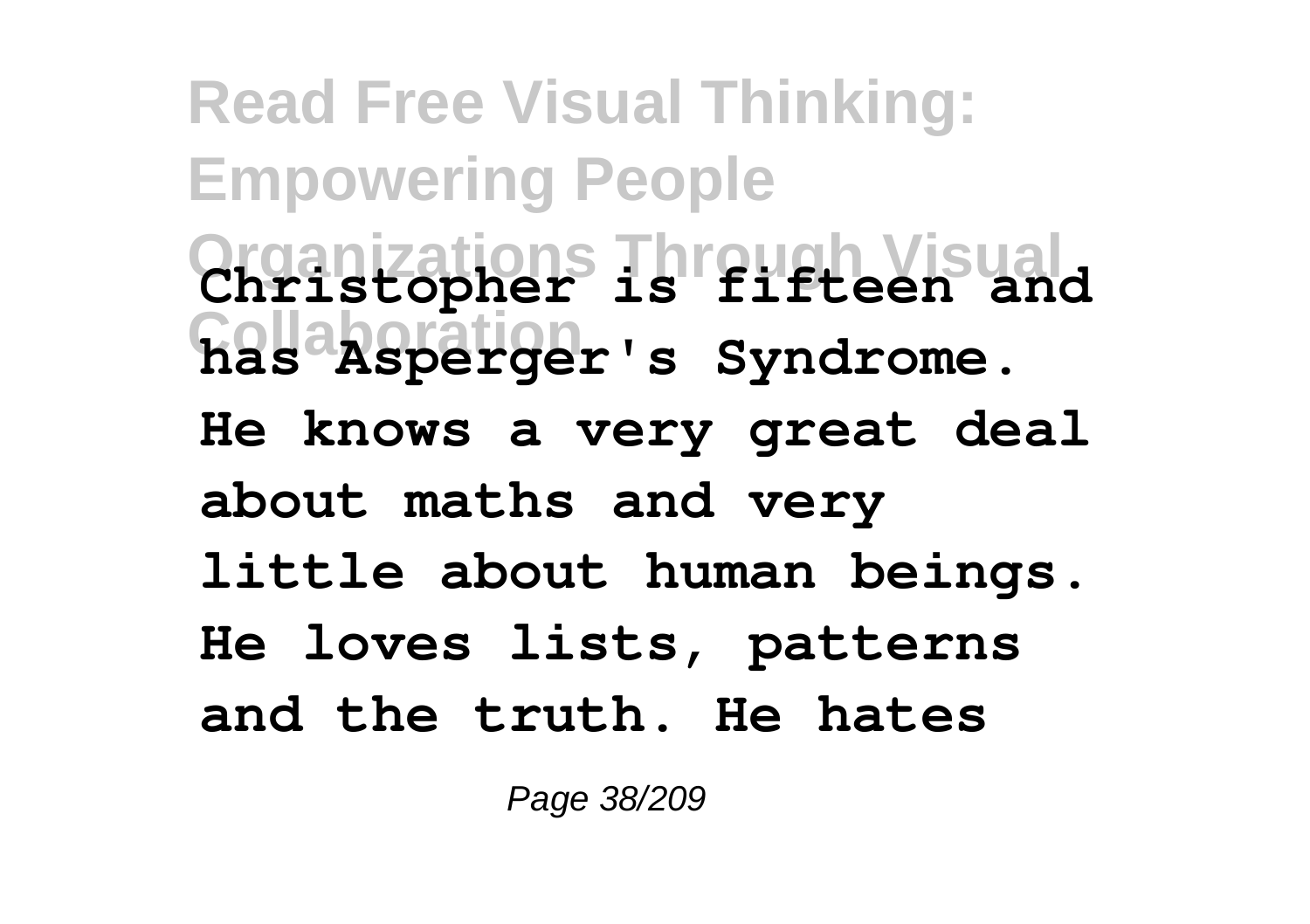**Read Free Visual Thinking: Empowering People Organizations Through Visual the colours yellow and Collaboration brown and being touched. He has never gone further than the end of the road on his own, but when he finds a neighbour's dog murdered he sets out on a**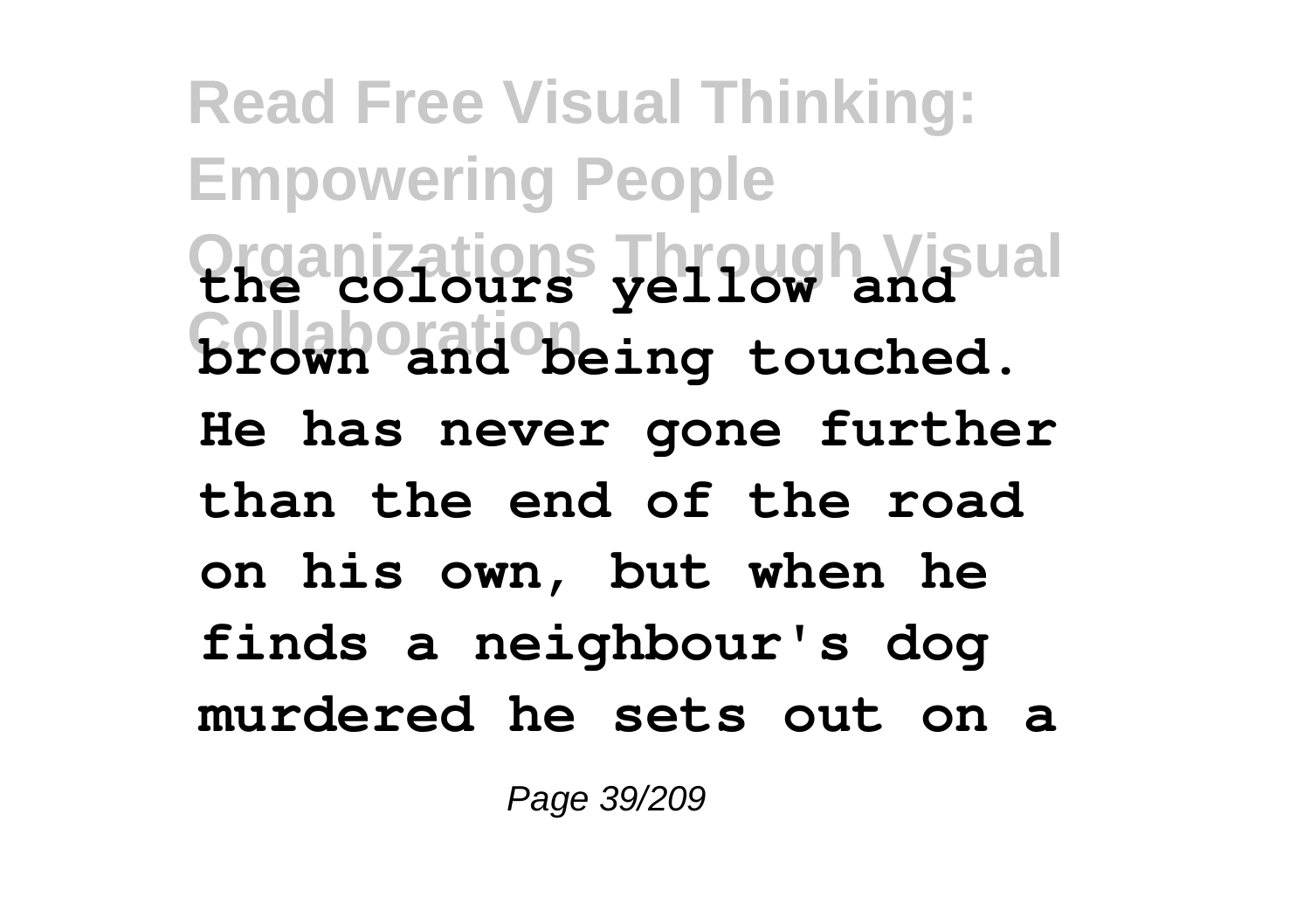**Read Free Visual Thinking: Empowering People Organizations Through Visual terrifying journey which Collaboushis whole world upside down. Today, people organize themselves and influence each other with a reach, immediacy, and scale few**

Page 40/209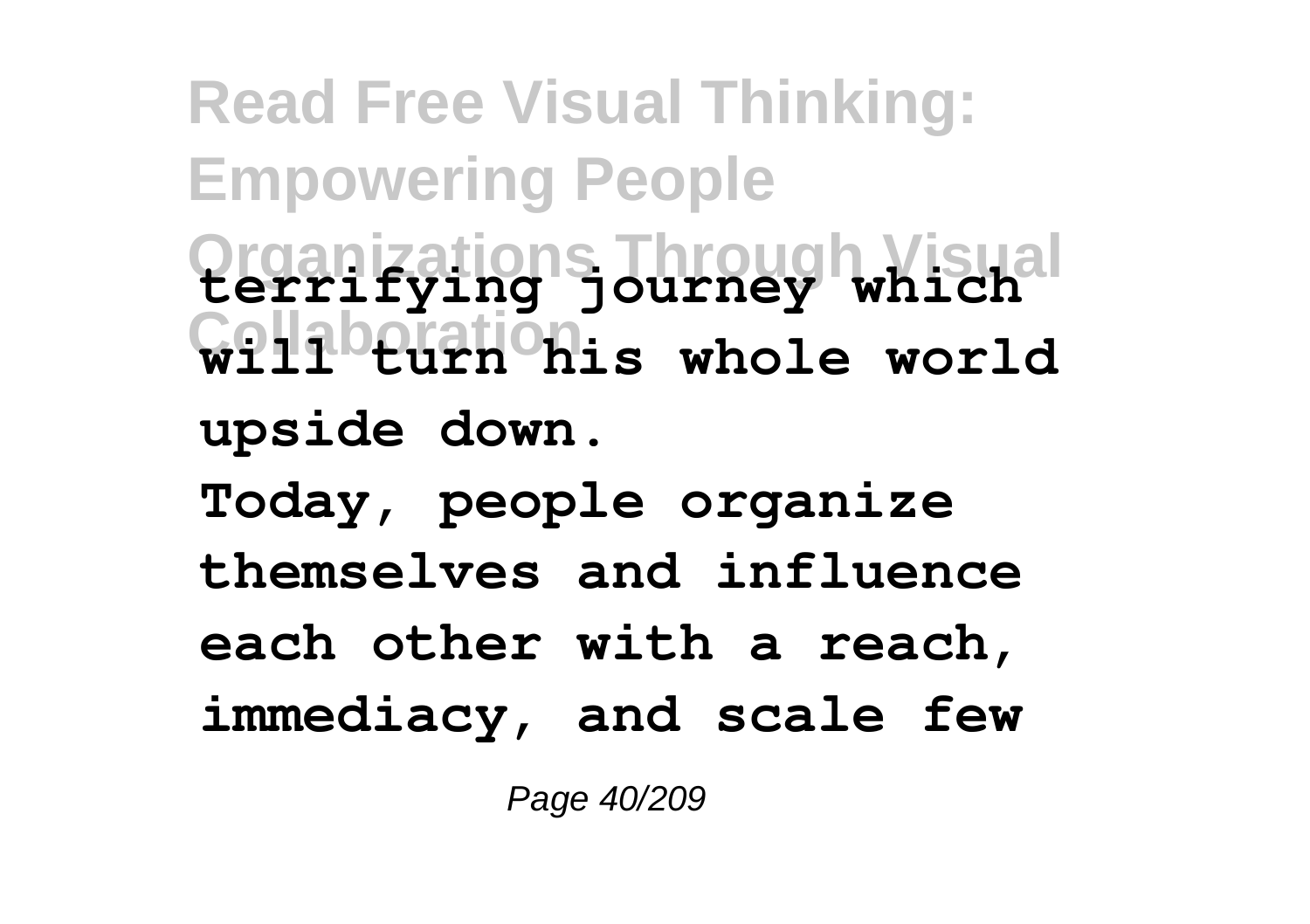**Read Free Visual Thinking: Empowering People Organizations Through Visual could imagine just a few Collaboration years ago. Furthermore, the experiences they get from using various digital services in their daily lives shape their behaviors as consumers,**

Page 41/209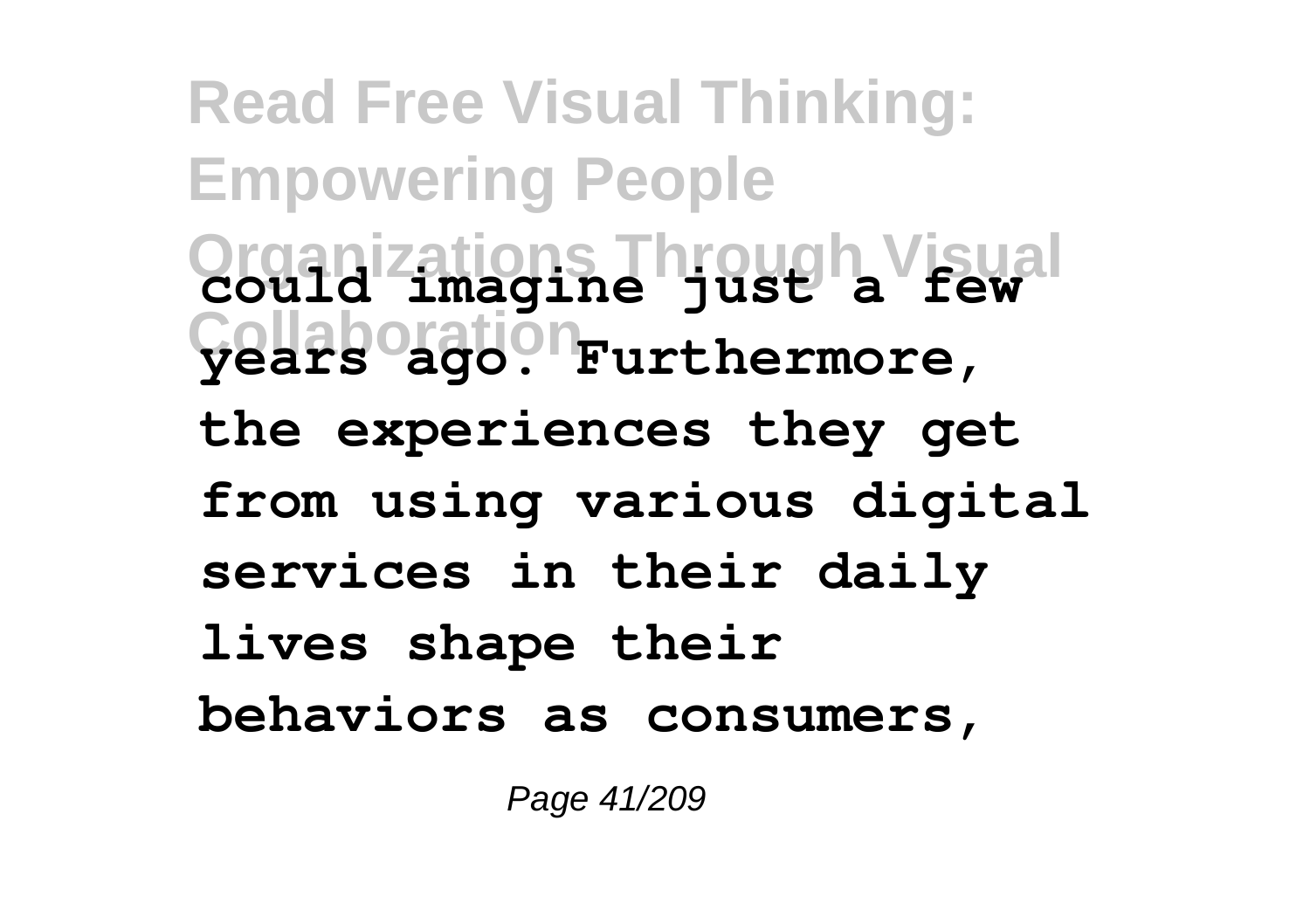**Read Free Visual Thinking: Empowering People Organizations Through Visual thereby increasing their Collaboration expectations on all products, services, and businesses they interact with. Despite this increasing pressure on businesses, most of them**

Page 42/209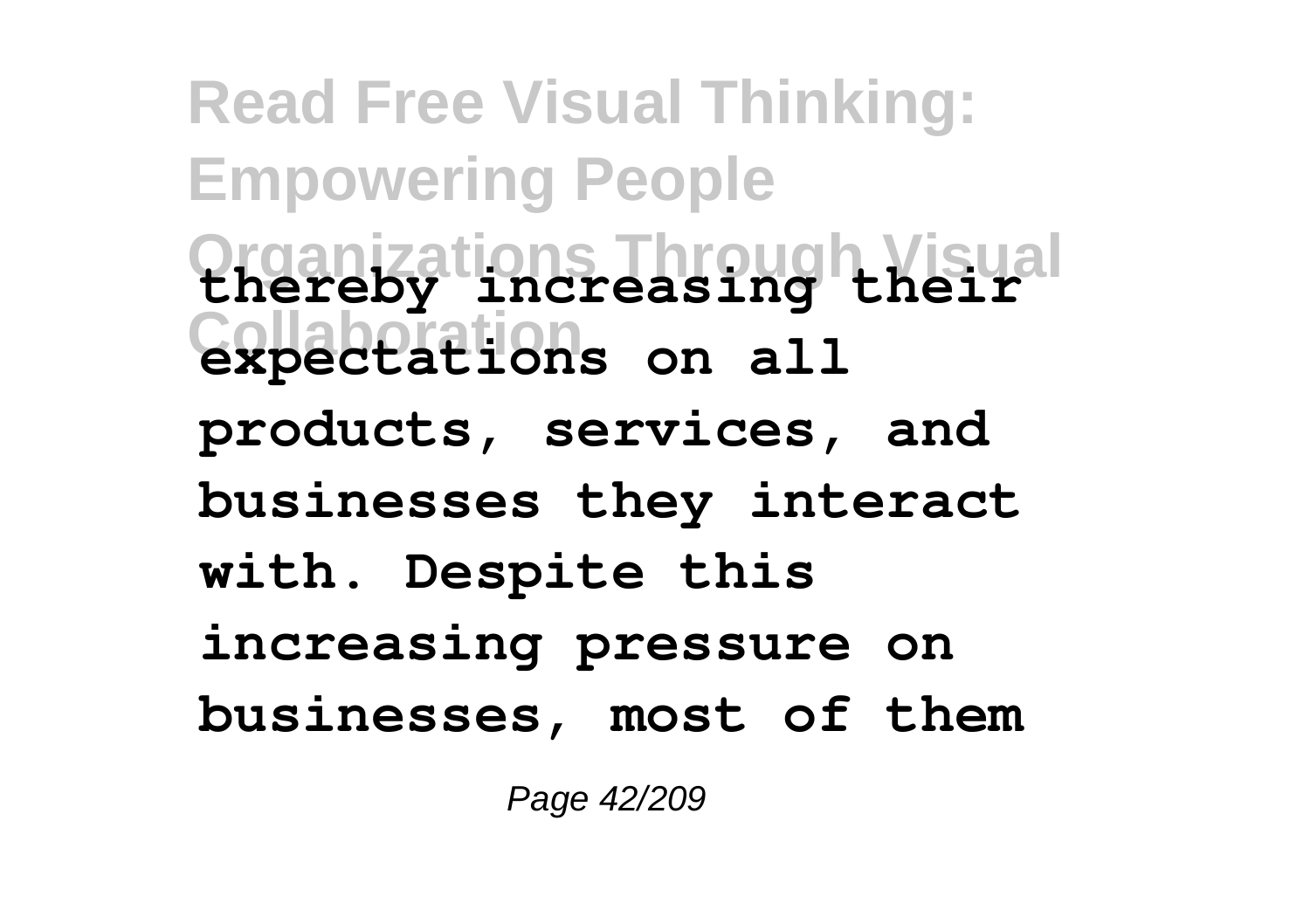**Read Free Visual Thinking: Empowering People Organizations Through Visual are running on autopilot. Collaboration This is especially true when it comes to how employees collaborate with each other inside the organization, as well as with external**

Page 43/209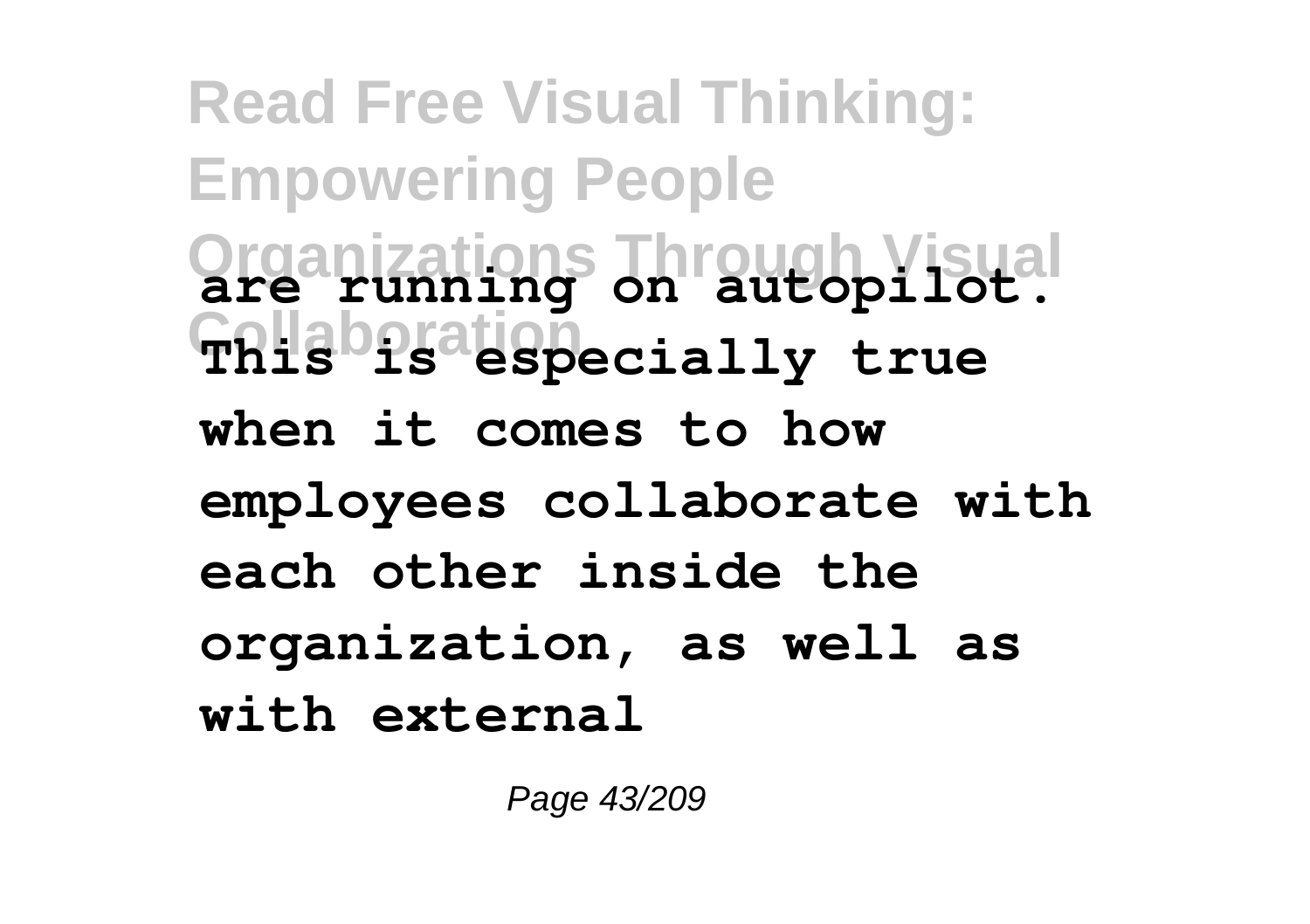**Read Free Visual Thinking: Empowering People Organizations Through Visual stakeholders. They are Collaboration still clinging on to legacy communication tools such as physical meetings, phone calls and, to an overwhelming extent, email. And make no mistake**

Page 44/209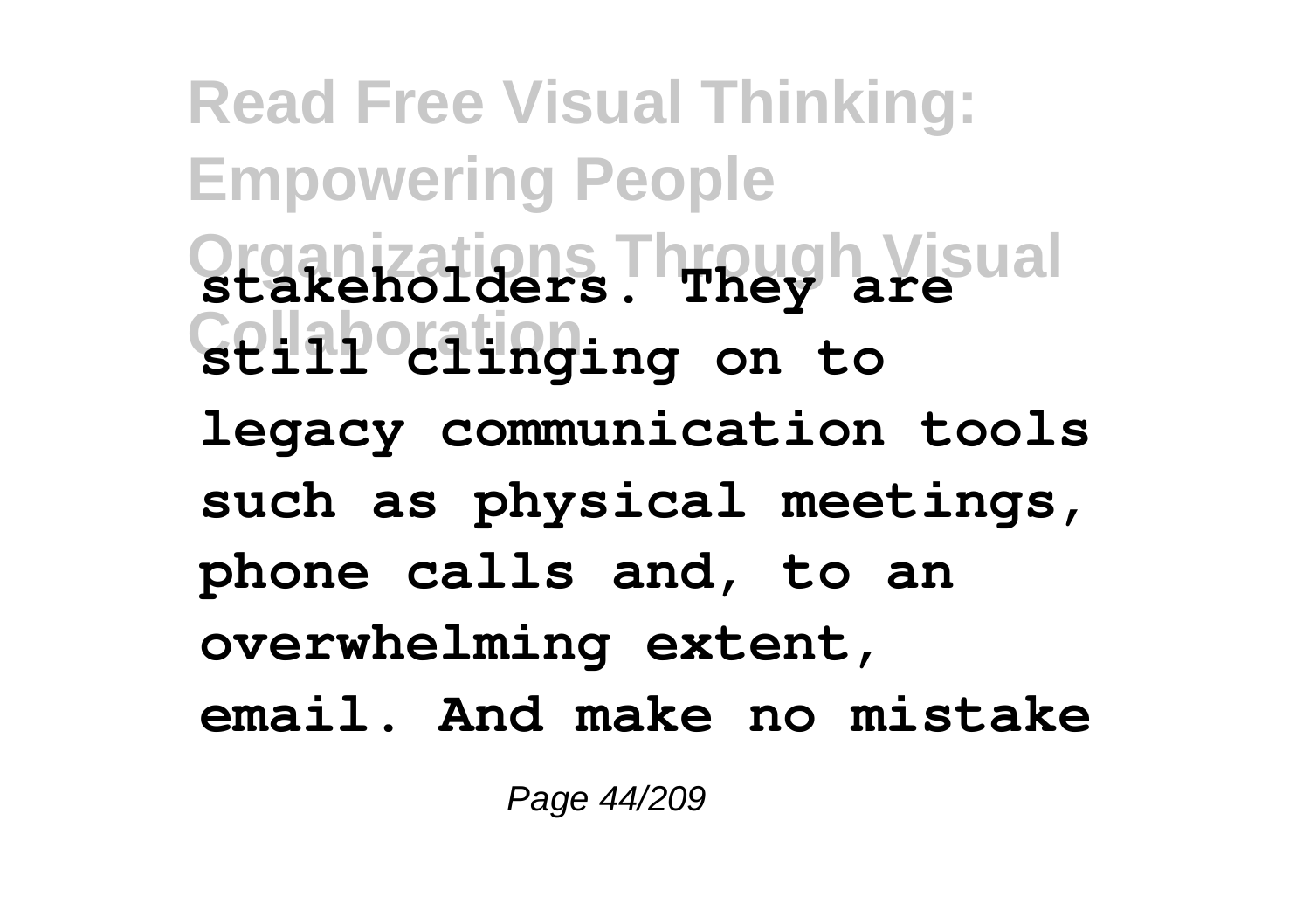**Read Free Visual Thinking: Empowering People Organizations Through Visual - email is perhaps the Collaboration worst tool for collaboration. To change this situation, it is not enough to deploy new digital tools. It's a people thing. People won't**

Page 45/209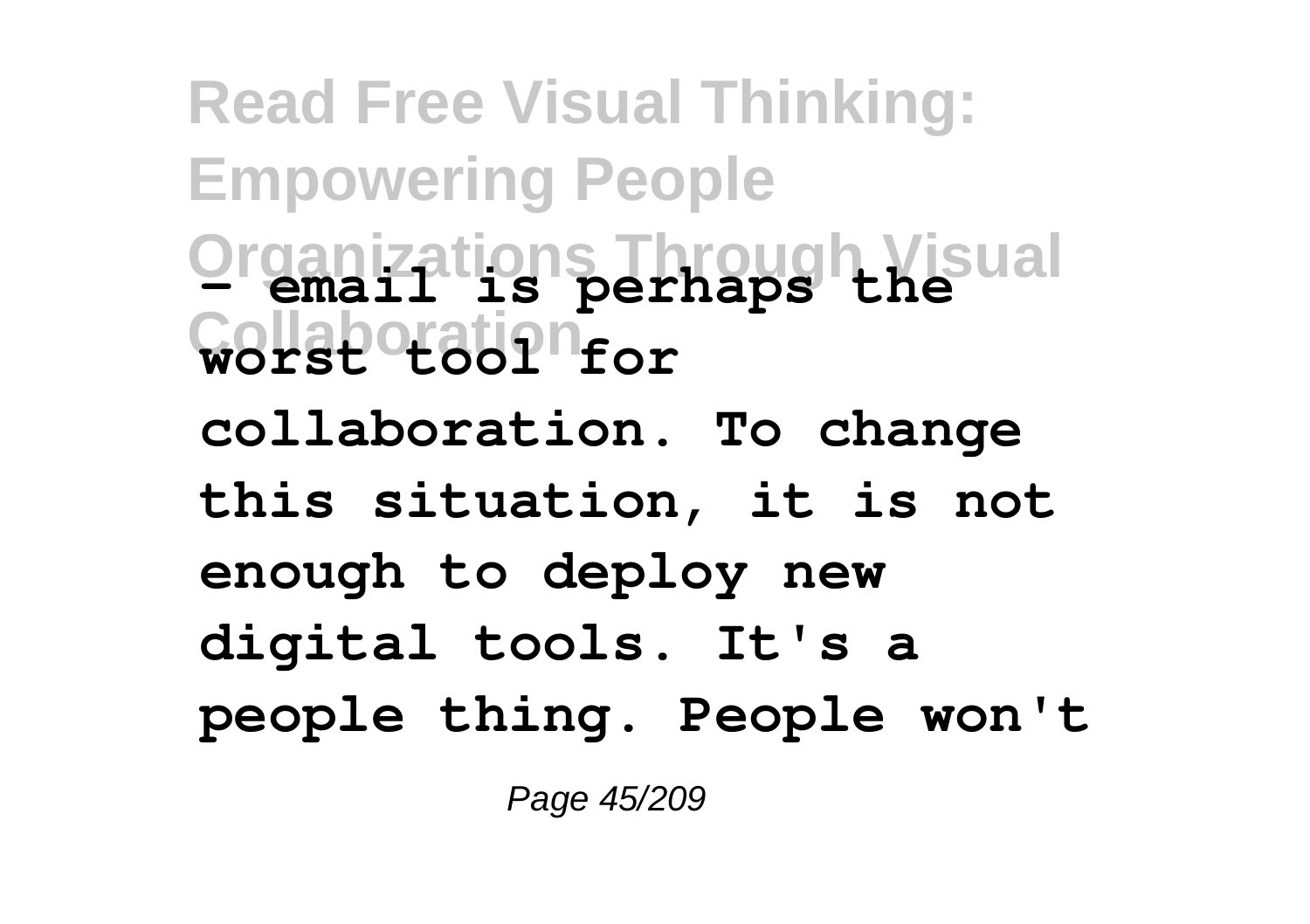**Read Free Visual Thinking: Empowering People Organizations Through Visual change unless they see a Collaboration clear reason why, and get the proper support to do change. This is why businesses must change their assumptions about what motivates people.**

Page 46/209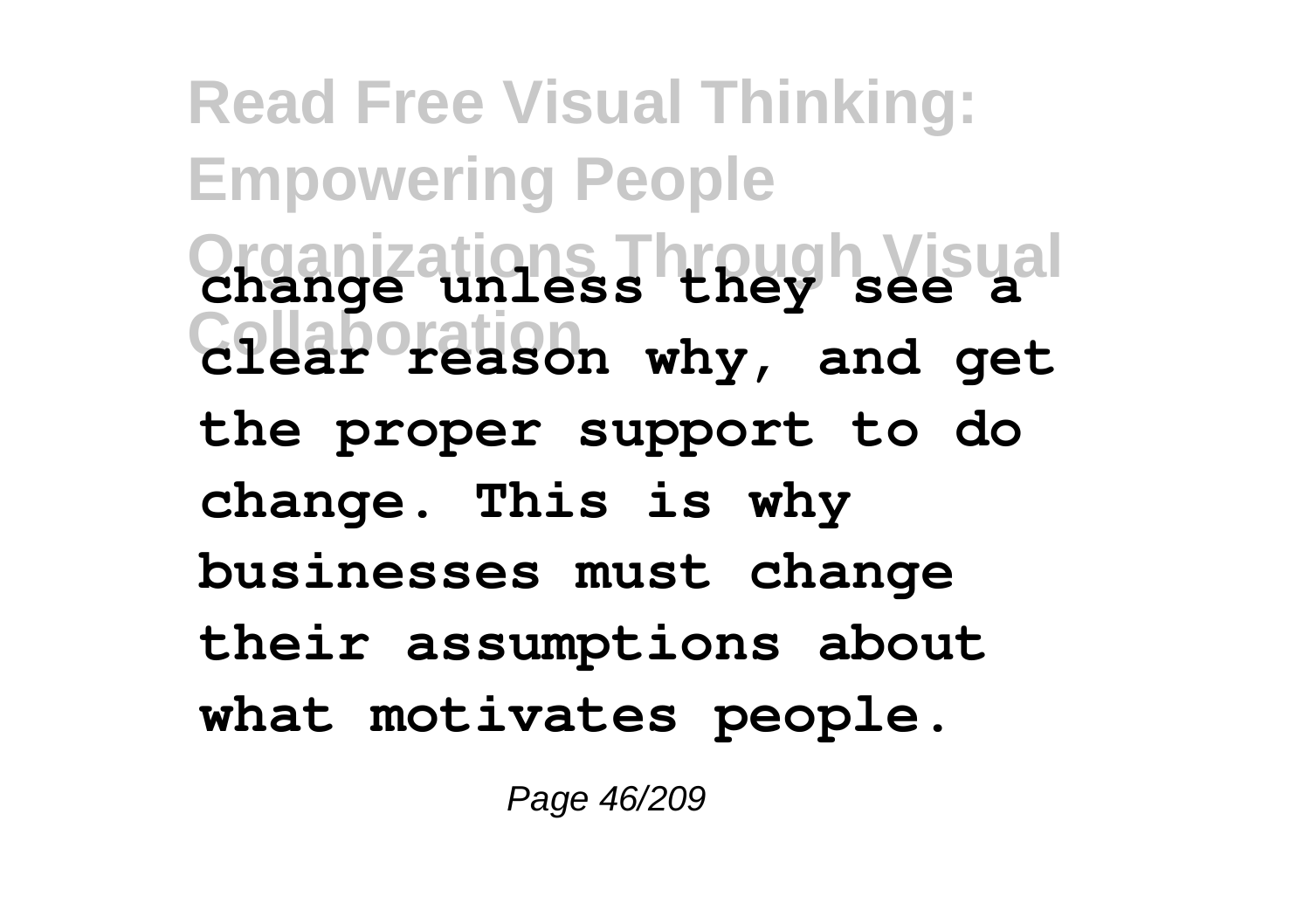**Read Free Visual Thinking: Empowering People Organizations Through Visual They need to invest in Collaboration supporting changed behaviors and new ways of working. They need to change the communication culture, starting with how management communicates.**

Page 47/209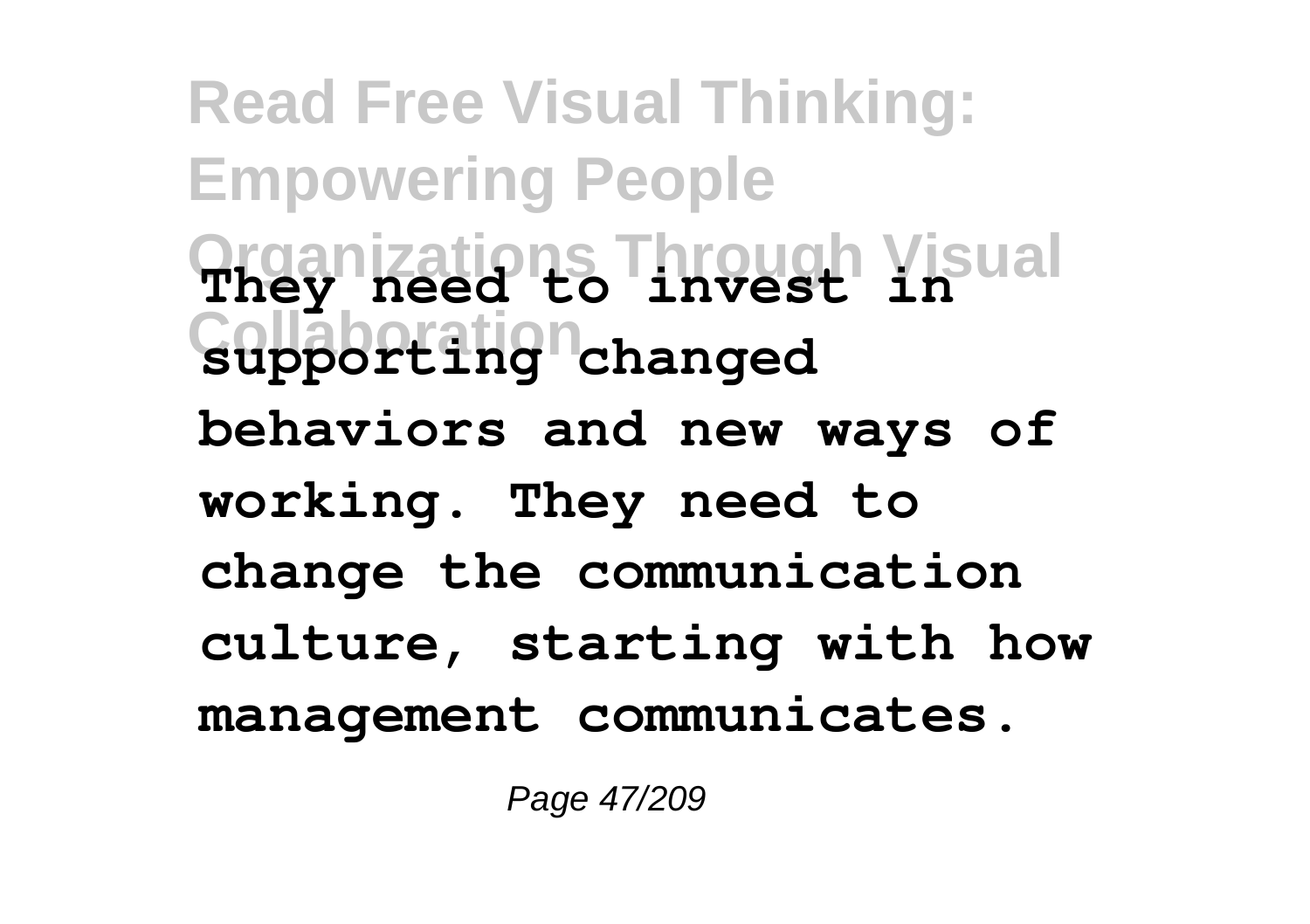**Read Free Visual Thinking: Empowering People Organizations Through Visual And last but not least, Collaboration they need to equip their employees with the same kind of digital superpowers they have as consumers. In this book, the author Oscar Berg**

Page 48/209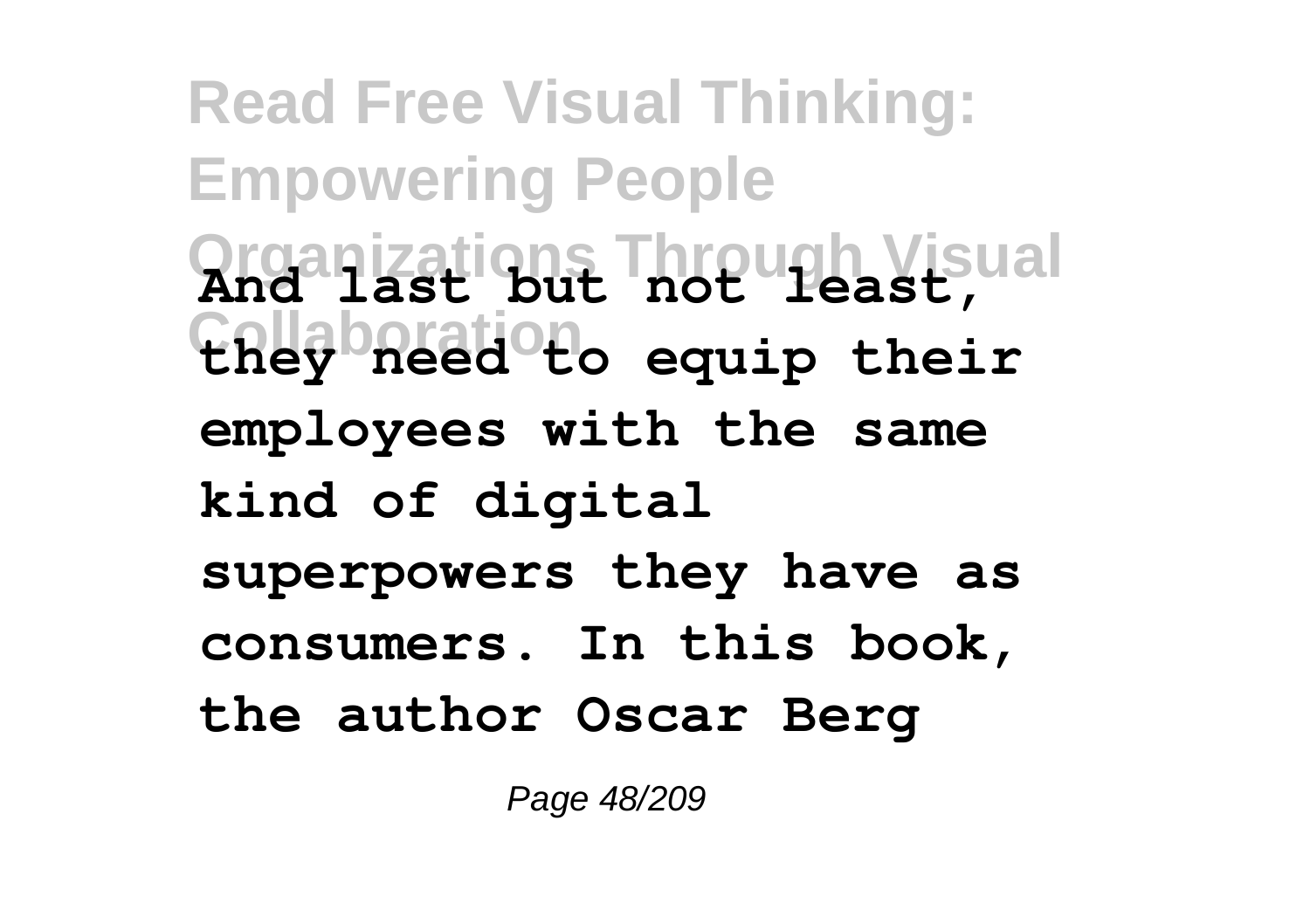**Read Free Visual Thinking: Empowering People Organizations Through Visual describes what to change, Collaboration why, and how. He provides an overview of the tactical challenges that businesses face when it comes to collaboration today and introduces some**

Page 49/209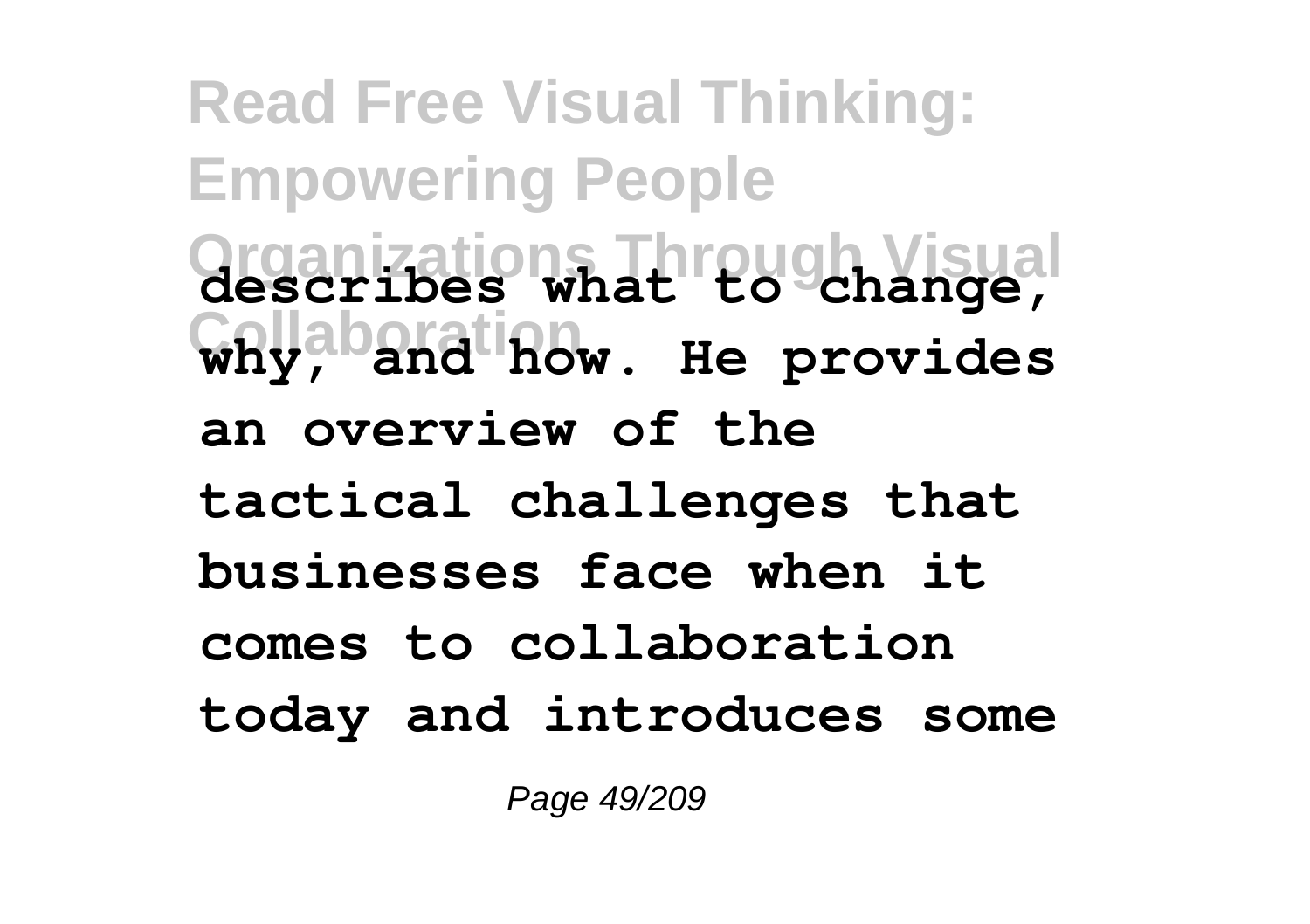**Read Free Visual Thinking: Empowering People Organizations Through Visual very useful frameworks for Collaboration dealing with these challenges. SHORTLISTED: CMI Management Book of the Year 2017 - Management Futures Category Data is**

Page 50/209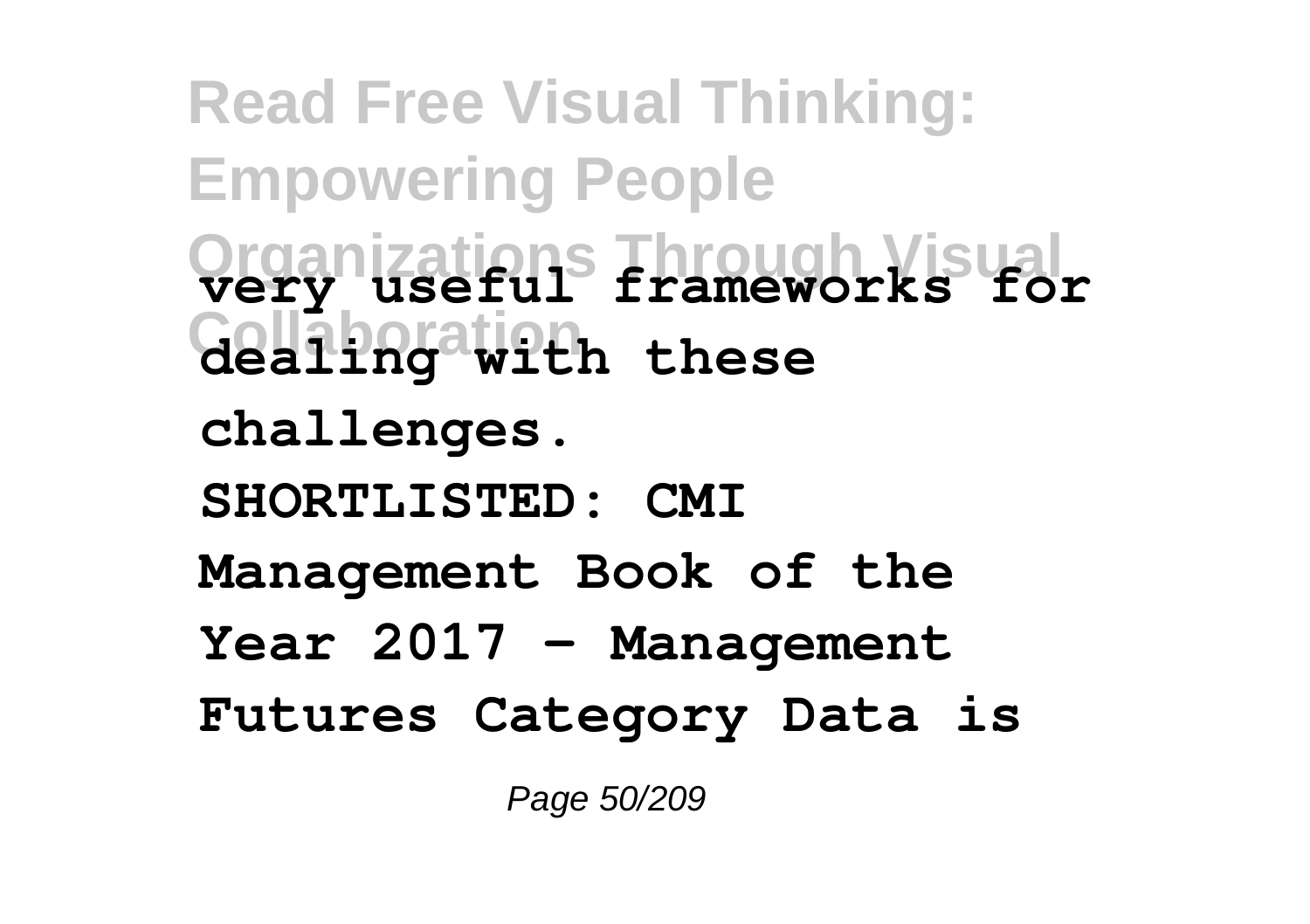**Read Free Visual Thinking: Empowering People Organizations Through Visual changing the nature of Collaboration competition. Making sense of it is tough; taking advantage of it is even tougher. There is a clear business opportunity for organizations to use data**

Page 51/209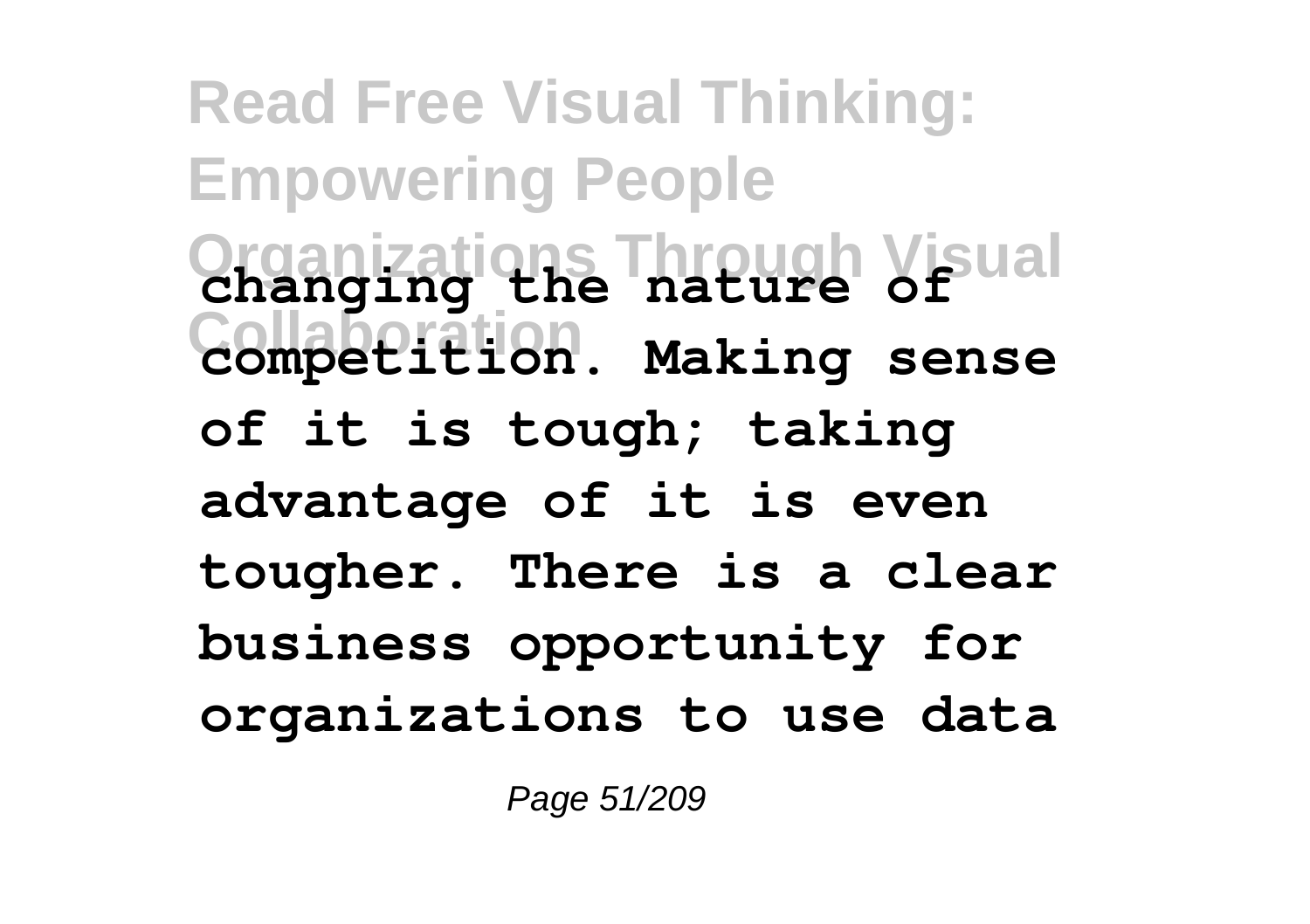**Read Free Visual Thinking: Empowering People Organizations Through Visual and analytics to transform Collaboration business performance. Datadriven Organization Design provides a practical framework for HR and organization design practitioners to build a**

Page 52/209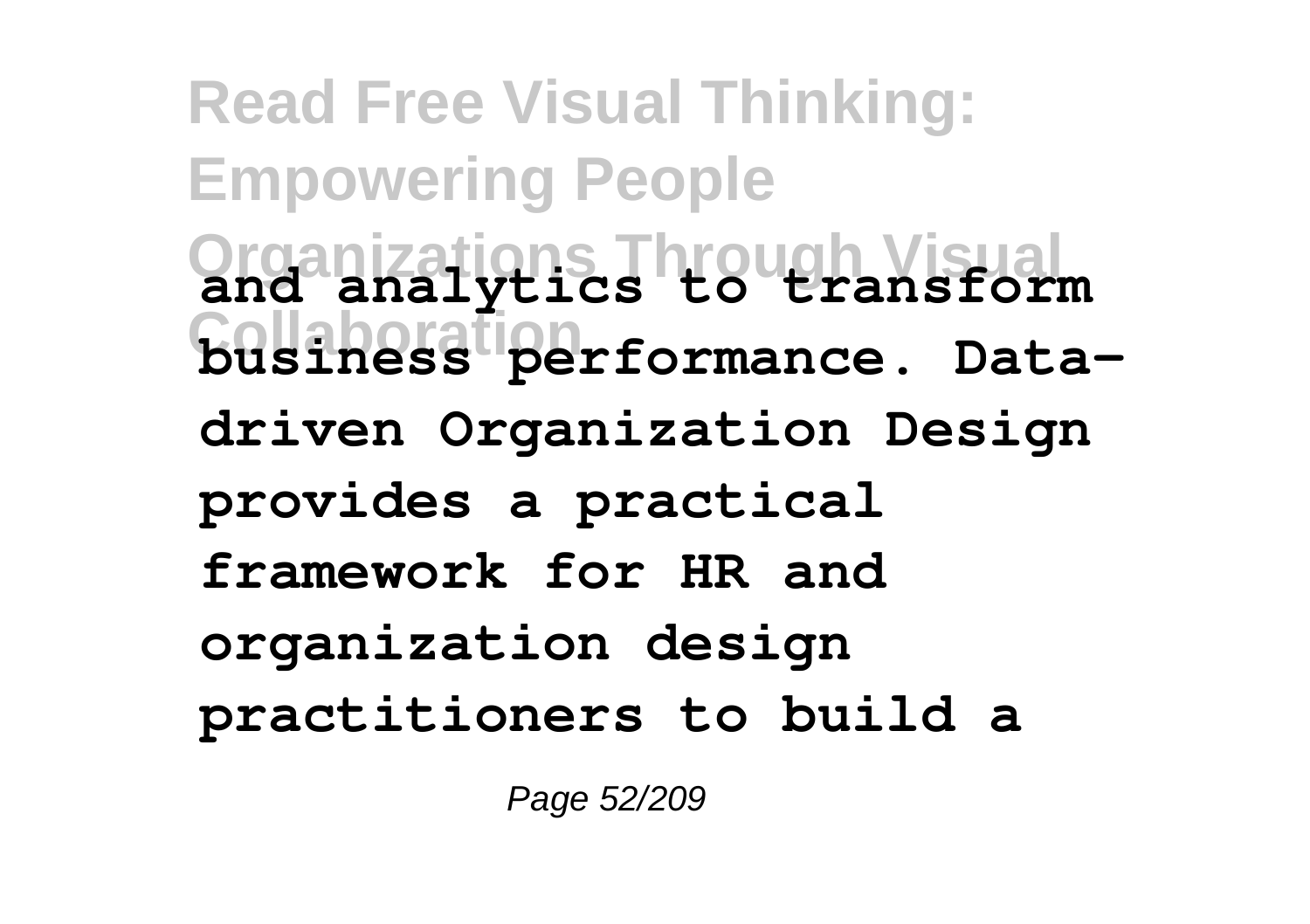**Read Free Visual Thinking: Empowering People Organizations Through Visual baseline of data, set Collaboration objectives, carry out fixed and dynamic process design, map competencies, and right-size the organization so everyone performs to their**

Page 53/209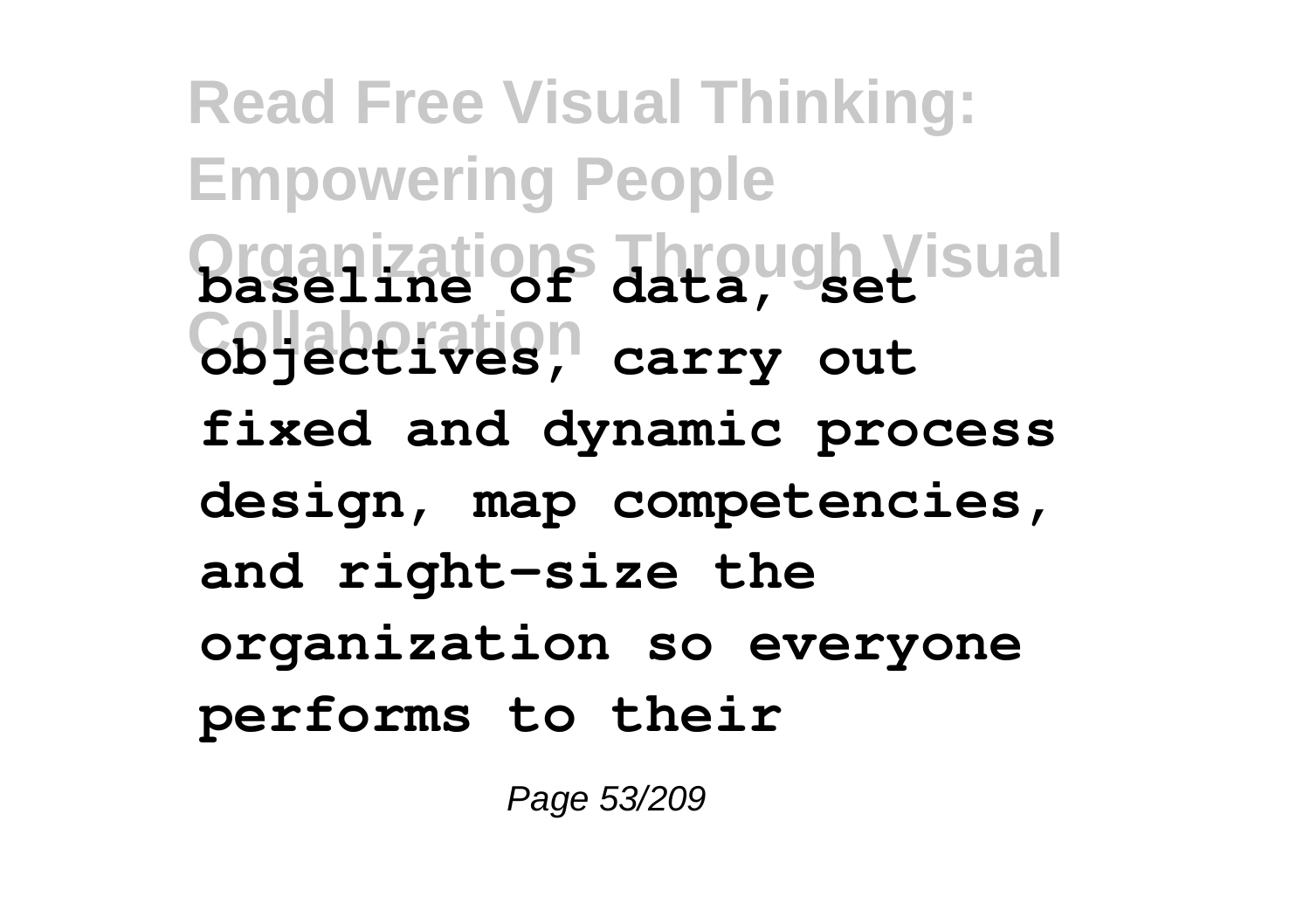**Read Free Visual Thinking: Empowering People Organizations Through Visual Collaboration organizations have a hope of getting and sustaining a competitive edge. Datadriven Organization Design shows how to collect the right data on**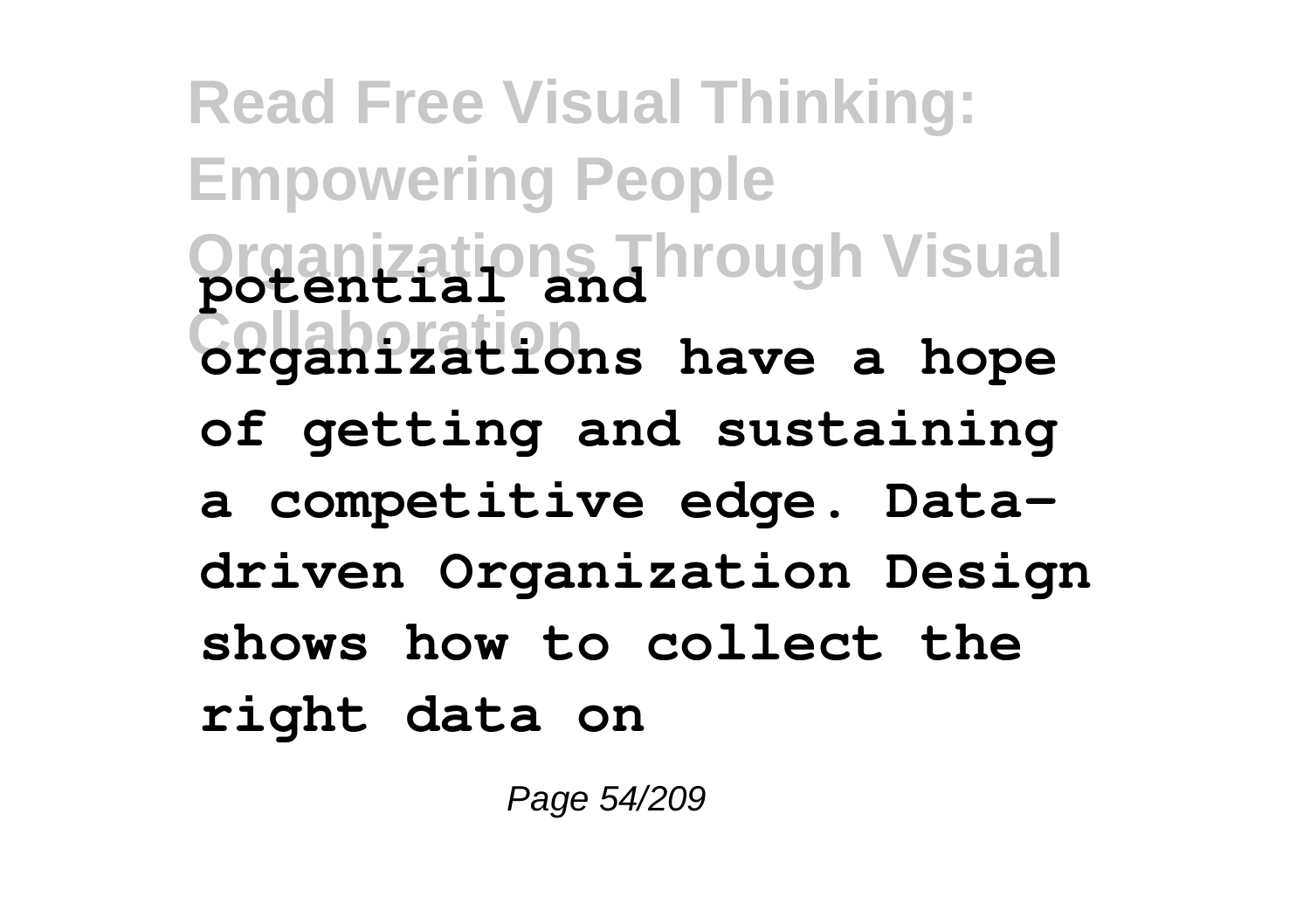**Read Free Visual Thinking: Empowering People Organizations Through Visual organizations, present it Collaboration meaningfully and ask the right questions of it to help complex, fluid organizations constantly evolve and meet moving objectives. Through the**

Page 55/209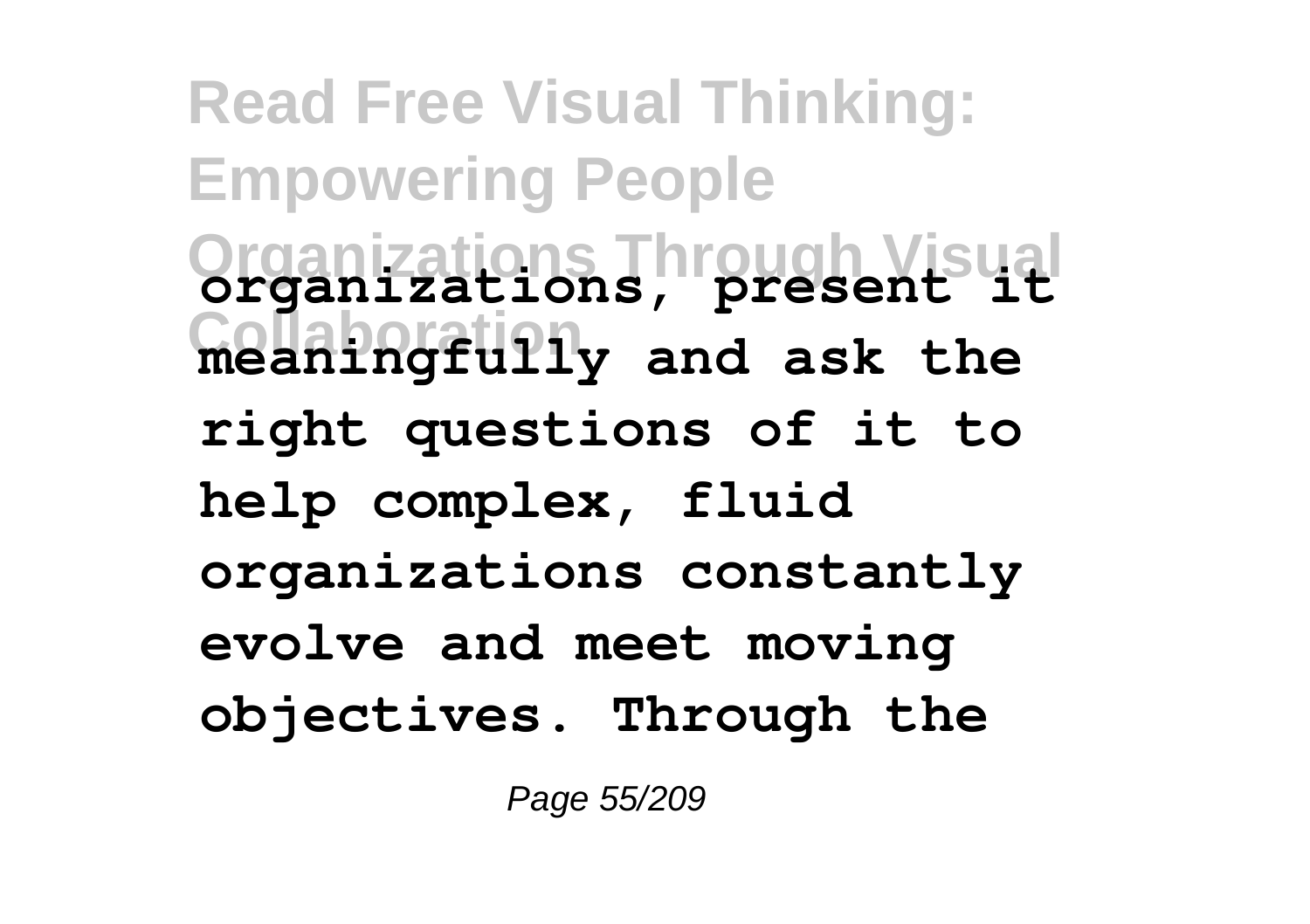**Read Free Visual Thinking: Empowering People Organizations Through Visual use of case studies, Collaboration practical tips, and sample exercises, it explains in detail how to use data and analytics to connect all the elements of the system so you can design an**

Page 56/209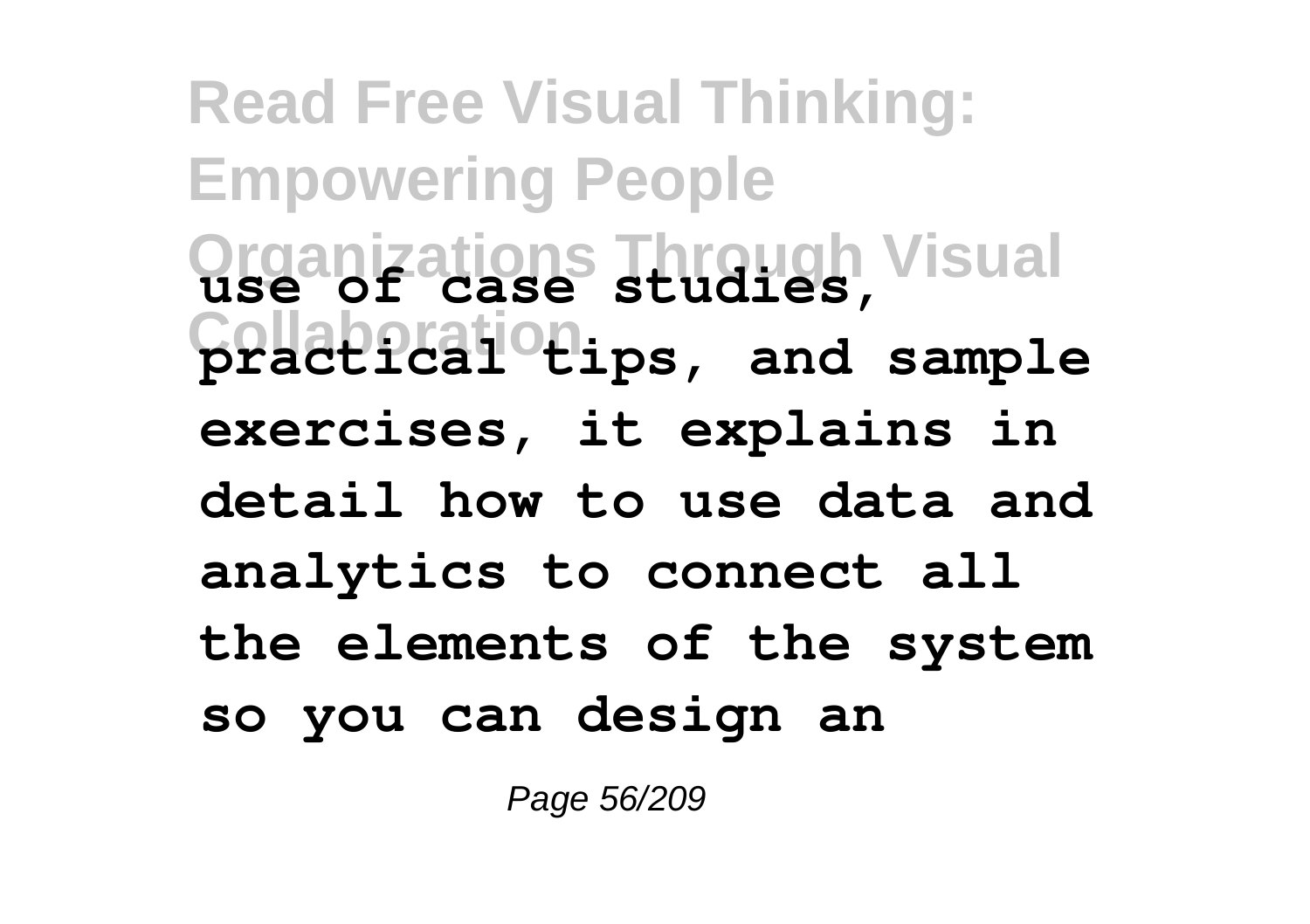**Read Free Visual Thinking: Empowering People Organizations Through Visual environment for people to Collaboration perform, an organization which has the right people, in the right place, doing the right things, at the right time. Whether you are looking to**

Page 57/209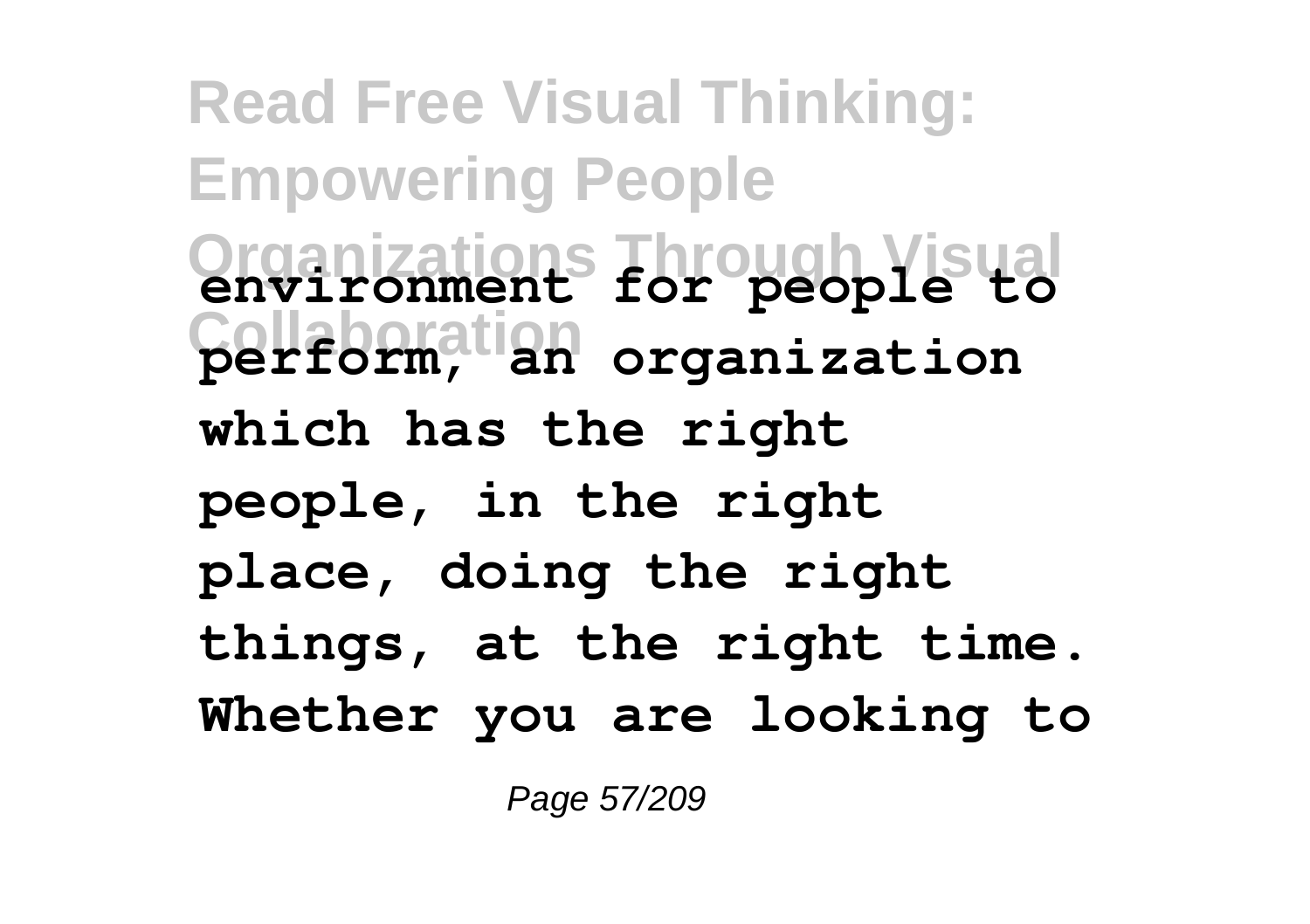**Read Free Visual Thinking: Empowering People Organizations Through Visual Collaboration transformation, large redesign, or a one-off small scale project, Datadriven Organization Design will guide you through making the most of**

Page 58/209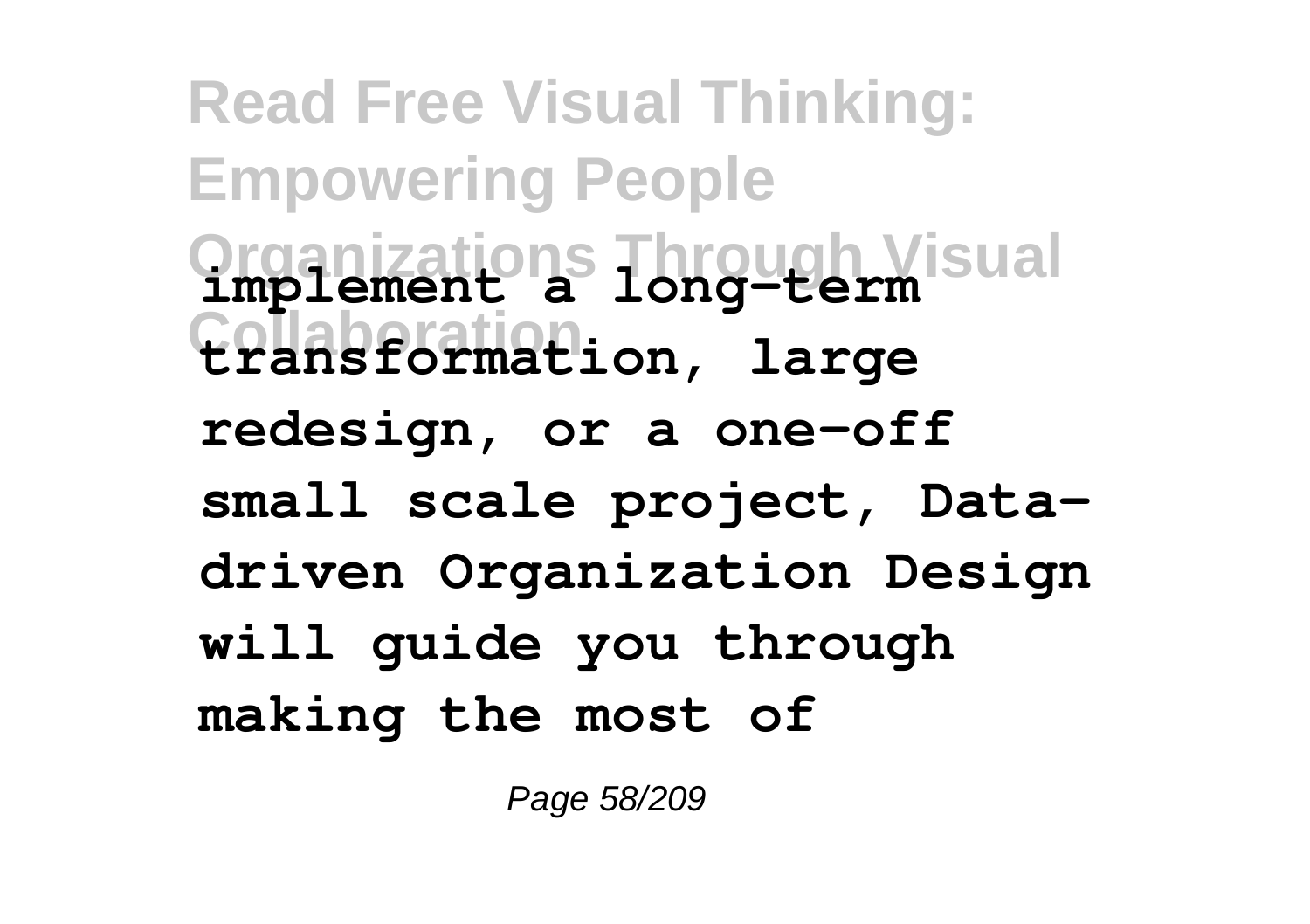**Read Free Visual Thinking: Empowering People Organizations Through Visual Collaboration analytics to drive business performance. The Joy of Photoshop is the long-awaited book from the social-media sensation James Fridman. How many**

Page 59/209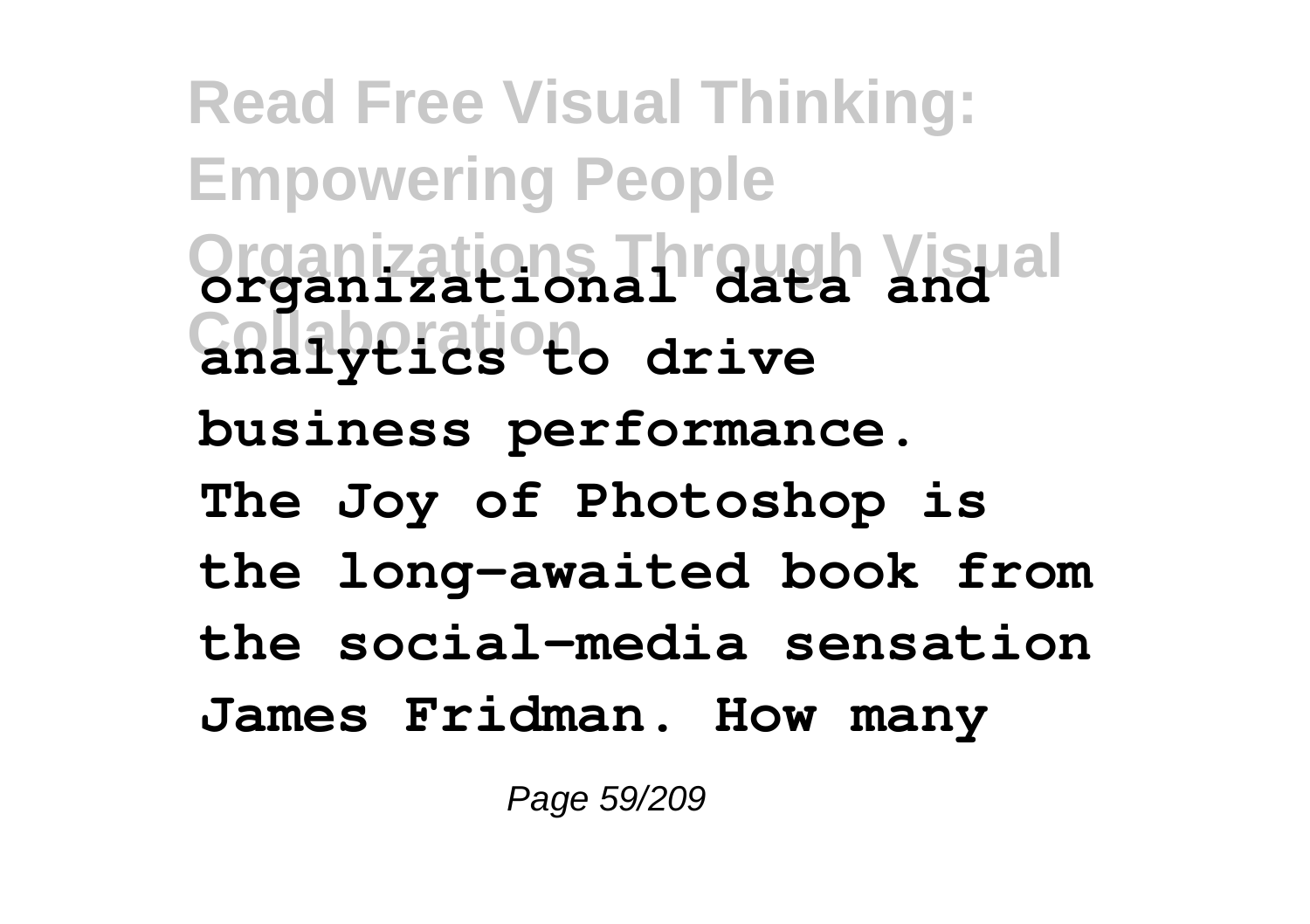**Read Free Visual Thinking: Empowering People Organizations Through Visual people have taken a Collaboration seemingly-perfect picture only to have it ruined by one small detail, like an annoying photo-bomb in the background, or someone making a stupid face.**

Page 60/209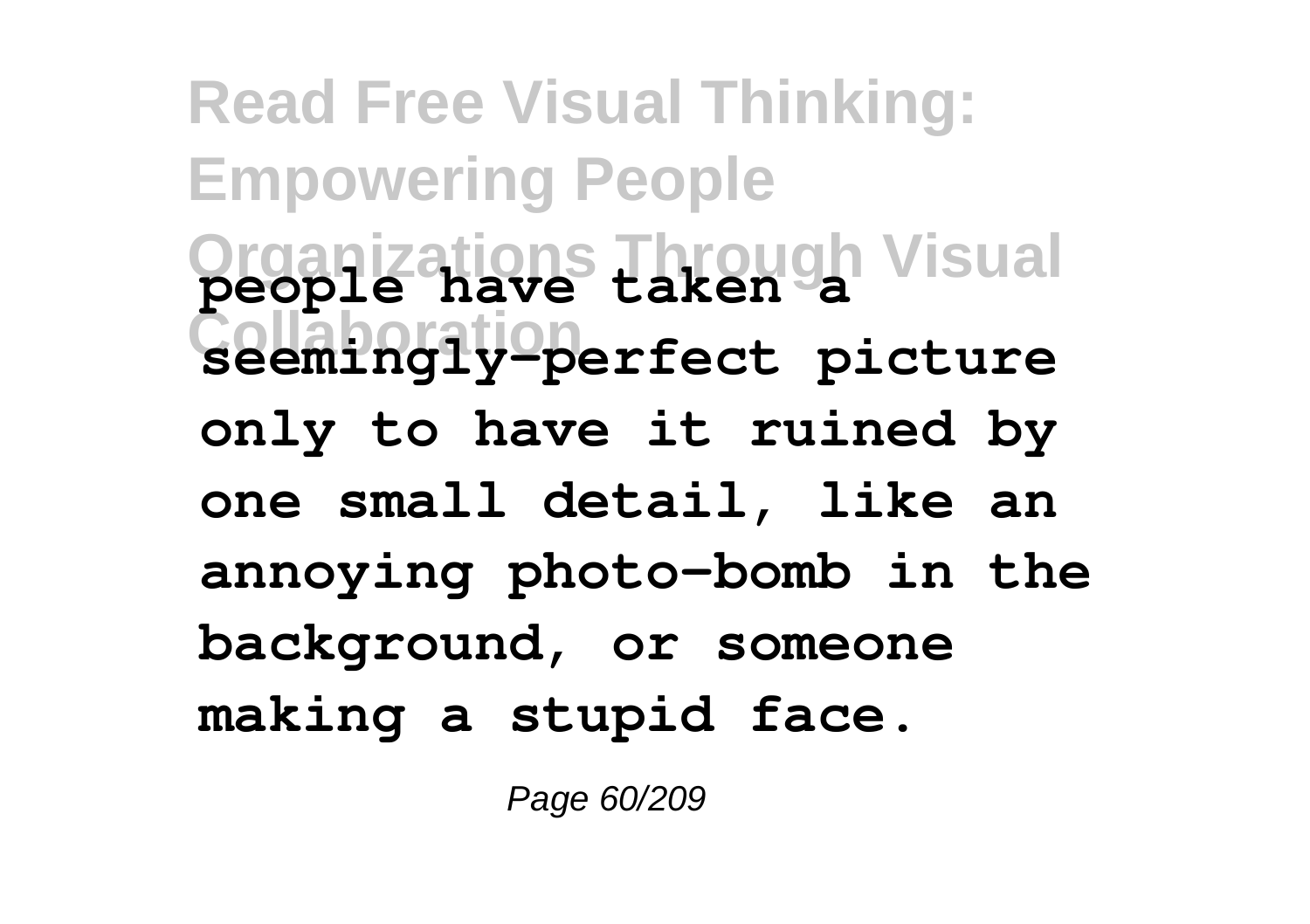**Read Free Visual Thinking: Empowering People Organizations Through Visual Enter the Photoshop Collaboration master! James Fridman is only too happy to help, even if he sometimes takes the requests a little too literally. In The Joy of Photoshop, James Fridman's**

Page 61/209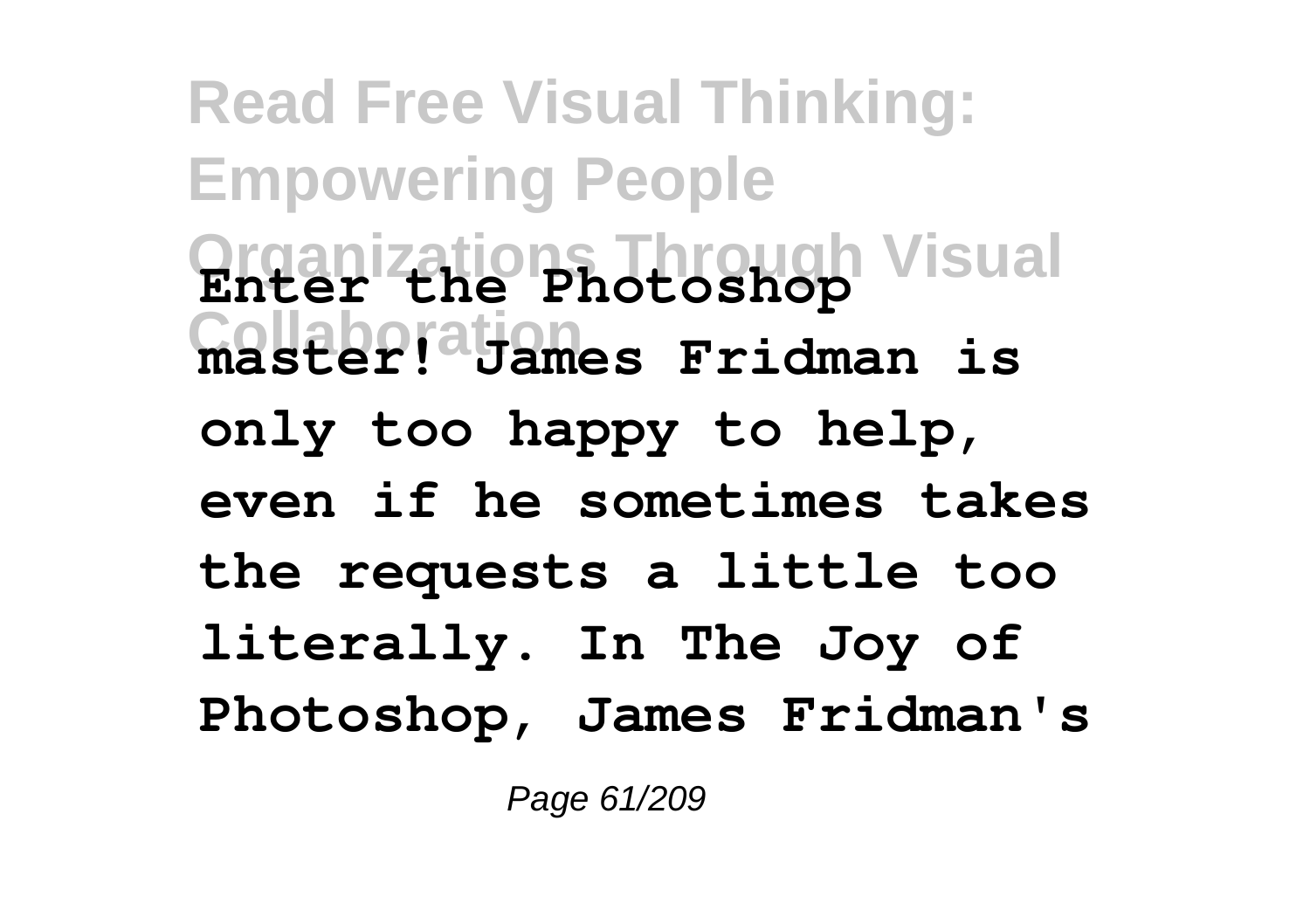**Read Free Visual Thinking: Empowering People Organizations Through Visual favourite and funniest Collaboration edits are combined with never-before-seen pictures to provide a meme-tastic book that is certain to have you in stitches! The Science of Lean**

Page 62/209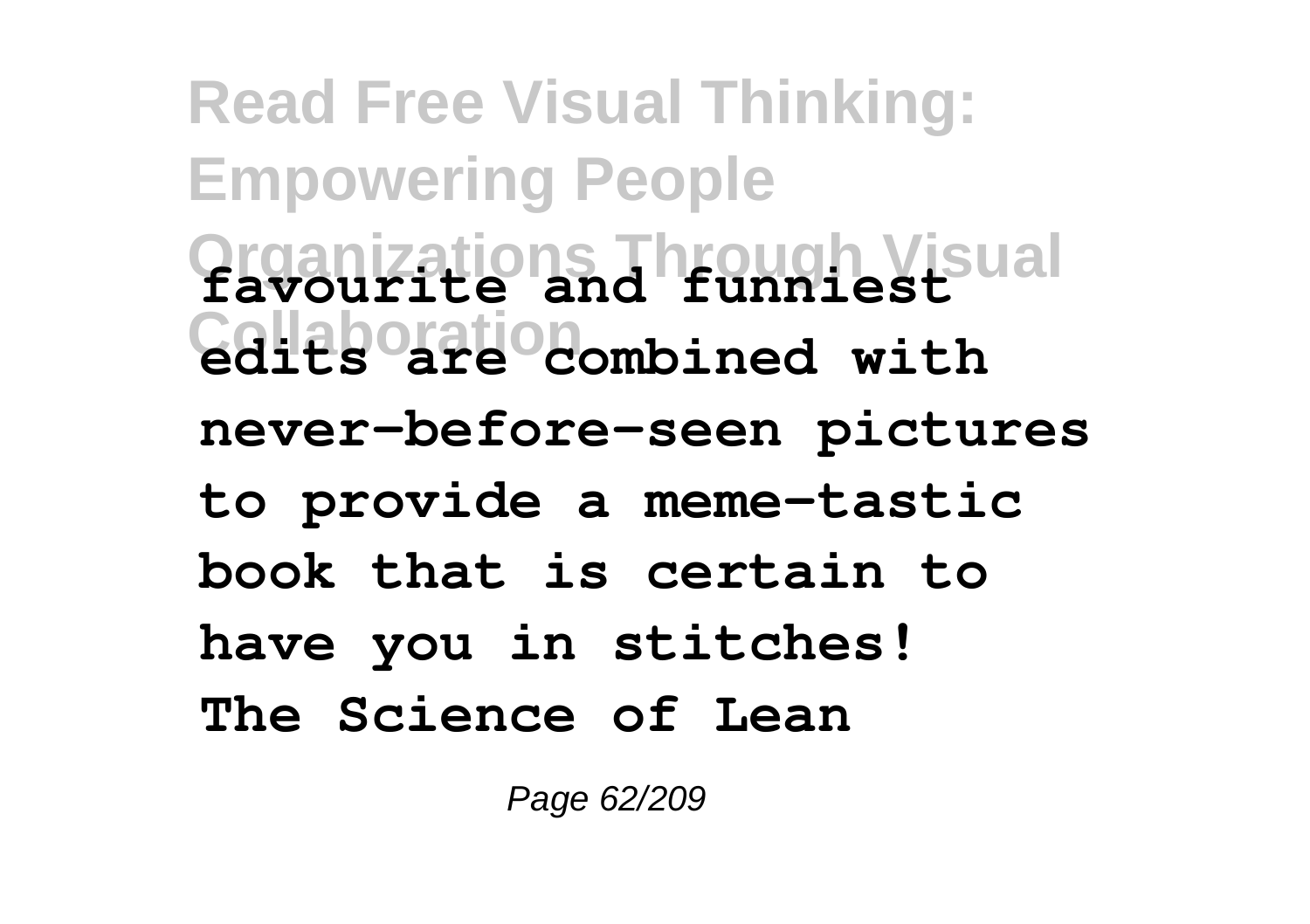**Read Free Visual Thinking: Empowering People Organizations Through Visual Software and DevOps: Collaboration Building and Scaling High Performing Technology Organizations Graphic Recording The Art of Visual Notetaking**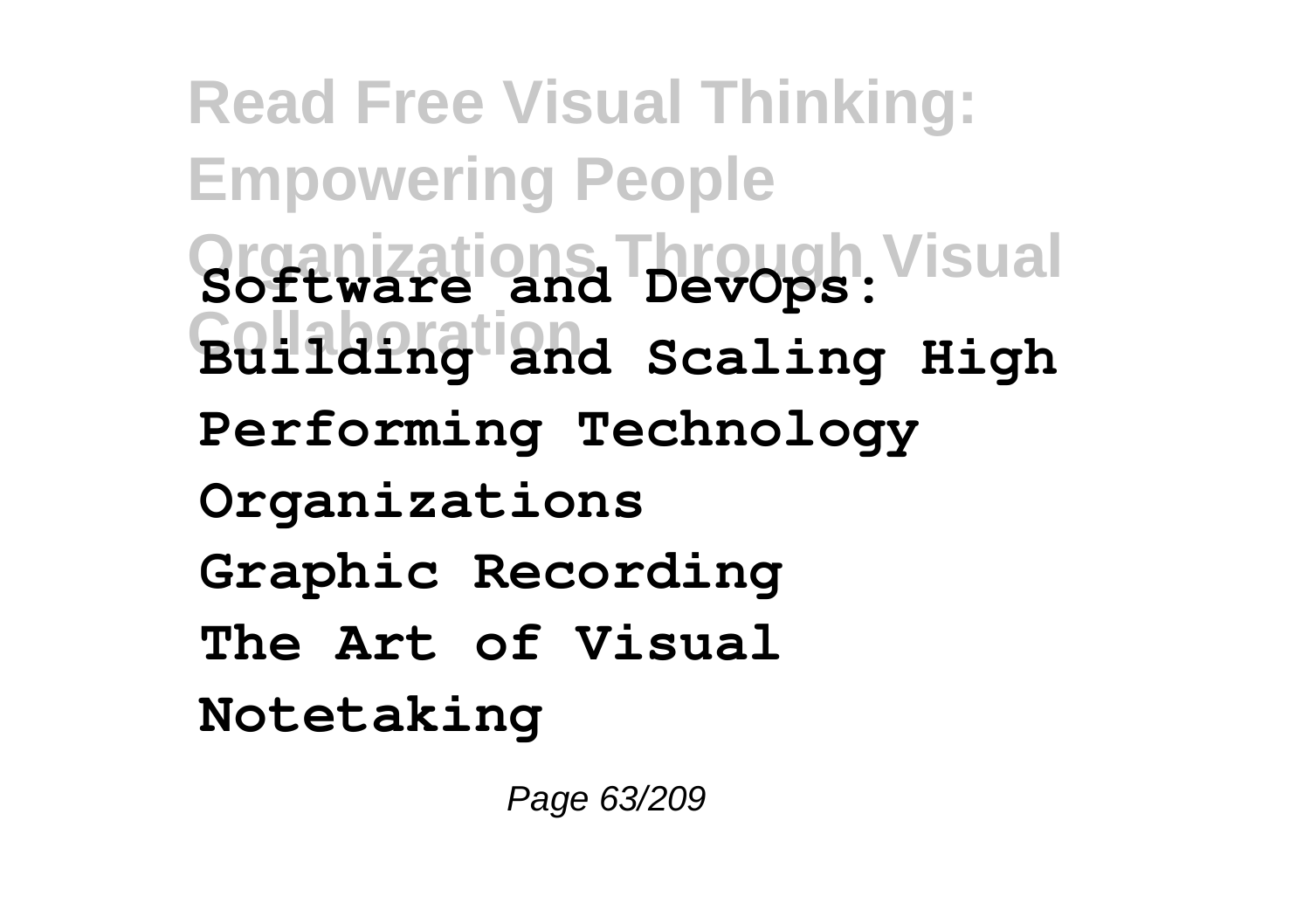**Read Free Visual Thinking: Empowering People Organizations Through Visual A Practical Guide to Collaboration Incorporate Visual Thinking into Your Daily Business and Communication When You Ask the Wrong Guy for Help A Powerful Toolkit for**

Page 64/209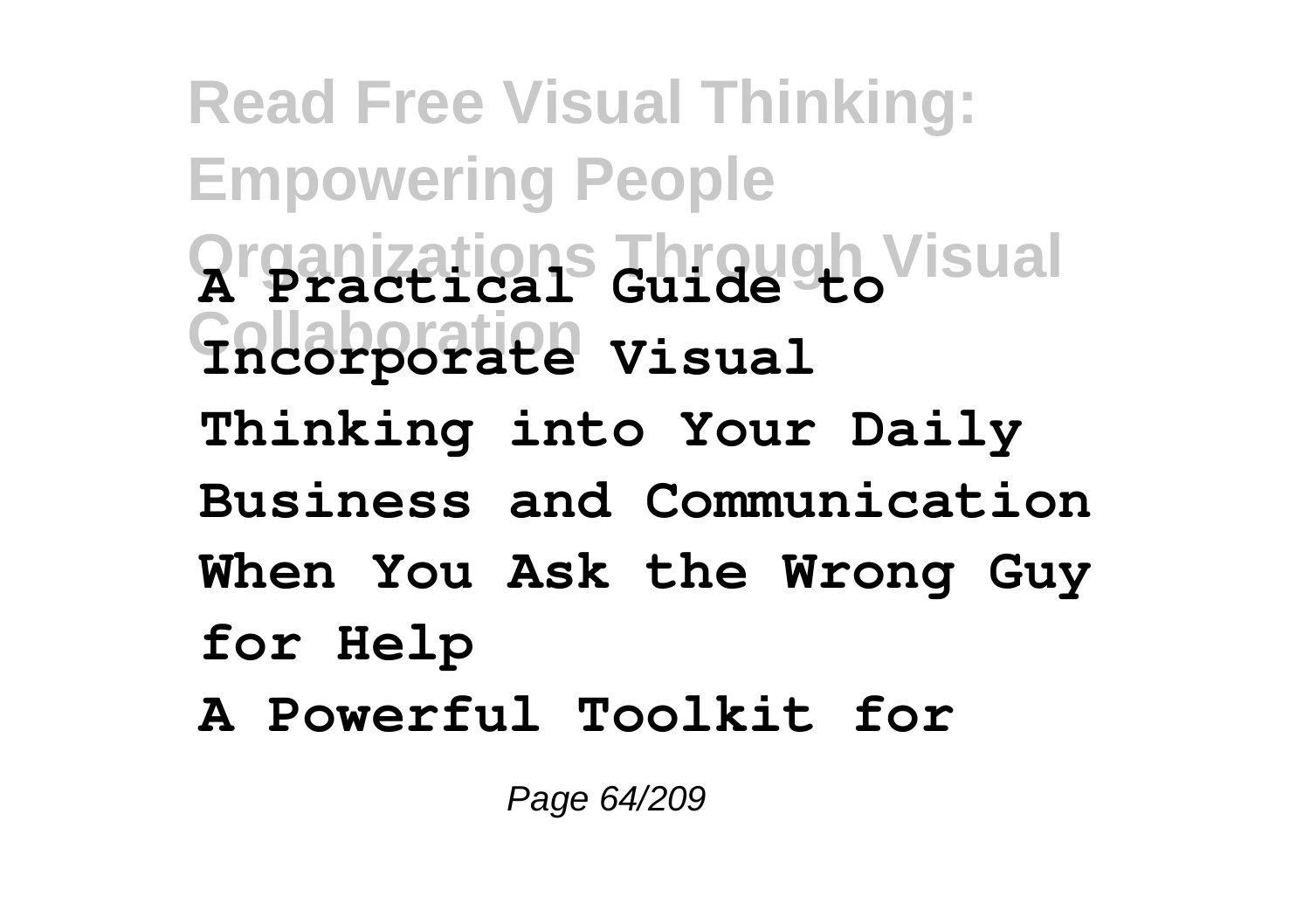**Read Free Visual Thinking: Empowering People Organizations Through Visual Improving Meetings, Collaboration Projects, and Processes 50 Top Tools for Coaching The Unstuck Church** *Have you ever felt stuck with methods, tools and skills that do not match*

Page 65/209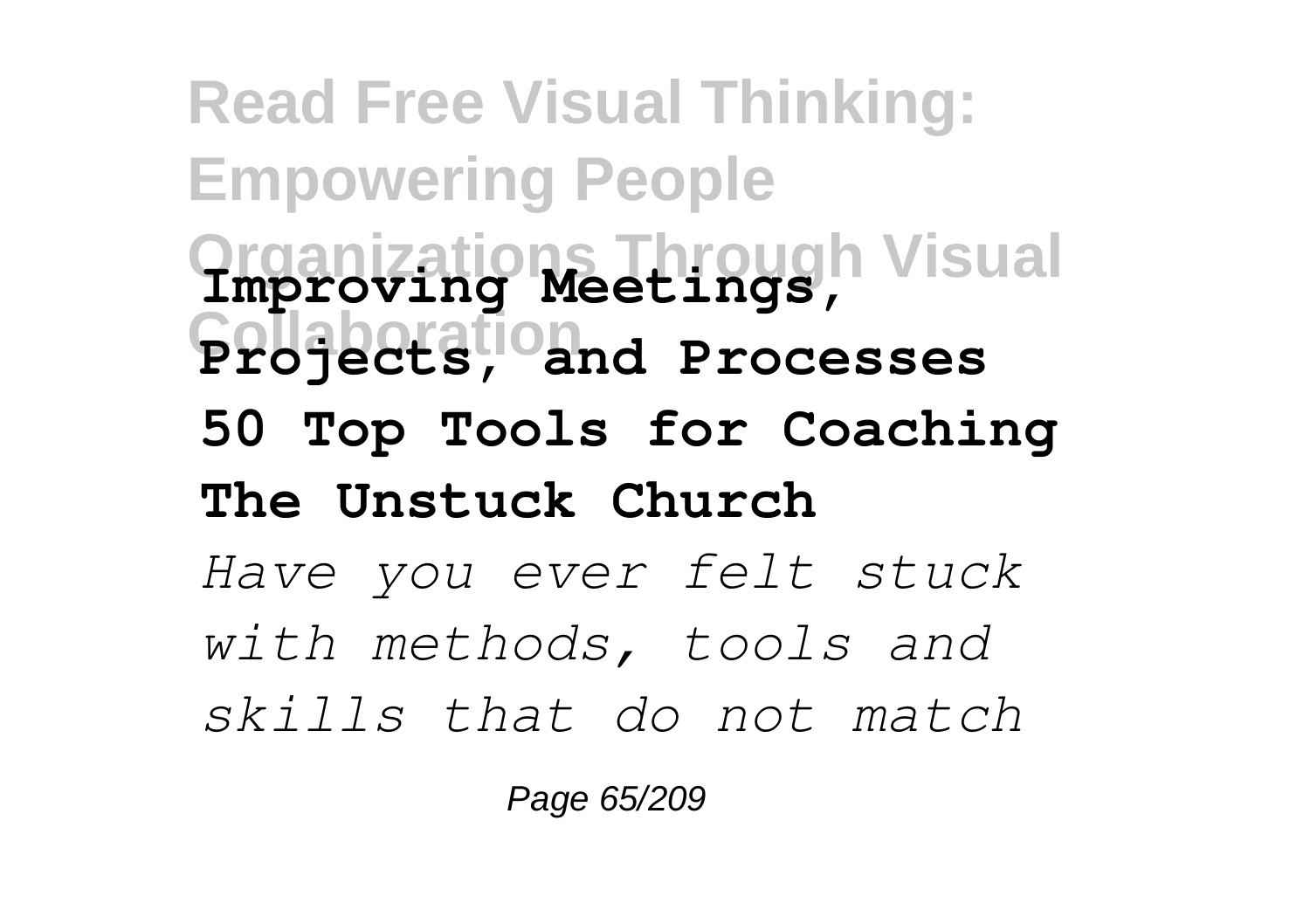**Read Free Visual Thinking: Empowering People Organizations Through Visual** *the increasing complexity* **Collaboration** *you are part of? Would you like to work in new ways that strengthen thinking, communication and collaboration? Visual Collaboration introduces a*

Page 66/209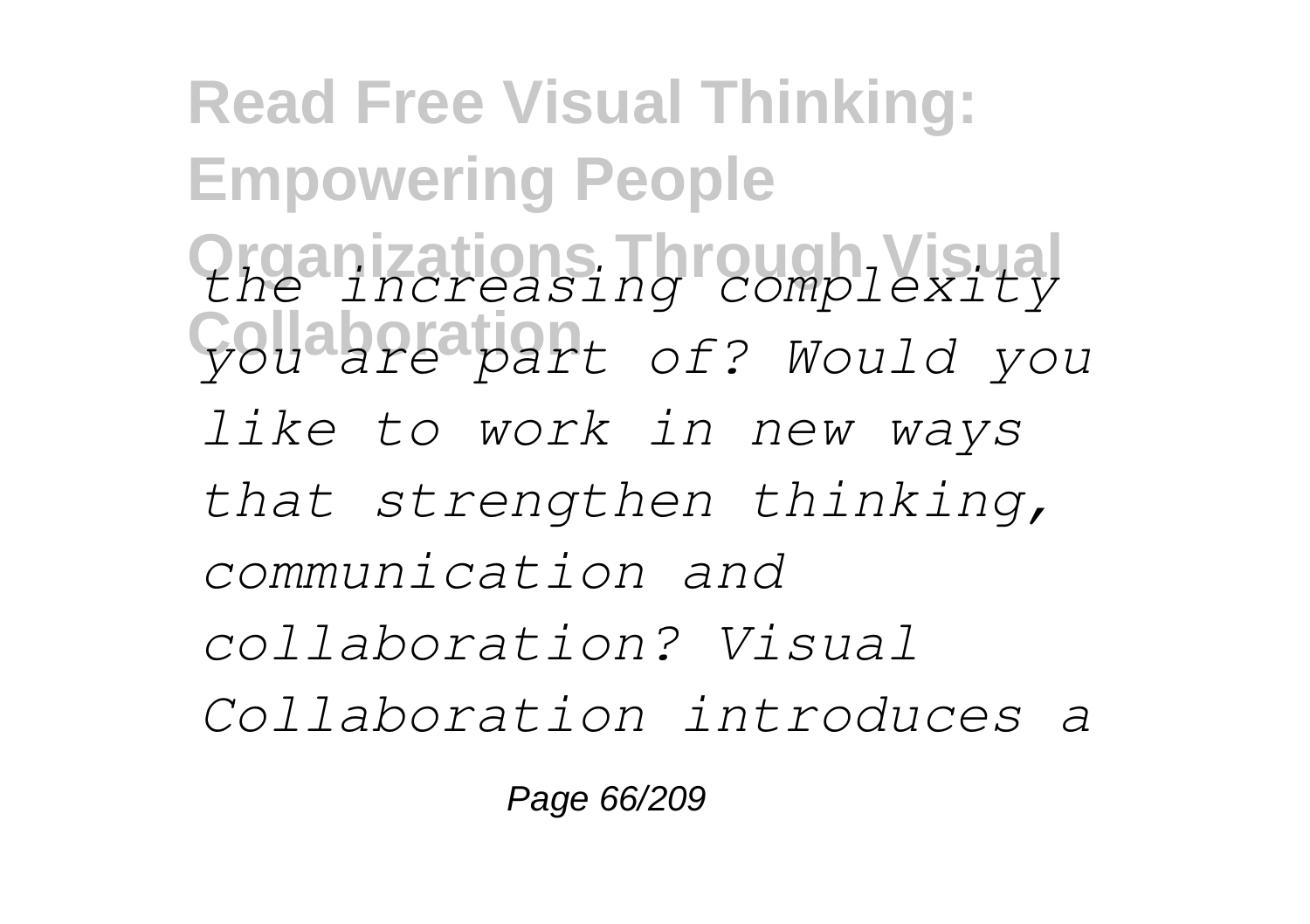**Read Free Visual Thinking: Empowering People Organizations Through Visual** *new and innovative way of* **Collaboration** *working and collaborating that will help you successfully manage complexity for yourself, your team, and your entire organization. The method*

Page 67/209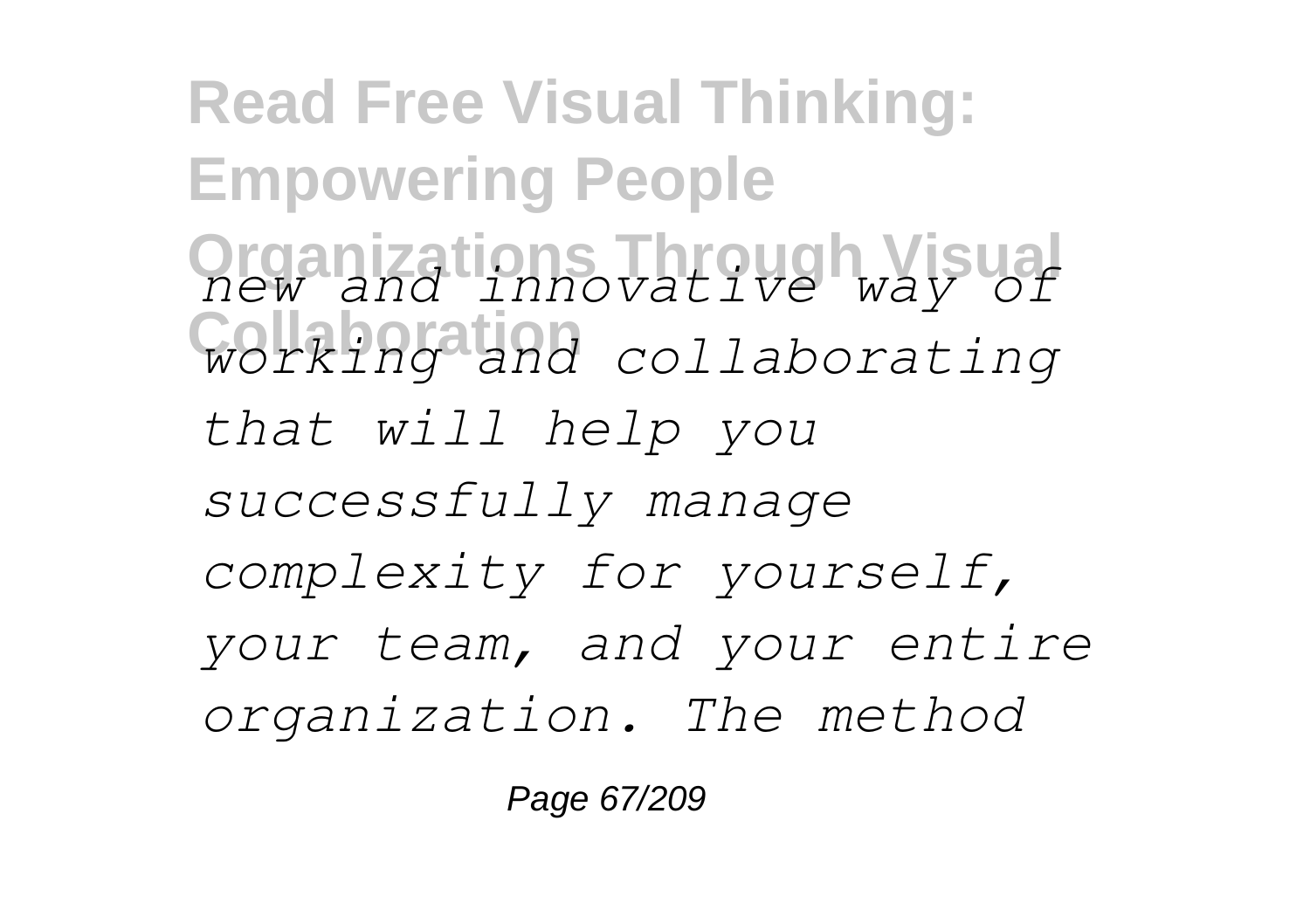**Read Free Visual Thinking: Empowering People Organizations Through Visual** *of this book unlocks any* **Collaboration** *teams ability to collaborate in complex projects and processes. By using a systematic and proven approach to drawing and visualizing. Visual*

Page 68/209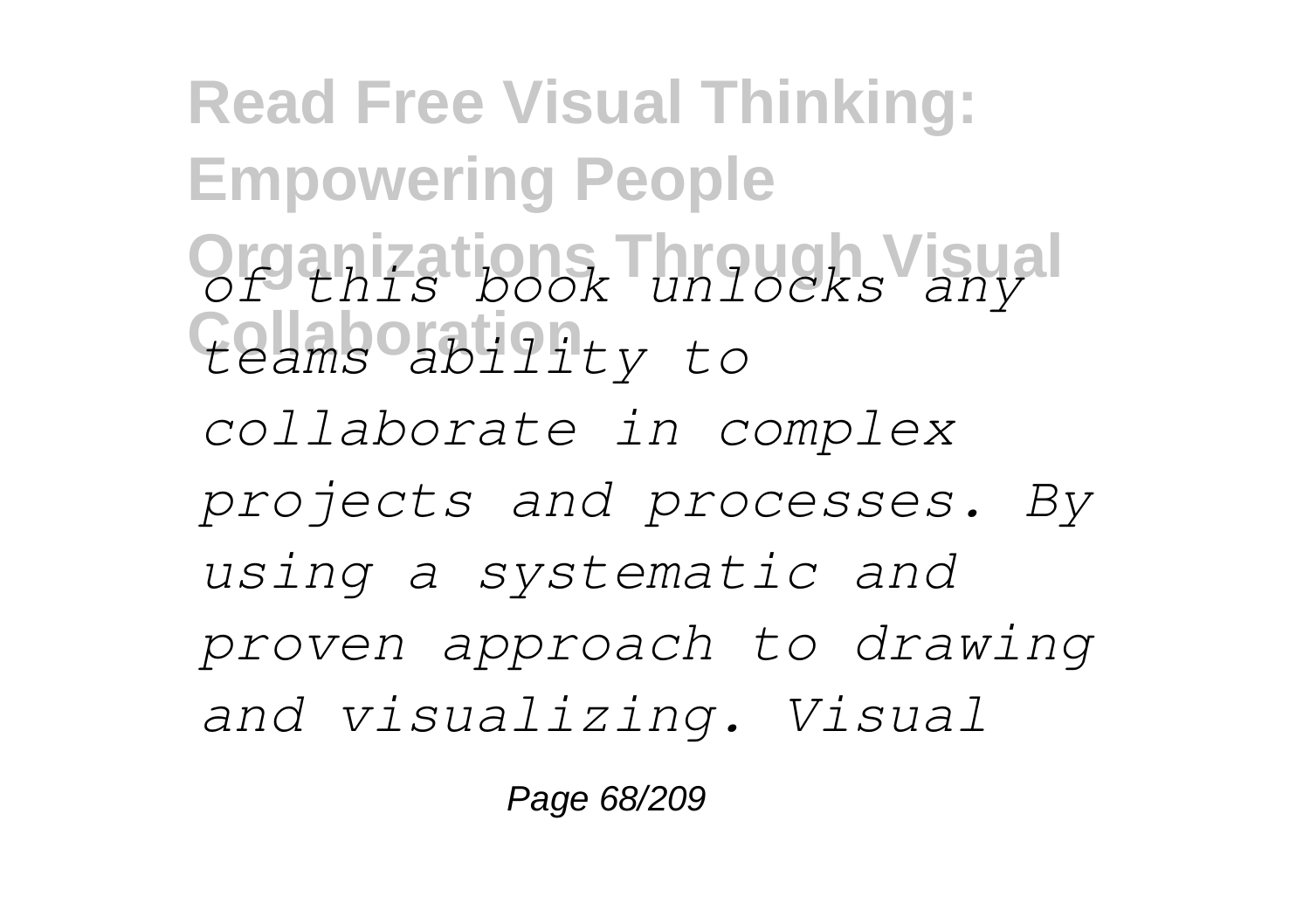**Read Free Visual Thinking: Empowering People Organizations Through Visual** *Collaboration is a unique* **Collaboration** *visual business book that will enable you to develop visual languages to fit any scenario, create engaging and powerful questions to assist your*

Page 69/209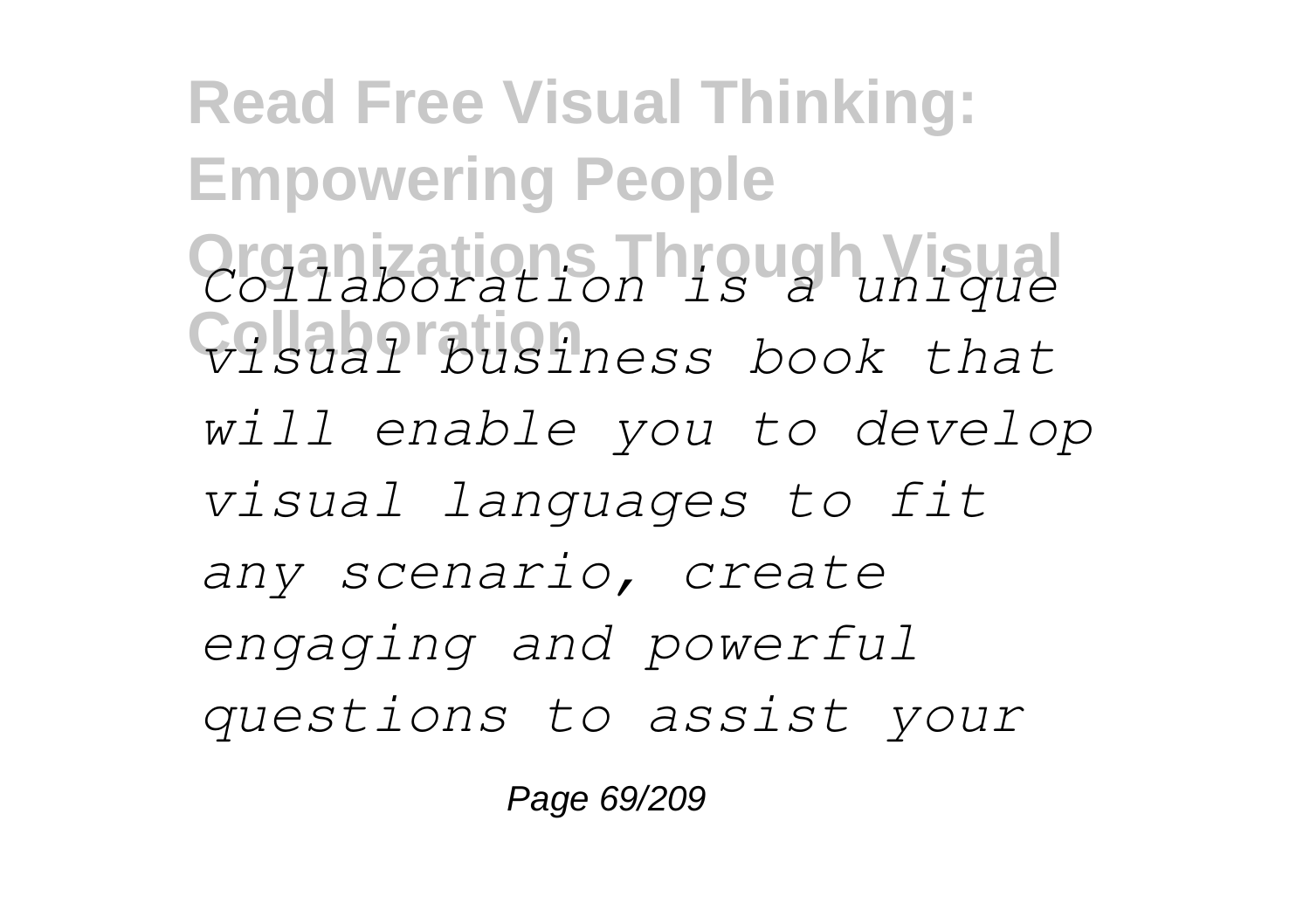**Read Free Visual Thinking: Empowering People Organizations Through Visual** *visual process design and* **Collaboration** *turn a white canvas into a visual template that can improve any meeting, project, or process. The core of the book - a practical and easy-to-*

Page 70/209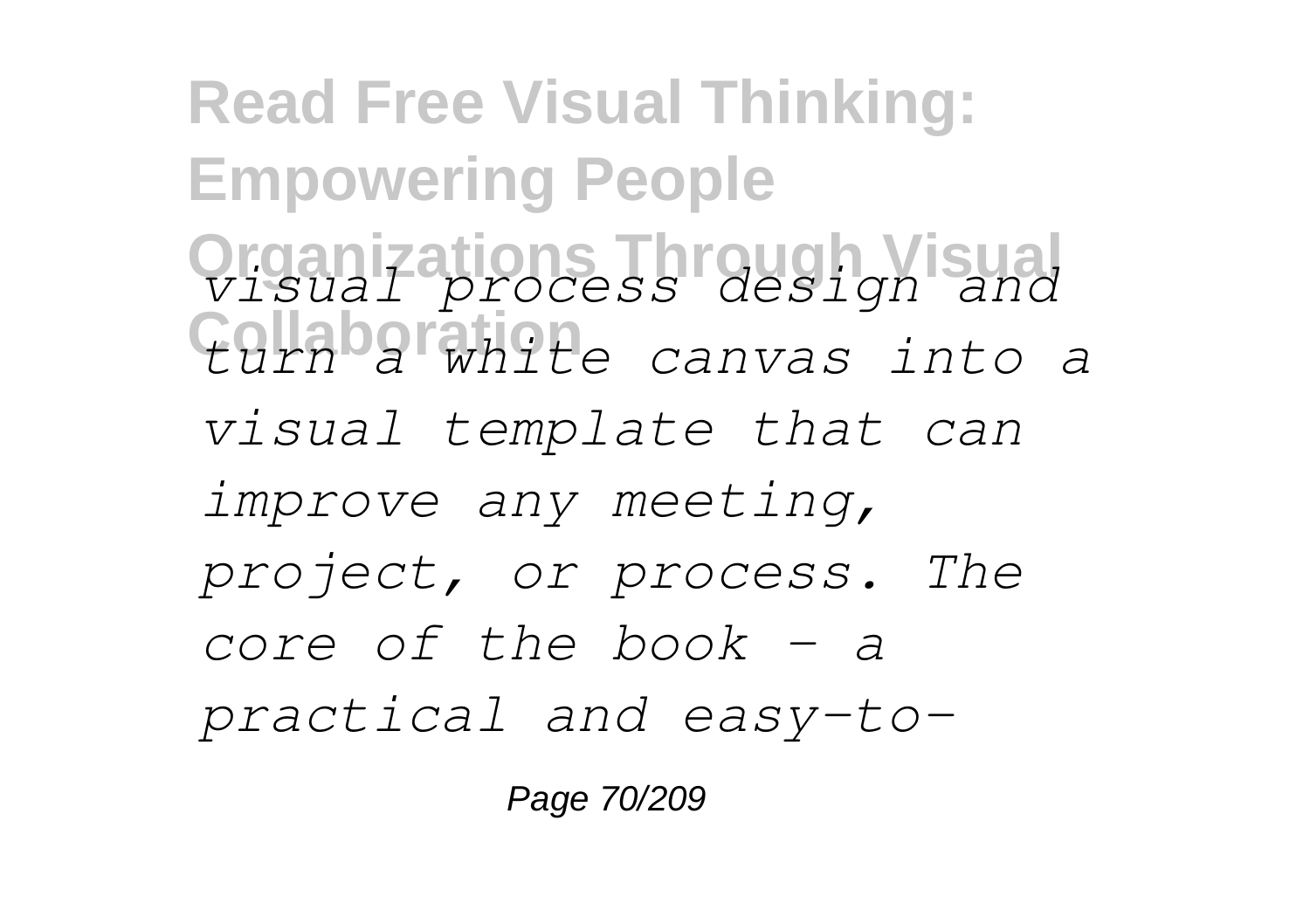**Read Free Visual Thinking: Empowering People Organizations Through Visual** *follow method - THE FIVE* **Collaboration** *BUILDING BLOCKS will most likely become your preferred way of working. The method is supported by plentiful examples, 4-color drawing, chapter*

Page 71/209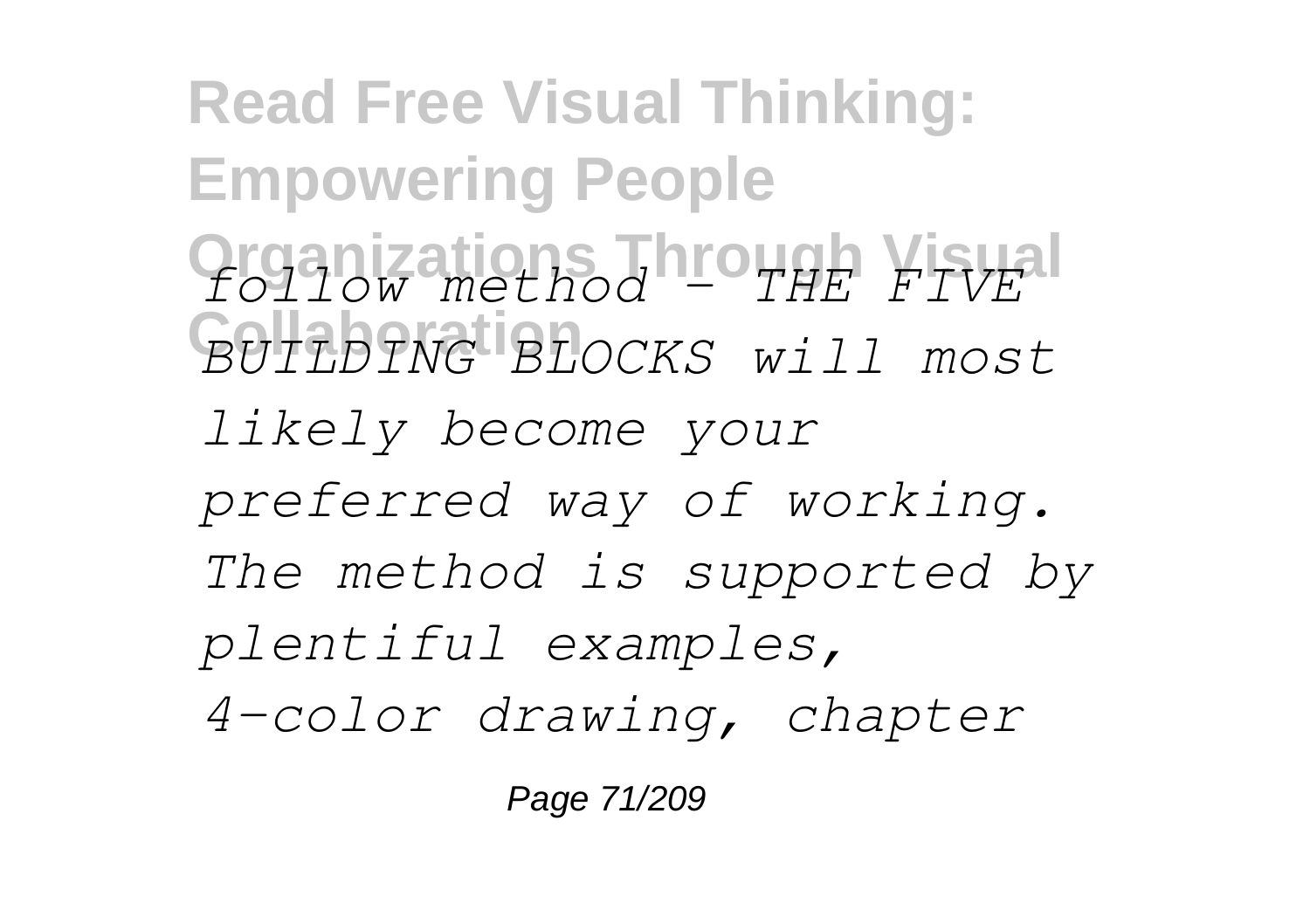**Read Free Visual Thinking: Empowering People Organizations Through Visual** *summaries, and clearly* **Collaboration** *defined learning objectives. Enjoyable and powerful, this book will help you: Use visualization as a tool to explore opportunities and*

Page 72/209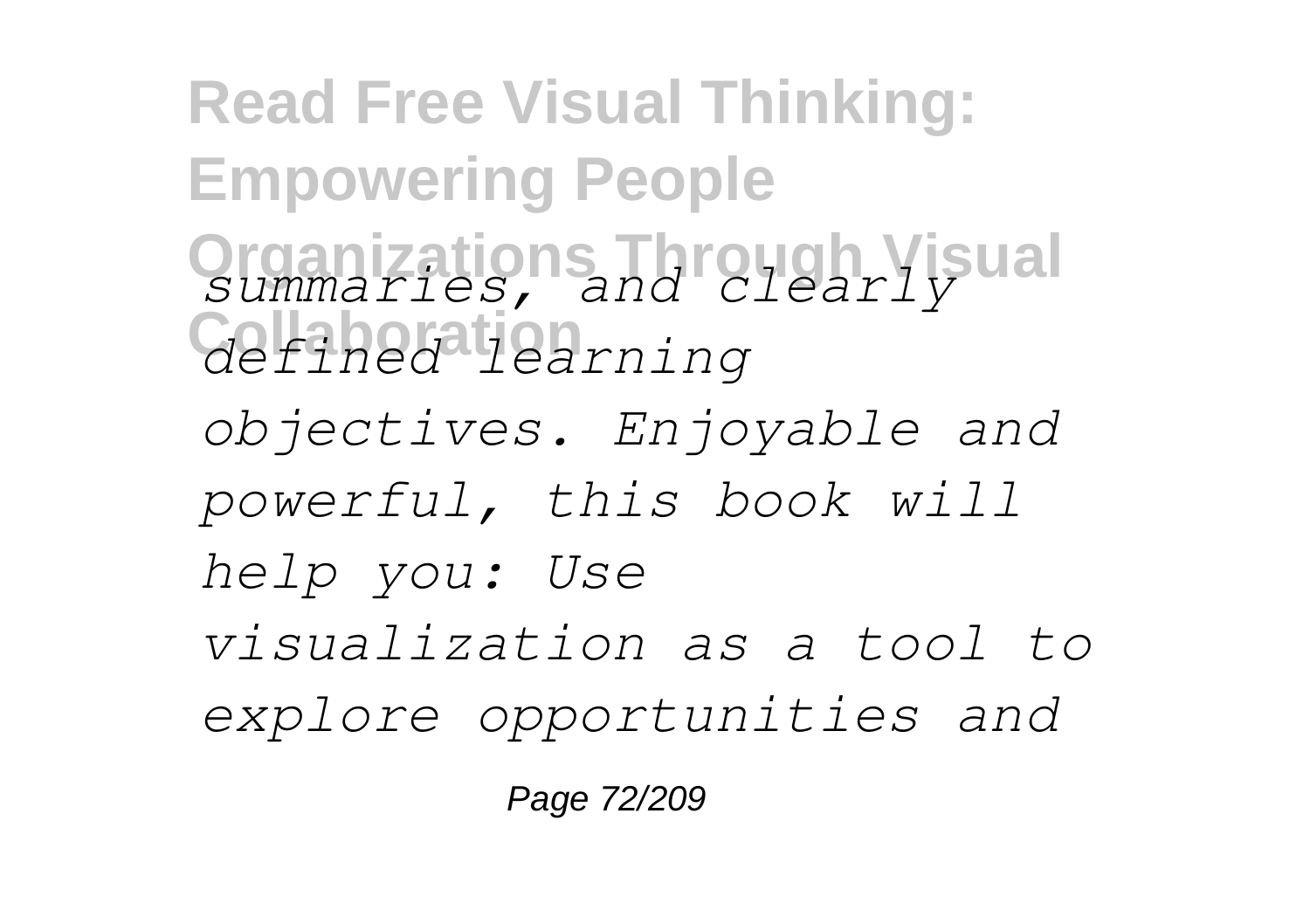**Read Free Visual Thinking: Empowering People Organizations Through Visual** *challenges Translate* **Collaboration** *complex concepts into easyto-understand actions Engage employees and team members with effective strategic processes Incorporate drawing into*

Page 73/209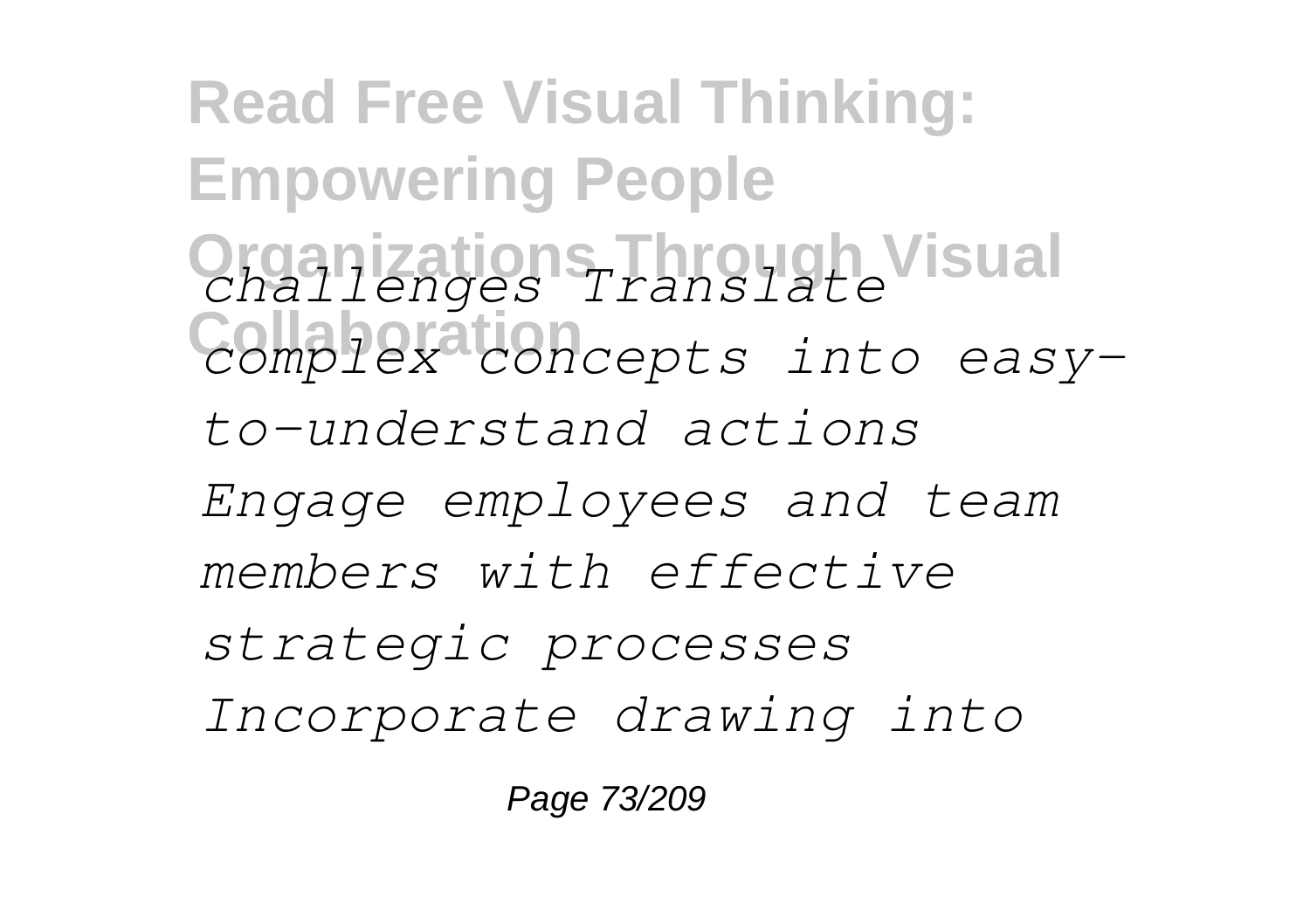**Read Free Visual Thinking: Empowering People Organizations Through Visual** *your strategic* **Collaboration** *organizational toolbox to strengthen communication and collaboration Develop and apply powerful visual literacy skills The authors, internationally-*

Page 74/209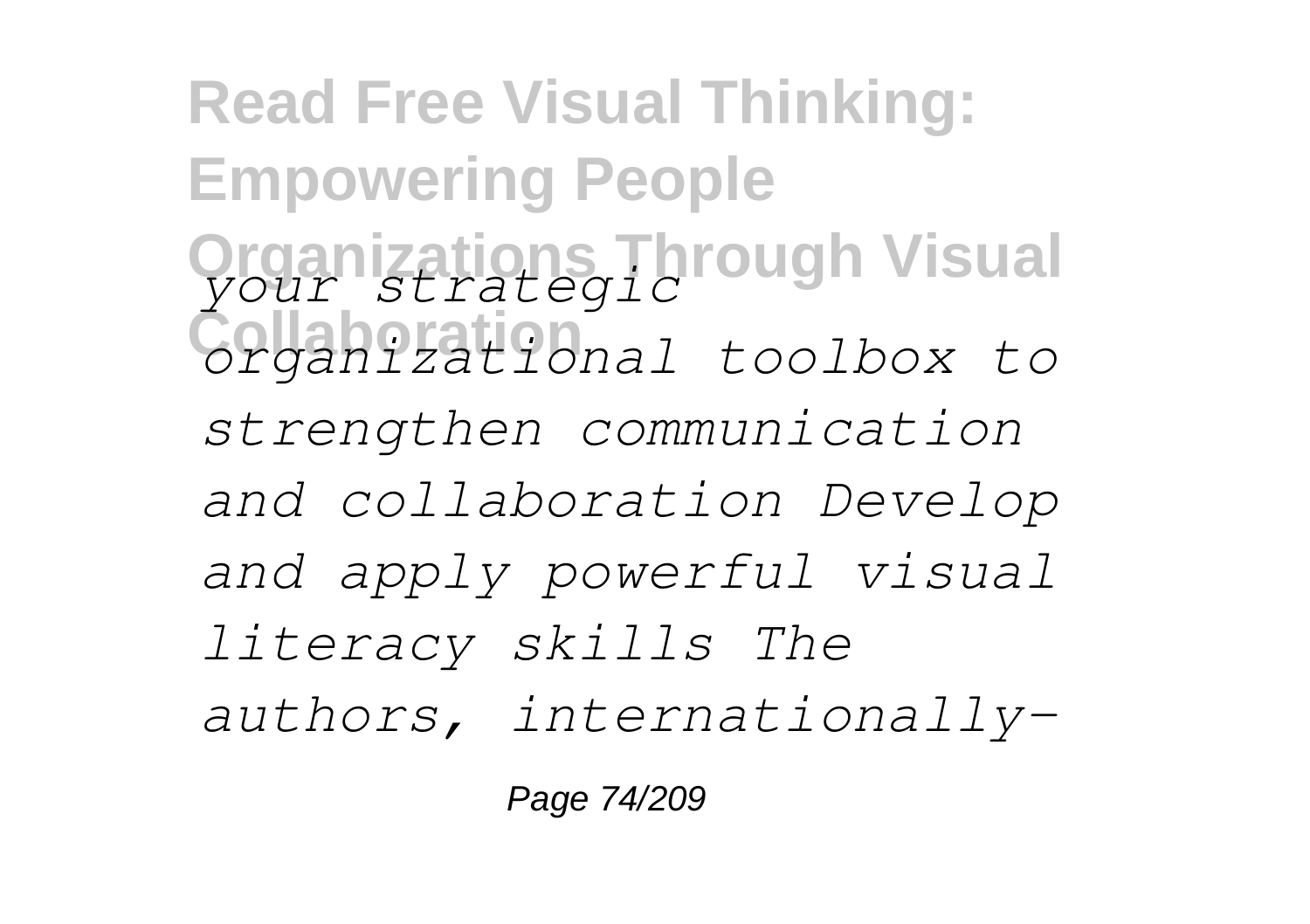**Read Free Visual Thinking: Empowering People Organizations Through Visual** *recognized experts in* **Collaboration** *strategy communication and visual facilitation, have helped incorporate visual collaboration into more than 500 organizations such as LEGO, IKEA, the*

Page 75/209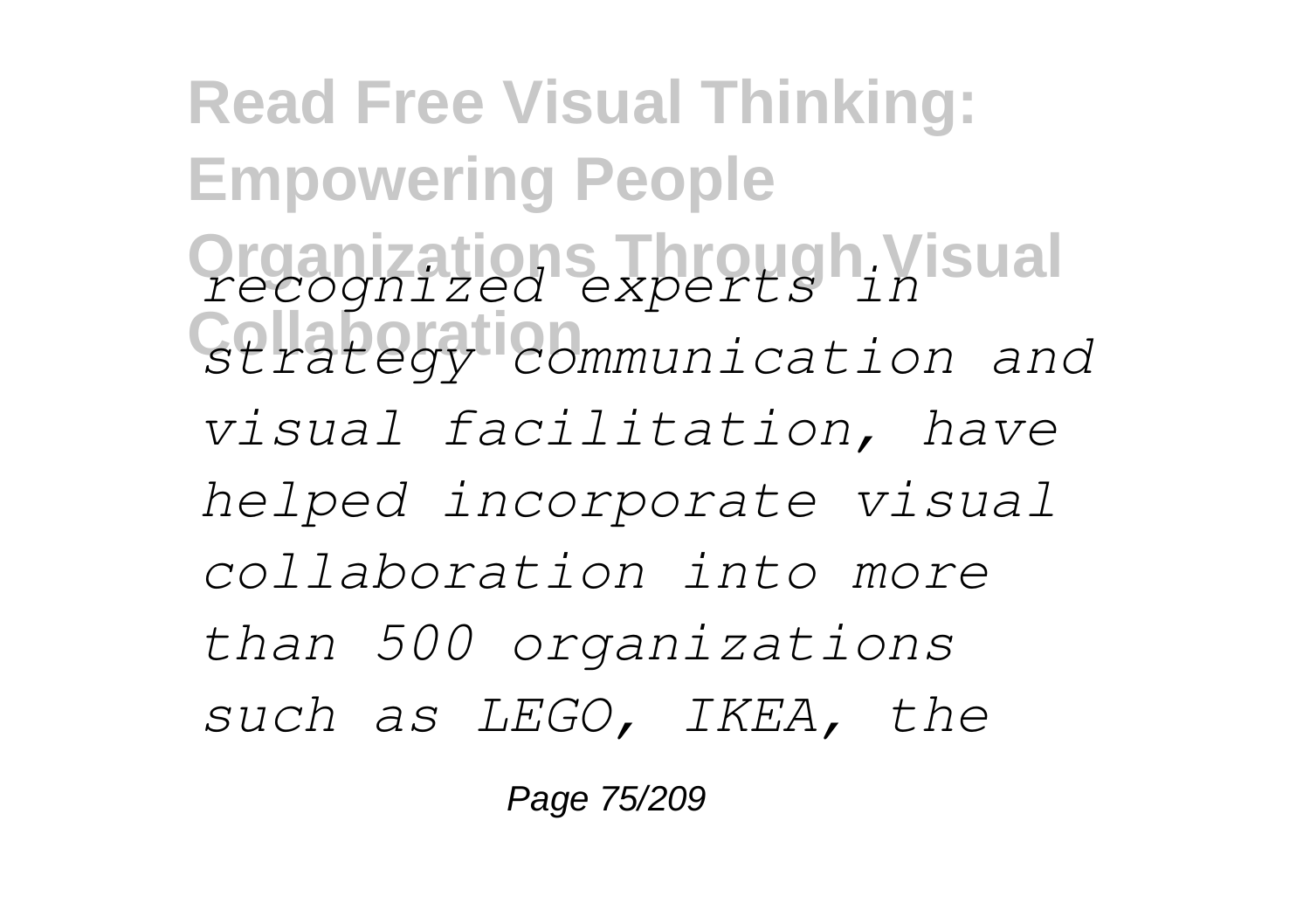**Read Free Visual Thinking: Empowering People Organizations Through Visual** *Red Cross, the United* **Collaboration** *Nations, and many others. This book is the must-have resource for you to follow their example. Visual thinking and drawing are both becoming*

Page 76/209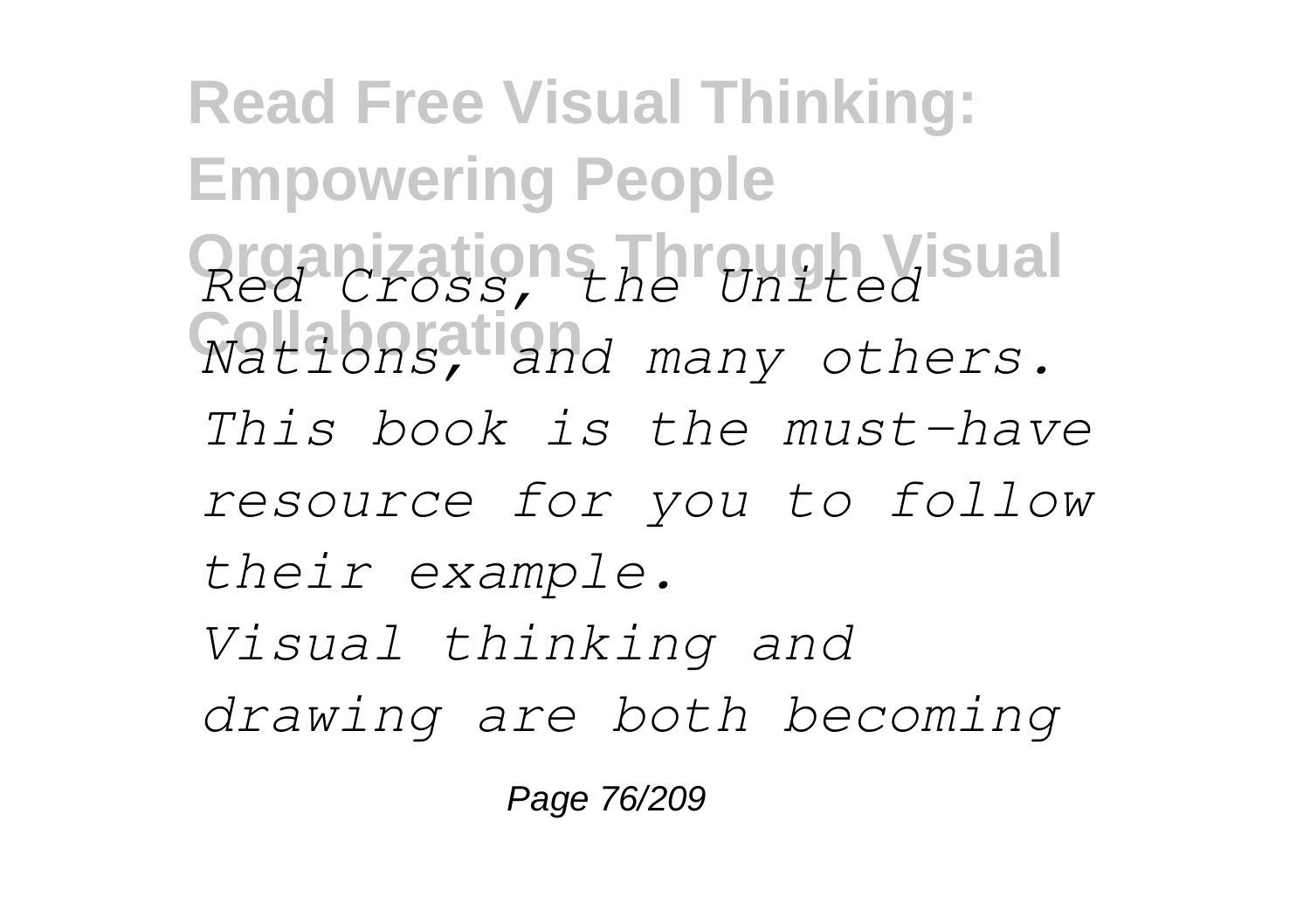**Read Free Visual Thinking: Empowering People Organizations Through Visual** *increasingly important in* **Collaboration** *today's business settings. A picture really can tell a thousand words. Visualization is a crucial part of the journey for companies seeking to boost*

Page 77/209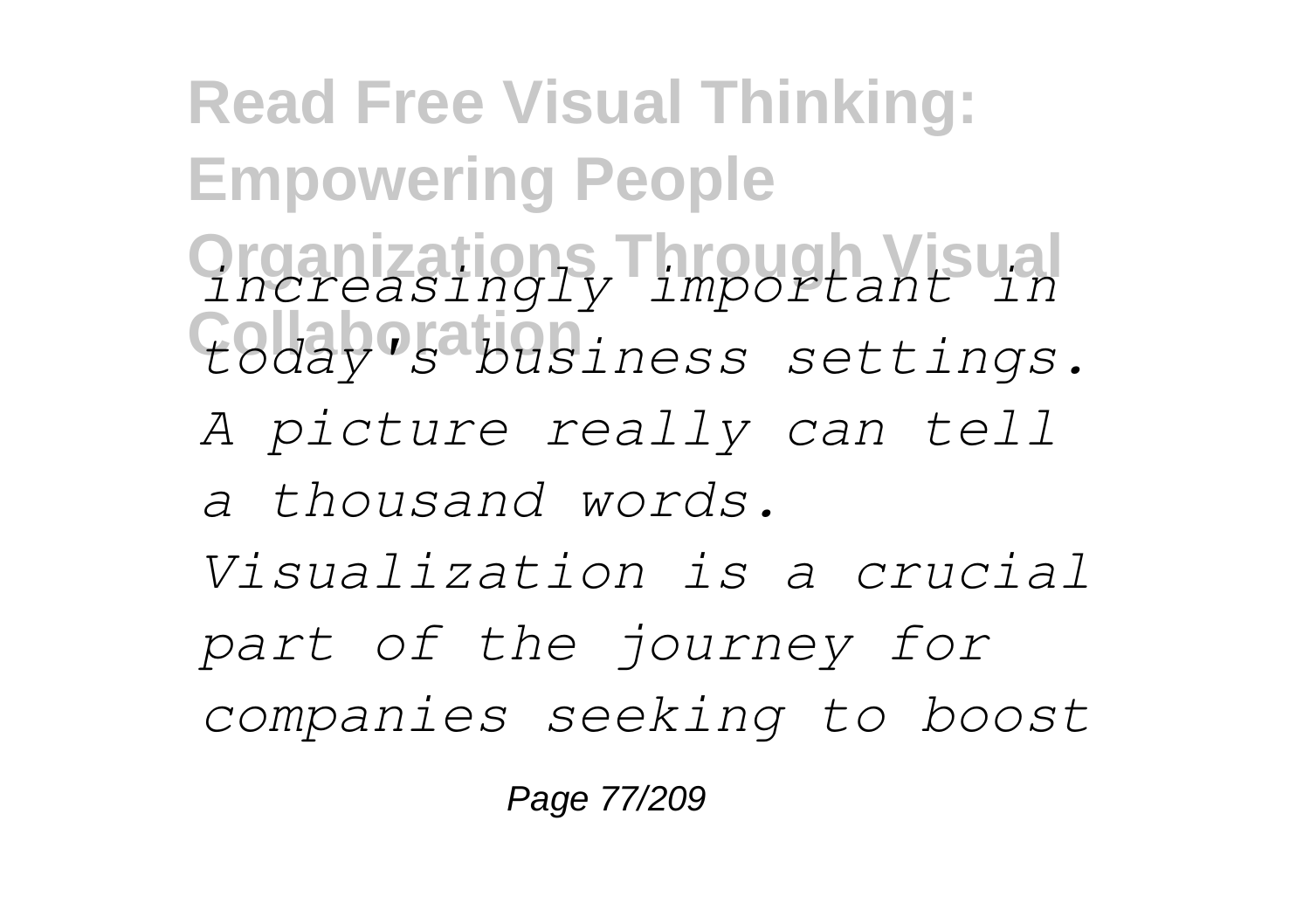**Read Free Visual Thinking: Empowering People Organizations Through Visual** *enterprise agility, break* **Collaboration** *down silos and increase employee and customer engagement. Visualizing thought processes can help break down complex problems. It empowers*

Page 78/209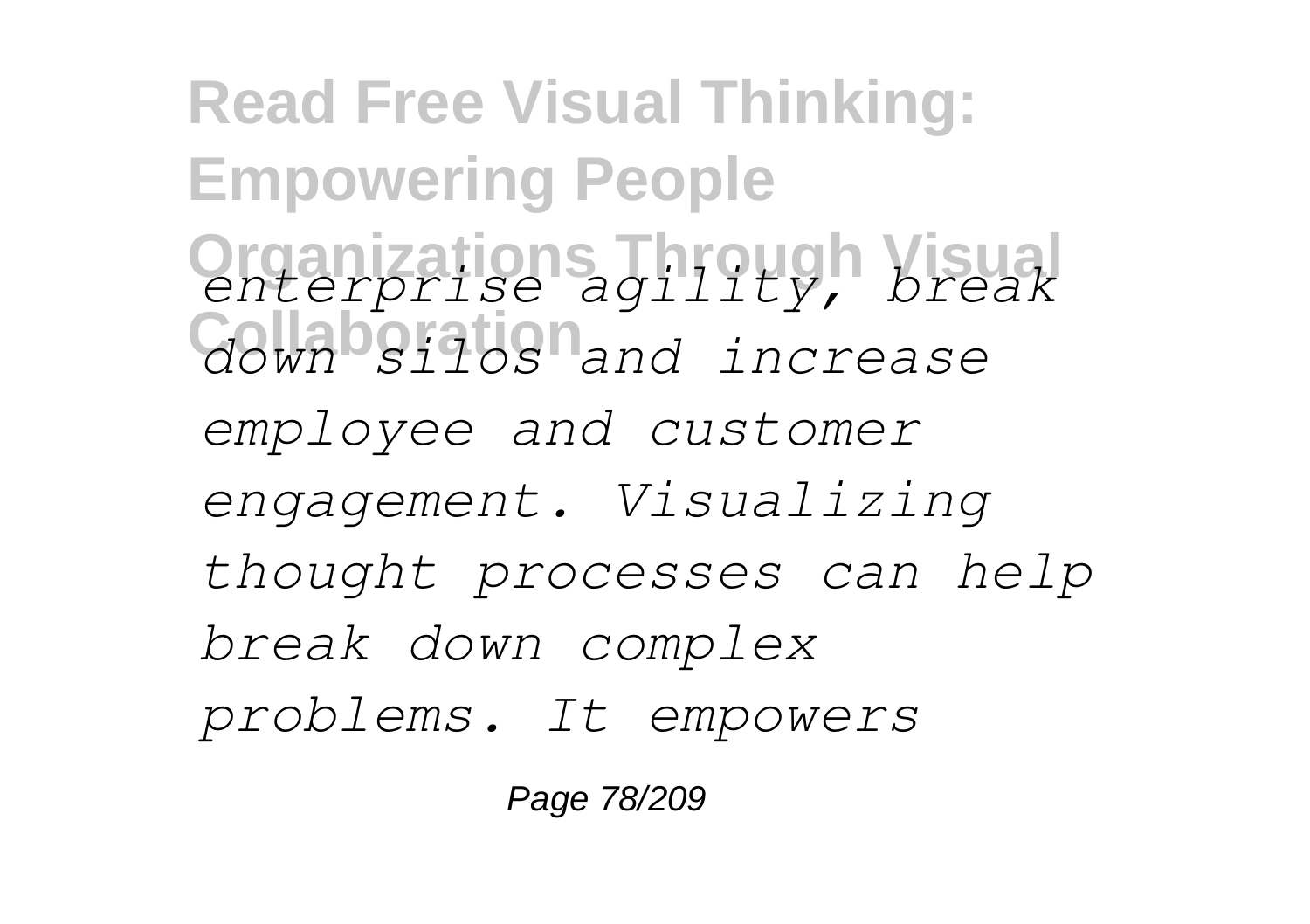**Read Free Visual Thinking: Empowering People Organizations Through Visual** *teams and staff to build* **Collaboration** *on one another's ideas, fosters collaboration, jump-starts co-creation and boosts innovation. This book will help brush aside misconceptions that*

Page 79/209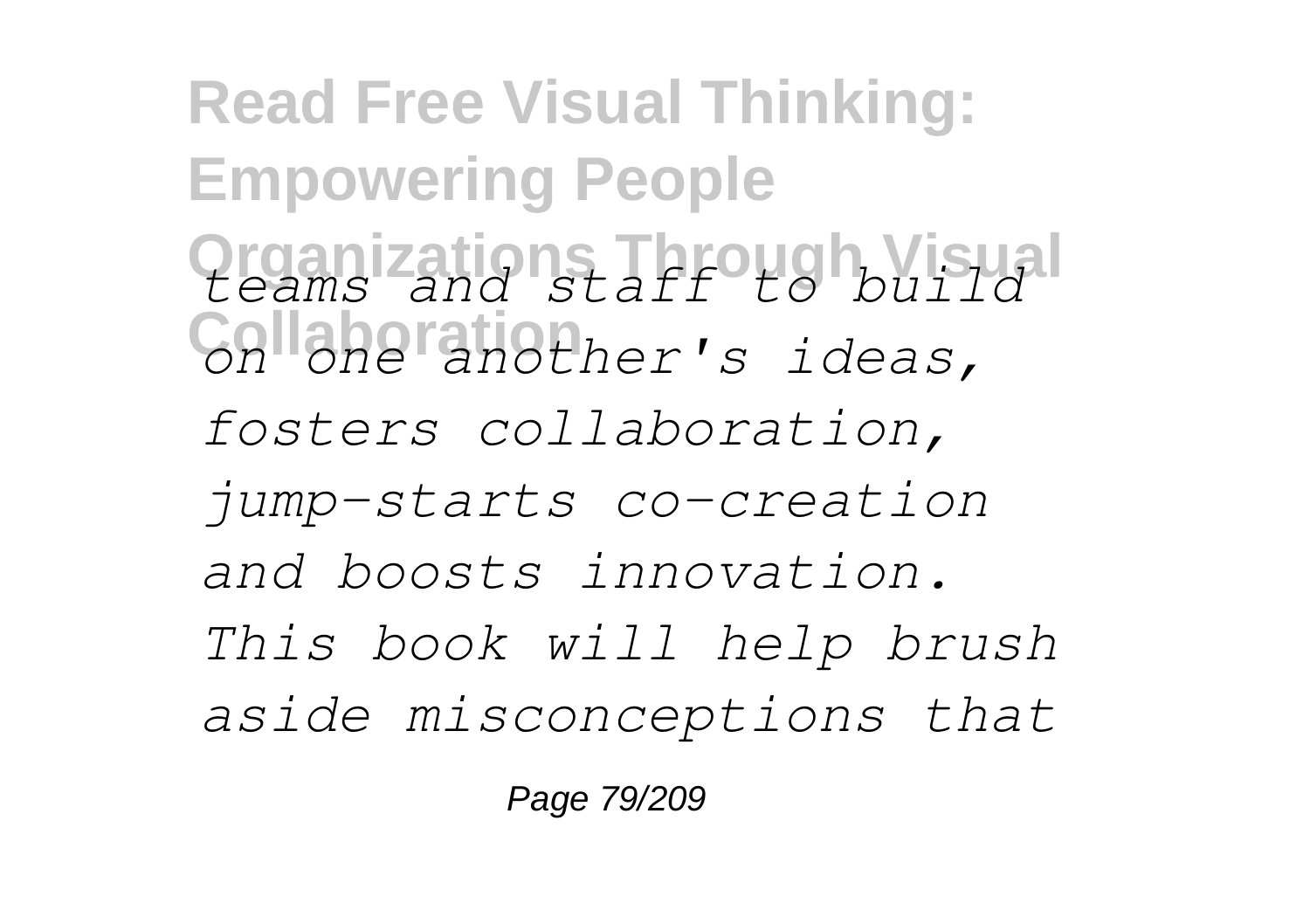**Read Free Visual Thinking: Empowering People Organizations Through Visual** *may have prevented you* **Collaboration** *using these techniques in your workplace. You don't need Van Gogh's artistic talent or Einstein's intelligence to harness the power of visual*

Page 80/209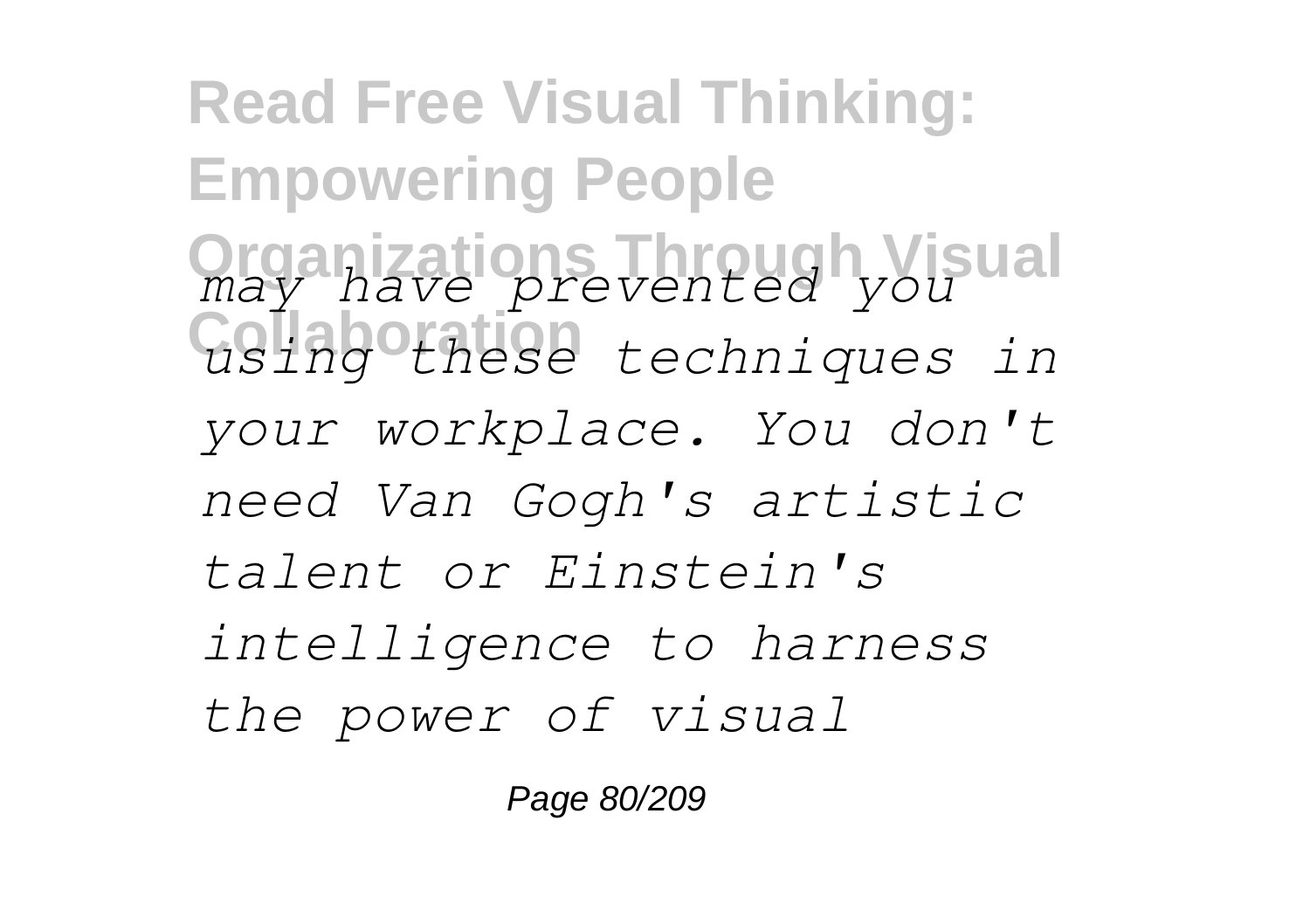**Read Free Visual Thinking: Empowering People Organizations Through Visual** *thinking and make your*  $\overline{c}$ Ompany more successful. *With the right mindset and the simple skills this book provides you the skills to develop your own signature and style and*

Page 81/209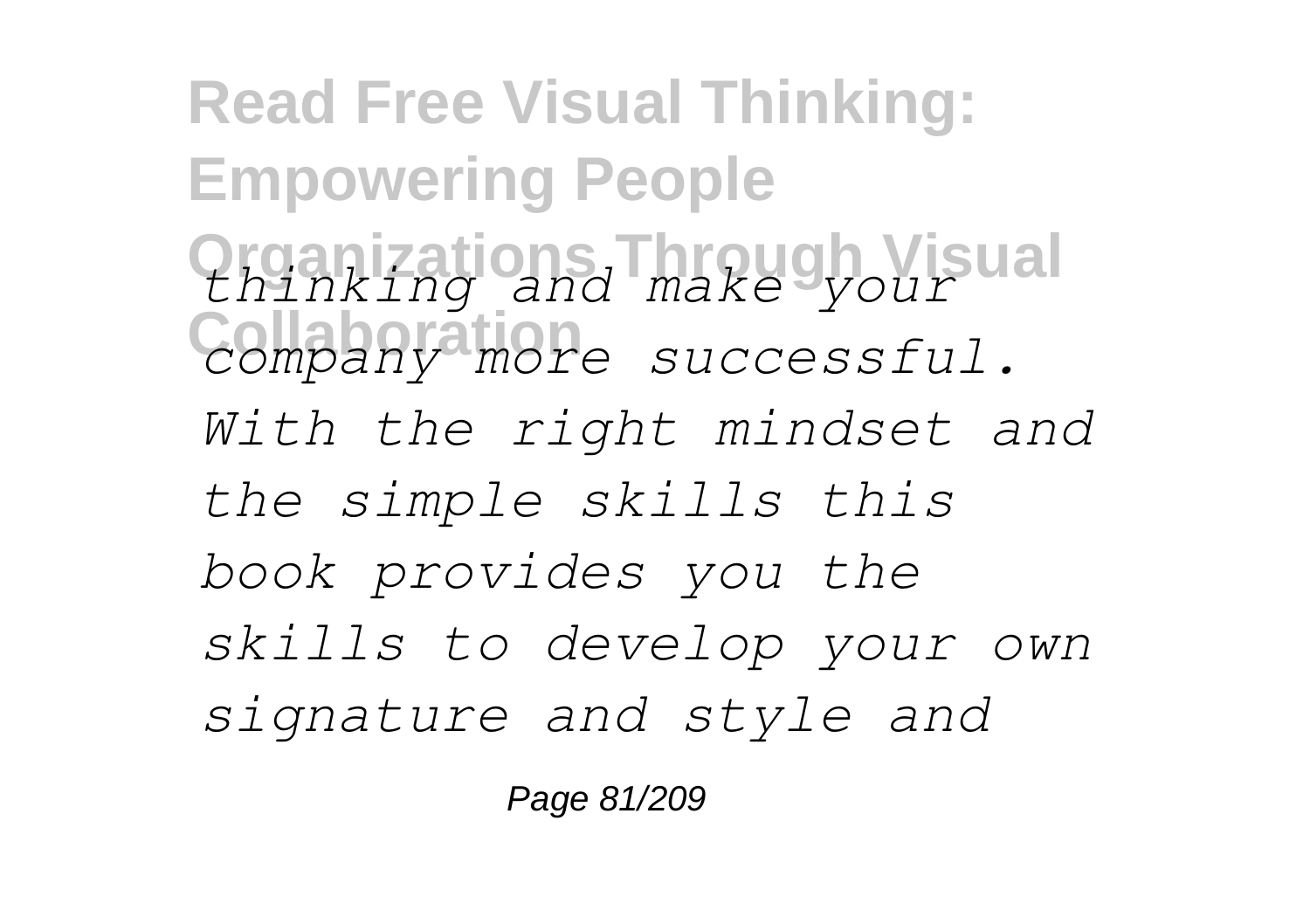**Read Free Visual Thinking: Empowering People Organizations Through Visual** *start generating change by* **Collaboration** *integrating visual communication into your business setting. This innovative book proposes new theories on how the legal system can*

Page 82/209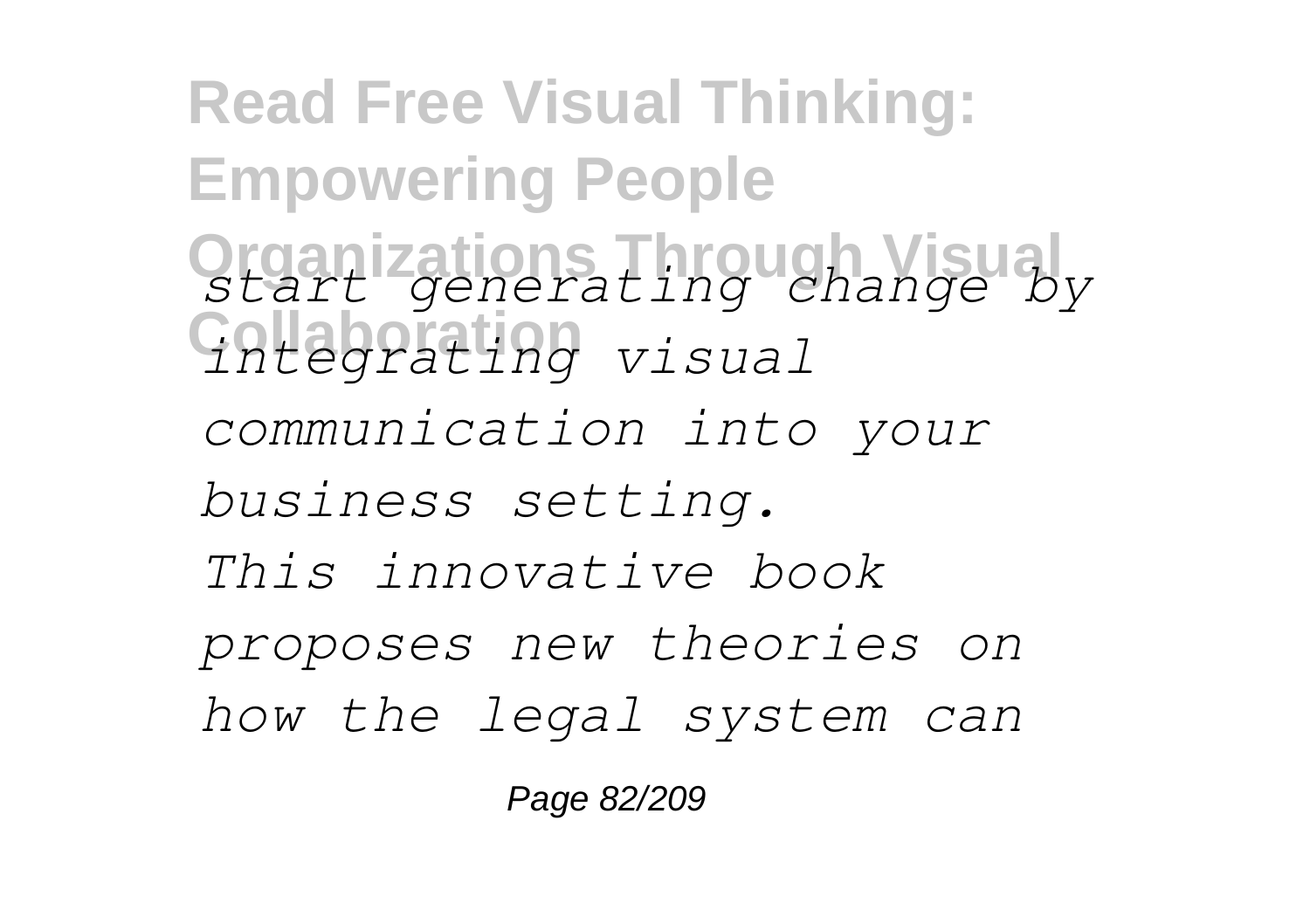**Read Free Visual Thinking: Empowering People Organizations Through Visual** *be made more* **Collaboration** *comprehensible, usable and empowering for people through the use of design principles. Utilising key case studies and providing real-world examples of*

Page 83/209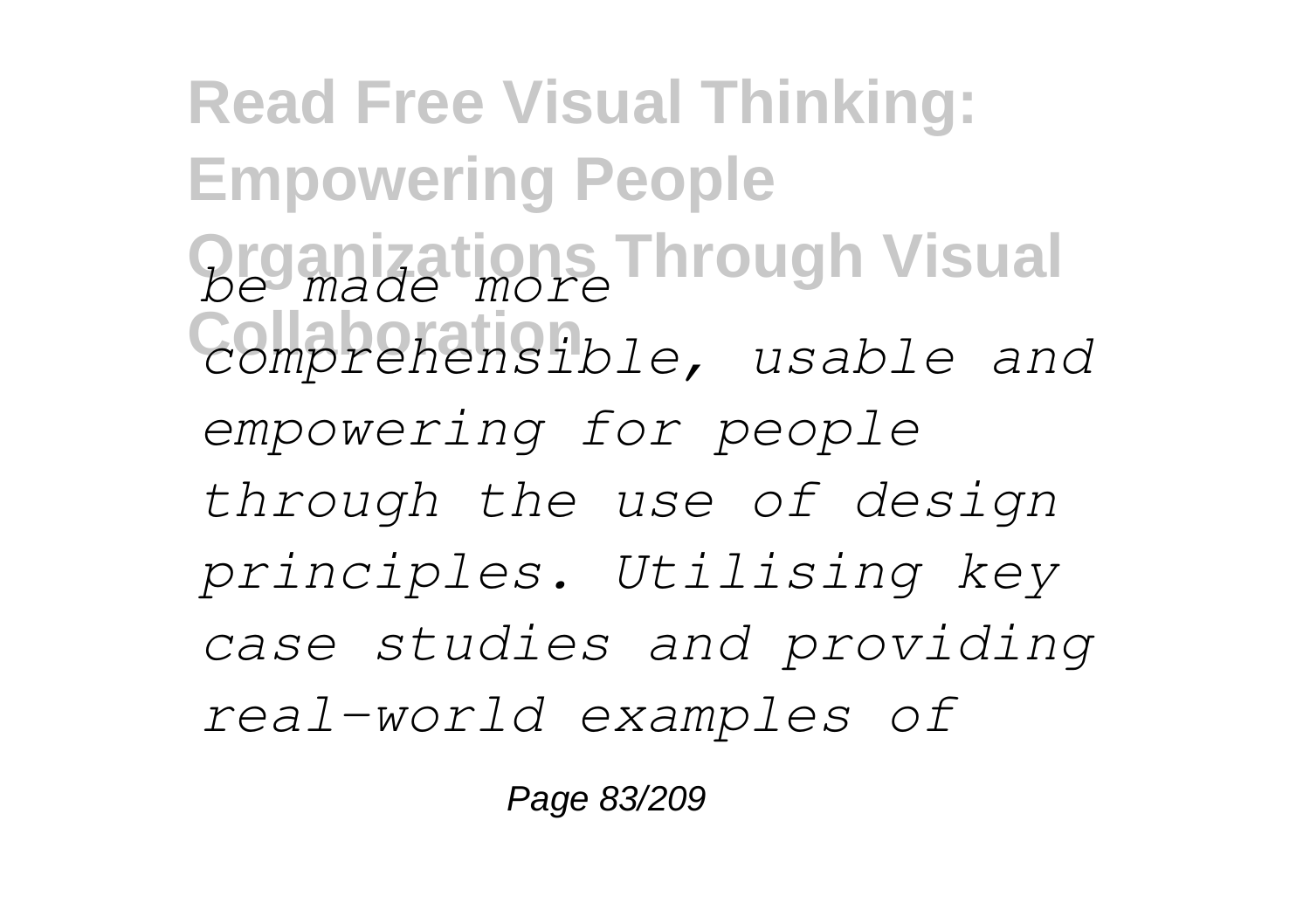**Read Free Visual Thinking: Empowering People Organizations Through Visual** *legal innovation, the book* **Collaboration** *moves beyond discussion to action. It offers a rich set of examples, demonstrating how various design methods, including information, service,*

Page 84/209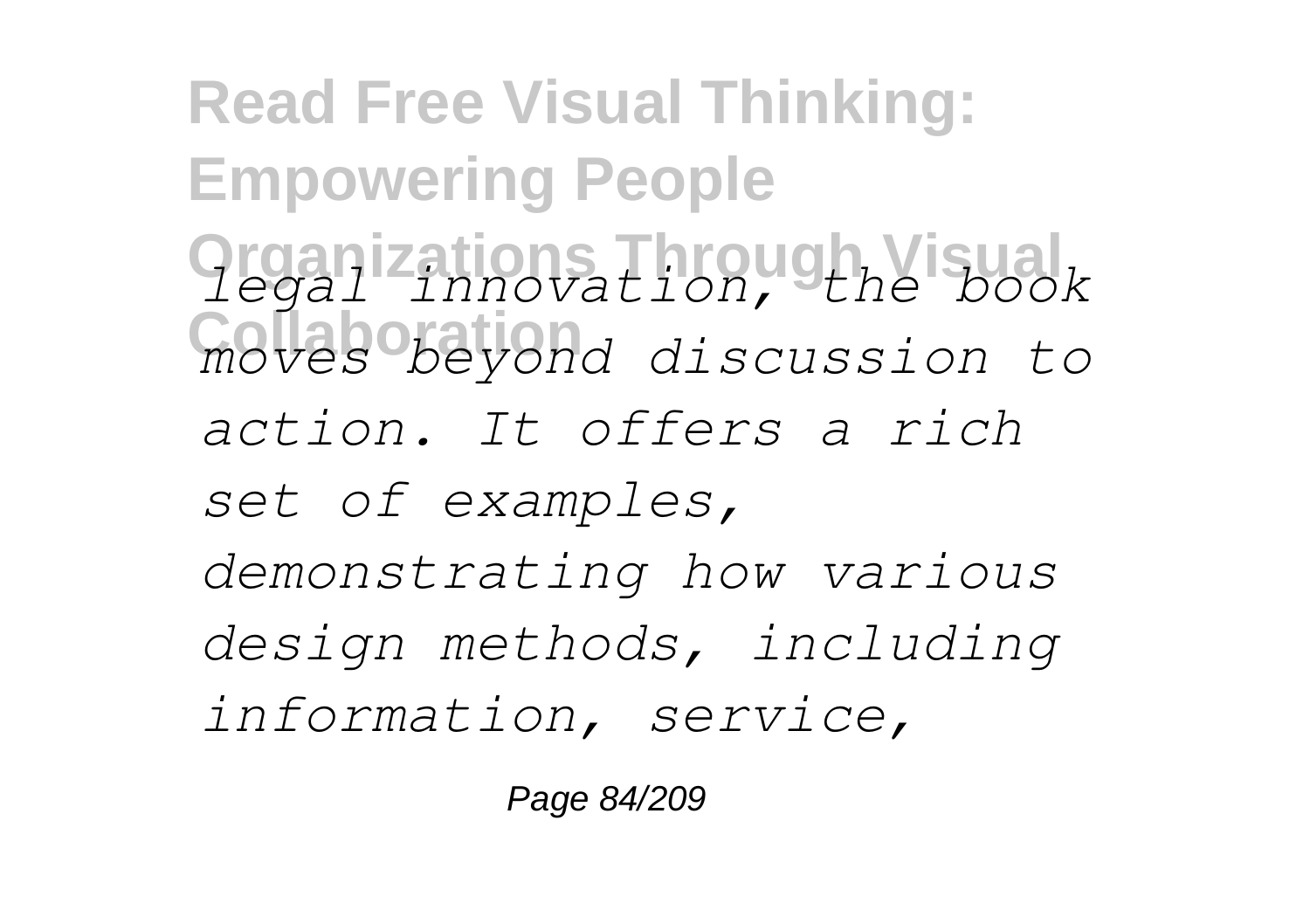**Read Free Visual Thinking: Empowering People Organizations Through Visual** *product and policy design,* **Collaboration** *can be leveraged within research and practice. Visual ThinkingEmpowering People and Organisations through Visual CollaborationBIS*

Page 85/209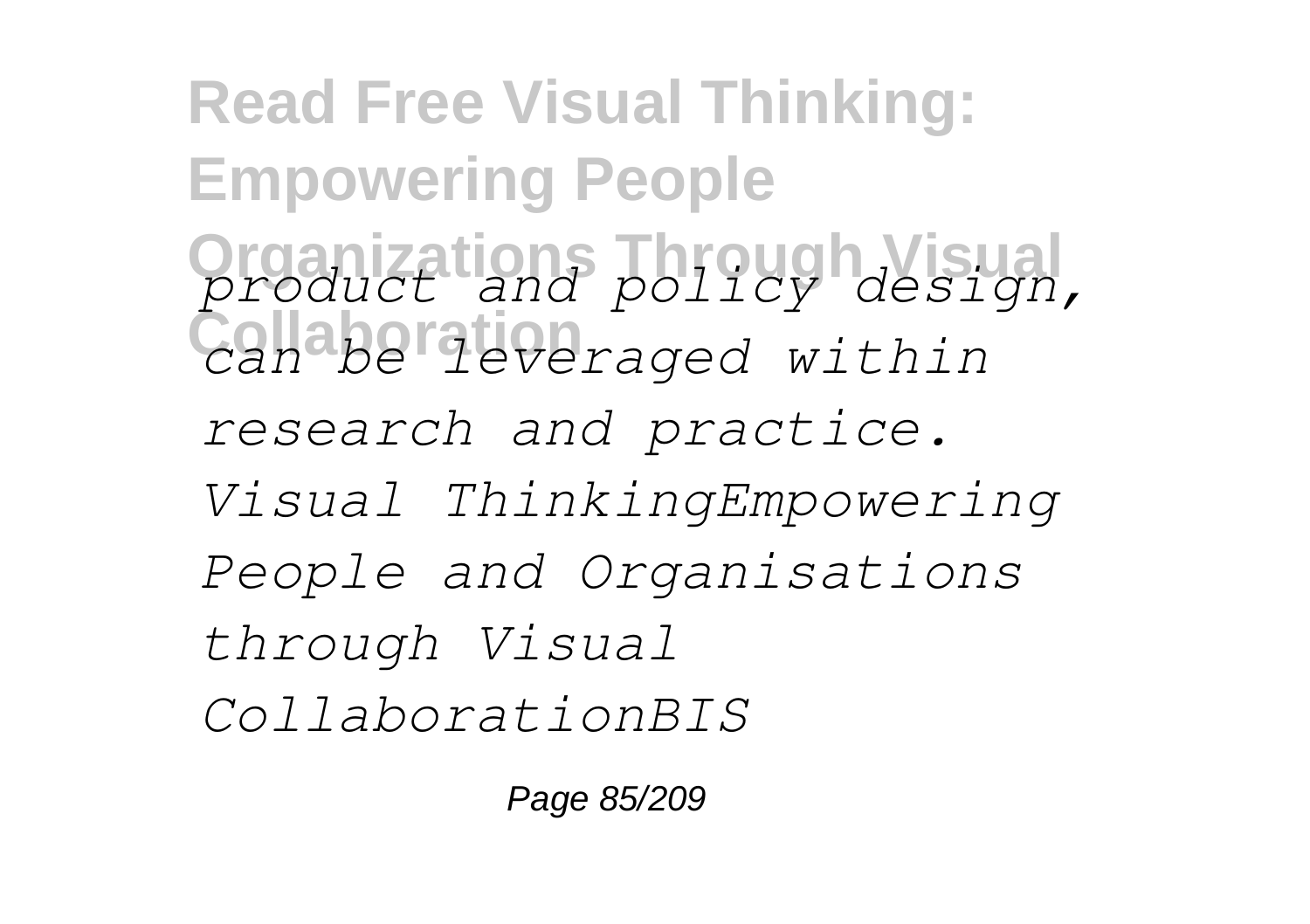**Read Free Visual Thinking: Empowering People Organizations Through Visual** *Publishers* **Collaboration** *Designing The Collaborative Digital Organization Visual Doing Workbook The Joy of Photoshop Pencil Me In*

Page 86/209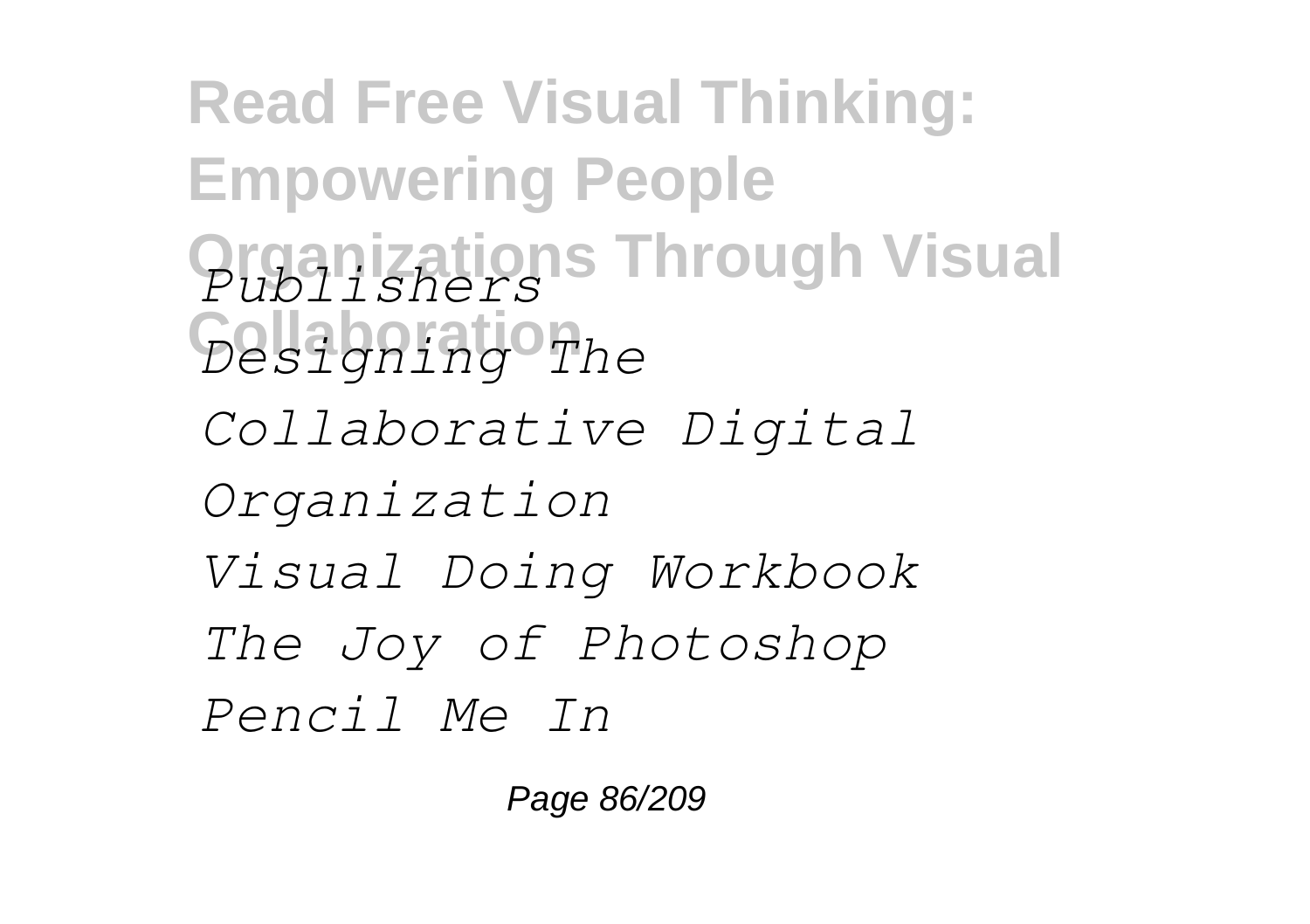**Read Free Visual Thinking: Empowering People Organizations Through Visual** *My Icon Library* **Collaboration** *Visual Meetings Legal Design Accelerate Making Workshops Work takes you from an initial idea or brief, through step-by-step preparation, to* Page 87/209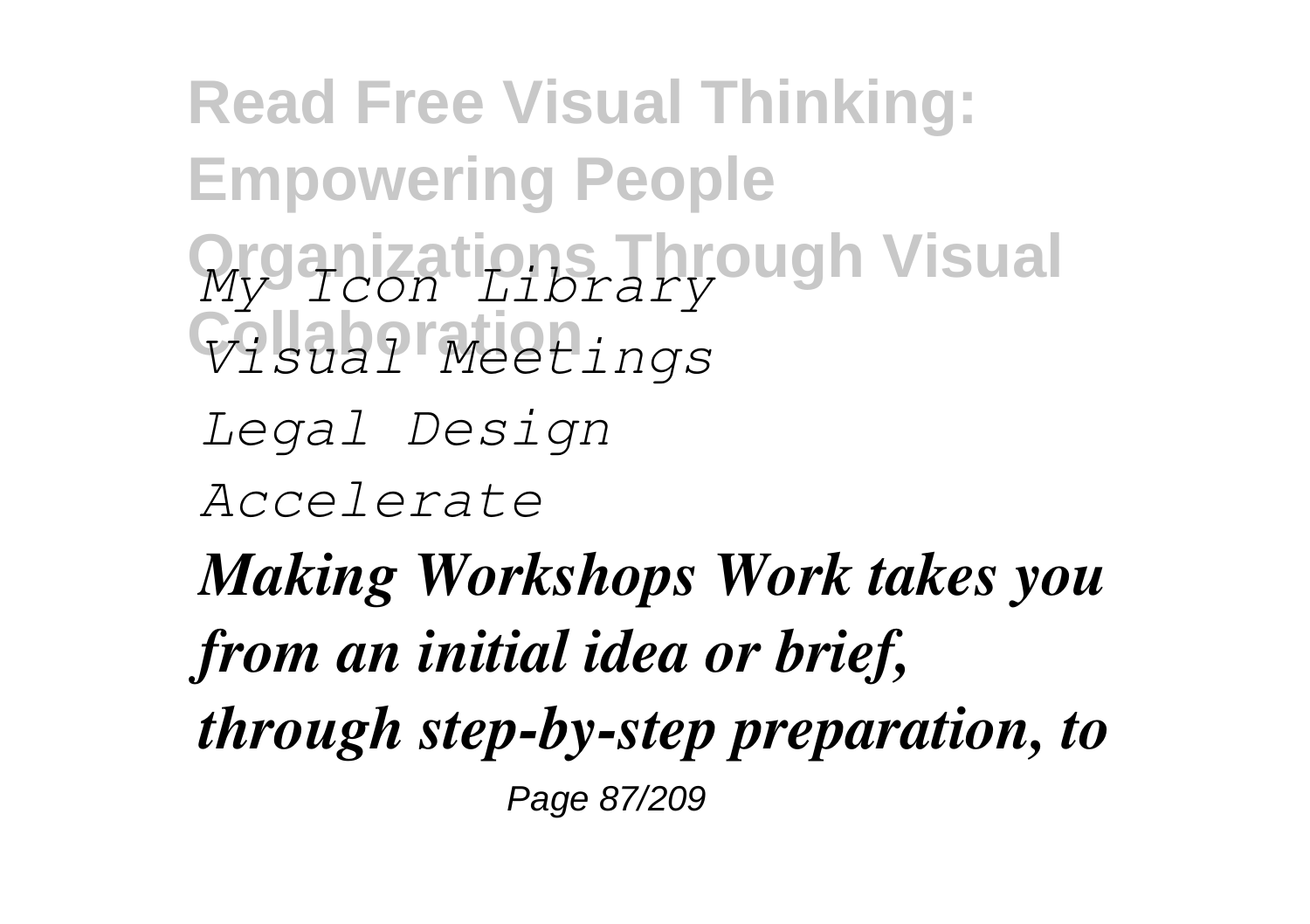**Read Free Visual Thinking: Empowering People Organizations Through Visual** *an engaging, well-run, effective* **Collaboration** *session resulting in agreed actions and clear follow up. Feel competent and confident as you deliver great results, with everyone committed to their actions afterwards, whether meeting virtually or face-to-*Page 88/209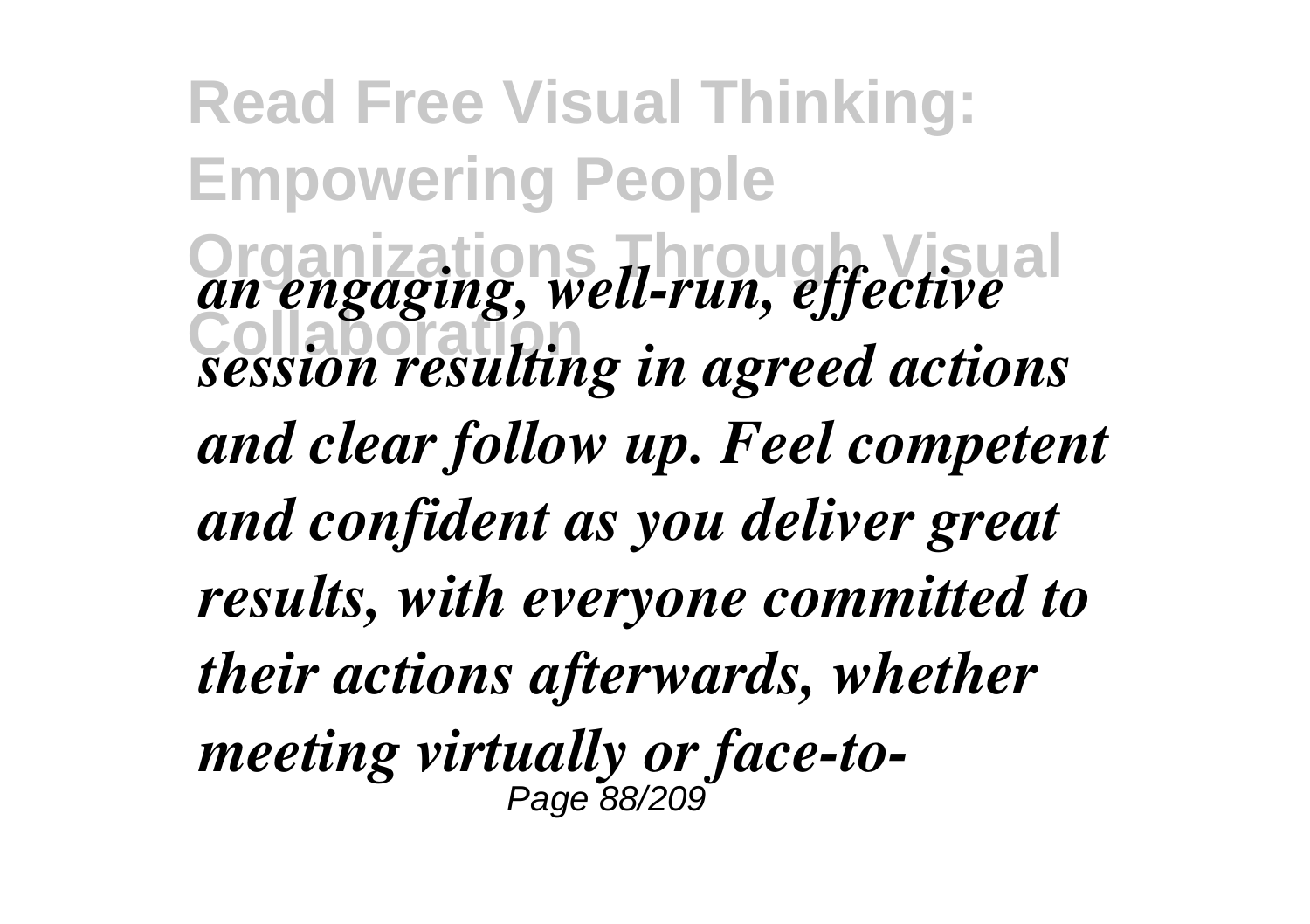**Read Free Visual Thinking: Empowering People Organizations Through Visual** *face.Penny Pullan's experience* **Collaboration** *and inspiring stories will support you at every stage, along with templates, checklists and guides to ensure that you are fully prepared, making the best use of your, and your participants', valuable time.* Page 89/209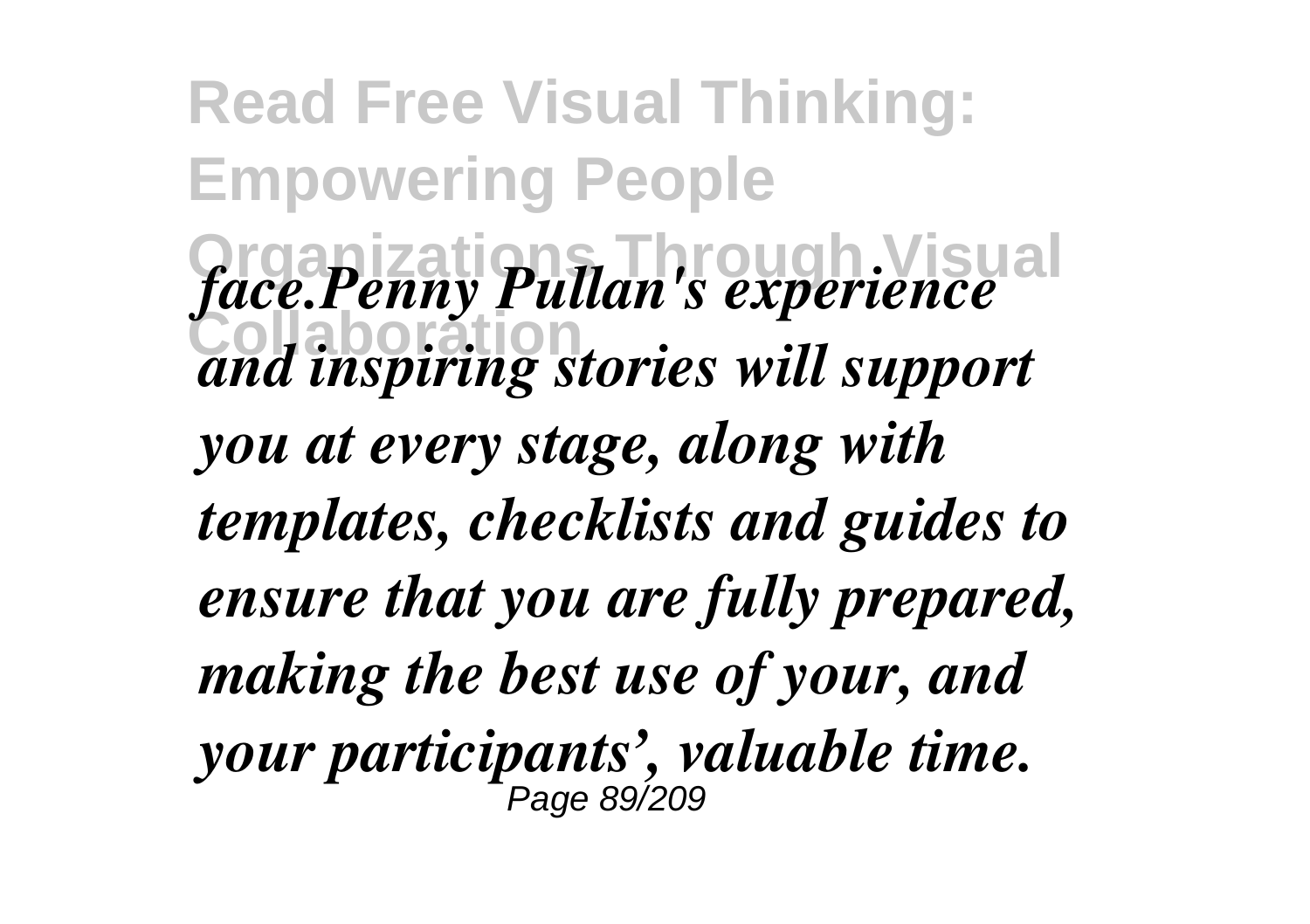**Read Free Visual Thinking: Empowering People Organizations Through Visual** *There is NO SUCH THING as a* **Collaboration** *mindless doodle What did Einstein, JFK, Edison, Marie Curie, and Henry Ford have in common? They were all inveterate doodlers. These powerhouse minds knew instinctively that doodling is deep* Page 90/209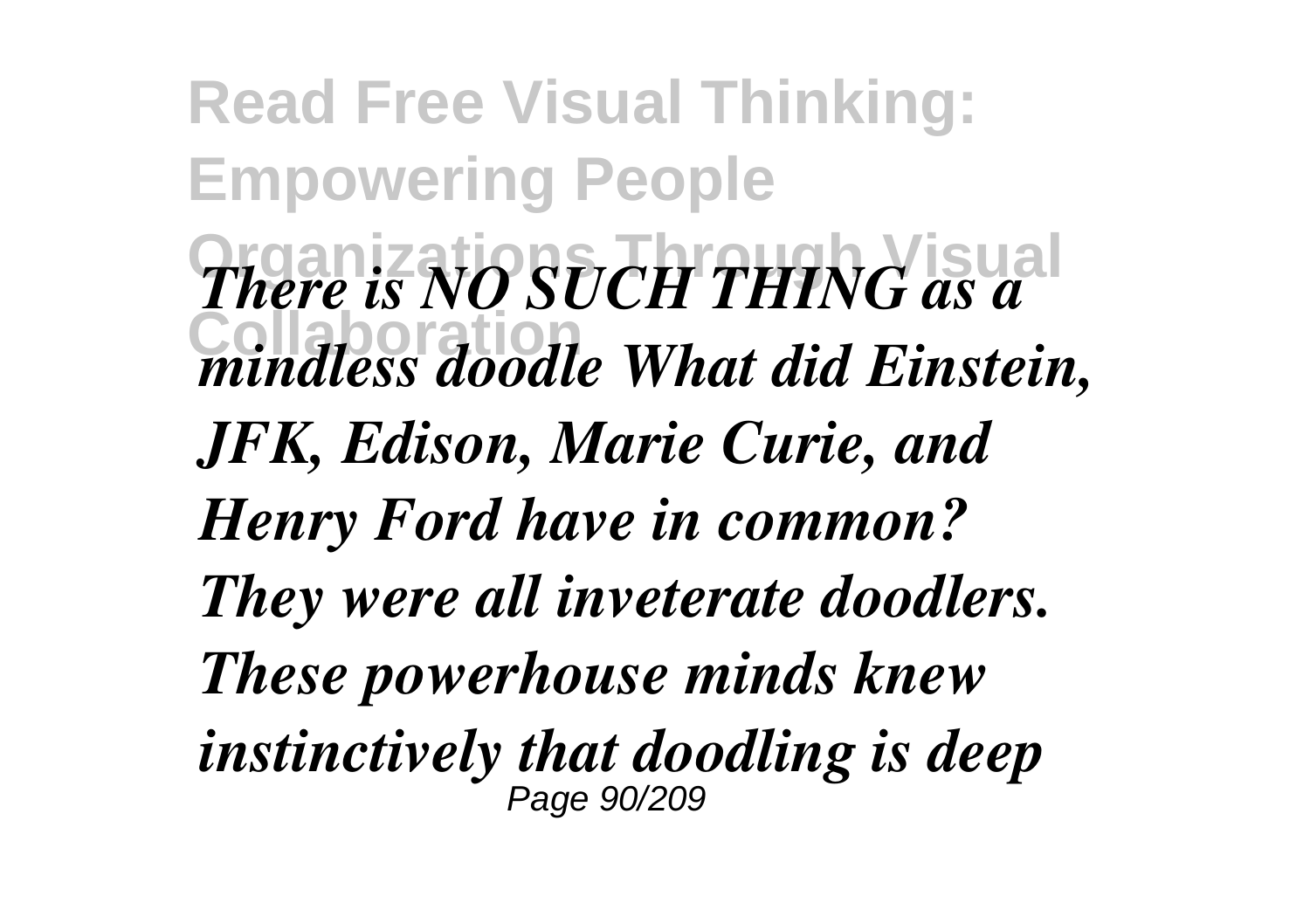**Read Free Visual Thinking: Empowering People Organizations Through Visual** *thinking in disguise-a simple,* **Collaboration** *accessible, and dynamite tool for innovating and solving even the stickiest problems. Sunni Brown's mission is to bring the power of the Doodle to the rest of us. She leads the Revolution defying all those* Page 91/209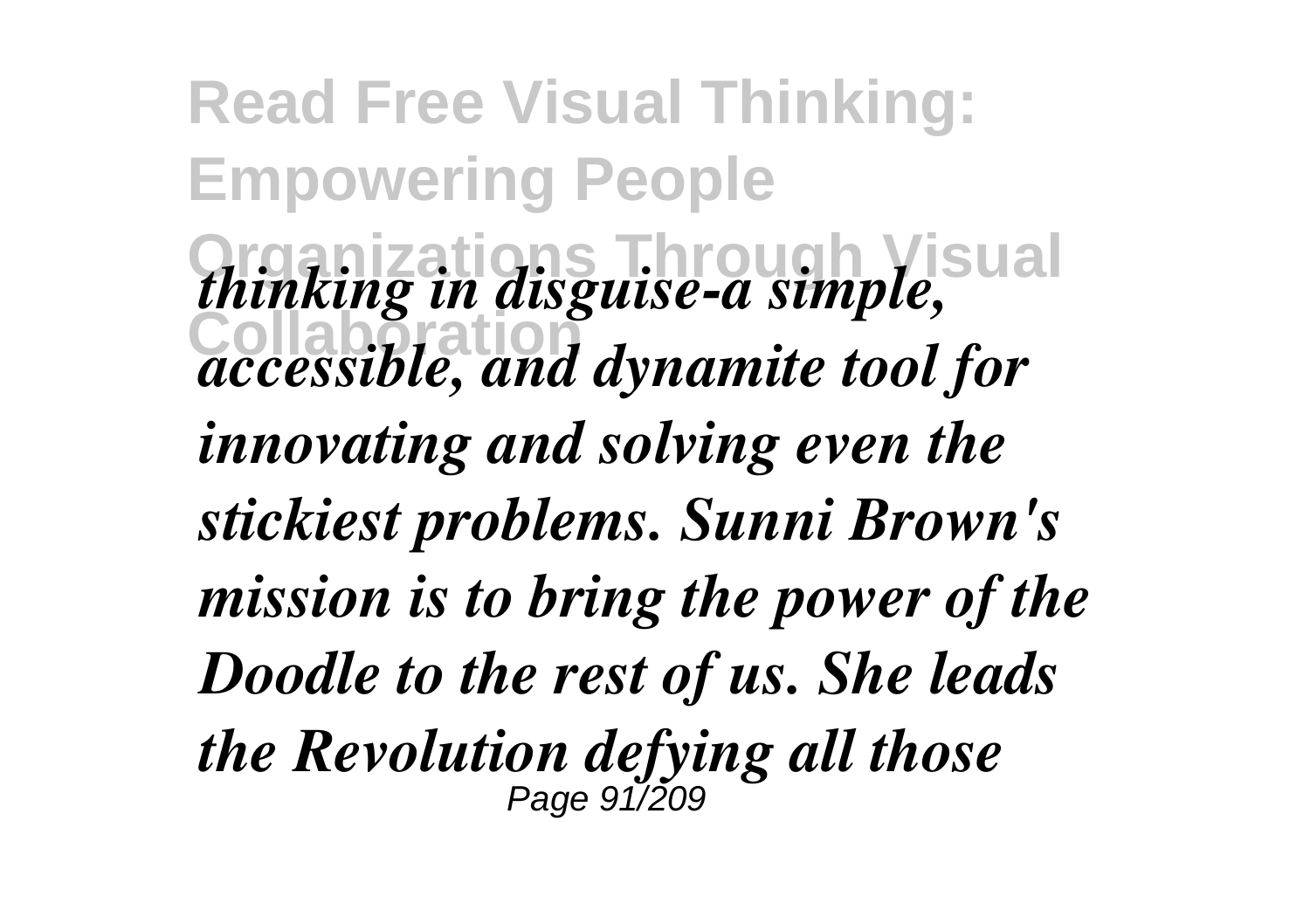**Read Free Visual Thinking: Empowering People Organizations Through Visual** *parents, teachers, and bosses who* **Collaboration** *say Stop doodling! Get serious! Grow up! She overturns misinformation about doodling, demystifies visual thinking, and shows us the power of applying our innate visual literacy. She'll teach* Page 92/209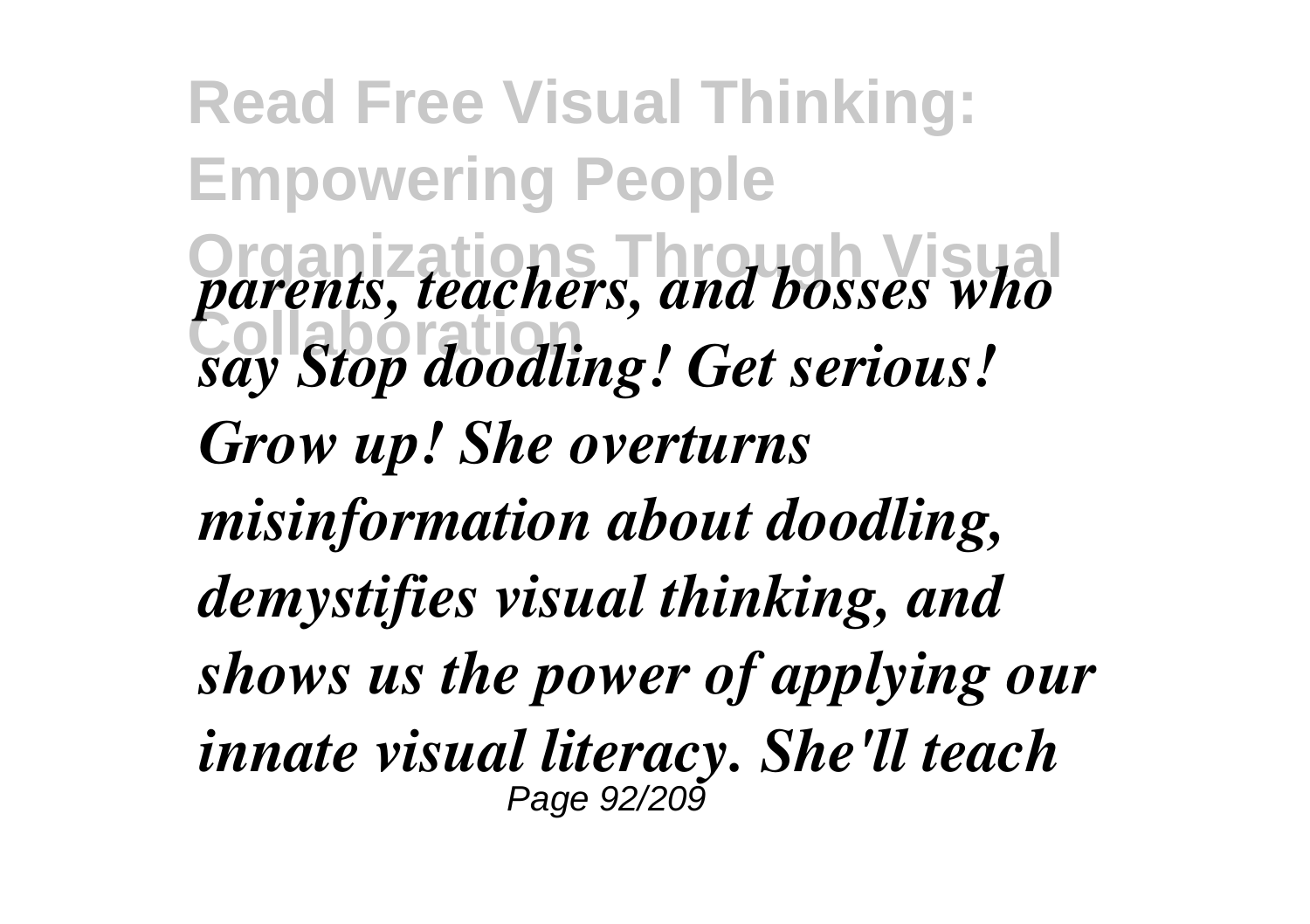**Read Free Visual Thinking: Empowering People Organizations Through Visual** *you how to doodle any object,* **Collaboration** *concept, or system imaginable, shift habitual thinking patterns, and transform boring text into displays that can engage any audience. Sunni Brown was named one of the "100 Most Creative People in* Page 93/209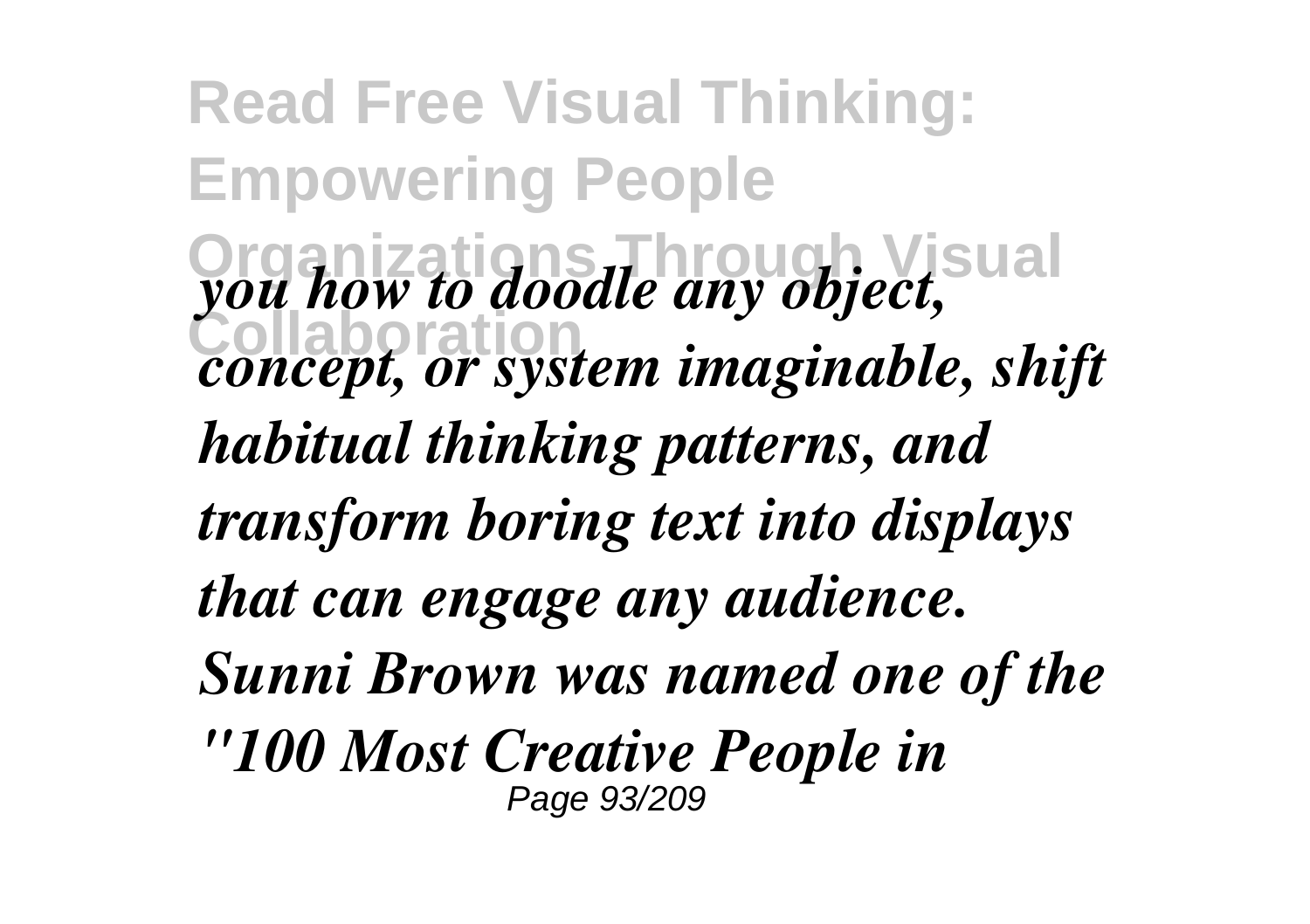**Read Free Visual Thinking: Empowering People Organizations Through Visual** *Business" and one of the "10 Most* **Collaboration** *Creative People on Twitter" by Fast Company. She is founder of a creative consultancy, an international speaker, the coauthor of Gamestorming, and the leader of a global campaign for* Page 94/209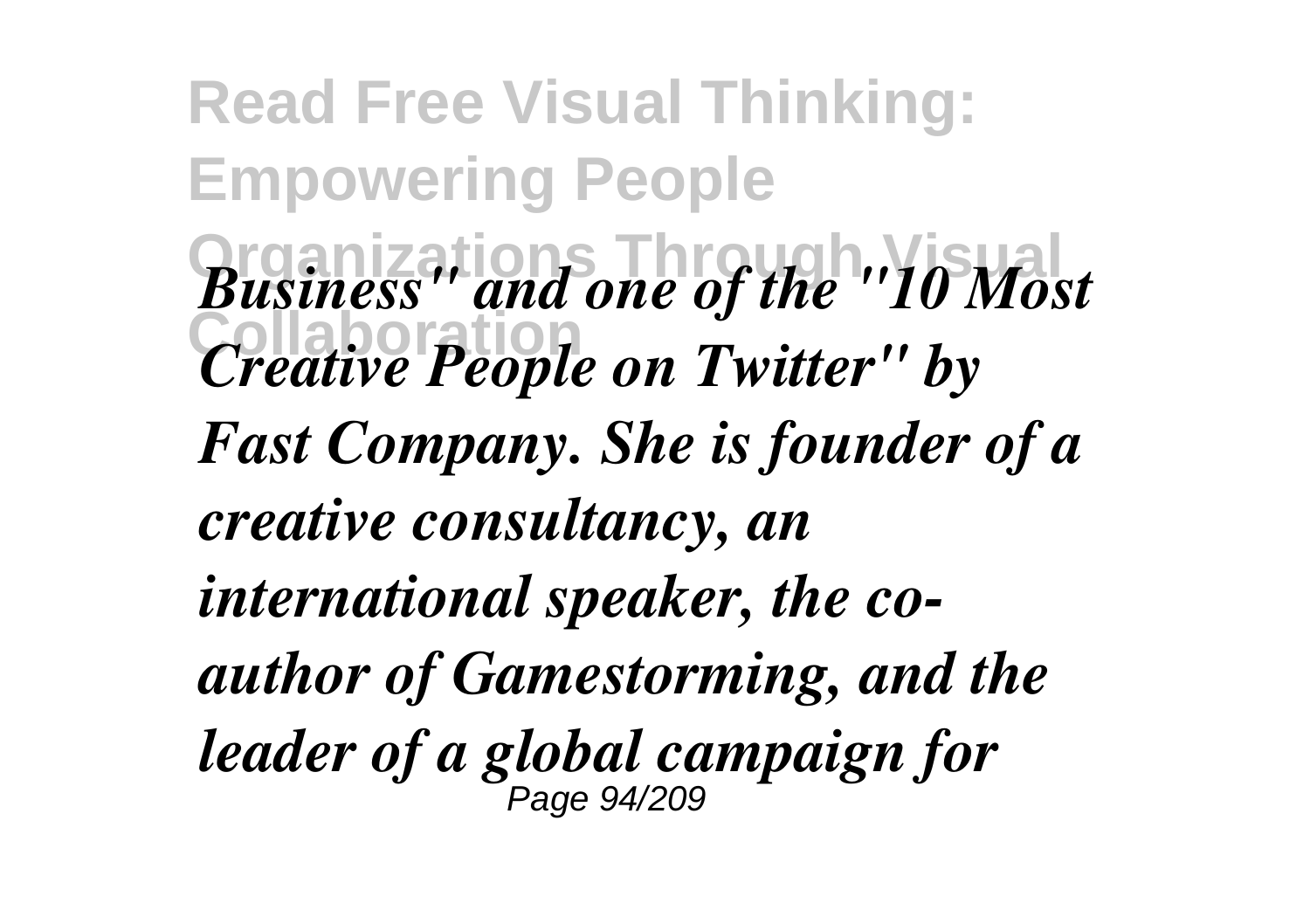**Read Free Visual Thinking: Empowering People Organizations Through Visual** *visual literacy called The Doodle* **Collaboration** *Revolution. Her TED Talk on doodling has drawn more than a million views on TED.com. Her work on visual literacy and gaming has been featured in over 35 nationally-syndicated news* Page 95/209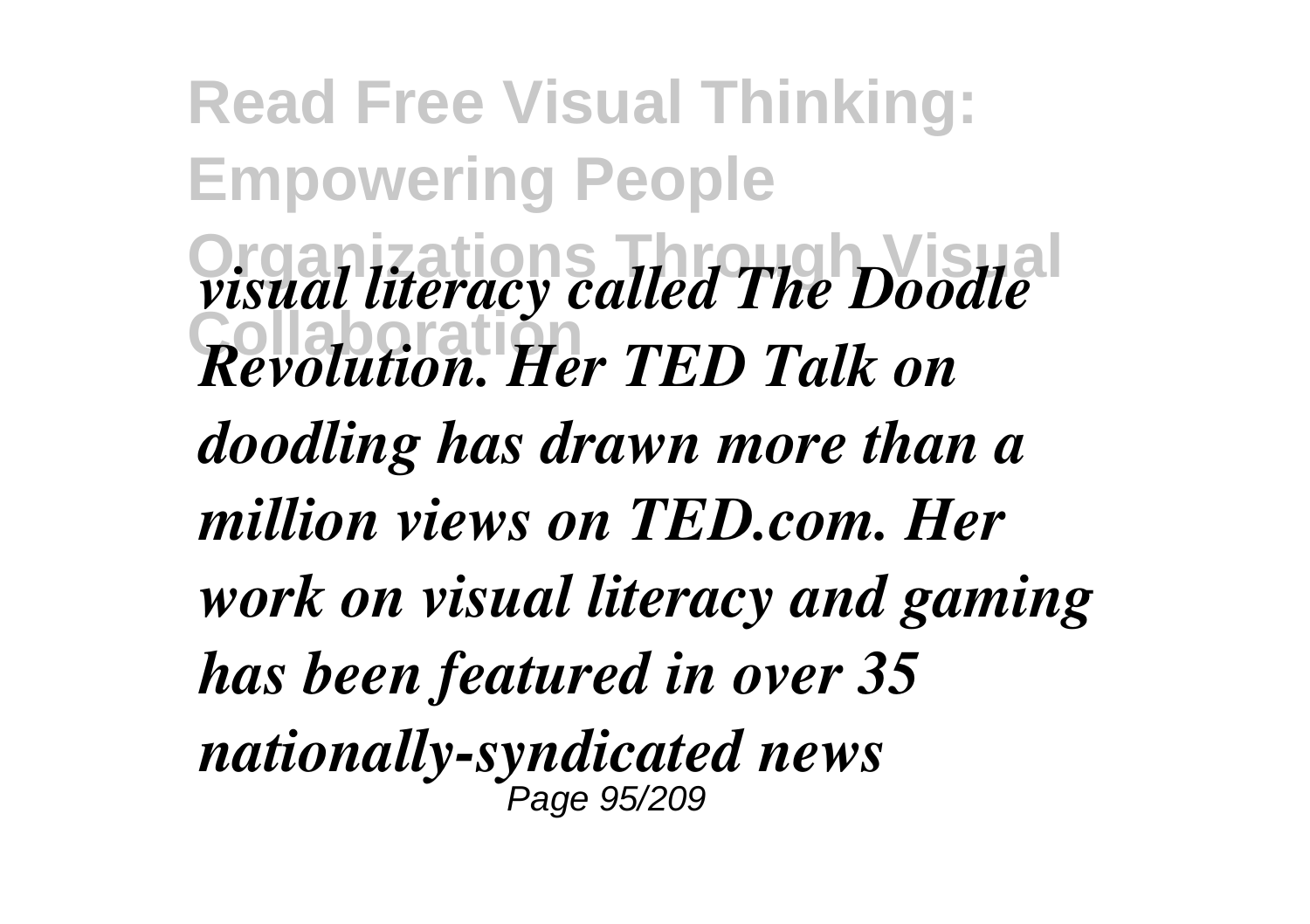**Read Free Visual Thinking: Empowering People Organizations Through Visual** *programs and reported on in The* **Collaboration COLLABOR COLLABOR COLLABOR COLLABOR COLLABOR COLLABOR COLLABOR COLLABOR COLLABOR COLLABOR** *BBC, Fast Company, Inc. Magazine, etc. She lives in Keep Austin Weird, Texas. A complete resource for both inhouse and external coaches, 50 Top* Page 96/209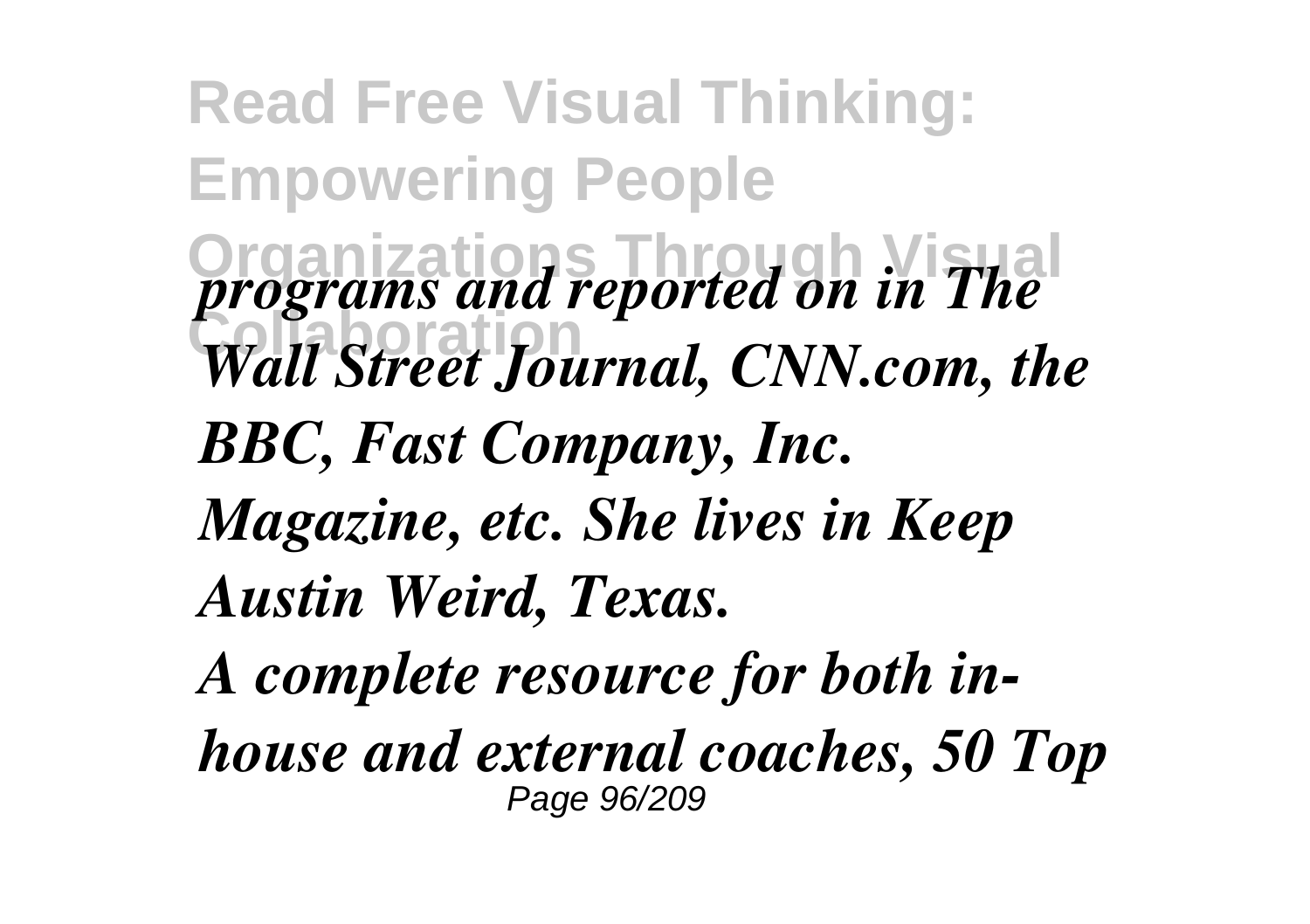**Read Free Visual Thinking: Empowering People Tools for Coaching presents the Collaboration** *techniques required for every coaching situation. Full of exercises, models, checklists and templates, it covers how to assess the needs of clients, select the right tool for the circumstance and* Page 97/209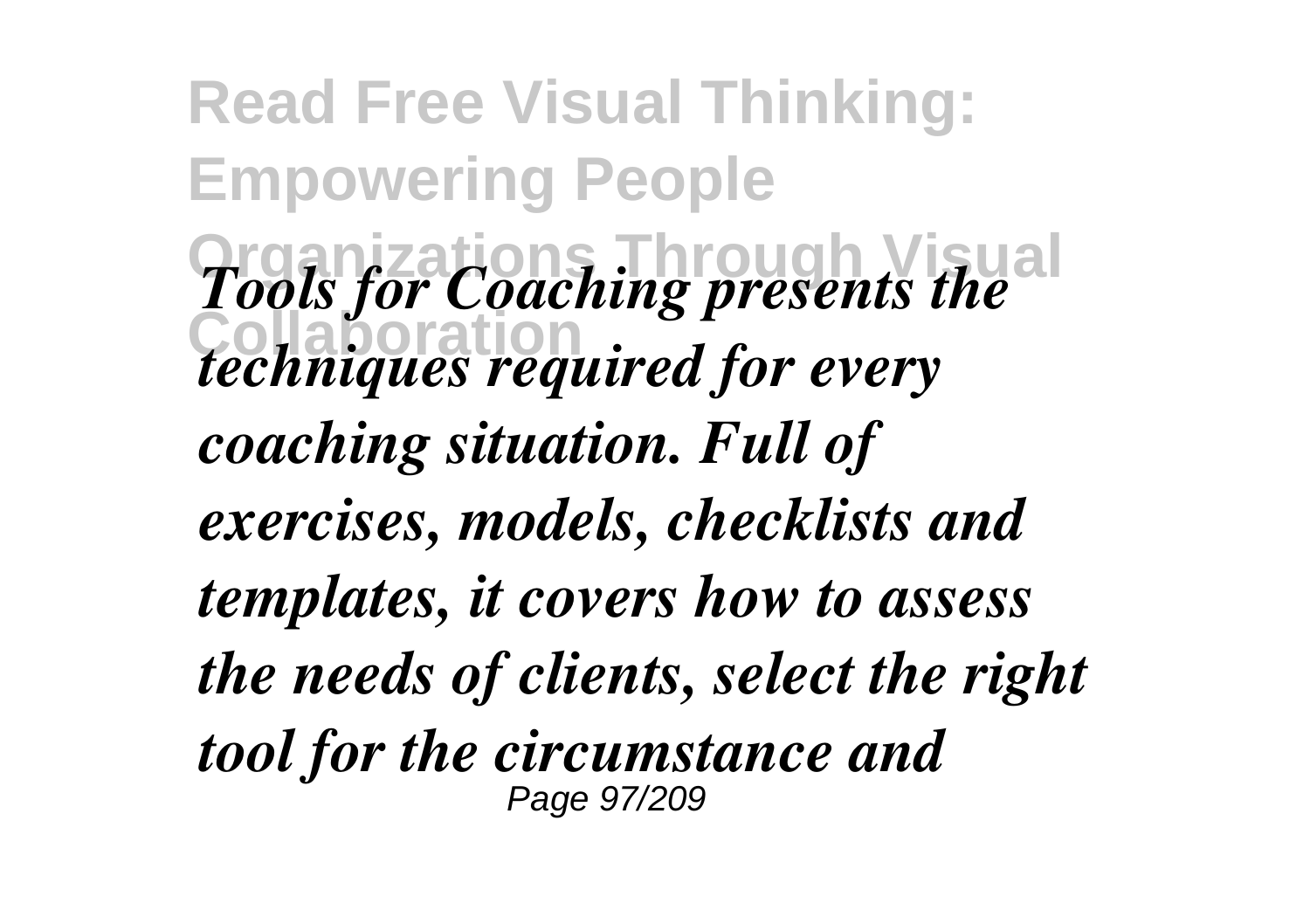**Read Free Visual Thinking: Empowering People Organizations Through Visual** *deliver effective coaching with* **Collaboration** *confidence. The book focuses on every stage of the coaching process, from setting up and managing the coaching relationship, understanding and resolving conflict, developing client* Page 98/209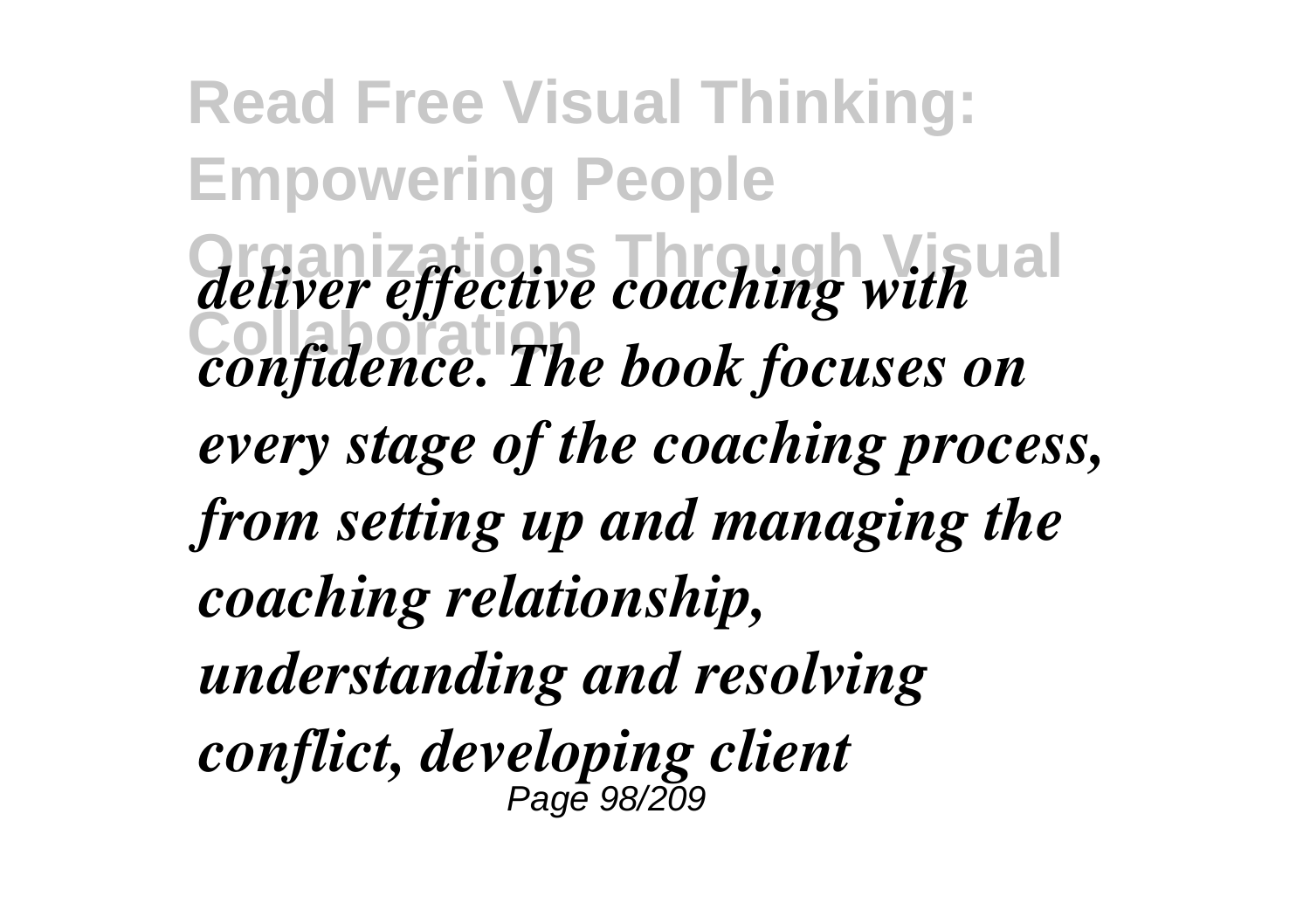**Read Free Visual Thinking: Empowering People Organizations Through Visual** *confidence and performance to* **Collaboration** *enhancing leadership styles and planning for the future. Supporting hints and tips are found throughout explaining how these tools help coaches be more successful. This fully revised 4th edition includes* Page 99/209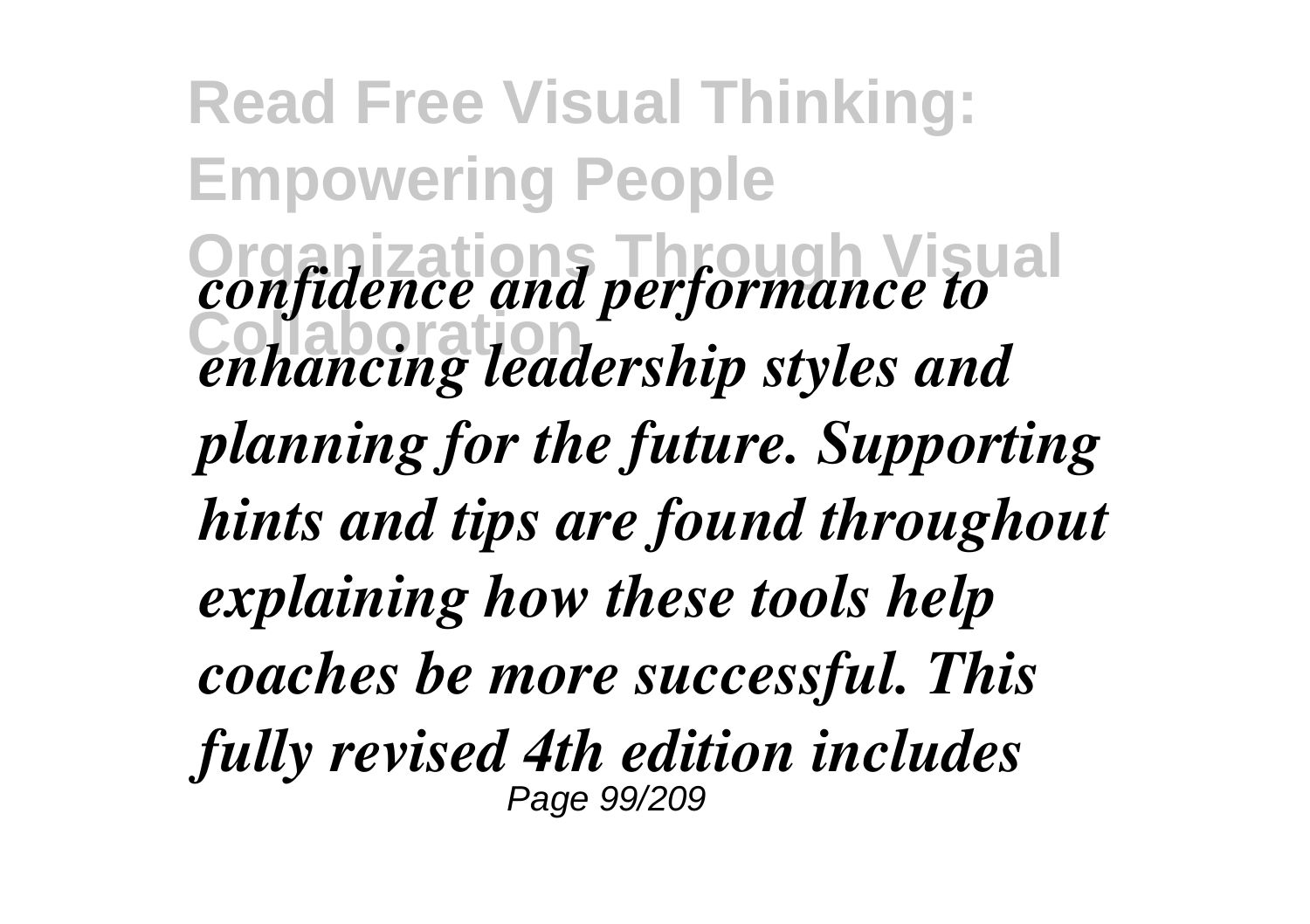**Read Free Visual Thinking: Empowering People Organizations Through Visual** *new tools for topical issues such as* **Collaboration** *development coaching for women and coaching in times of organizational change. Online supporting resources include additional tools, interactive templates and videos of the tools in* Page 100/209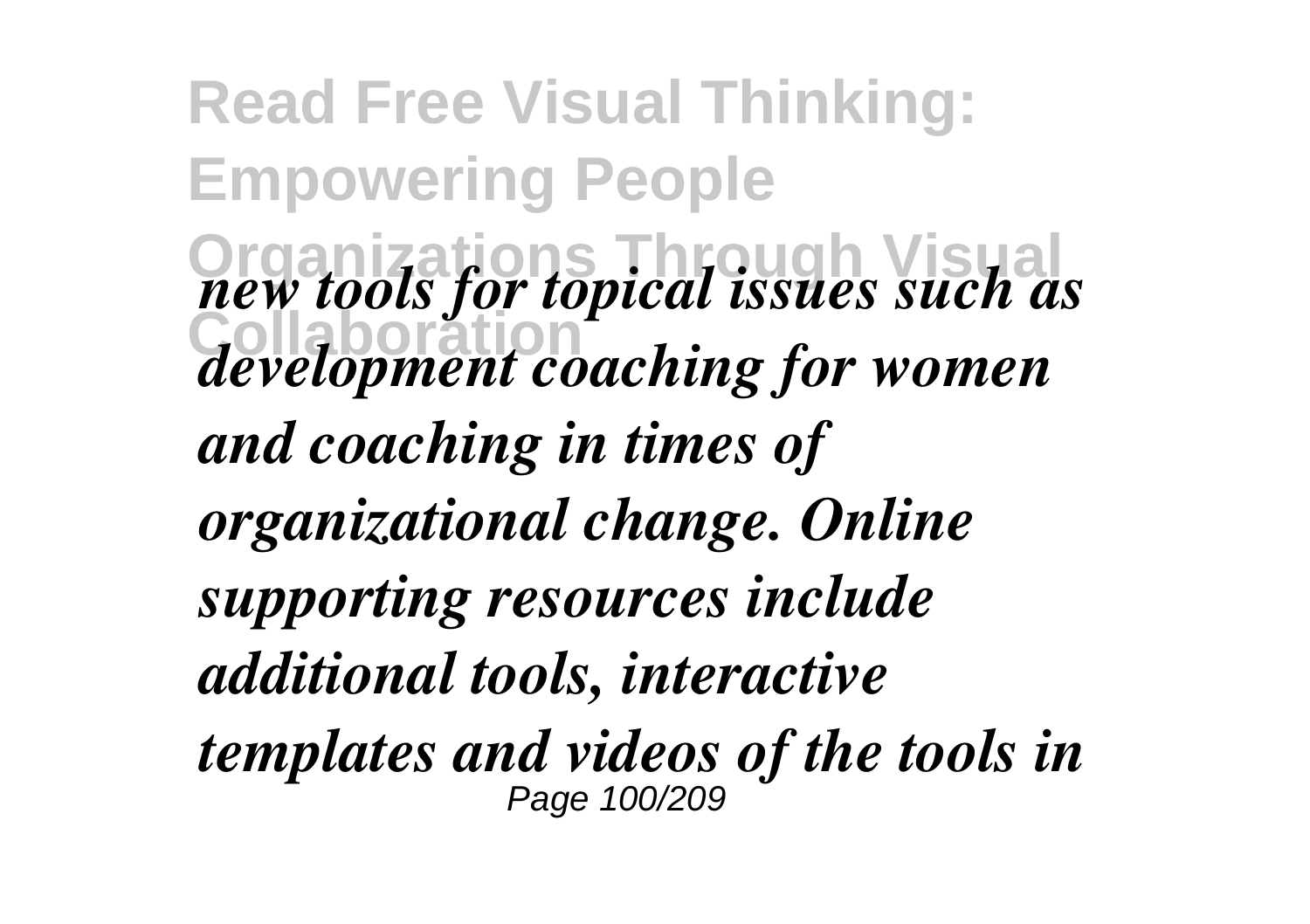**Read Free Visual Thinking: Empowering People Organizations Through Visual** *action demonstrated by the authors.* **Collaboration** *Visual Workplace/Visual Thinking (VWVT) was written by the acknowledged leading expert in workplace visuality. Though other books touch upon visual workplace tools and practices, no other author* Page 101/209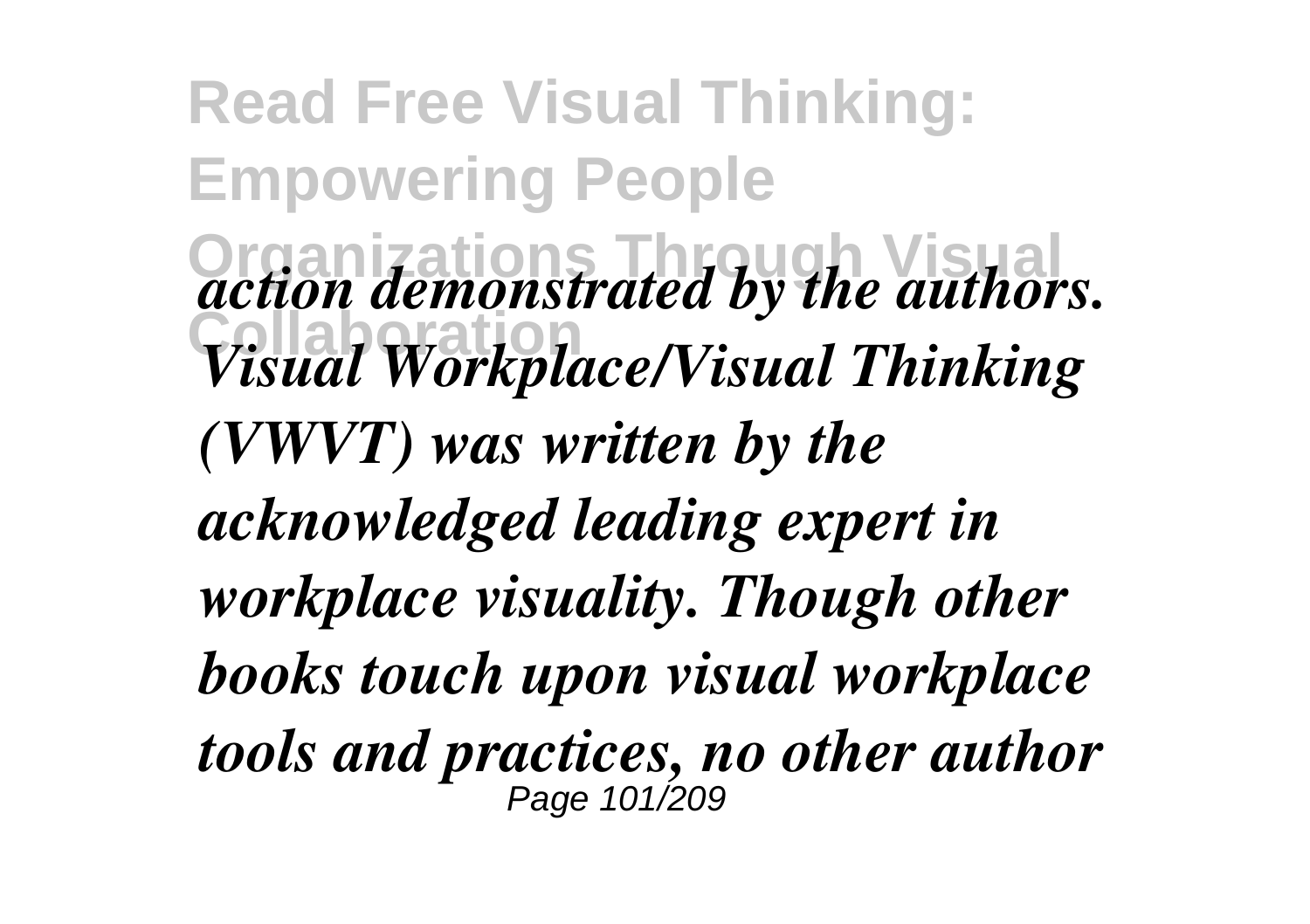**Read Free Visual Thinking: Empowering People** has addressed the topic with the **Collaboration** *clarity and depth presented here. This is a seminal book, considered by many the definition of the field itself. Also unique to this book are the hundreds of photographic examples of actual visual solutions,* Page 102/209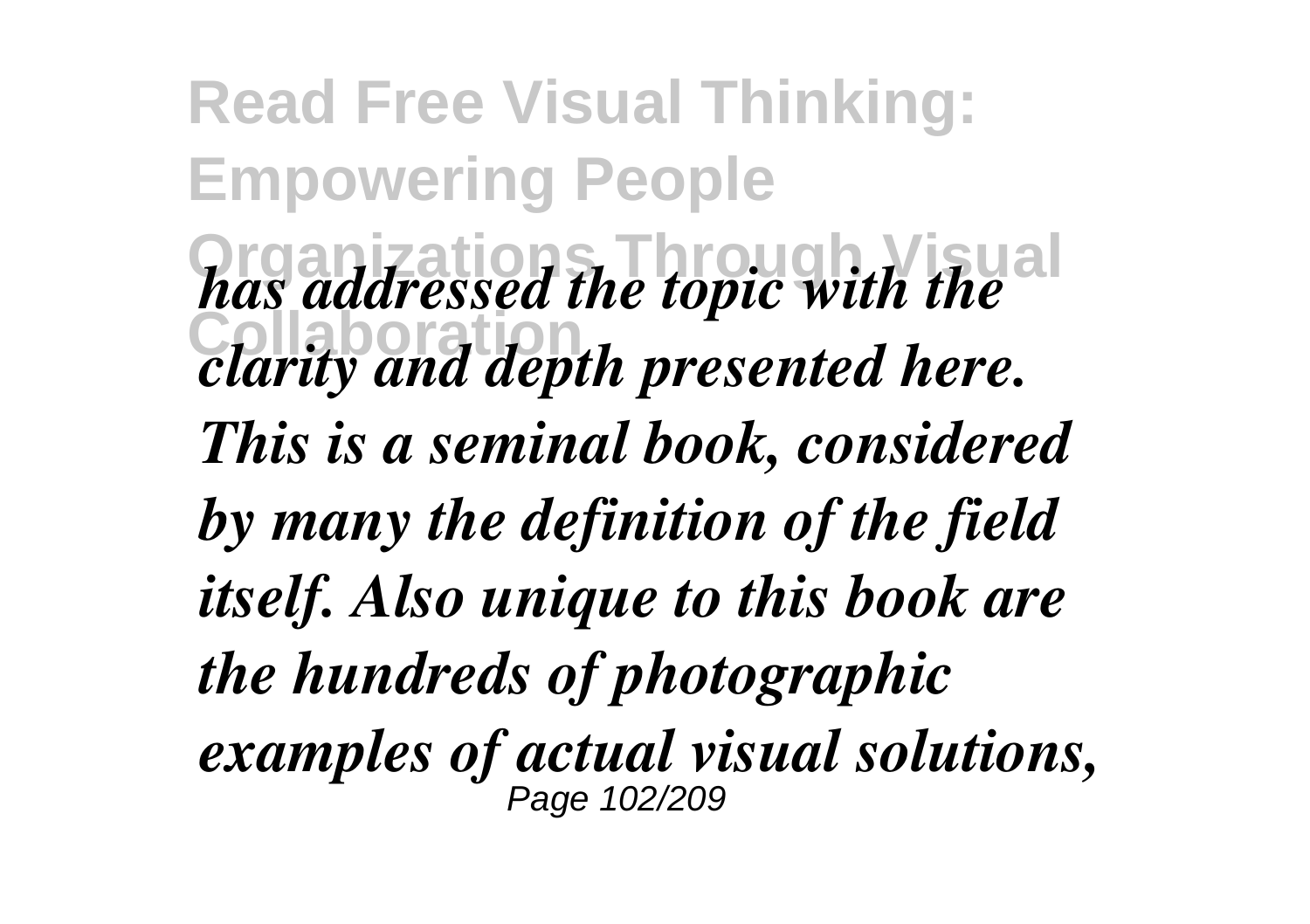**Read Free Visual Thinking: Empowering People**  $\hat{u}$ *in full color. Visual Collaboration*<br> *Corkplace/Visual Thinking was self-published in 2005 through the author's company imprint Visual-Lean(R) Enterprise Press. It won the Shingo Research Prize the same year. It was then and remains* Page 103/209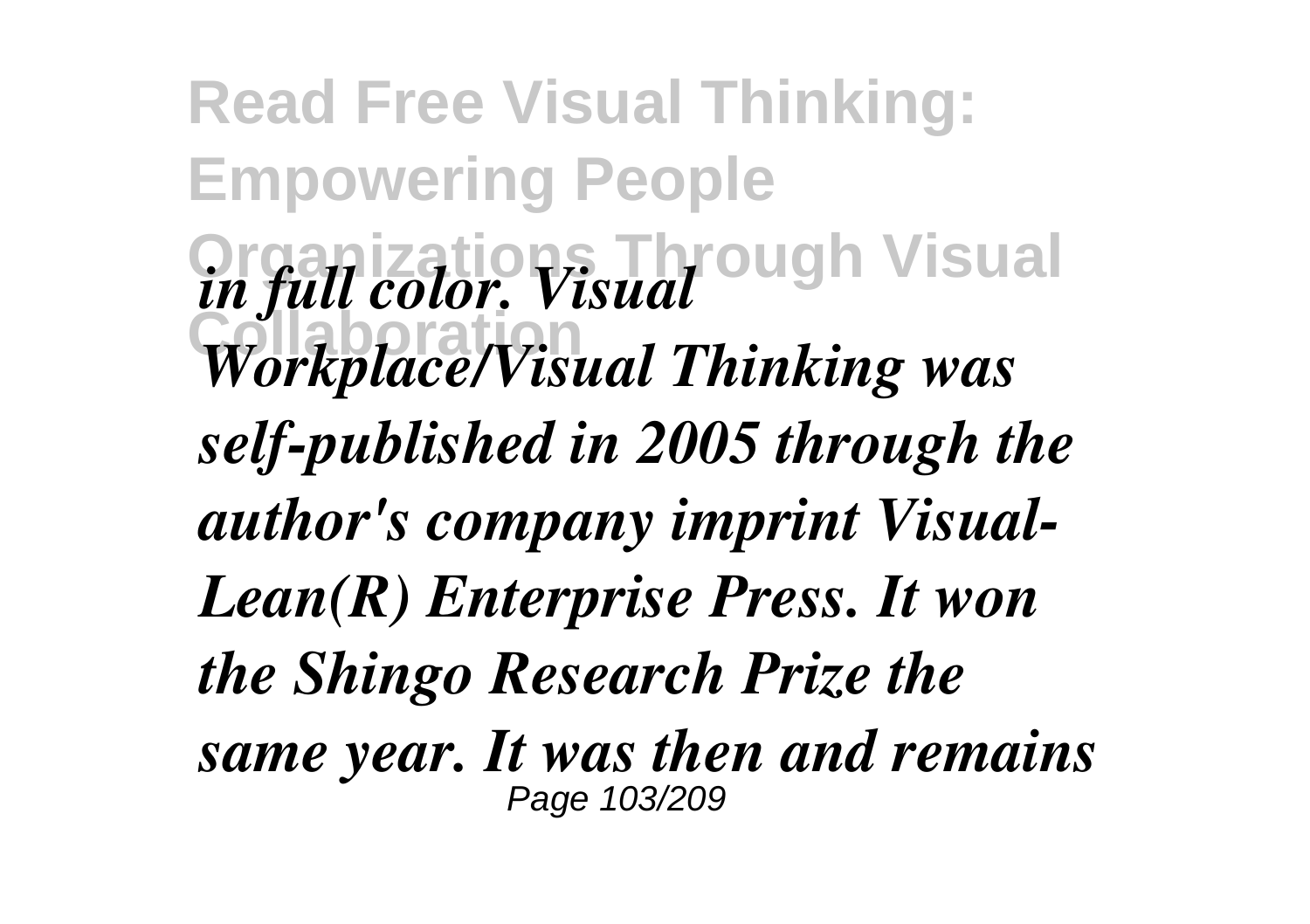**Read Free Visual Thinking: Empowering People** *the only book of its kind, describing* **Collaboration** *a comprehensive visual workplace model derived from on-site research in some of the world's best and most challenging companies. This means that VWVT is written not by an academic but by a hands-*Page 104/209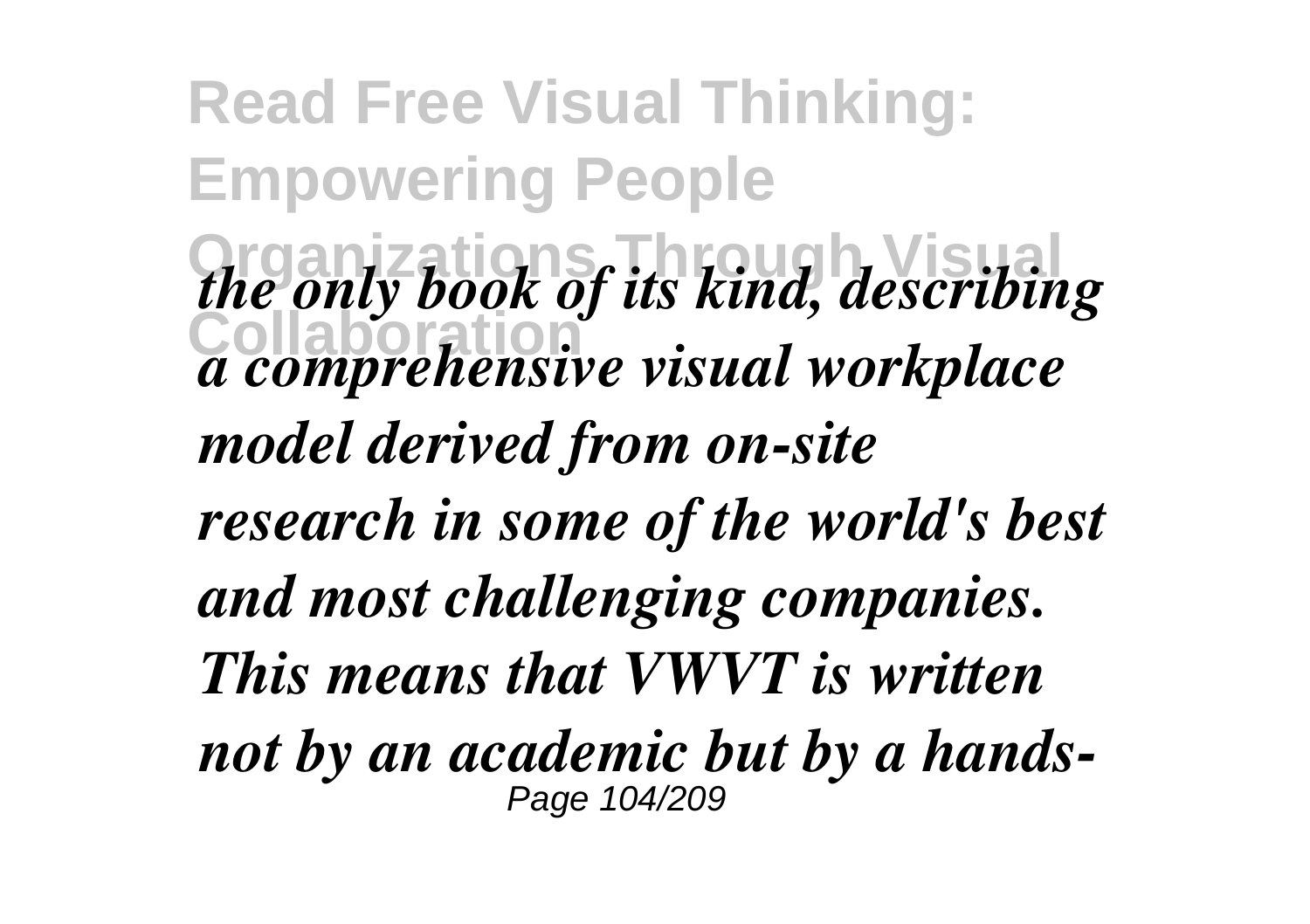**Read Free Visual Thinking: Empowering People On practitioner who has worked for Collaboration** *more than three decades directly with companies in some phase of the journey to workplace visuality. This usually starts with 5S and then moves to visual standards, visual scheduling, visual material* Page 105/209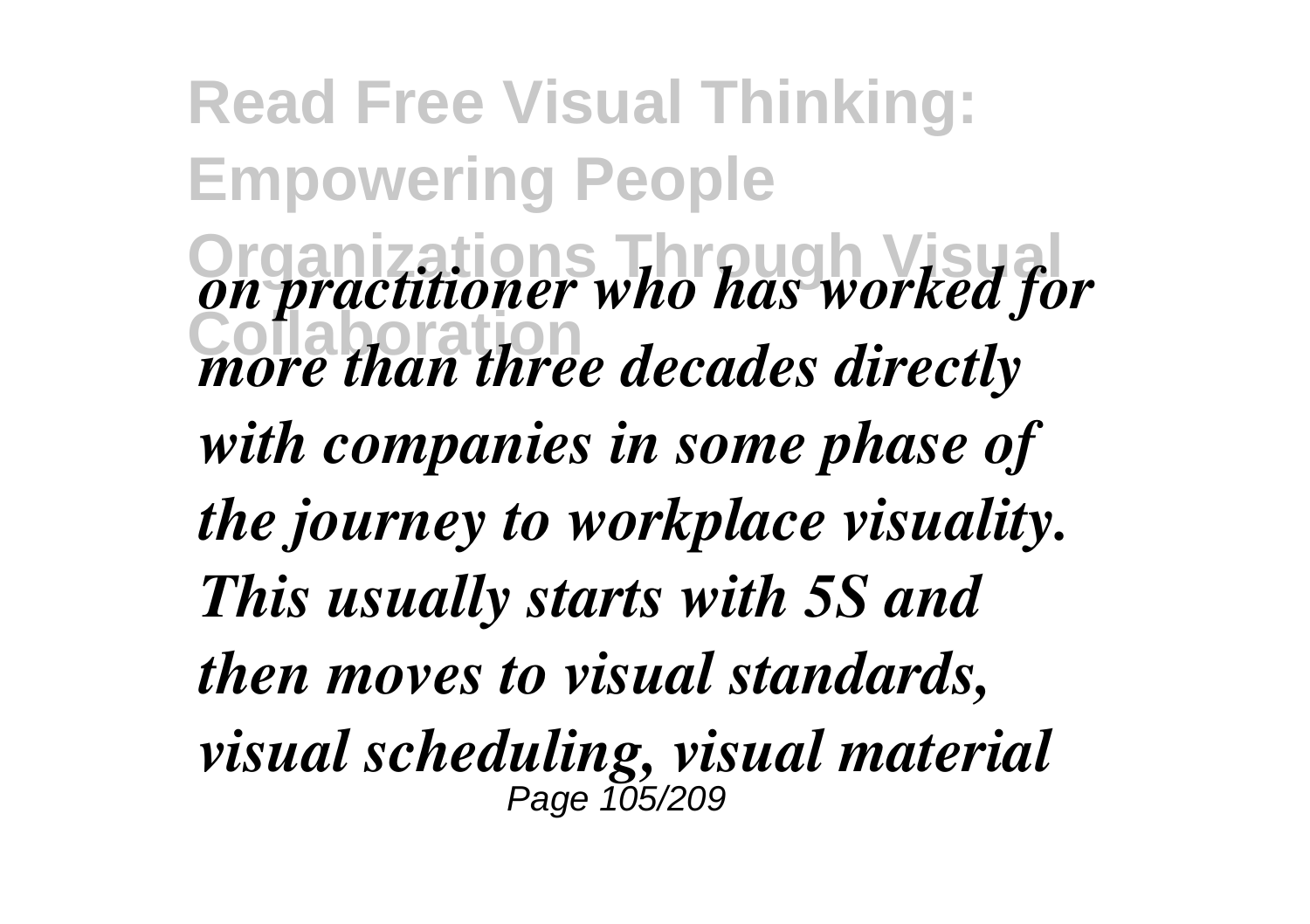**Read Free Visual Thinking: Empowering People Organizations Through Visual** *control, visual metrics, visual* **Collaboration** *problem solving, visual leadership, visual machine(R), and the visuallean(R)office--to name several of the segments of the book's main model, called The Ten Doorways. VWVT is also distinctive in offering* Page 106/209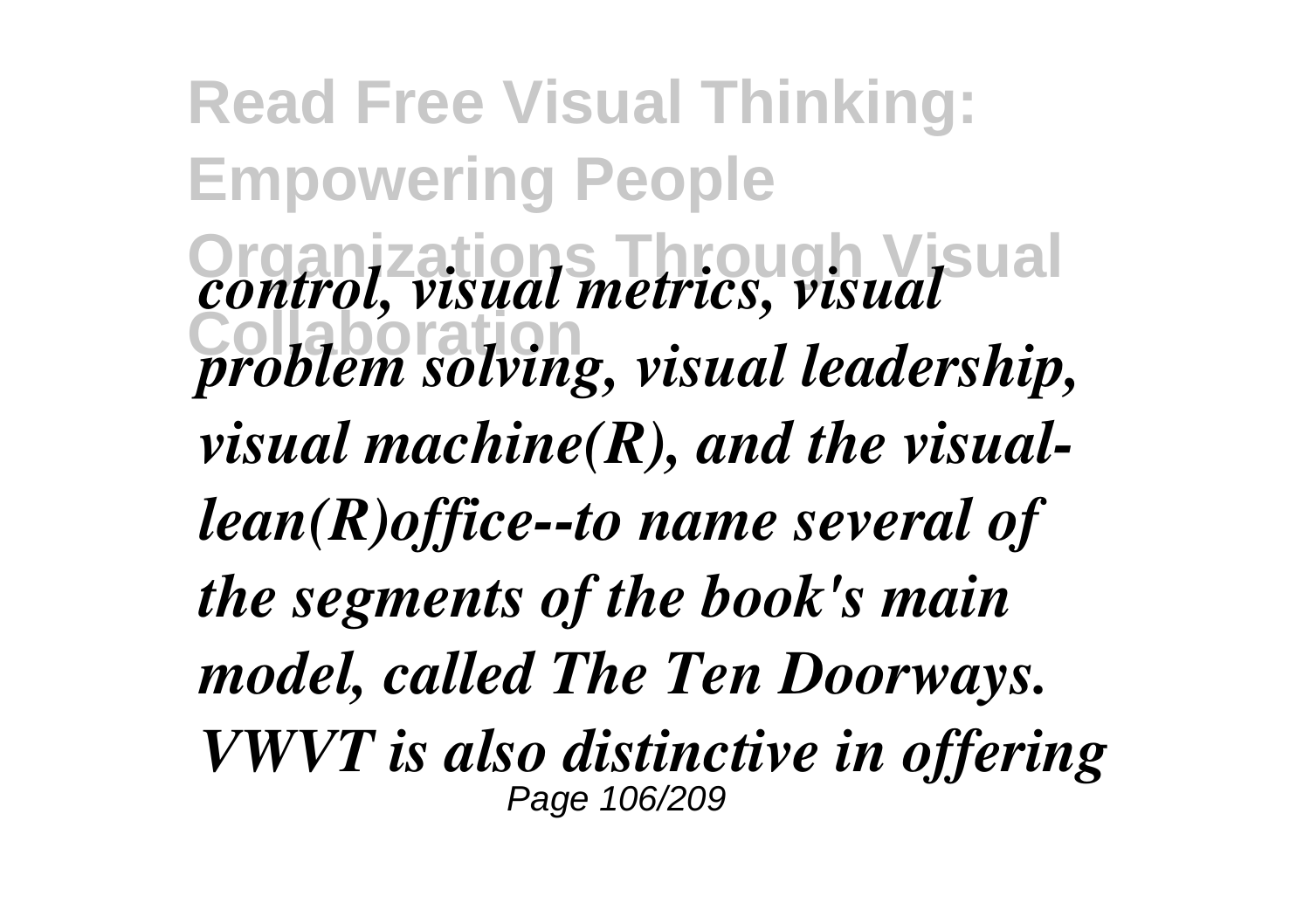**Read Free Visual Thinking: Empowering People Organizations Through Visual** *over 200 full-color visual solutions* **Collaboration** *and some 50 figures as supporting, illustrative material. After an introduction from Peter Dobbs, head of strategy at Rolls-Royce, and Sherrie Ford, US culture guru, the book's eight chapters unfold.* Page 107/209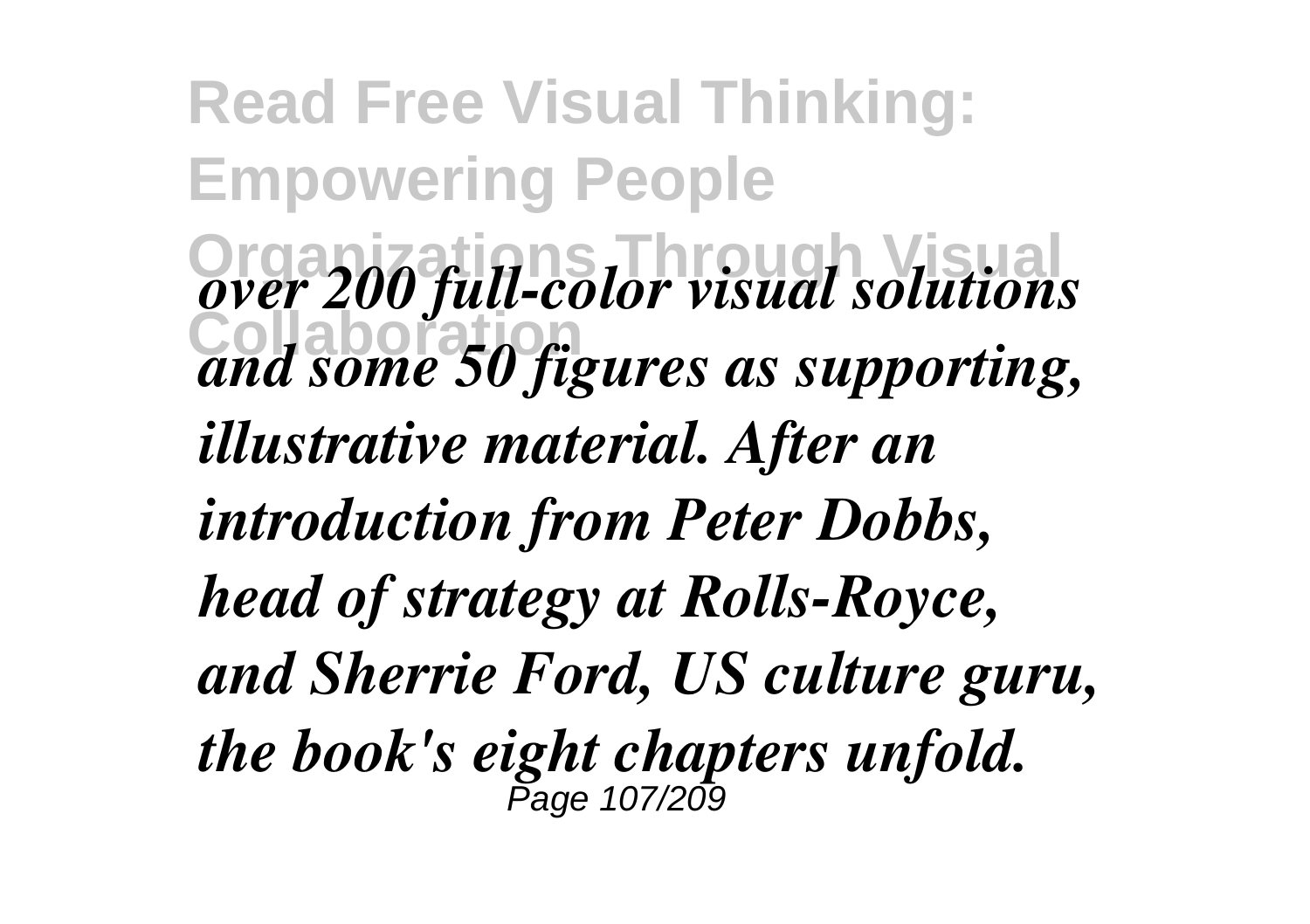**Read Free Visual Thinking: Empowering People Chapters 1-4 introduce the core Concepts on which the model is** *based. The next three chapters map each part of the model. The eighth and concluding chapter describes the visual-lean(R) alliance, positioning the visual workplace as* Page 108/209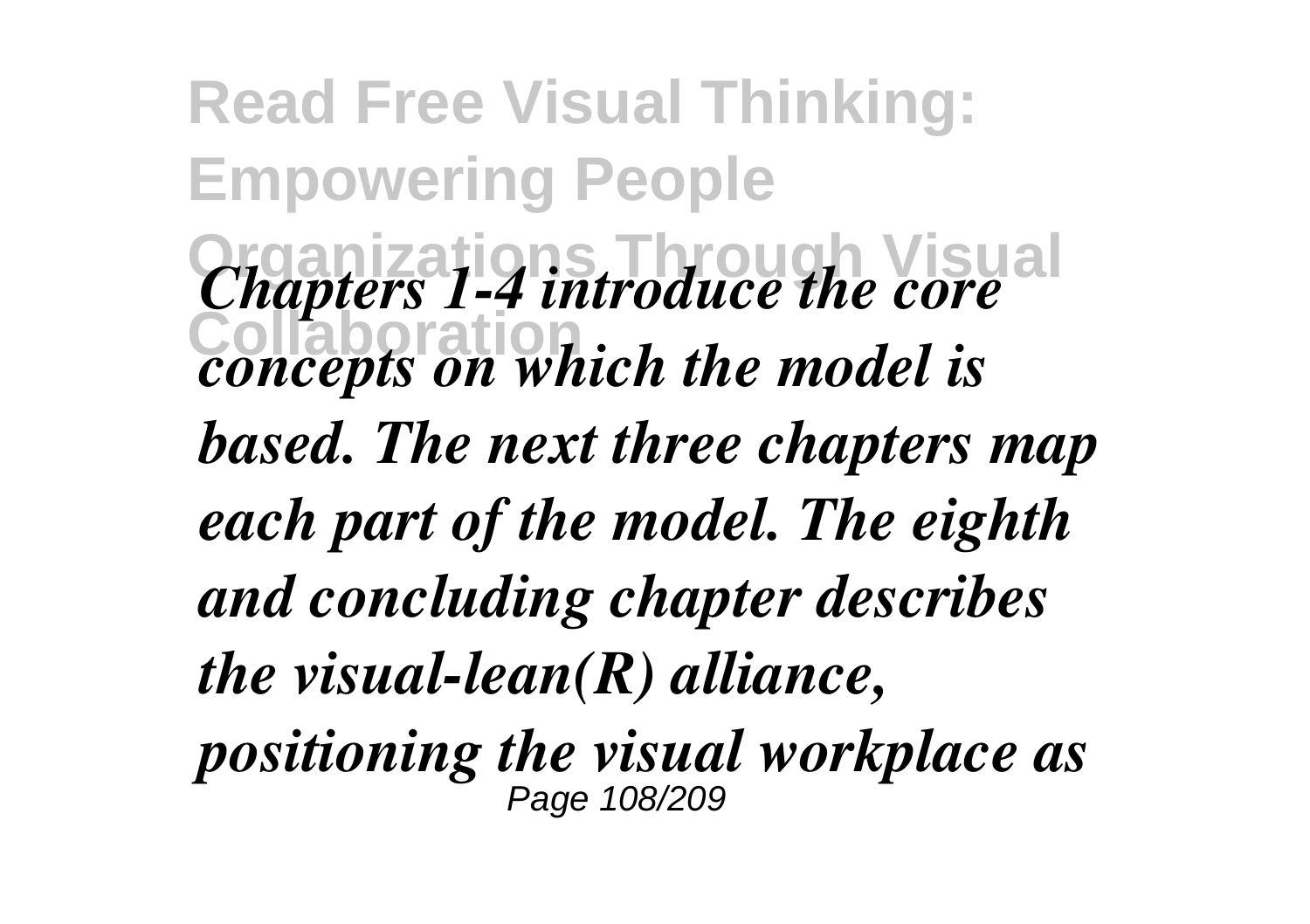**Read Free Visual Thinking: Empowering People Organizations Through Visual** *lean's powerful partner. This* **Collaboration** *224-page book also has a comprehensive index and a complete table of figures and photos. Visual Thinking Forces of Art* Page 109/209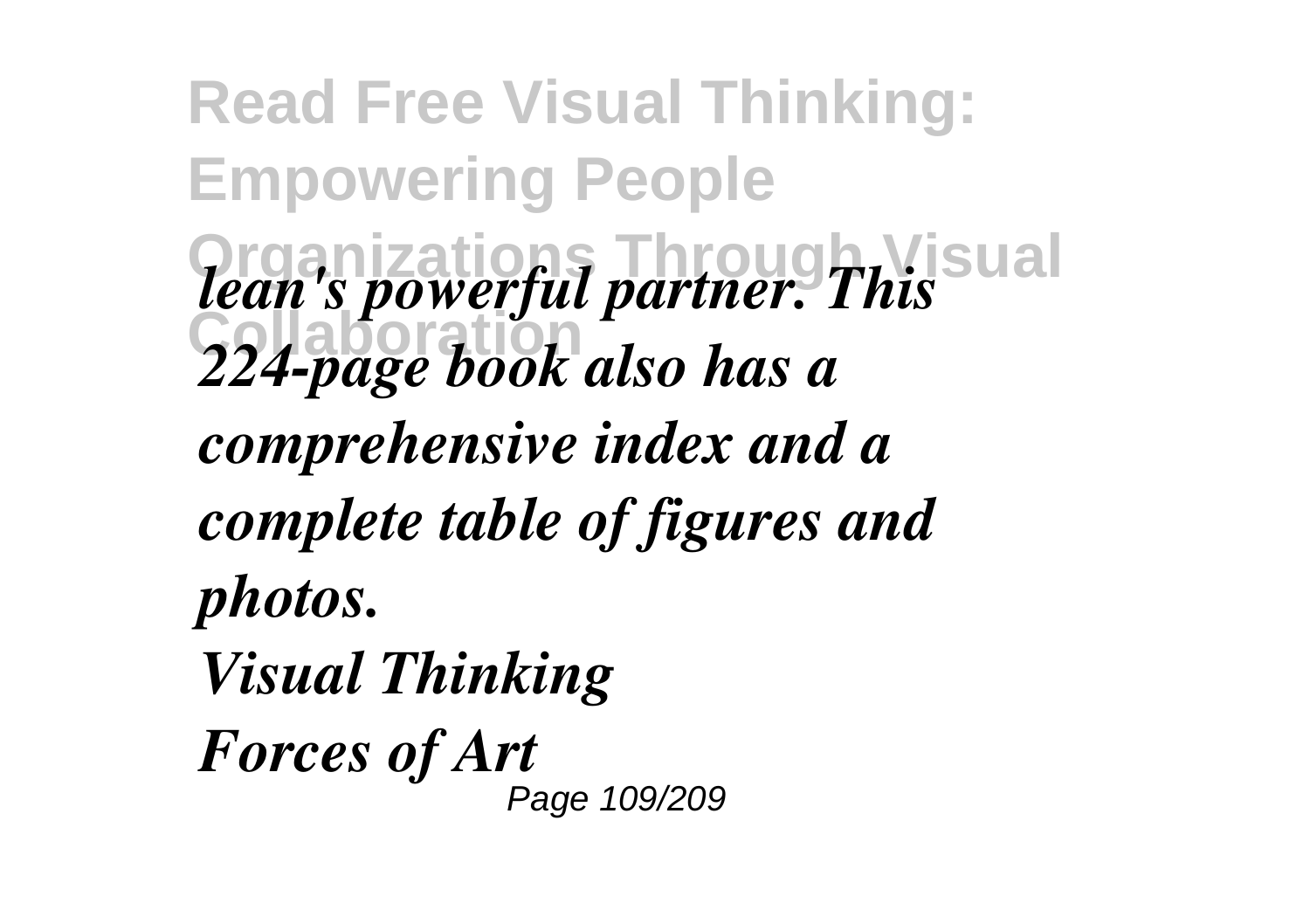**Read Free Visual Thinking: Empowering People Organizations Through Visual** *An interactive guide to visual* **Collaboration** *communication and sketchnoting A Complete Toolkit for Developing and Empowering People The Secrets of Facilitation Community-Led Practices to Build the Worlds We Need* Page 110/209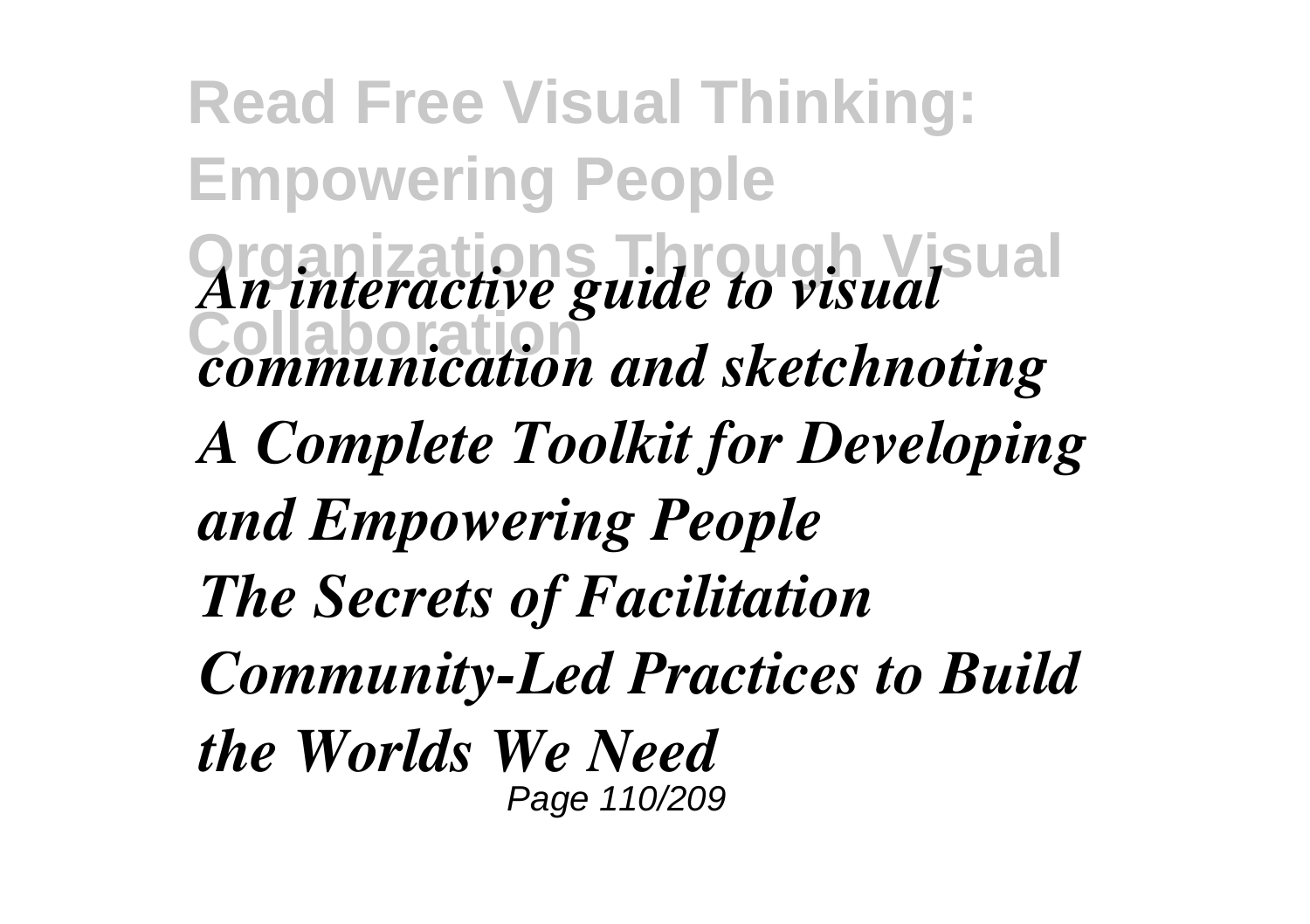**Read Free Visual Thinking: Empowering People** How to Sketchnote<sup>Through</sup> Visual **Collaboration** This is an inspirational workbook with 100 visual triggers and 200 visual metaphors. The idea is simple: On the left pages Page 111/209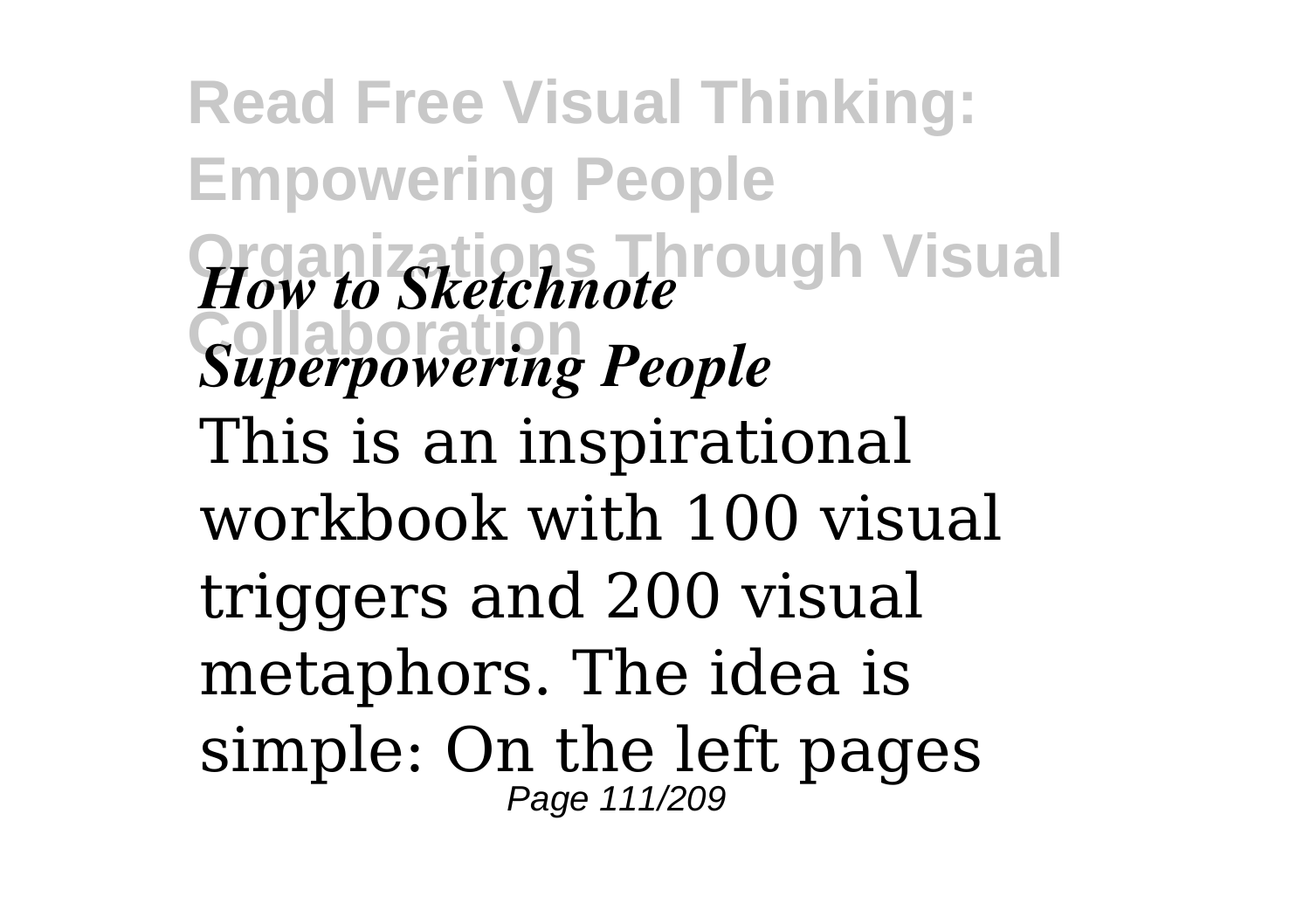**Read Free Visual Thinking: Empowering People Organizations Through Visual**<br> **Condant** whore you can add concept where you can add your drawings to create a visual metaphor. Need inspiration? Get inspired by the two examples on the right pages.The possibilities Page 112/209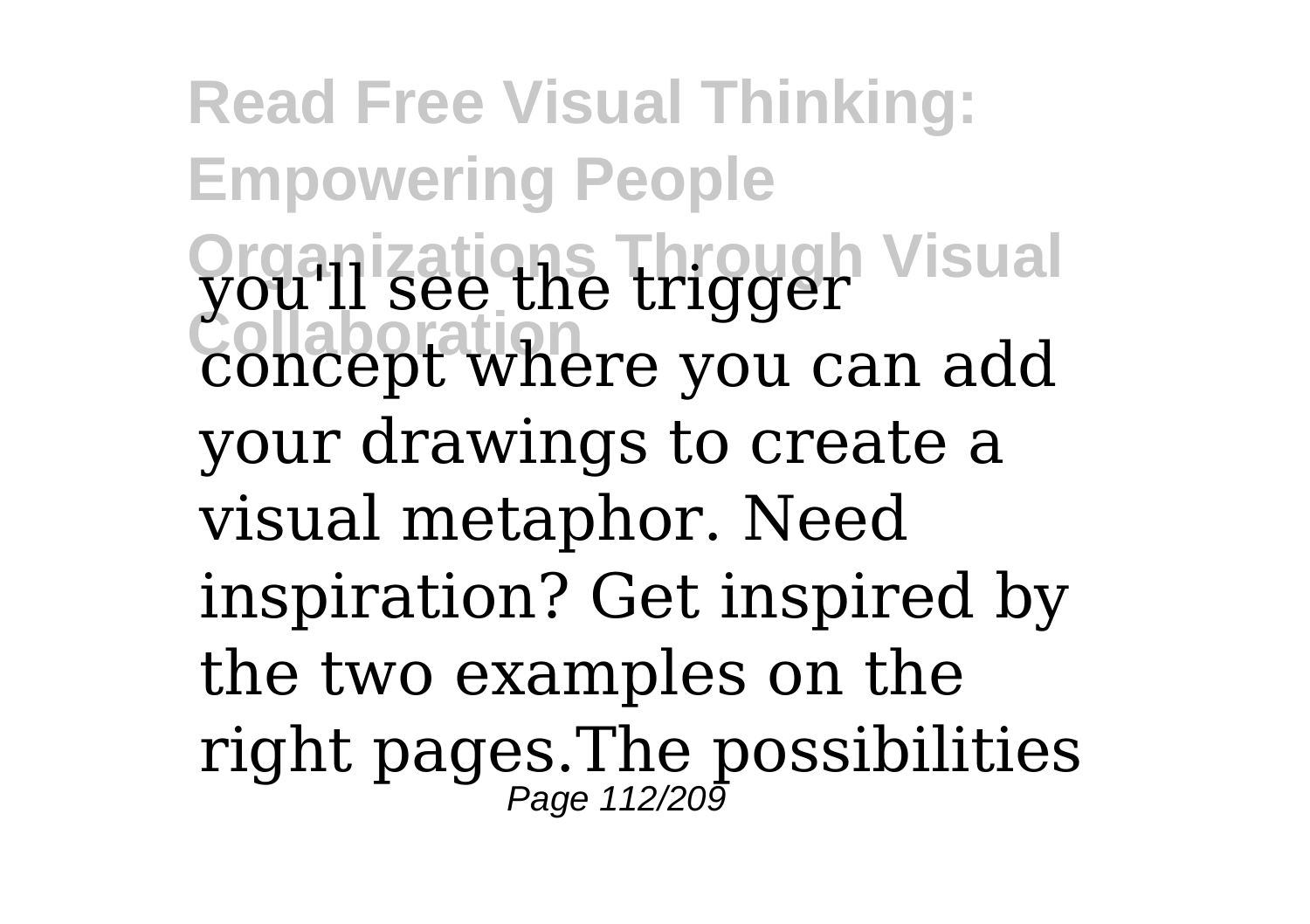**Read Free Visual Thinking: Empowering People Organizations Through Visual Collaboration** are endless. After you finish creating your visual metaphors, you may use the drawings as a coloring book.Have fun! Improve your bullet journals, to-do lists, class Page 113/209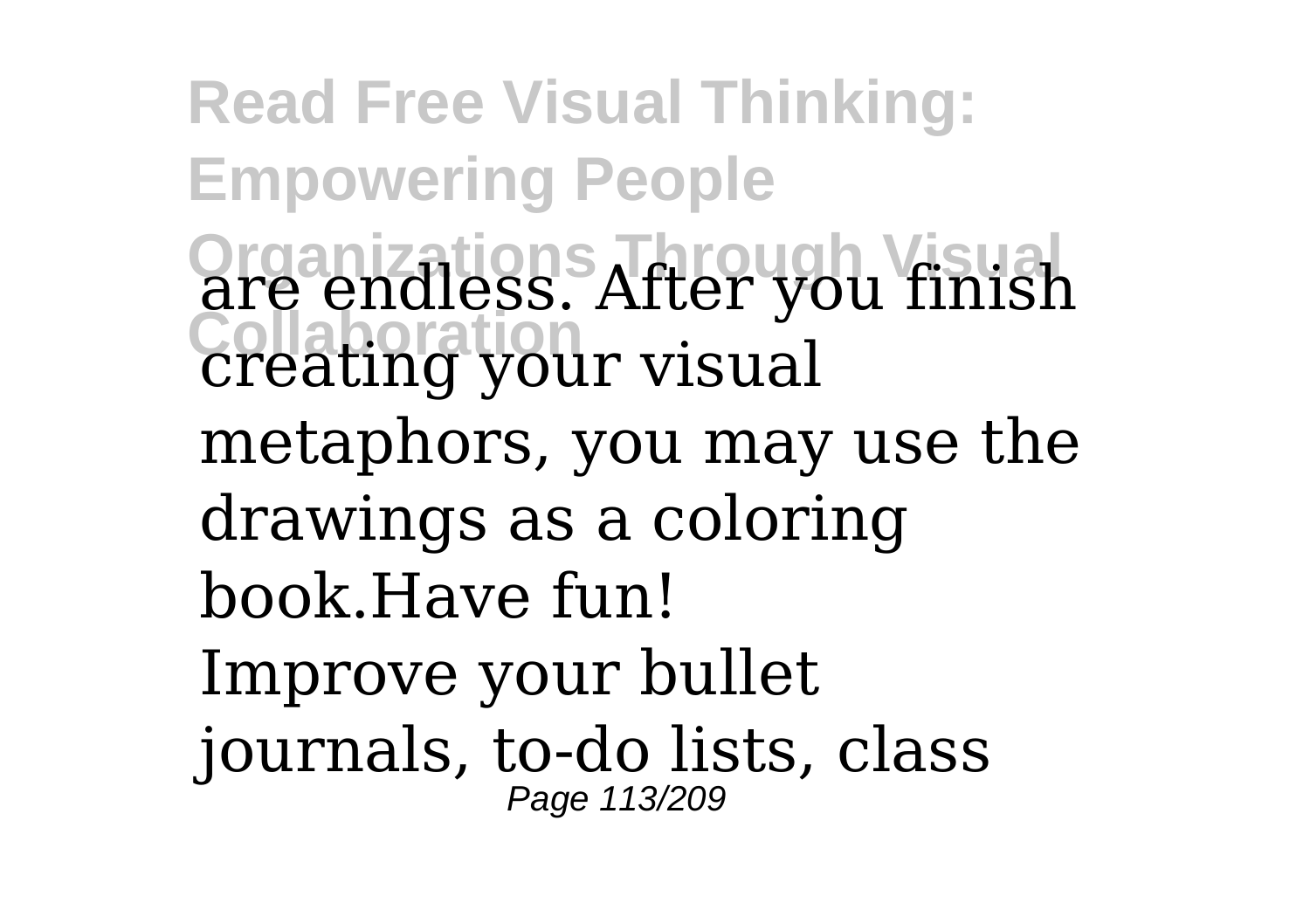**Read Free Visual Thinking: Empowering People** Organizations Through Isual<br> **Collaboration** notes that the Art of between with The Art of Visual Notetaking and its unique approach to taking notes in the twenty-first century. Visual notetaking is the perfect skill for Page 114/209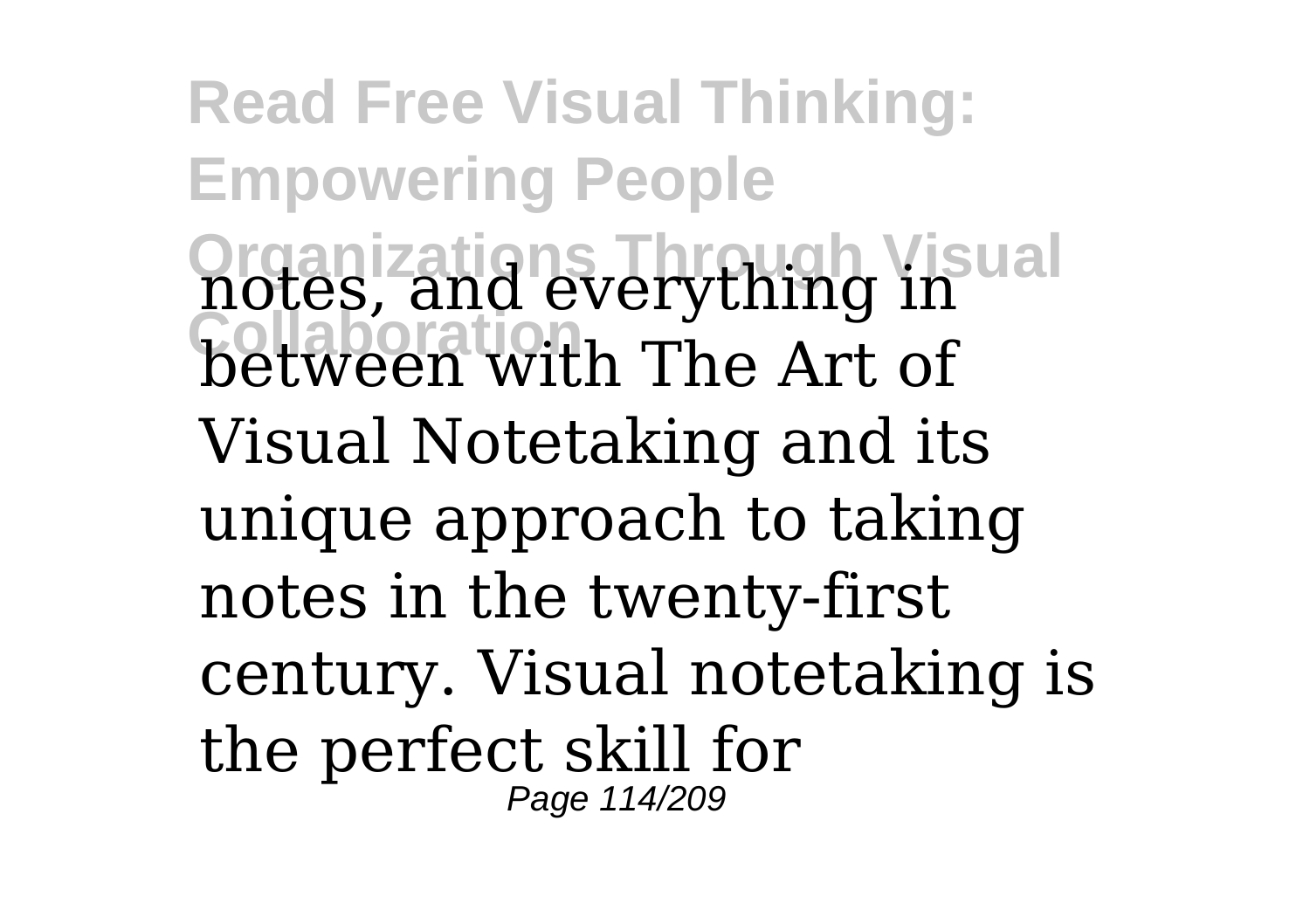**Read Free Visual Thinking: Empowering People** Organizations Through Visual<br> **Conferences** and any other conferences, and any other time that retaining information is key. Also referred to as sketchnoting, visual notetaking is ideal for documenting processes, Page 115/209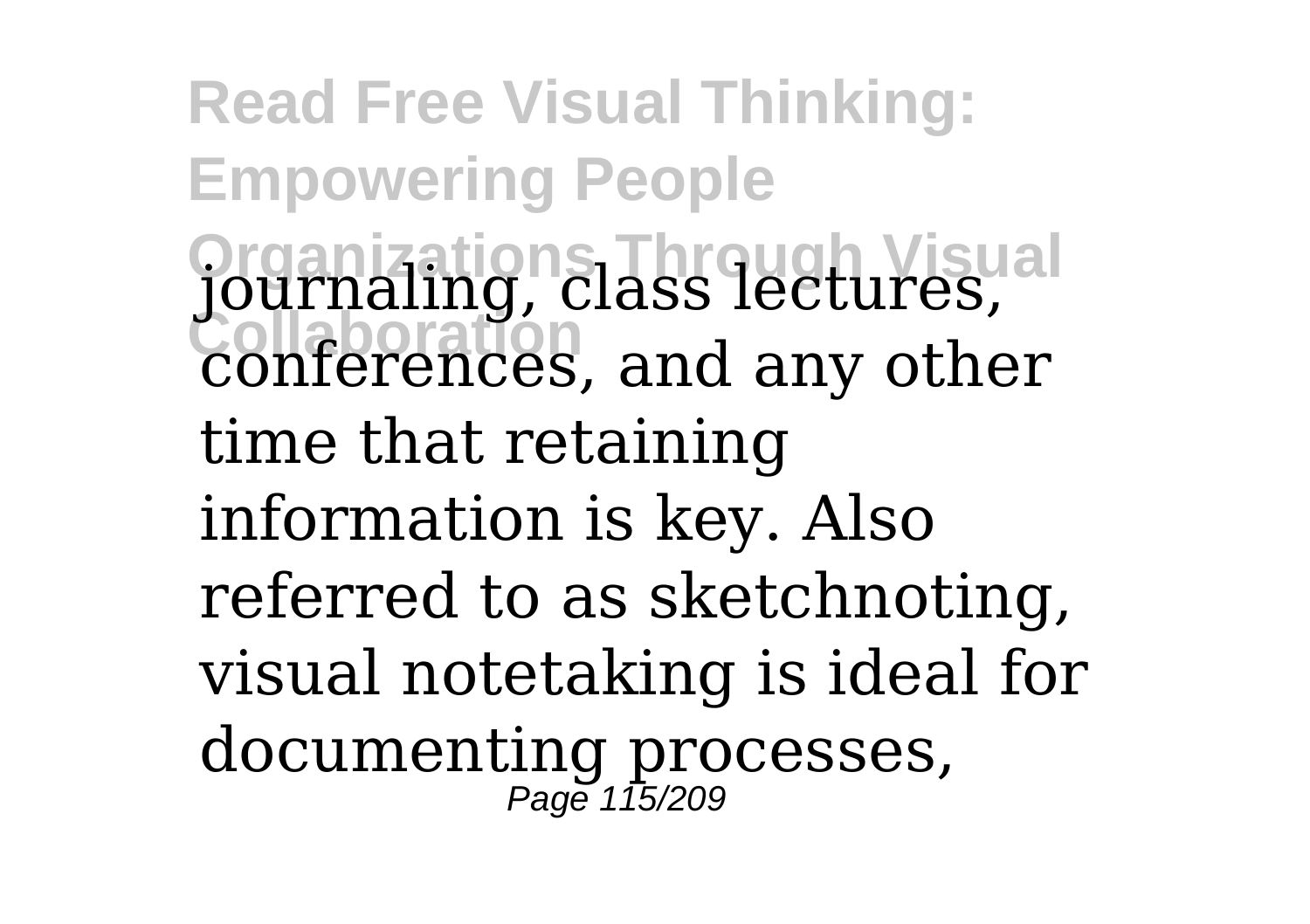**Read Free Visual Thinking: Empowering People Organizations Through Visual Collaboration** planning projects, outlining ideas, and capturing information. And as you'll learn in The Art of Visual Notetaking, this approach doesn't require advanced drawing or hand-lettering Page 116/209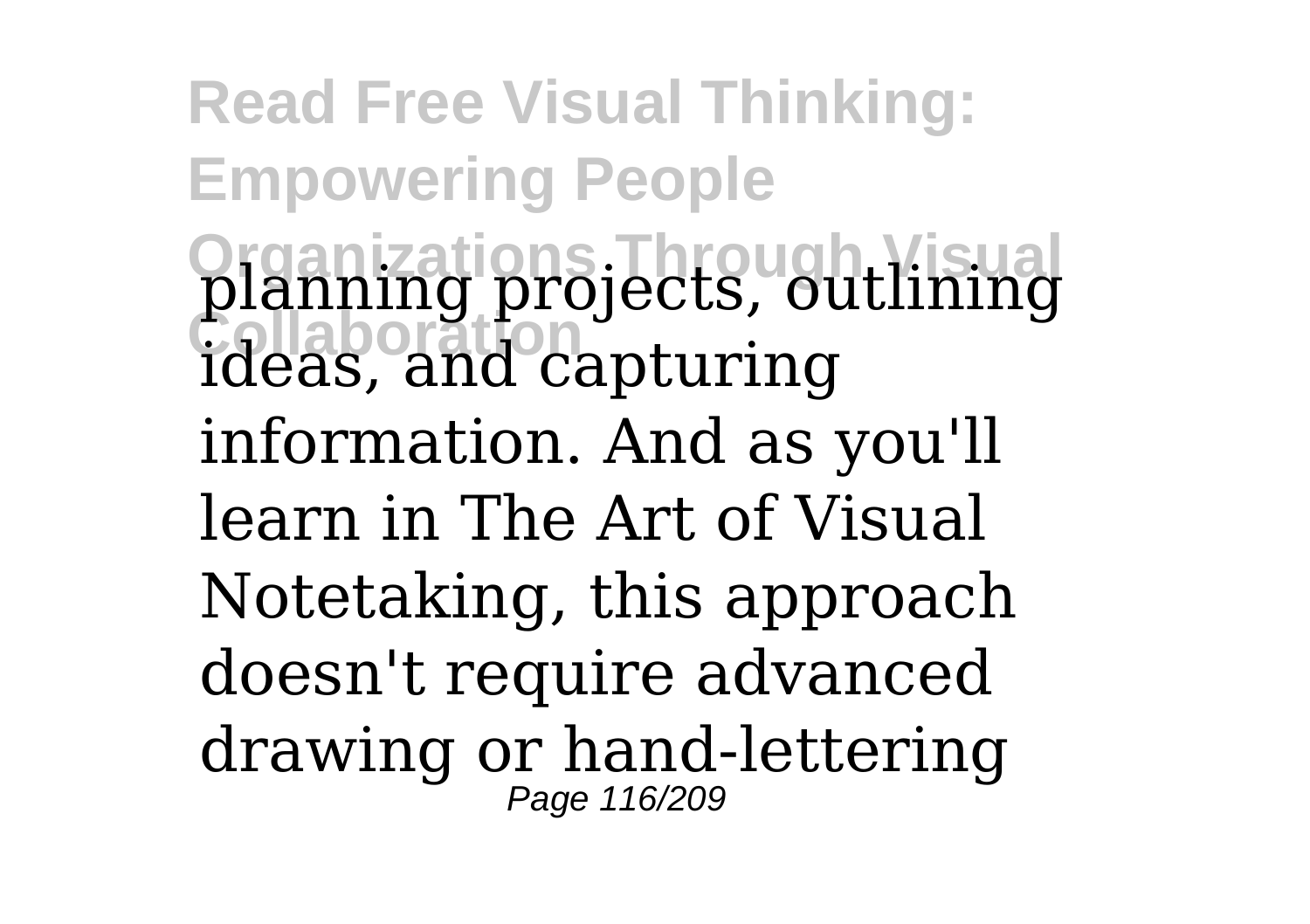**Read Free Visual Thinking: Empowering People** Okills; anyone can learn how to use simple lines, connectors, shapes, and text to take dynamic notes. In The Art of Visual Notetaking, aspiring sketchnoters and journalers<br>ر<sub>Page 117/209</sub>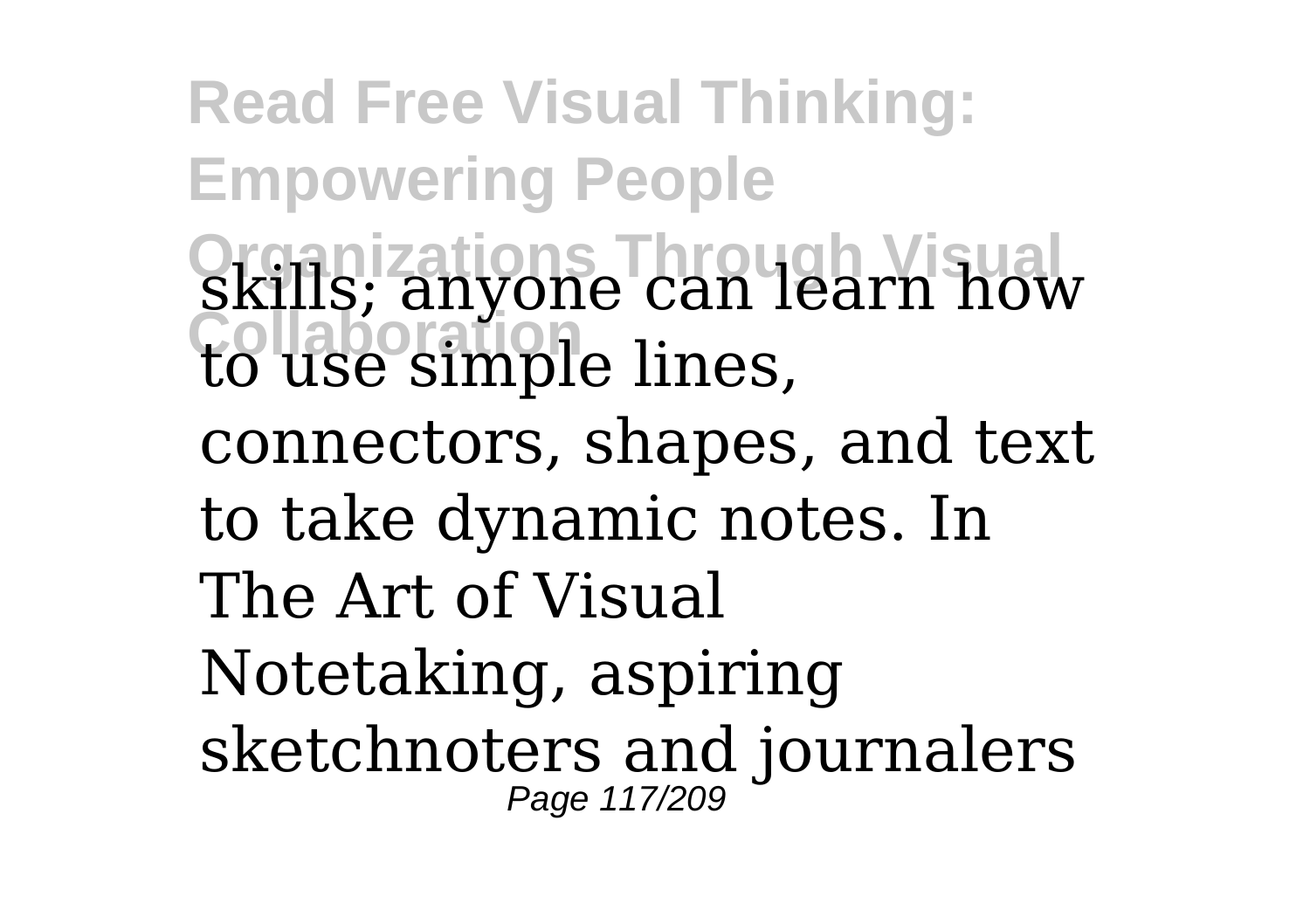**Read Free Visual Thinking: Empowering People Organizations Through Visual** Started" pages of icons and badges for common notetaking purposes, with tips and encouragement for creating you own unique icons. You'll go on to Page 118/209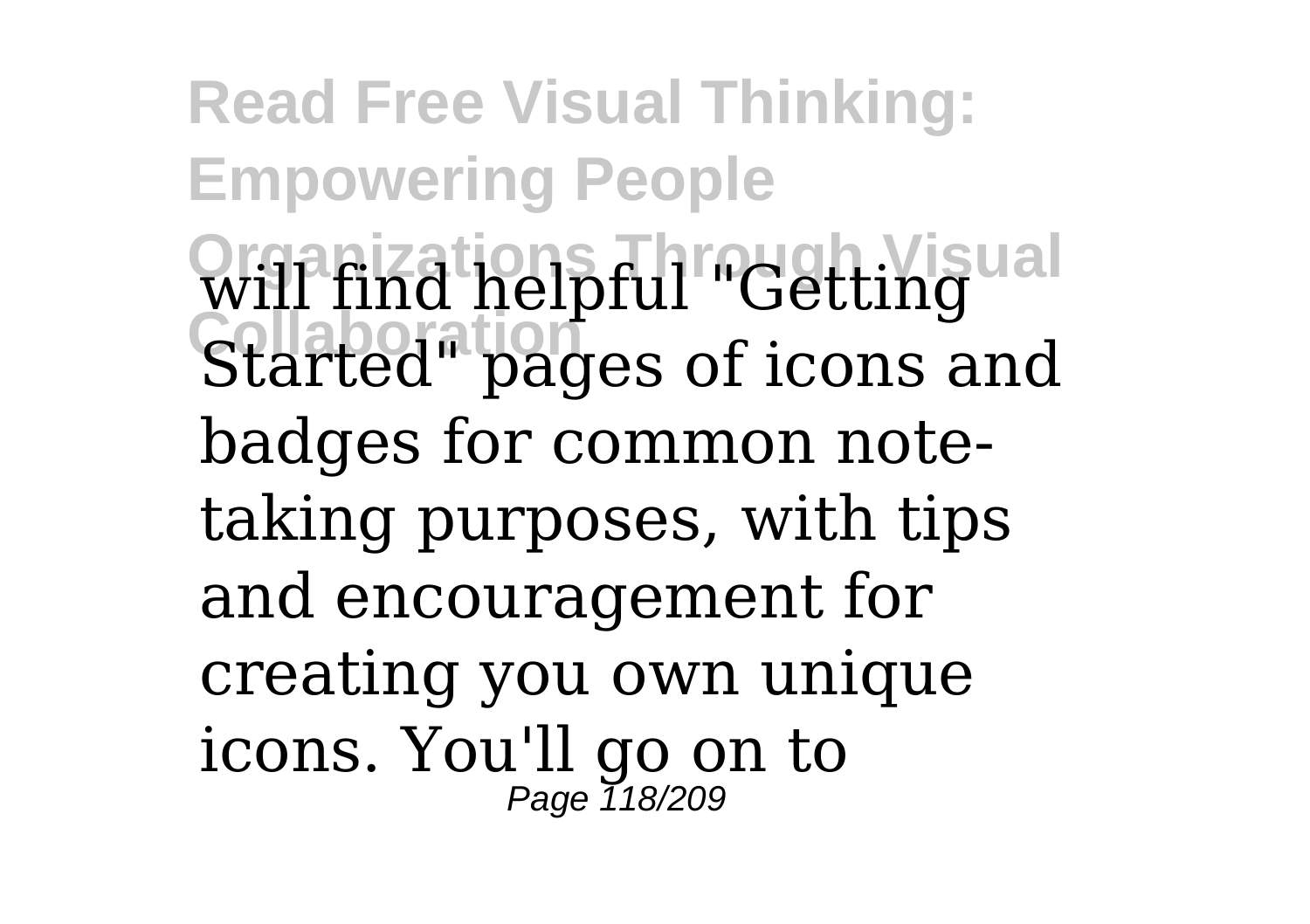**Read Free Visual Thinking: Empowering People Organizations Through Viscover instruction and how**to techniques, tips, and tutorials that focus on visual notetaking for different settings, from a business meeting, workshop, or convention, to a college Page 119/209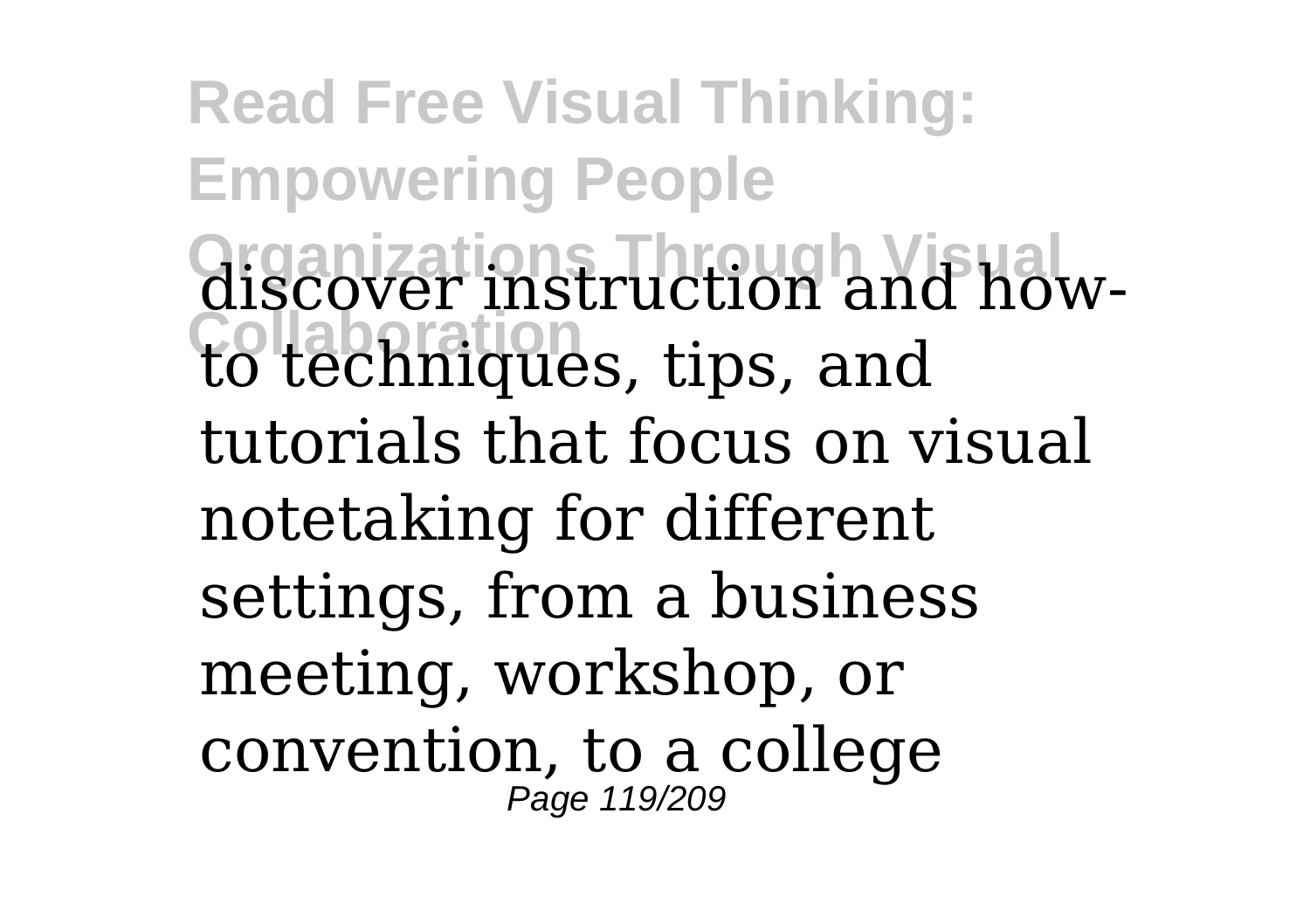**Read Free Visual Thinking: Empowering People Organizations Through Visual Collaboration** lecture or sermon. Expert instruction from a professional sketchnote artist and educator demonstrates how to visually arrange and compile ideas, focal points, and key Page 120/209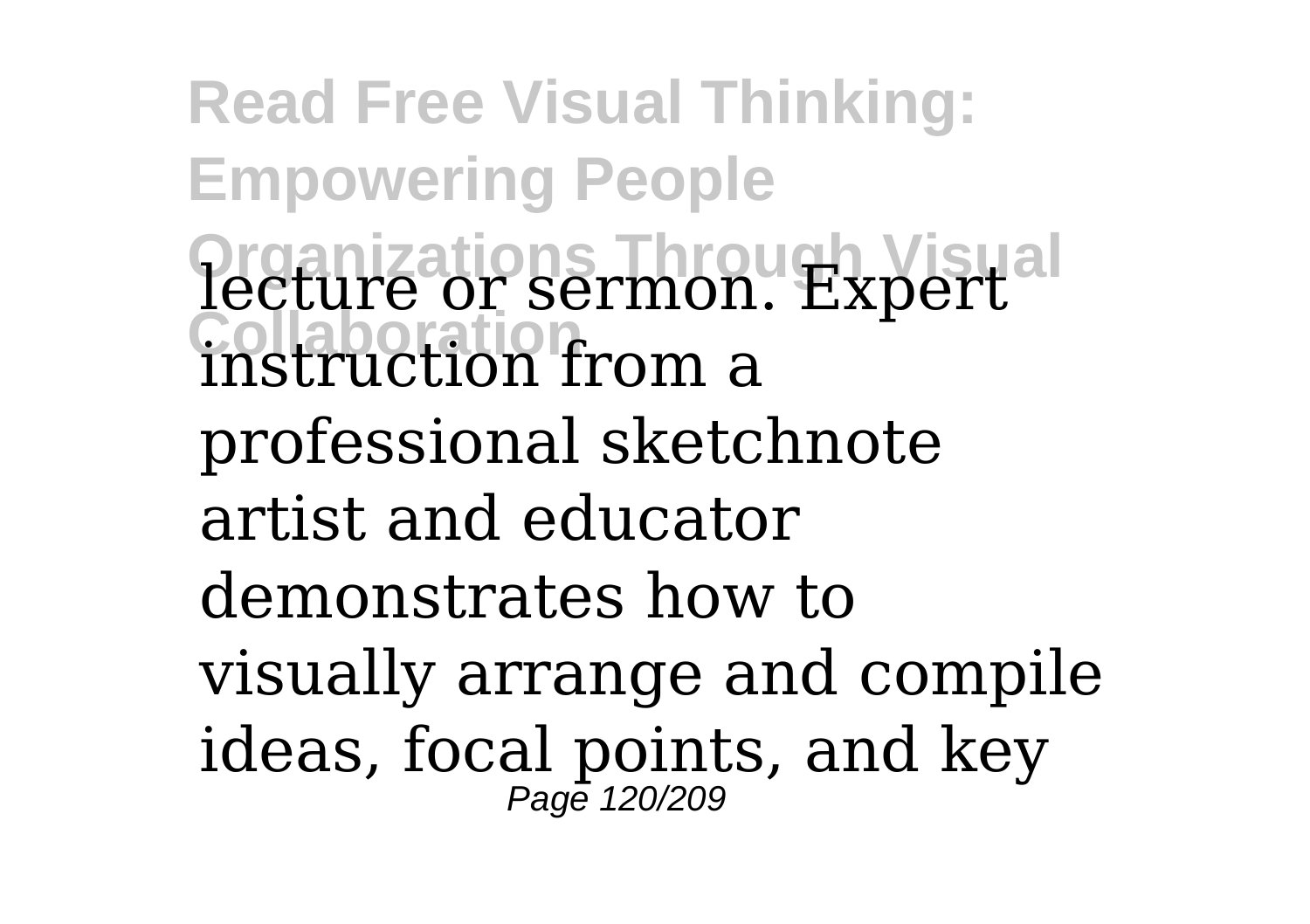**Read Free Visual Thinking: Empowering People Organizations Through Visual Collaboration** concepts. The pencil is a single tool that has the power to reset mindsets, enhance thinking, improve retention, recall, and comprehension, calm us and make us smile...all this Page 121/209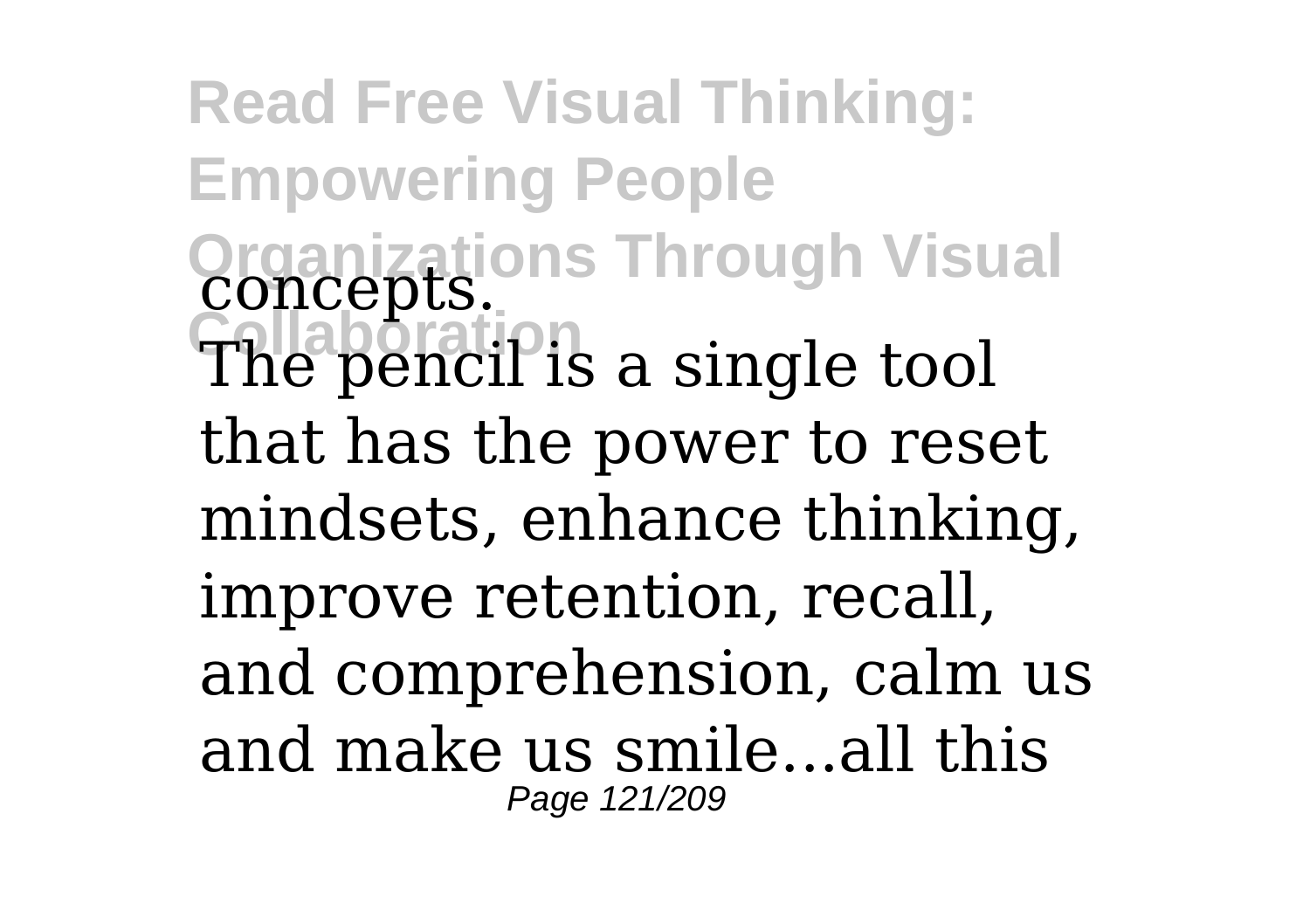**Read Free Visual Thinking: Empowering People Crom our pencil! My Pencil!** Made Me Do It is a unique, hands-on, create-to-connect and doodle-to-learn book that will have readers DISCOVERING powerful moments, LEARNING the Page 122/209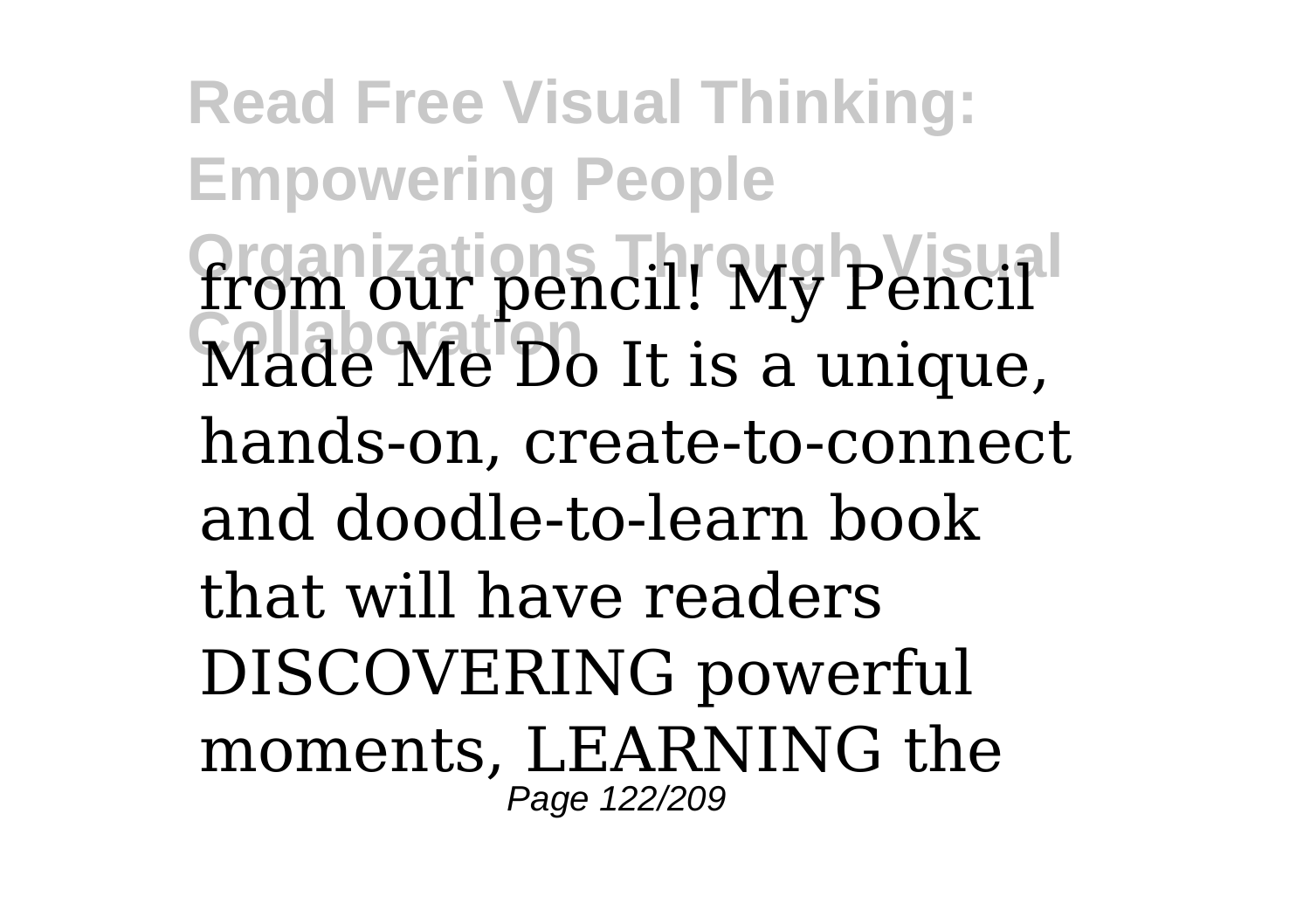**Read Free Visual Thinking: Empowering People Organizations Through Visual**<br> **Collaboration**<br> **Collaboration** power behind to thinking, and doodling to learn. Through honest perspective and creative insight, Carrie opens educators and students to VISUALIZING their thinking Page 123/209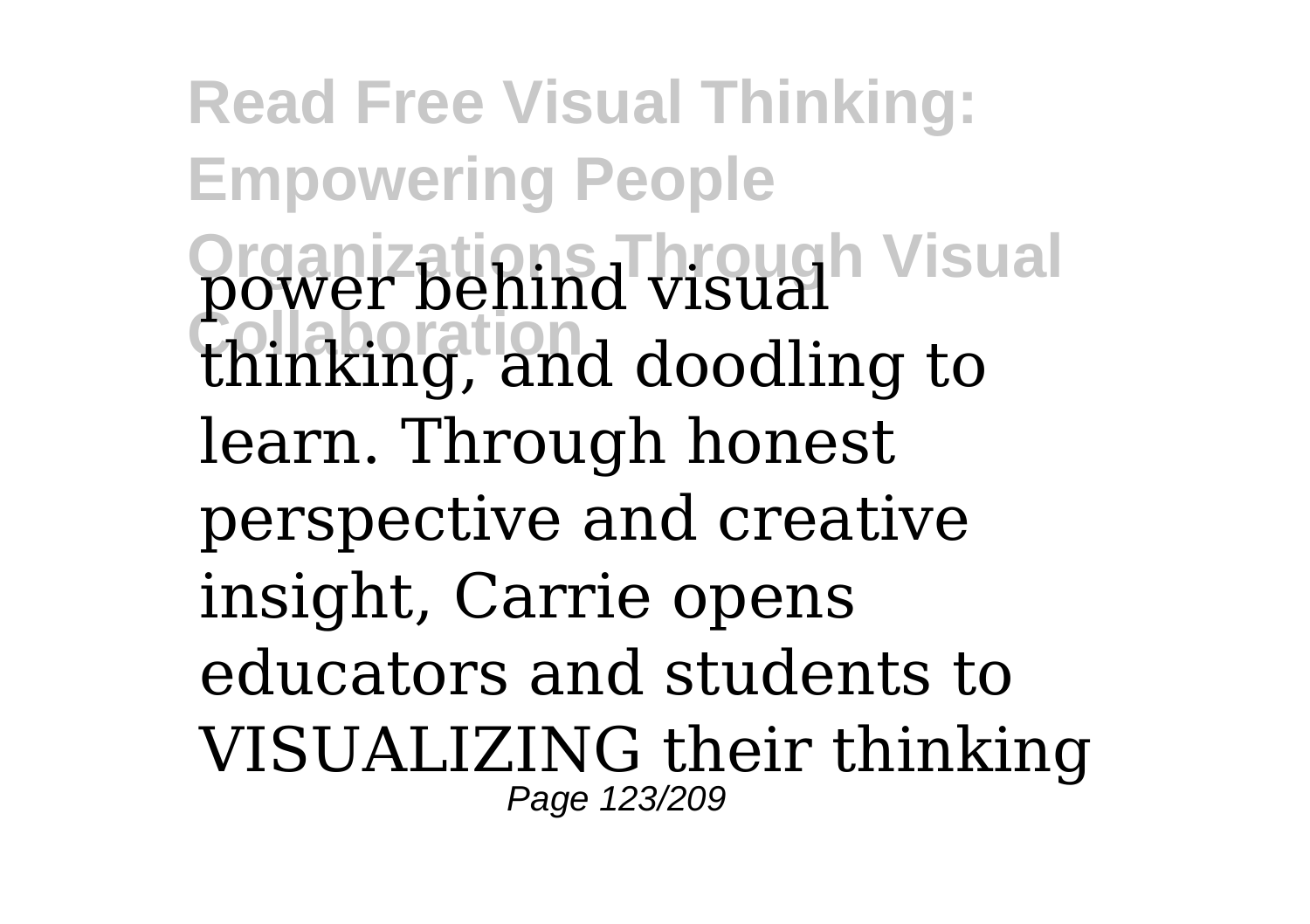**Read Free Visual Thinking: Empowering People** Organizations Through Visual<br>
Collaboration and the organizations of the corporations of the corporations of the corporations of the corporations of the corporations of the corporations of the corporations of the corporati enabling them to experience how they can bring visual thinking into our world. After reading this book, you can expect to: CONNECT with your very own visual Page 124/209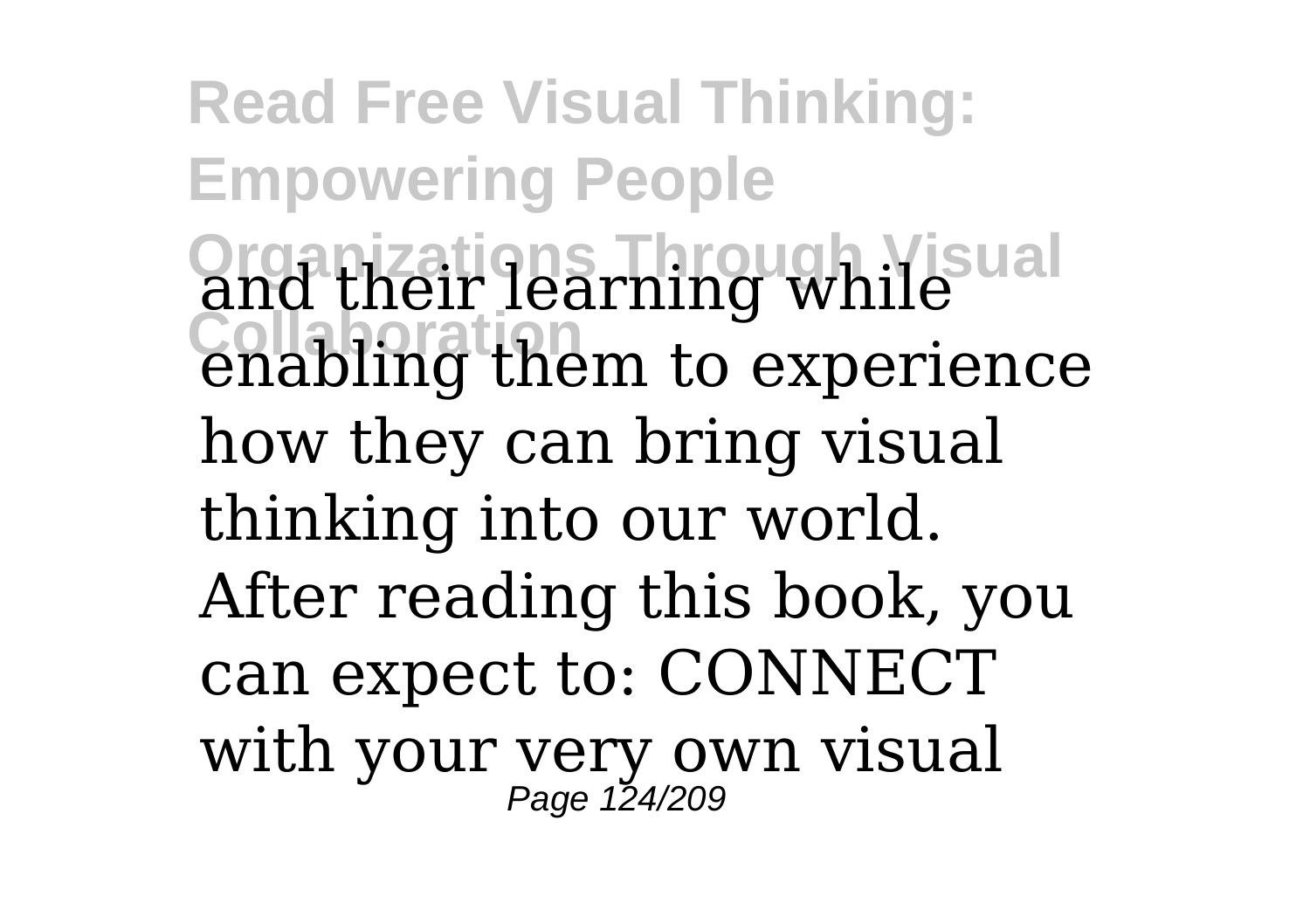**Read Free Visual Thinking: Empowering People Dramization**<br> **Collaboration**<br> **Collaboration**<br> **Collaboration**<br> **Collaboration**<br> **Collaboration** this holds. DOODLE your way through meaningful visual- and doodle-filled activities. REPEAT this creative epiphany tomorrow to bring out the best in Page 125/209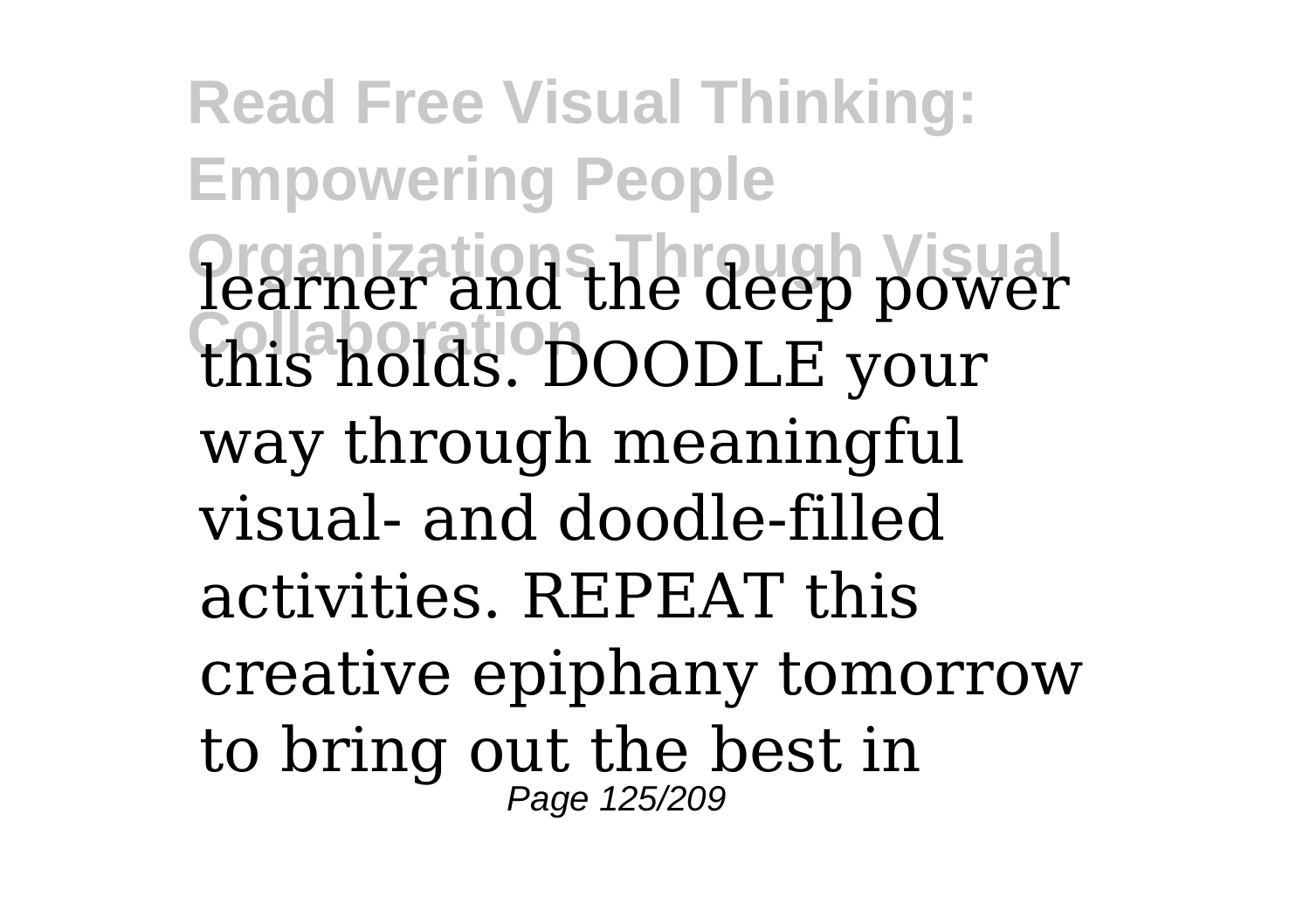**Read Free Visual Thinking: Empowering People Organizations Through Visual Collaboration** yourself, your teaching, your children, and your students! Graphic facilitation is the practice of using words and images to create a conceptual map of a conversation. A graphic Page 126/209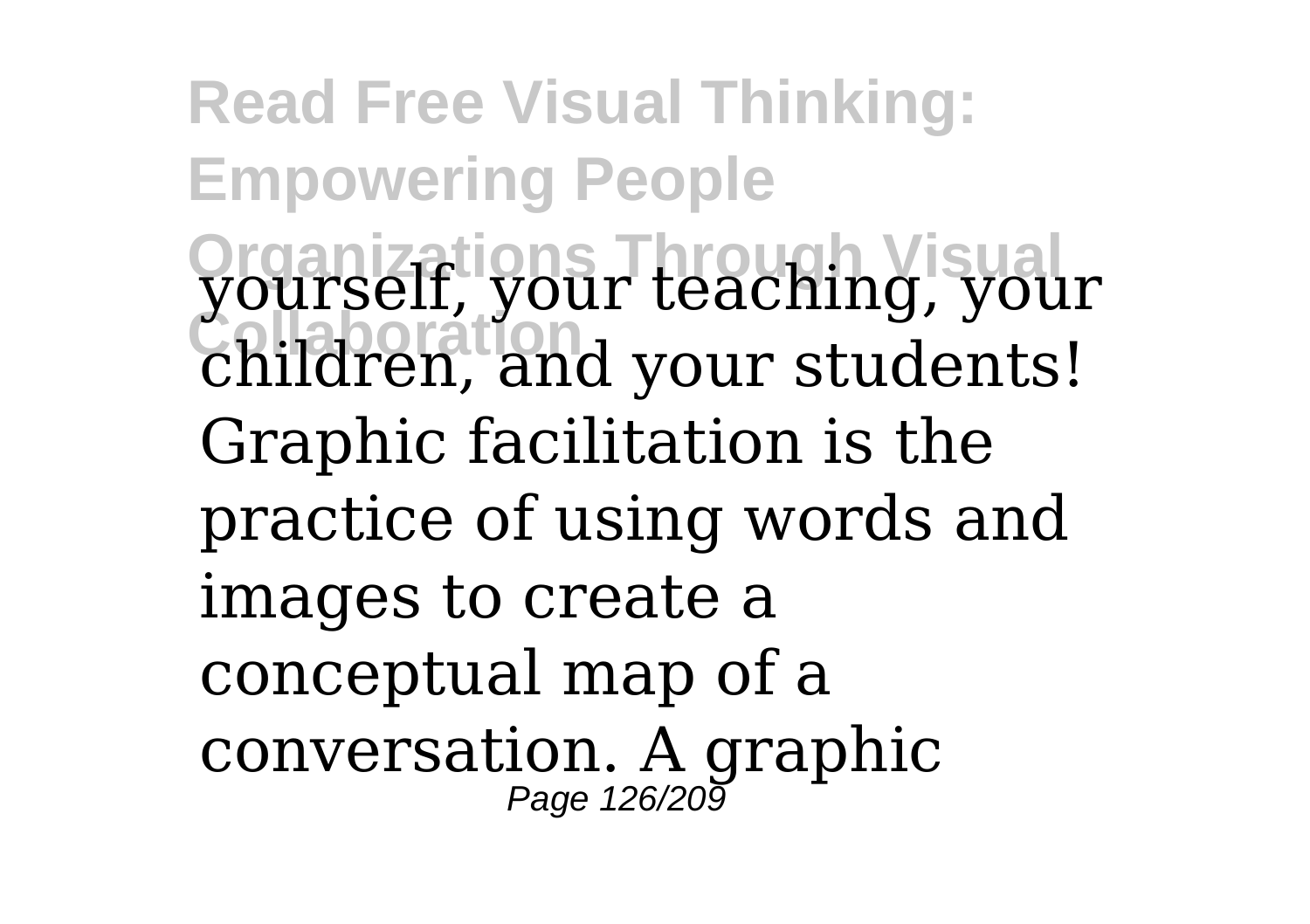**Read Free Visual Thinking: Empowering People Organizations Through Visual**<br>Collaboration<br>Collaboration factbor to the usually silent partner to the traditional, verbal facilitator, drawing a large scale image at the front of the room in real-time. Graphic facilitation is both process Page 127/209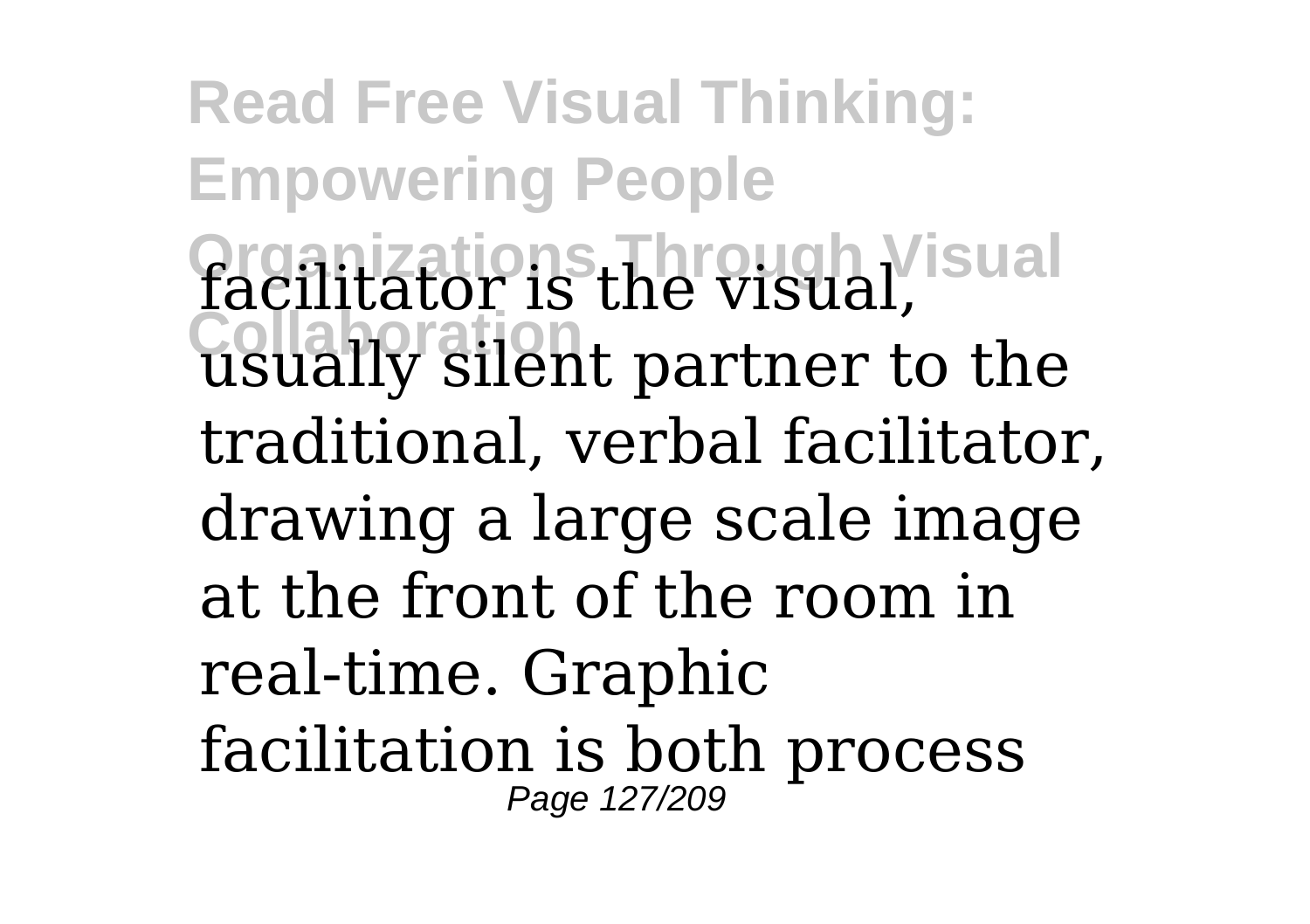**Read Free Visual Thinking: Empowering People** Organizations Watching the graphic facilitator create the map as the group speaks is highly experiential and immediate. It focuses the group as they work, aiding concentration by capturing Page 128/209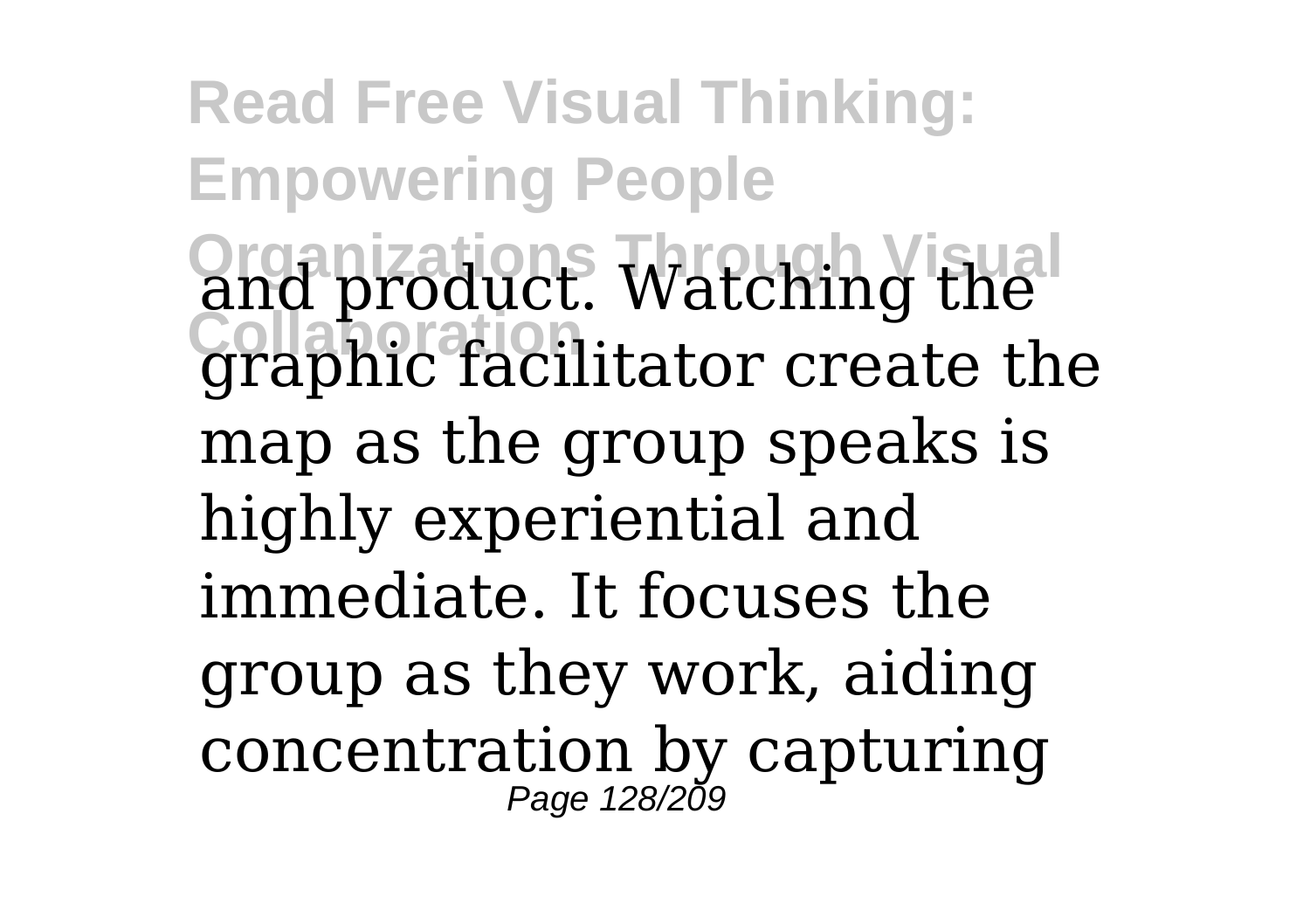**Read Free Visual Thinking: Empowering People** Organizing their ideas. Everyone can watch their ideas take shape. The Graphic Facilitator's Guide Drawn Together Through Visual Practice Page 129/209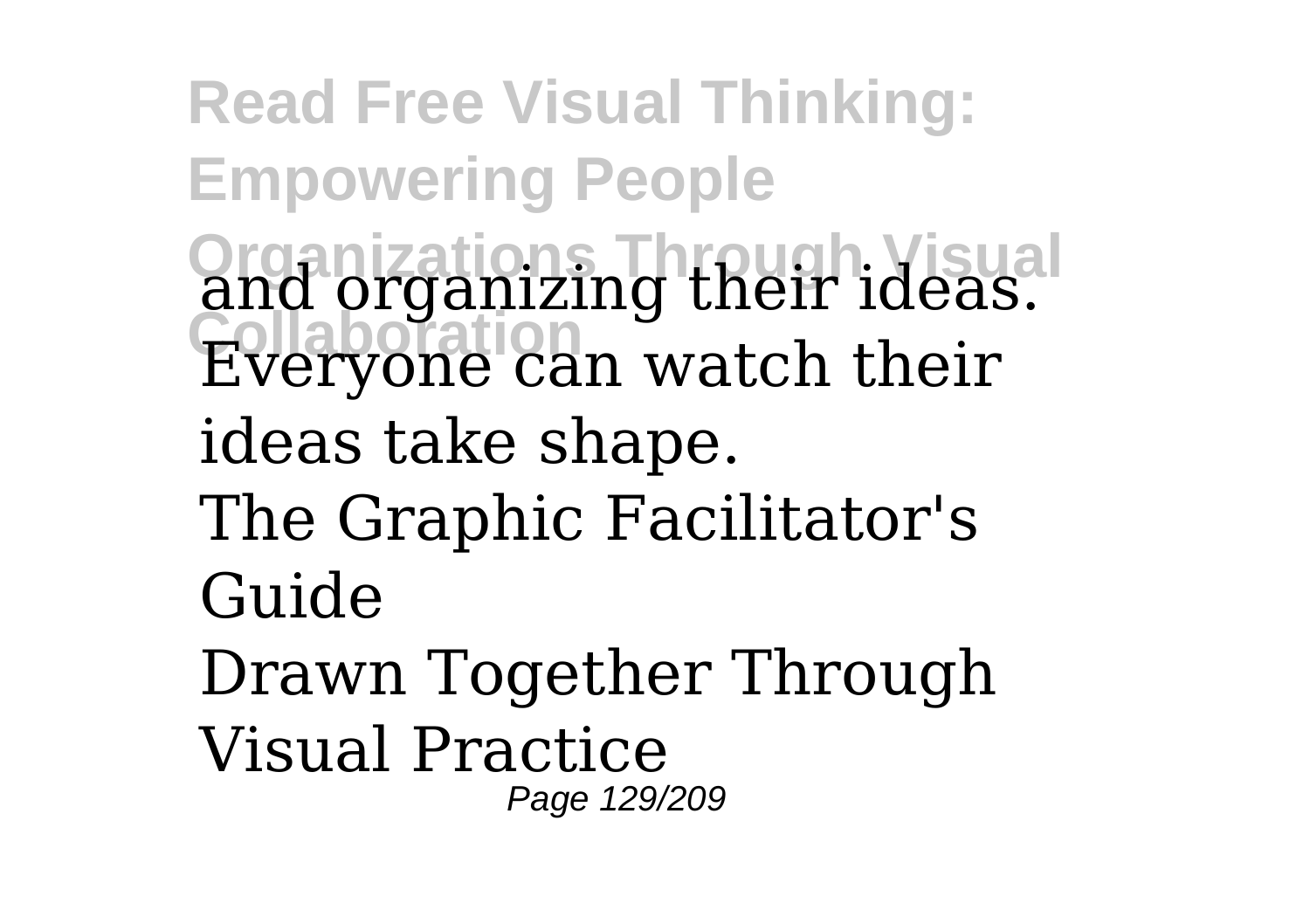**Read Free Visual Thinking: Empowering People Organizations Through Visual Collaboration** The S.M.A.R.T. Guide to Getting Results With Groups Beyond Sticky Notes Leveraging the Power of Visual Thinking in Leadership and in Life Visual Metaphors Page 130/209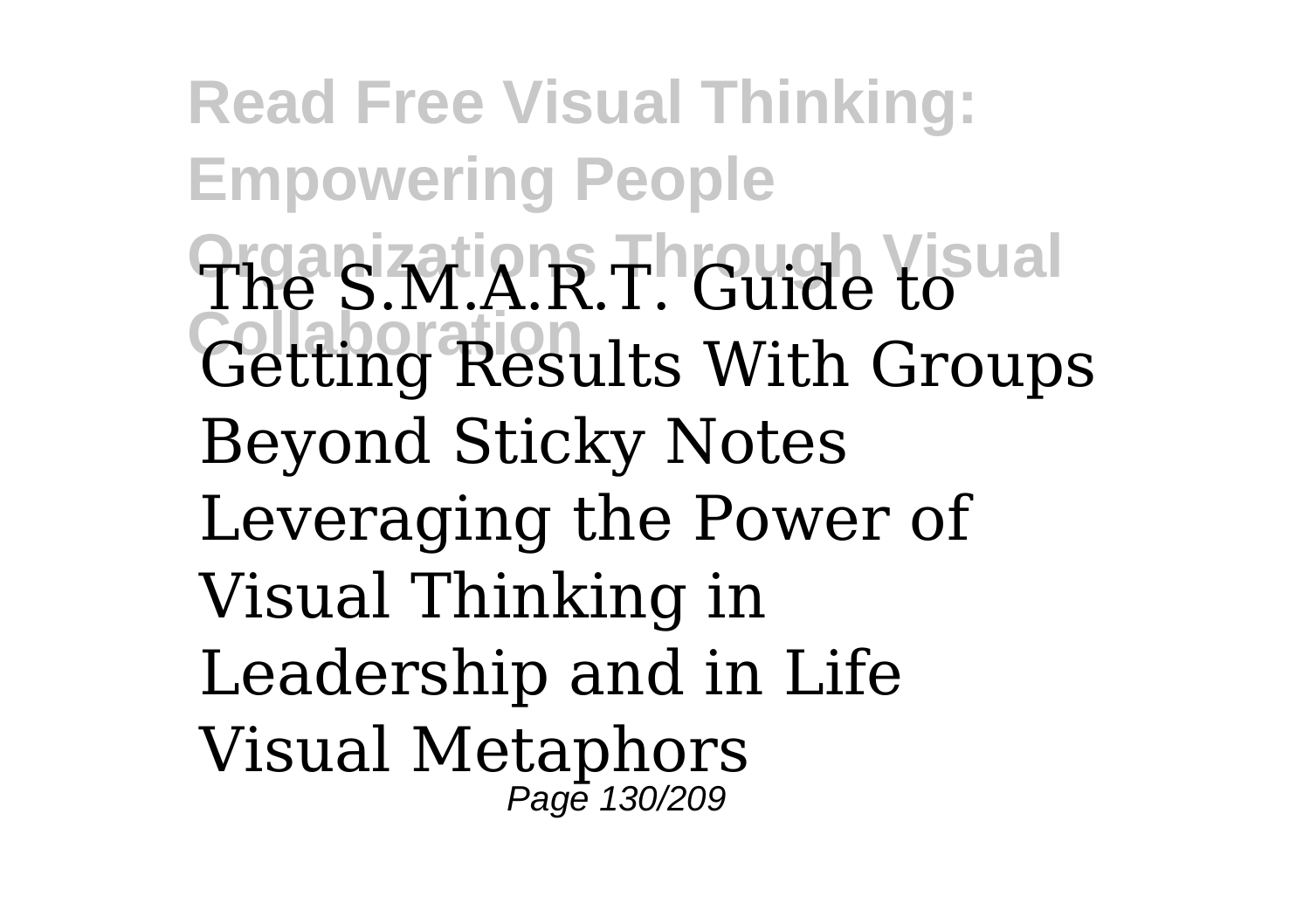**Read Free Visual Thinking: Empowering People Organizations Through Visual Collaboration** Inspirational Workbook Leading Change Live Illustrations for Meetings, Conferences and Workshops **What is it about the top tech product companies such as** Page 131/209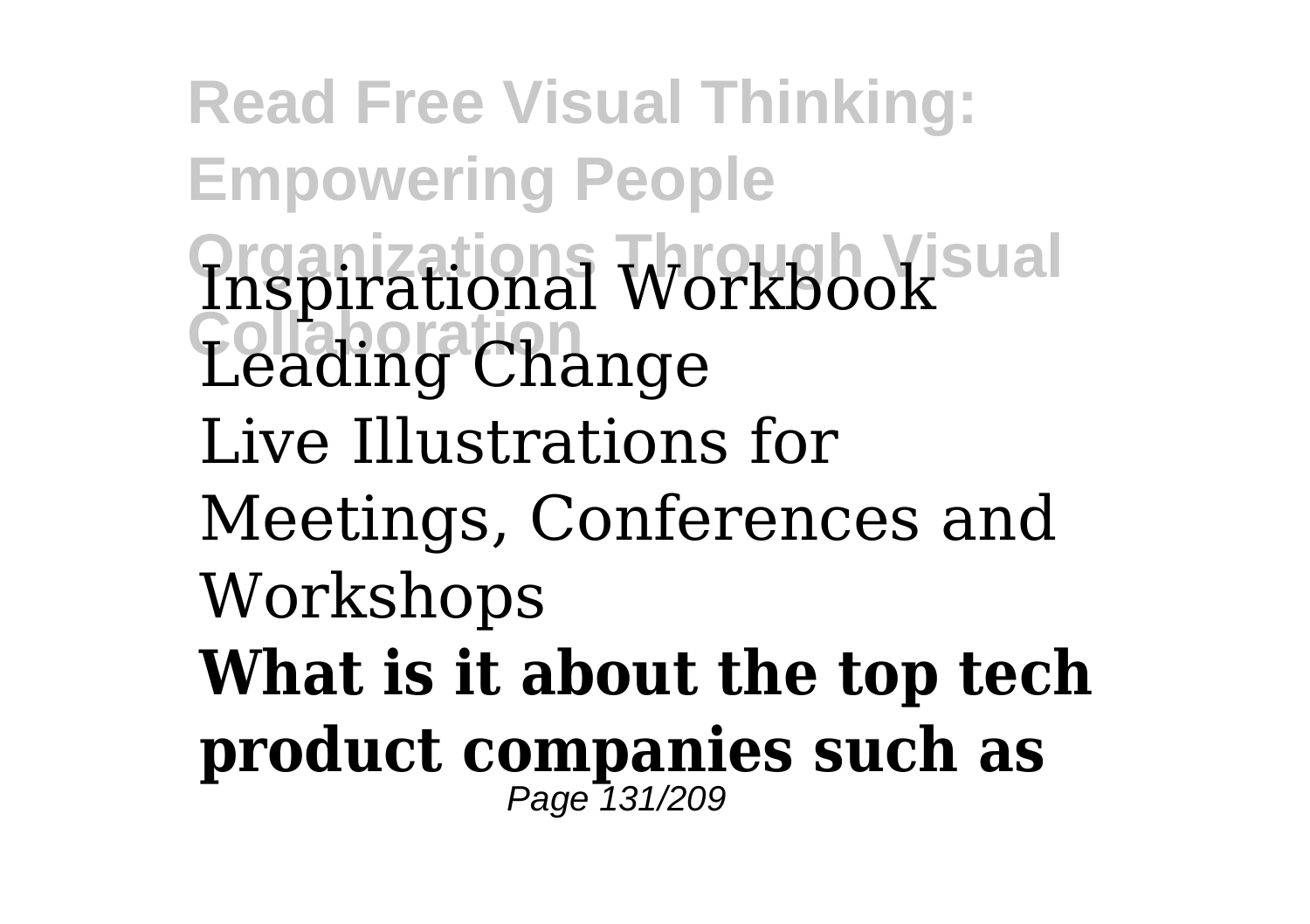**Read Free Visual Thinking: Empowering People Organizations Through Visual Netflix and Tesla that enables their record of consistent innovation? Most people think it's because these companies are somehow able to find and** Page 132/209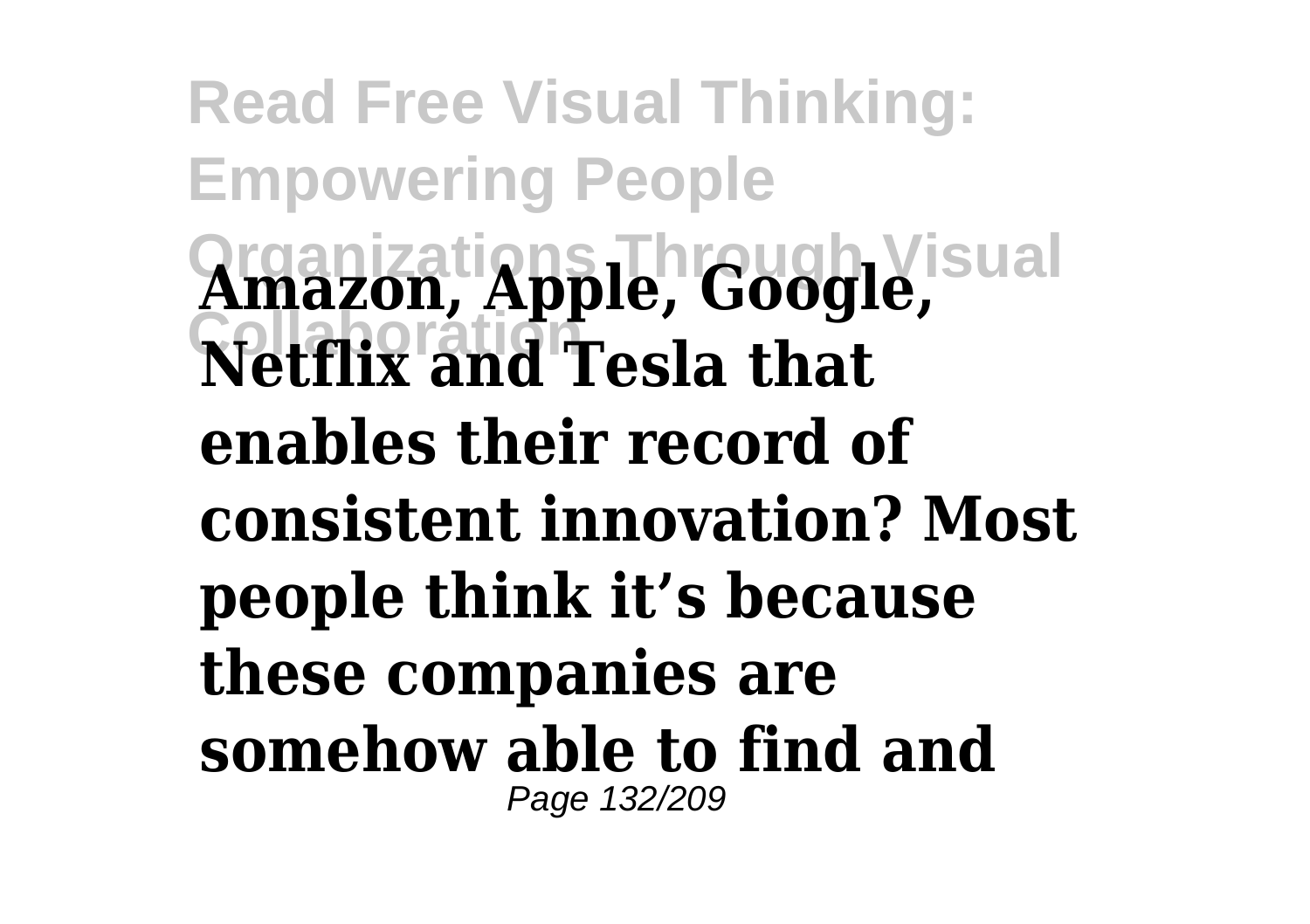**Read Free Visual Thinking: Empowering People Organizations Through Visual Collaboration attract a level of talent that makes this innovation possible. But the real advantage these companies have is not so much who they hire, but rather how they enable their people to** Page 133/209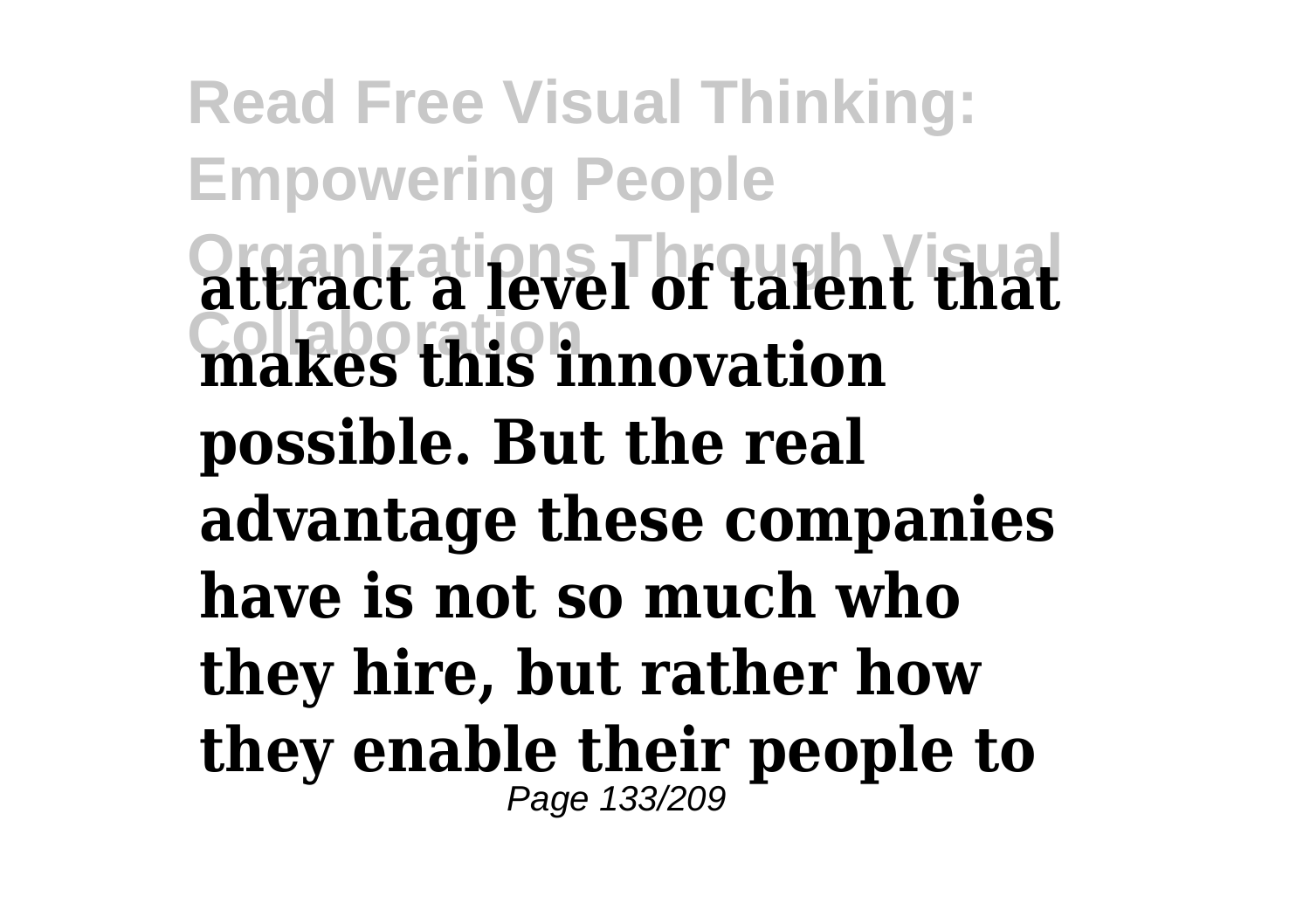**Read Free Visual Thinking: Empowering People Organizations Through Visual Collaboration work together to solve hard problems and create extraordinary products. As legendary Silicon Valley coach--and coach to the founders of several of today's leading tech** Page 134/209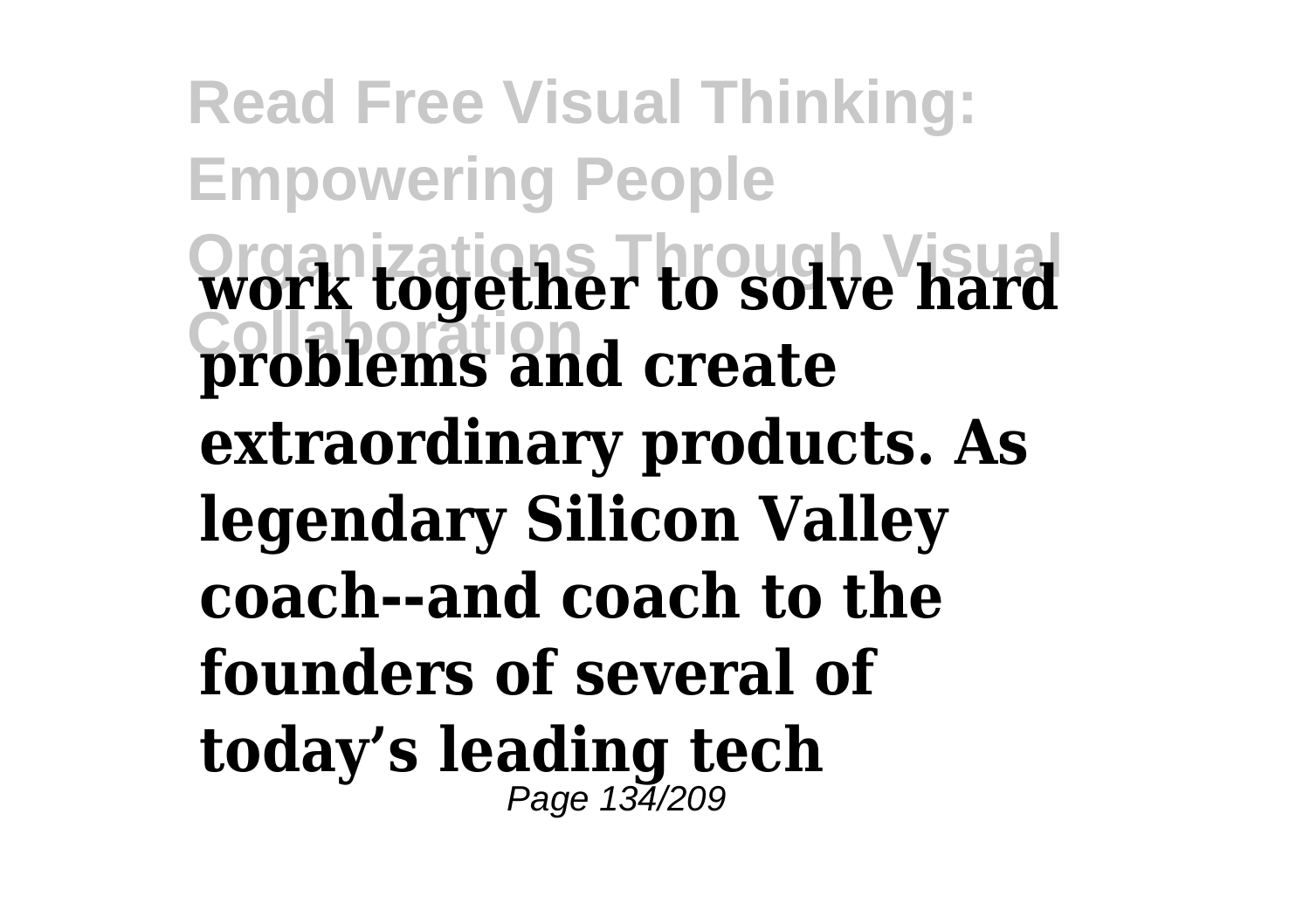**Read Free Visual Thinking: Empowering People Organizations Through Visual**<br>**Companies--Bill Campbell**<br>Cold<sup>ino</sup>d allaboration is about **said, "Leadership is about recognizing that there's a greatness in everyone, and your job is to create an environment where that greatness can emerge." The** Page 135/209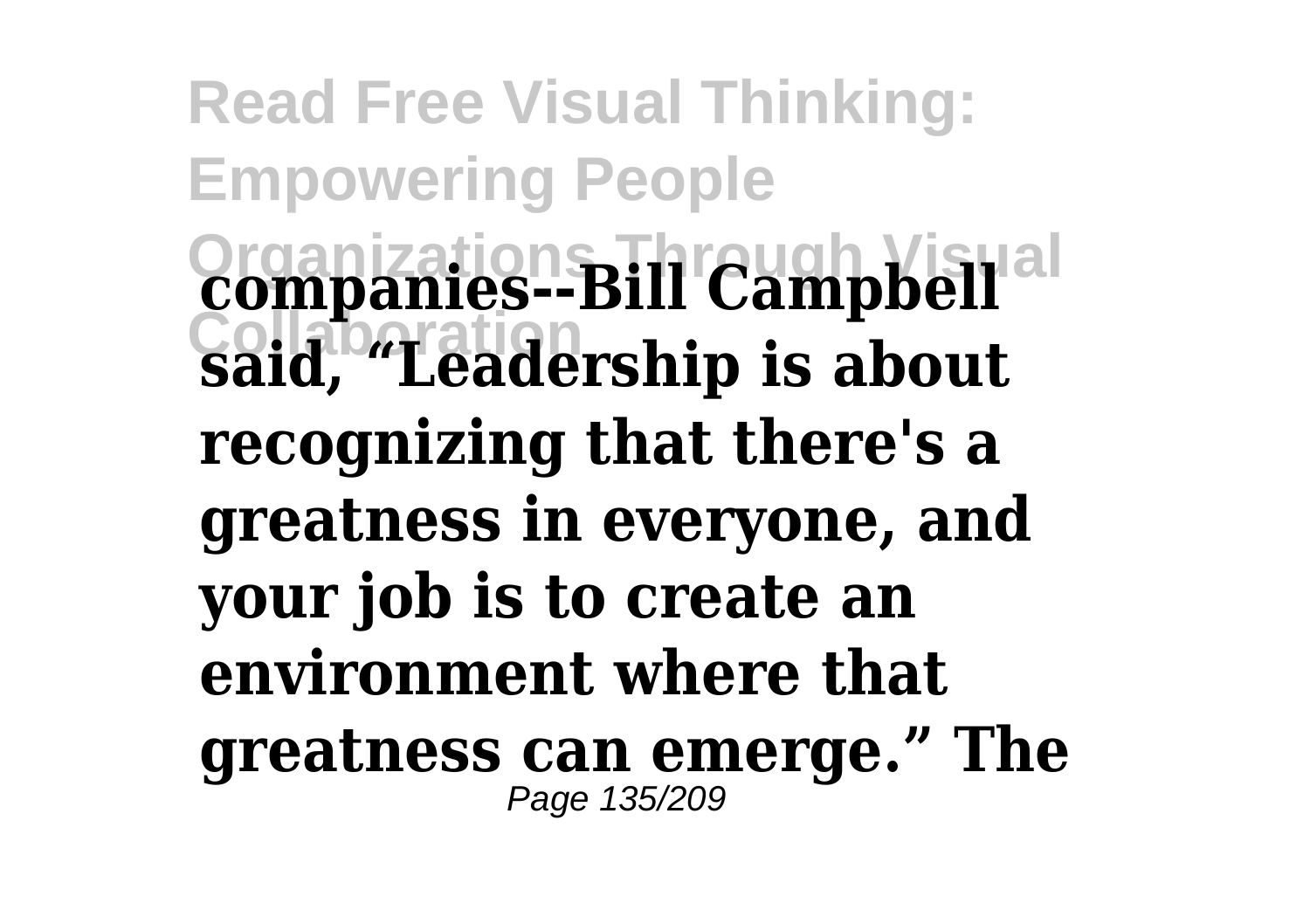**Read Free Visual Thinking: Empowering People Organizations Through Visual Collaboration goal of EMPOWERED is to provide you, as a leader of product management, product design, or engineering, with everything you'll need to create just such an environment. As** Page 136/209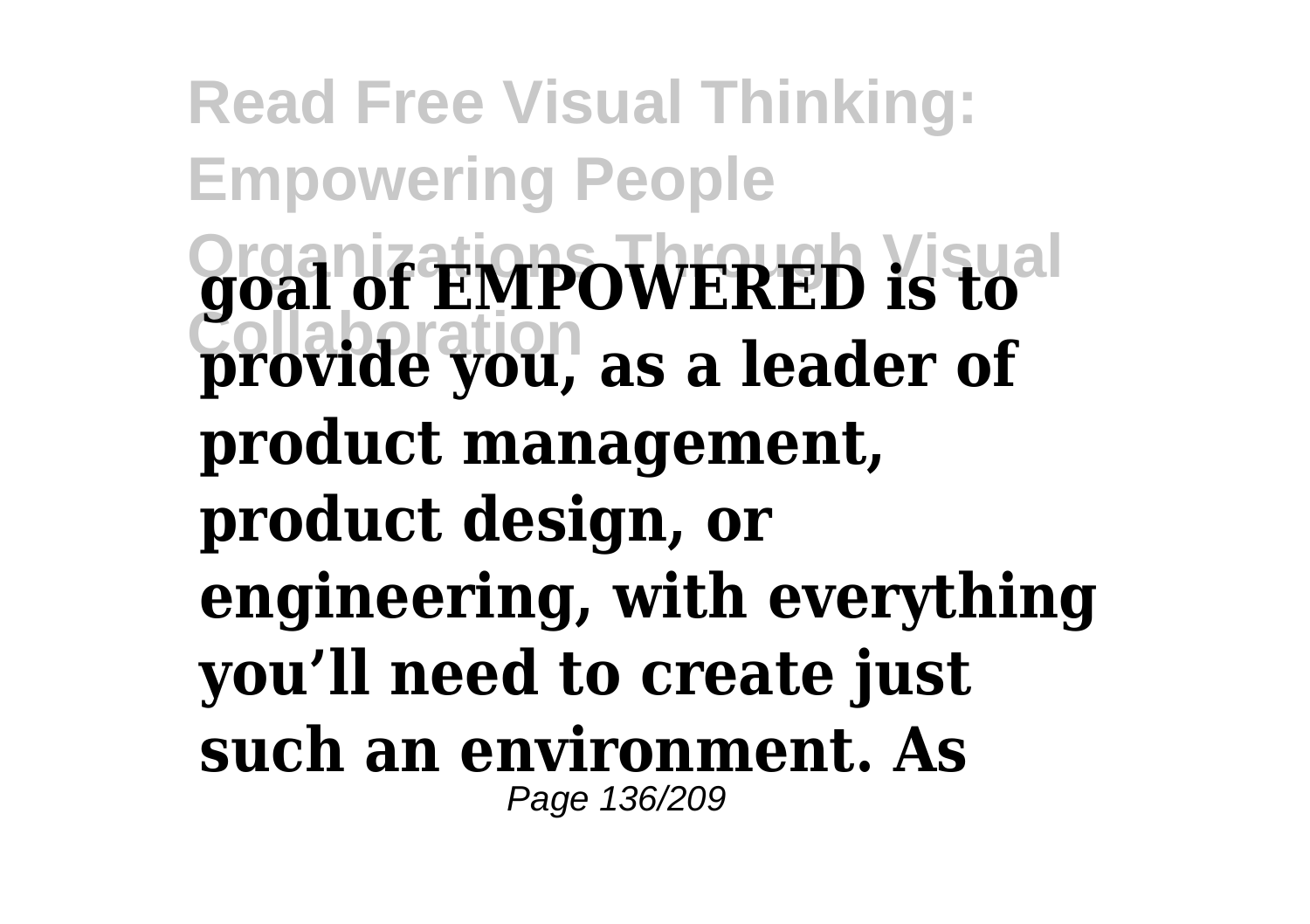**Read Free Visual Thinking: Empowering People Organization The Silicon**<br> **Collaboration**<br> **Collaboration Valley Product Group, Marty Cagan and Chris Jones have long worked to reveal the best practices of the most consistently innovative companies in the world. A** Page 137/209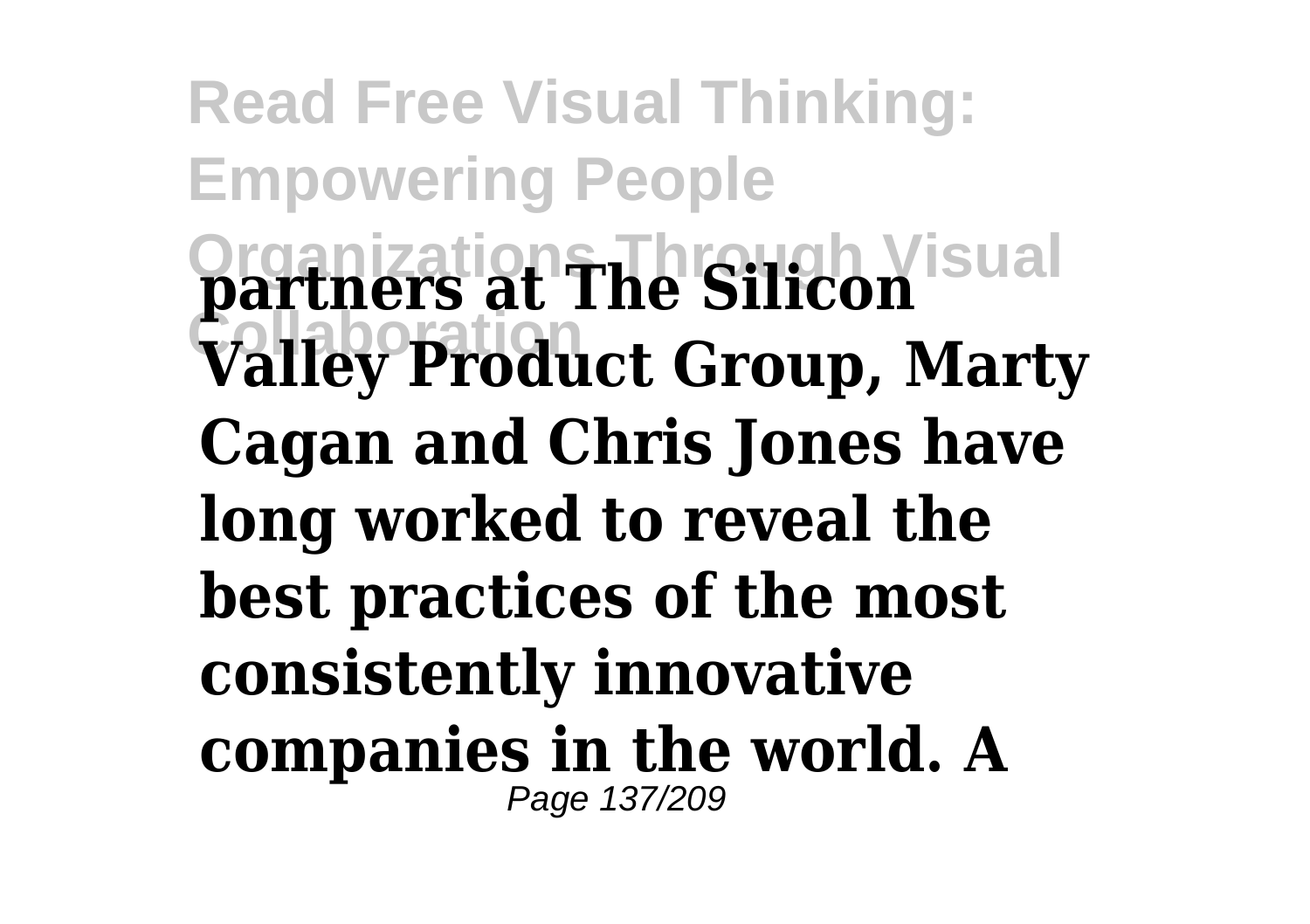**Read Free Visual Thinking: Empowering People Organizations Through Visual<br>
<b>natural companion to the**<br> **Cortegial Wisprer bestseller INSPIRED, EMPOWERED tackles headon the reason why most companies fail to truly leverage the potential of their people to innovate:** Page 138/209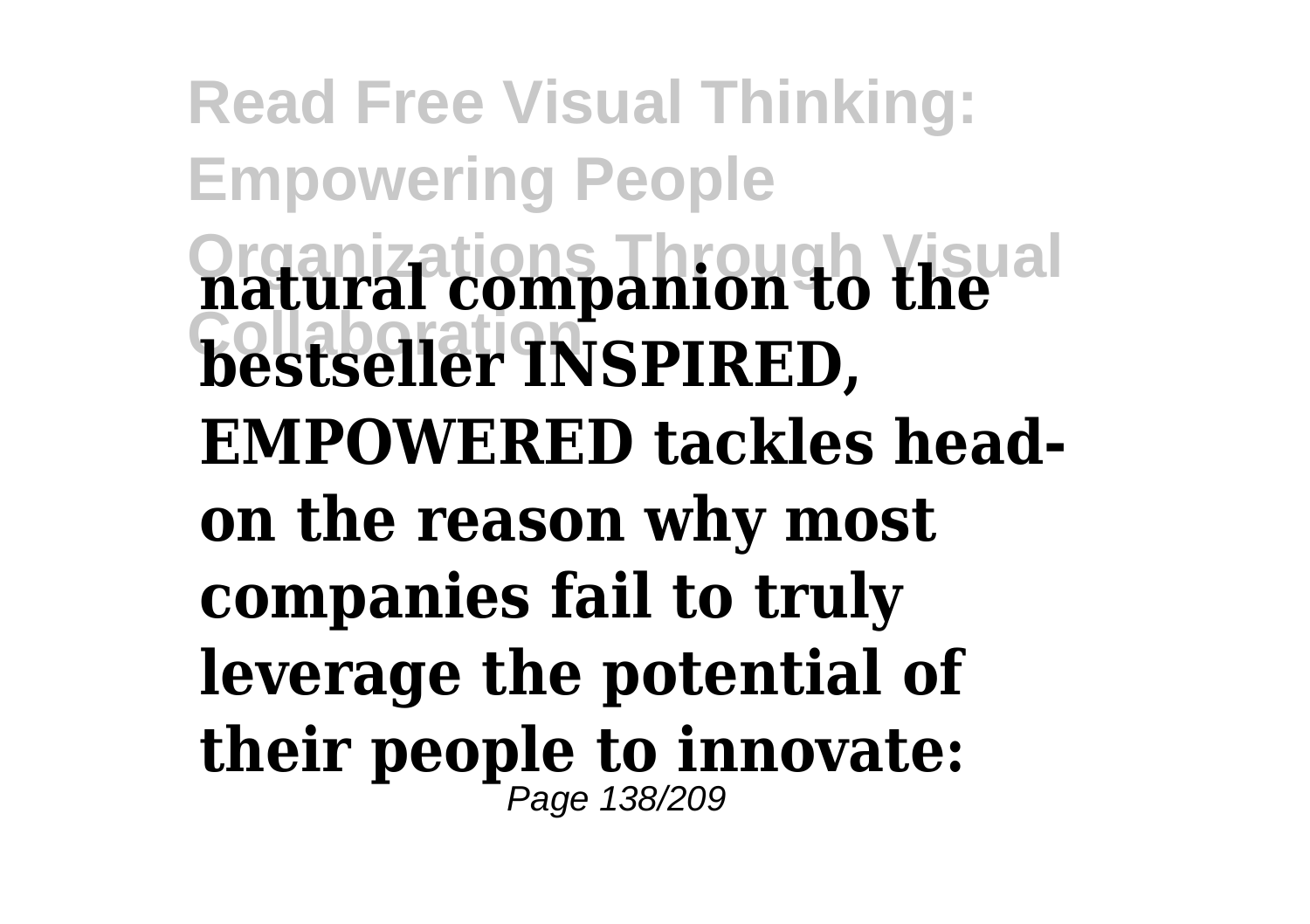**Read Free Visual Thinking: Empowering People Organizations Through Wisual**<br> **Collaboration**<br> **Collaboration** what it means **book covers: what it means to be an empowered product team, and how this is different from the "feature teams" used by most companies to build** Page 139/209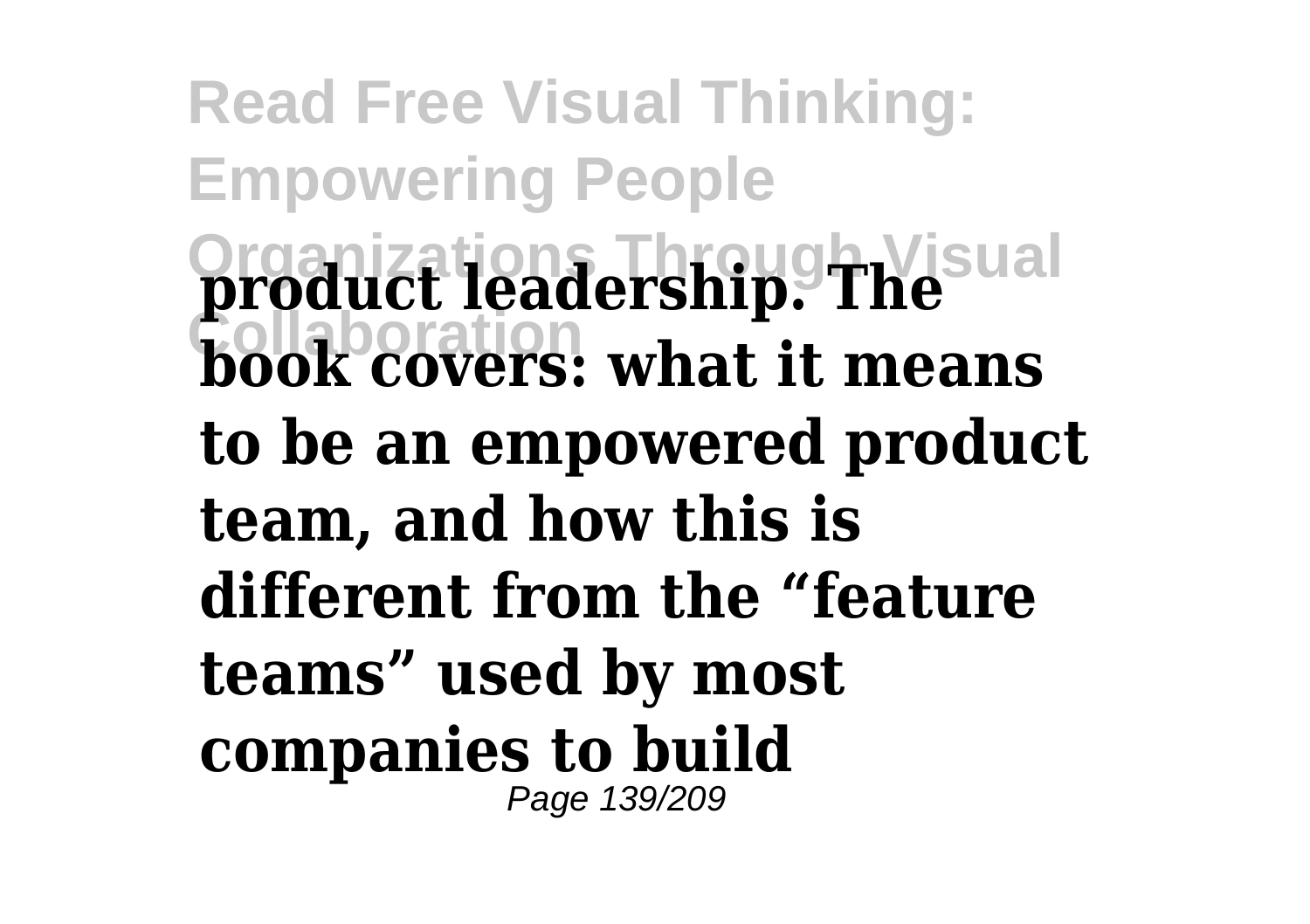**Read Free Visual Thinking: Empowering People Organizations Through Visual**<br>**Collaboration**<br>Collaboration<sup>2</sup>and coaching the **recruiting and coaching the members of product teams, first to competence, and then to reach their potential creating an inspiring product vision along with an** Page 140/209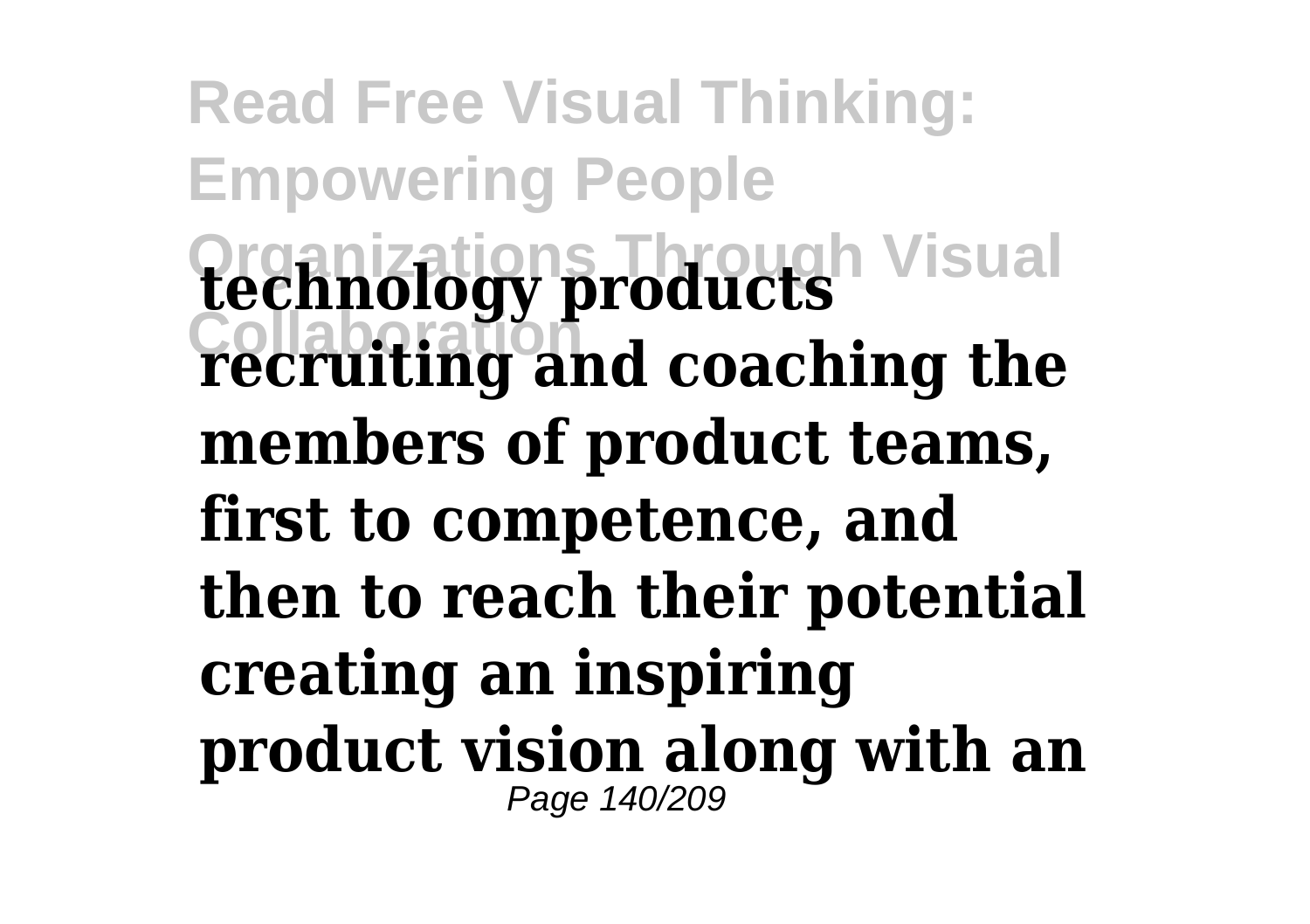**Read Free Visual Thinking: Empowering People Organizations Through Visual**<br> **Collaboration**<br> **Collaboration**<br> **Collaboration strategy translating that strategy into action by empowering teams with specific objectives—problems to solve—rather than features** Page 141/209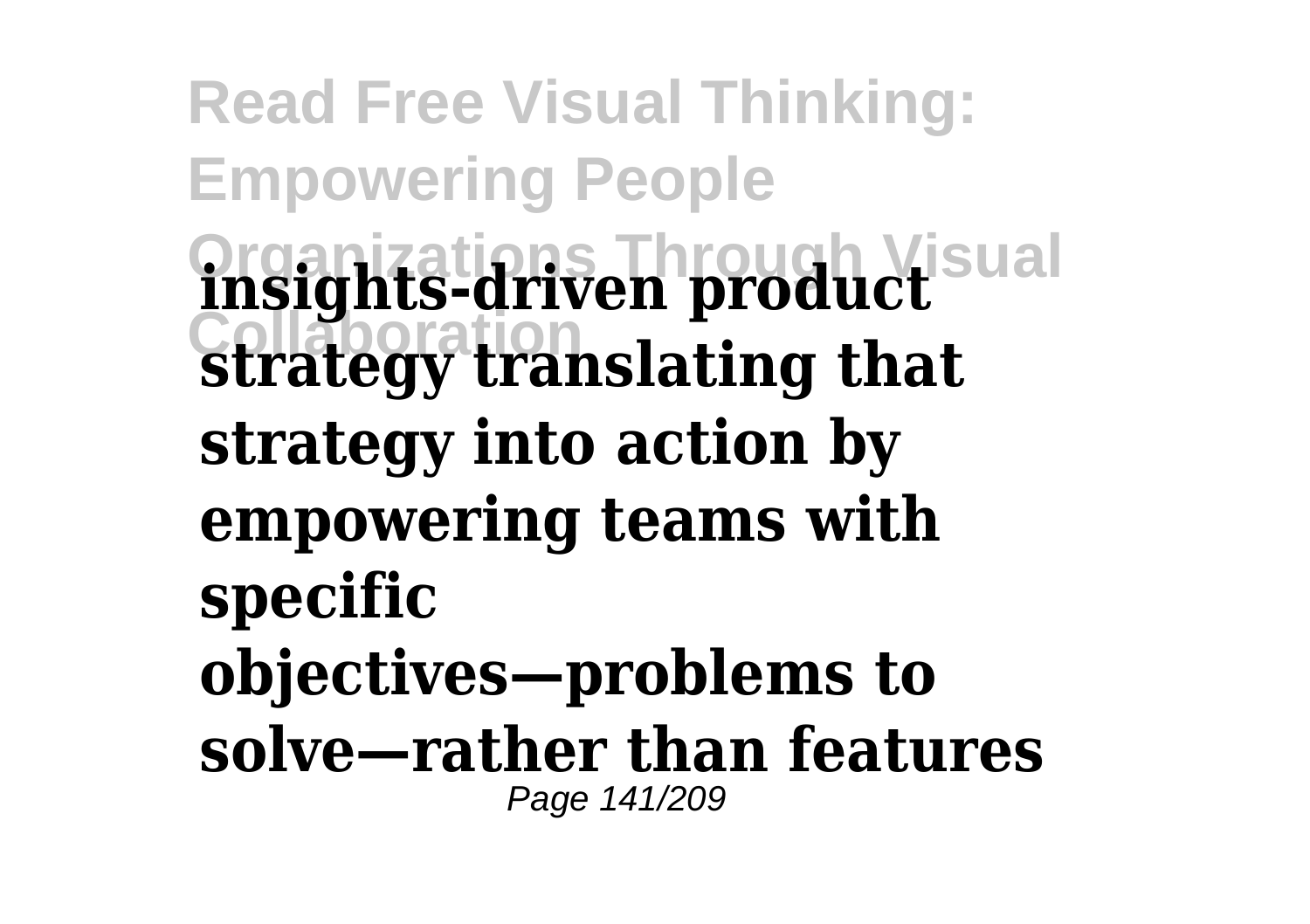**Read Free Visual Thinking: Empowering People Organizations Through Visual Collaboration to build redefining the relationship of the product teams to the rest of the company detailing the changes necessary to effectively and successfully transform your organization** Page 142/209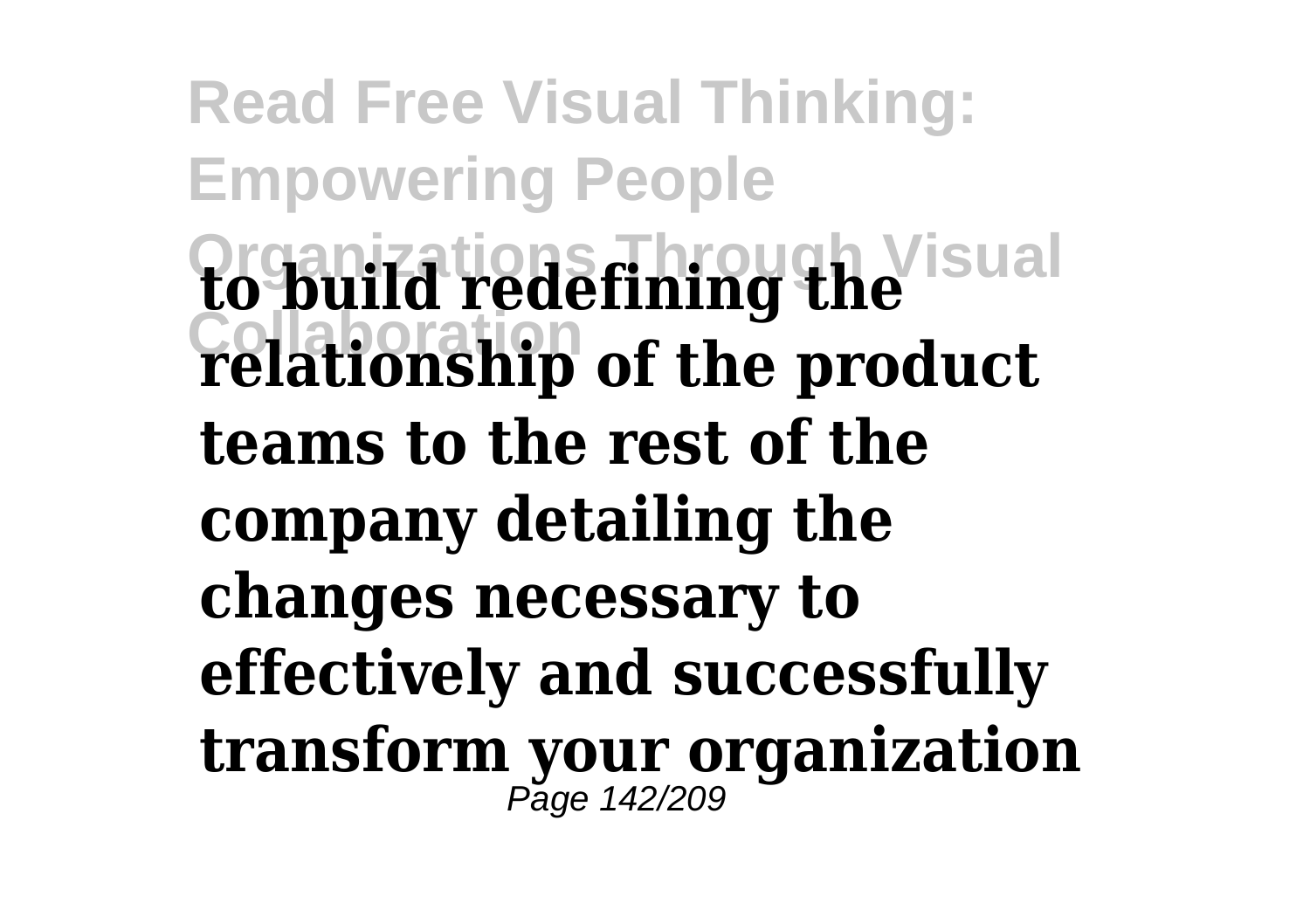**Read Free Visual Thinking: Empowering People Organizations Through Visual Learning Collaboration Collaboration Collaboration teams EMPOWERED puts decades of lessons learned from the best leaders of the top technology companies in your hand as a guide. It shows you how to become** Page 143/209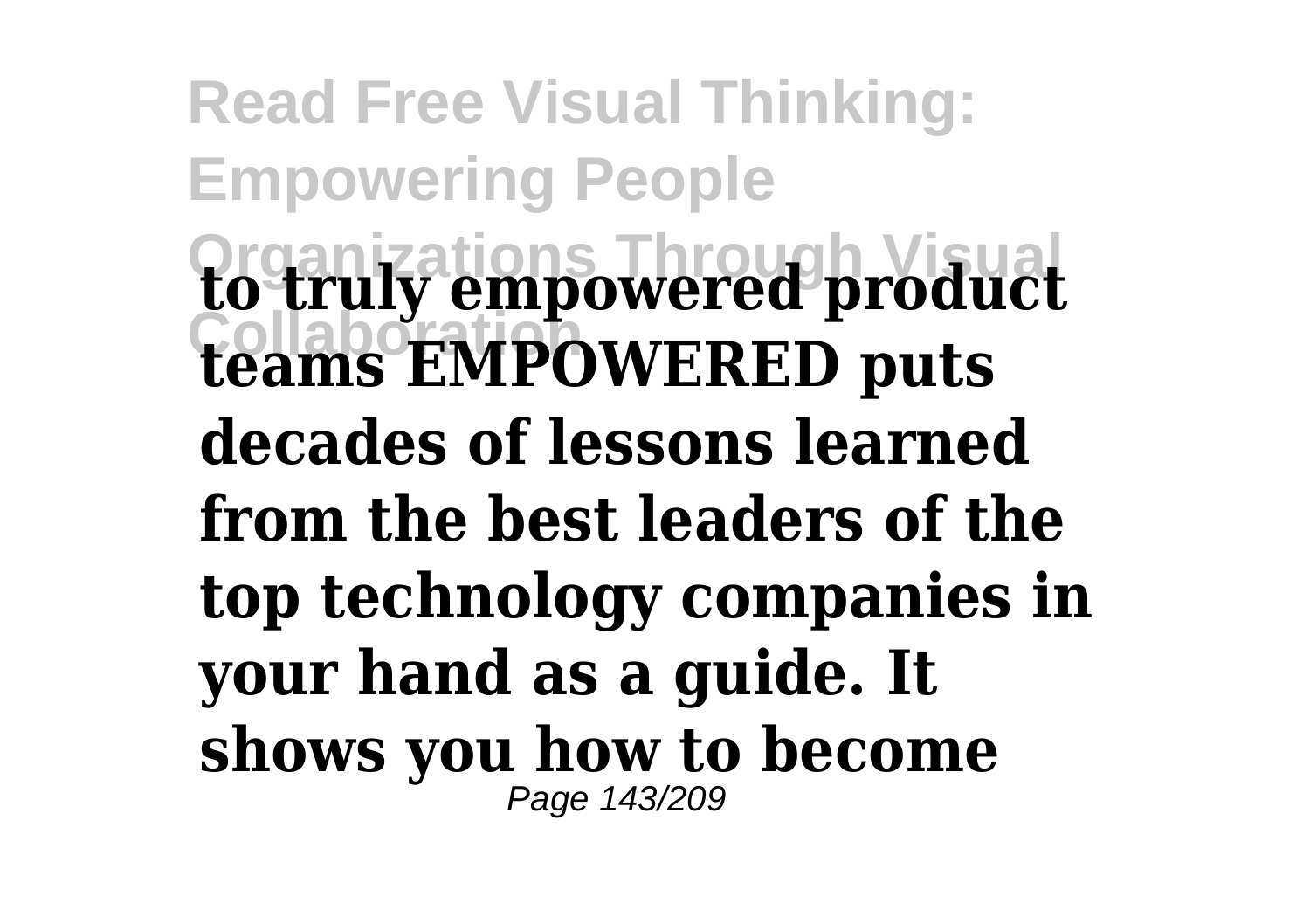**Read Free Visual Thinking: Empowering People Organizations Through Visual Collaboration the leader your team and company needs to not only survive but thrive. This thought-provoking and inspirational book covers such topics as: developing a solid creative process** Page 144/209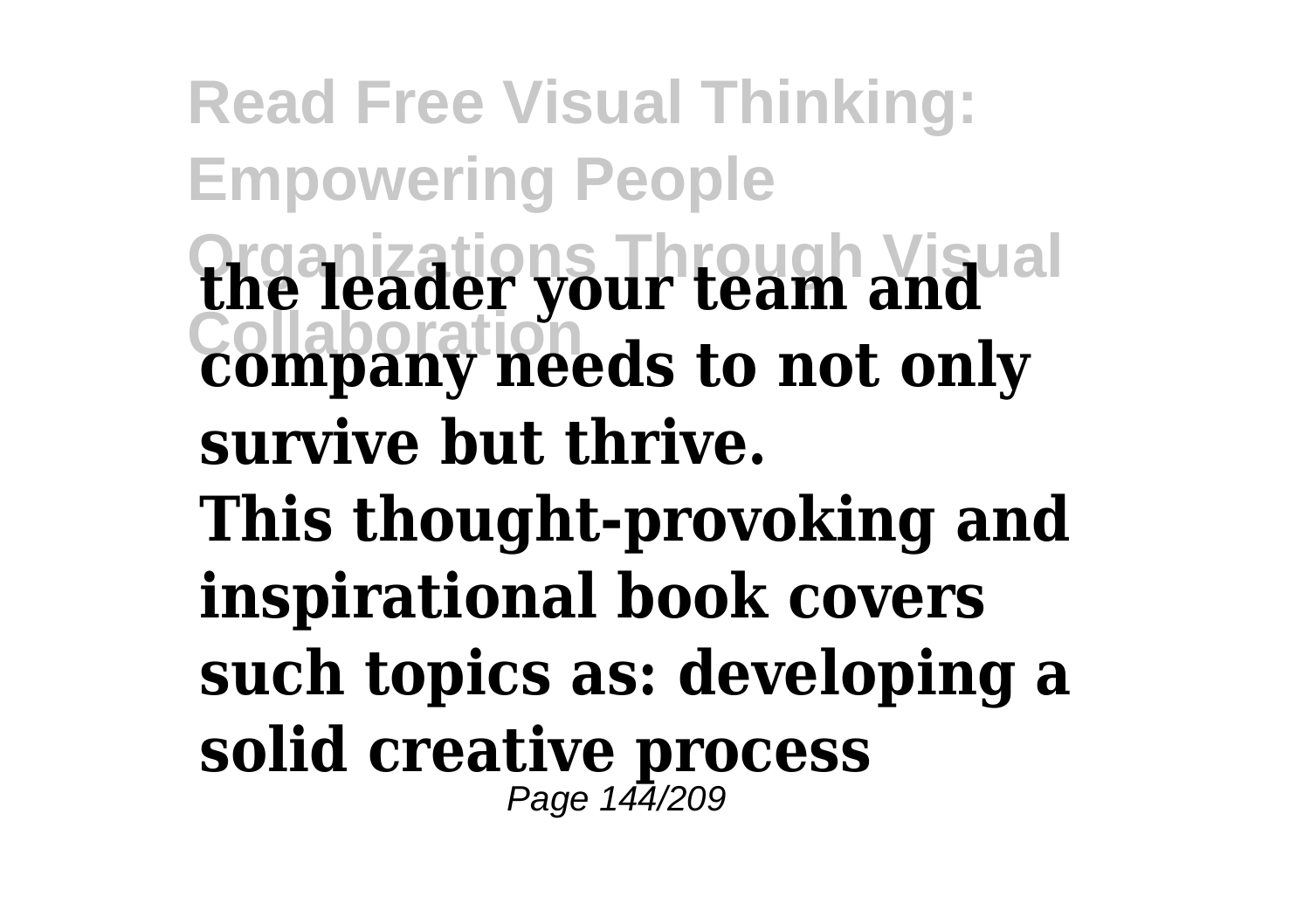**Read Free Visual Thinking: Empowering People Organizations Through Visual Collaboration through "Visual Reflection Notebooks" and "Bring Play to Work"; understanding the artist's unique identity in relation to the larger culture; building systems of support and collaboration;** Page 145/209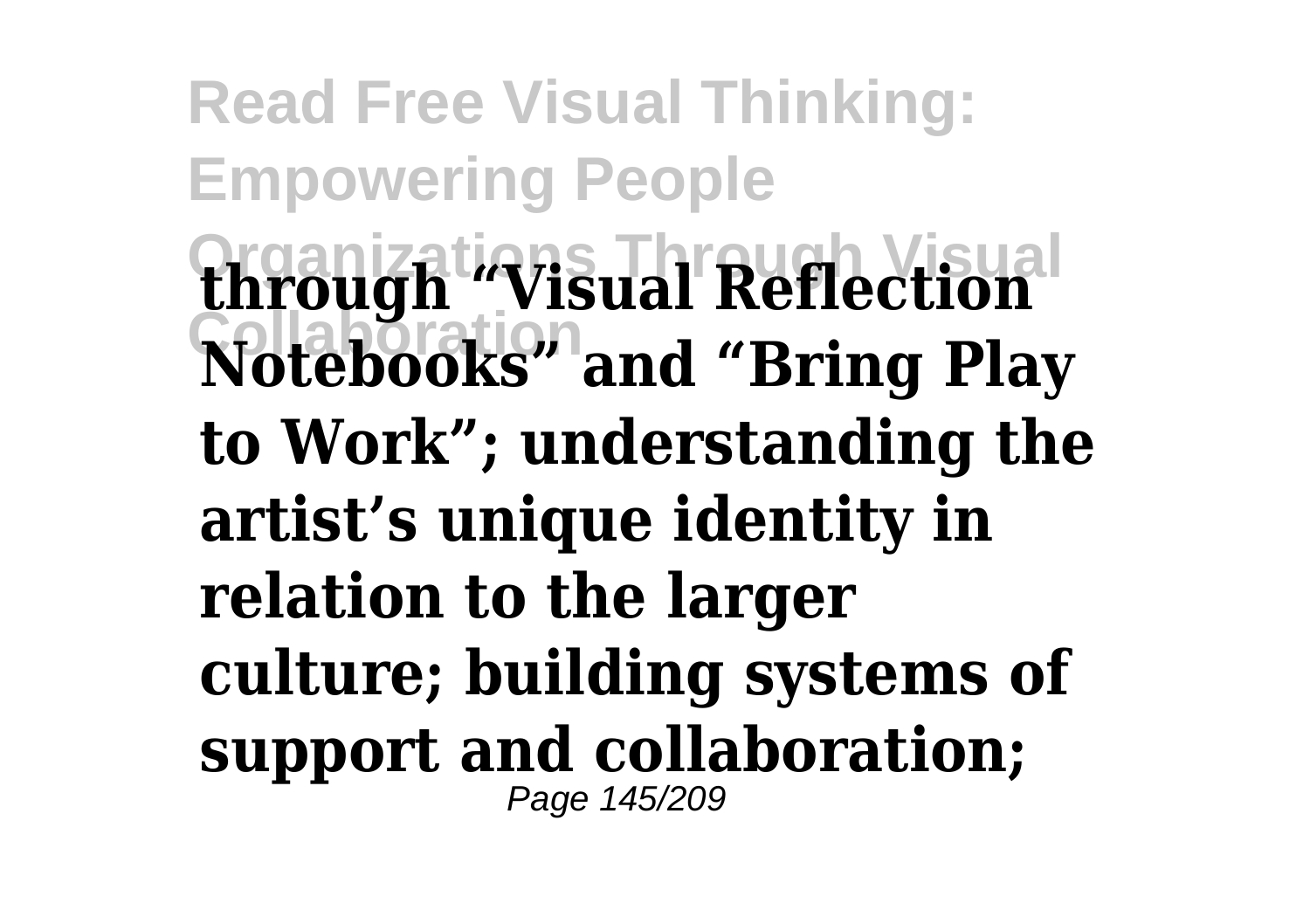**Read Free Visual Thinking: Empowering People Organizations Through Visual Collaboration explaining how an artist's needs and passions can lead to innovation and authenticity; using language to inspire visual creativity; responding to the Internet and changing concepts of** Page 146/209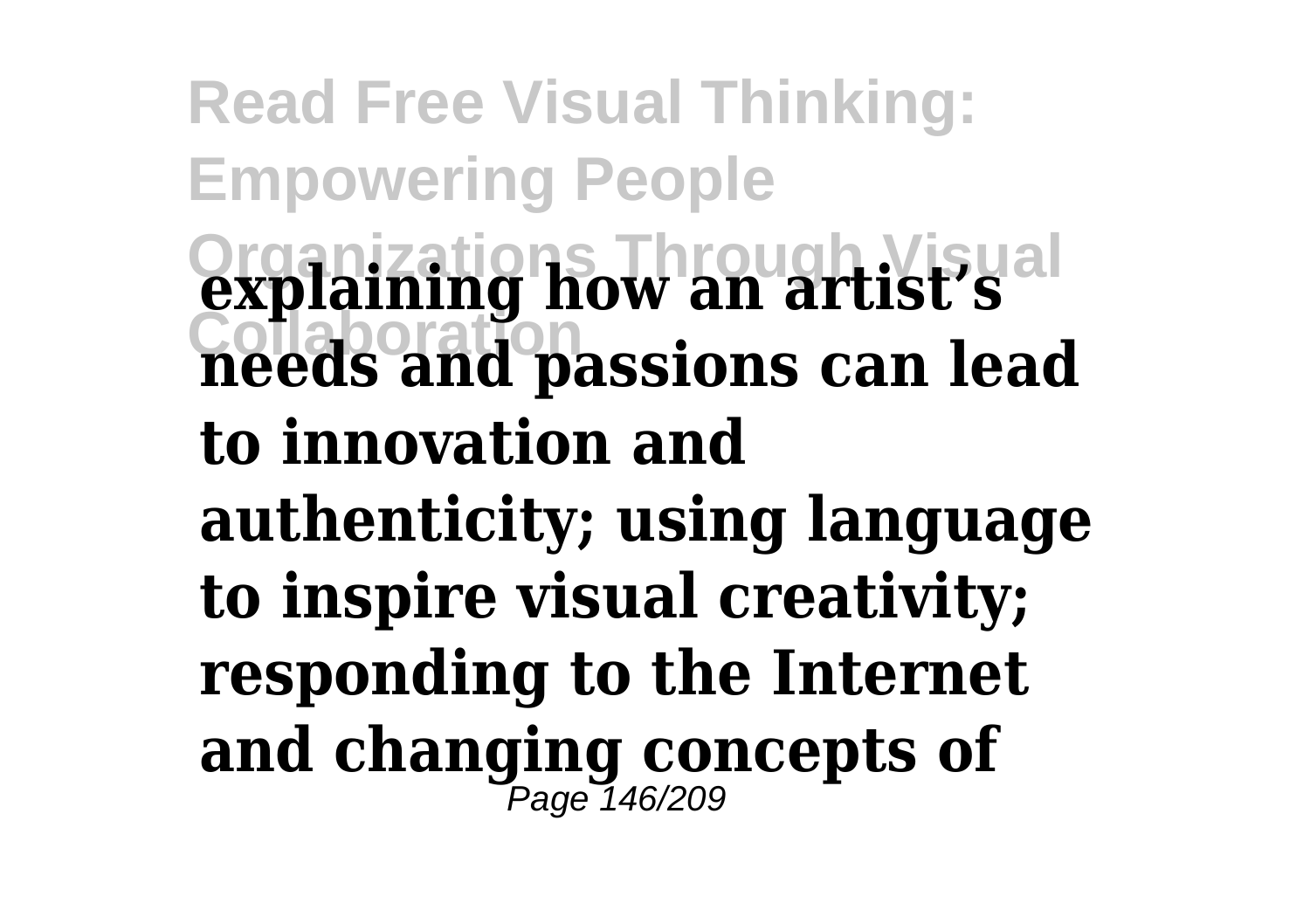**Read Free Visual Thinking: Empowering People Organizations Through Visual Collaboration what is public and private; and accepting digression as a creative necessity. Through the exercises and techniques outlined in Art Without Compromise\*, the reader will develop new** Page 147/209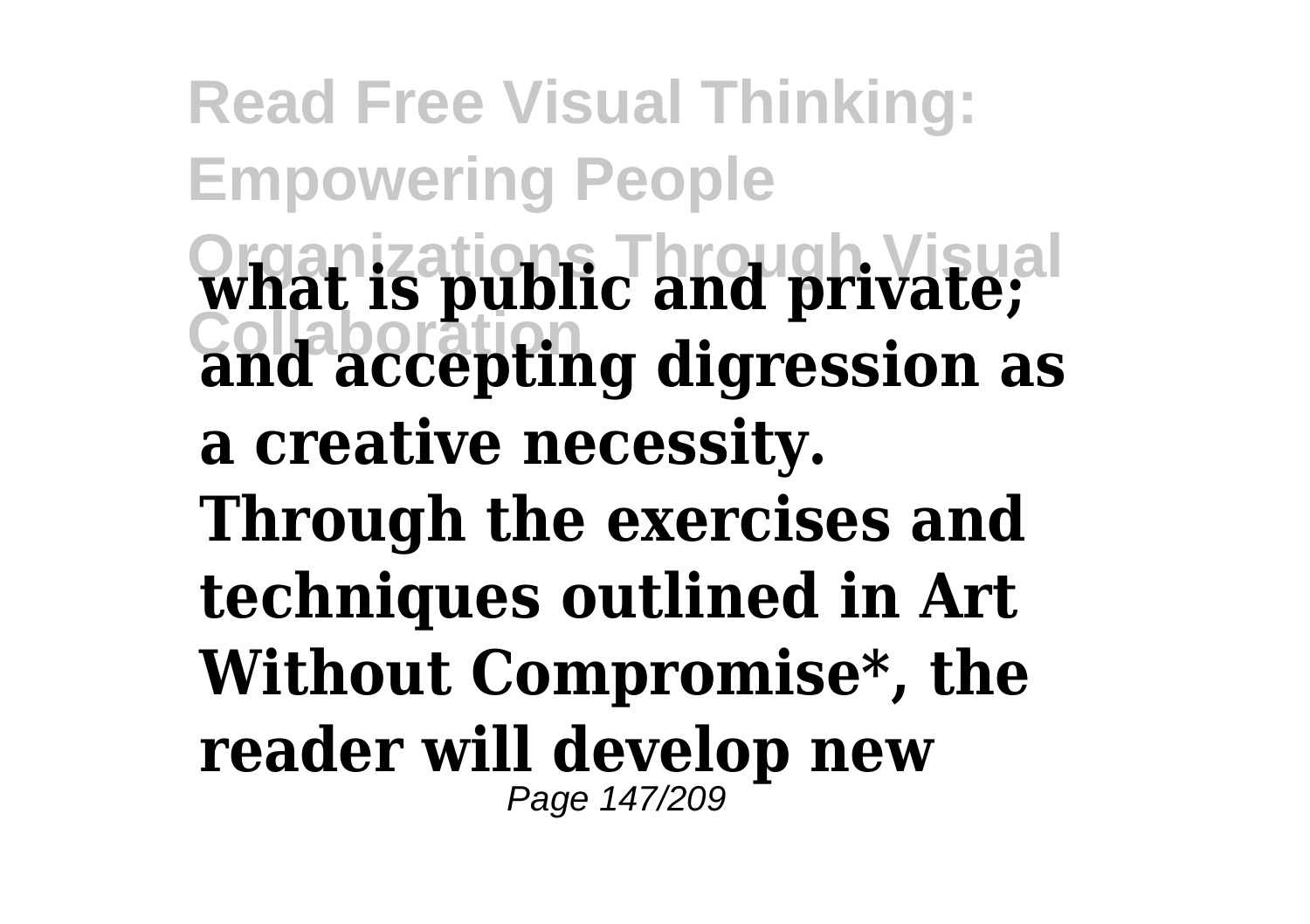**Read Free Visual Thinking: Empowering People Organizations Through Visual<br><b>Confidence to pursue**<br>**Codidation** and **individual goals and inspiration to explore new paths, along with motivation to overcome creative blocks. With a revised understanding of the** Page 148/209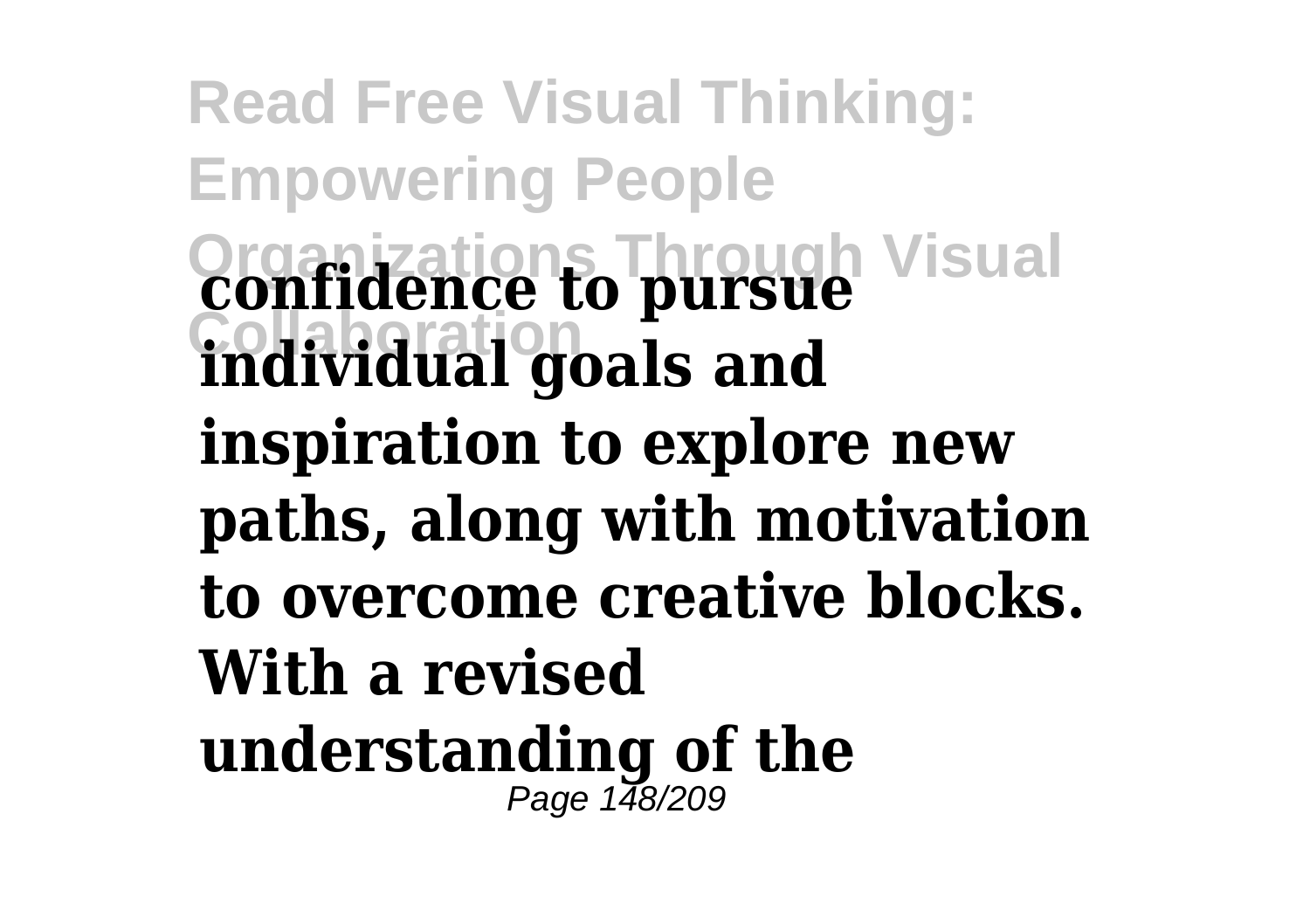**Read Free Visual Thinking: Empowering People Organizations Through Visual Collaboration relevance in their own work within the sphere of contemporary culture, the artist will come away with a clearer perspective on his or her past and future work and a critical eye for personal** Page 149/209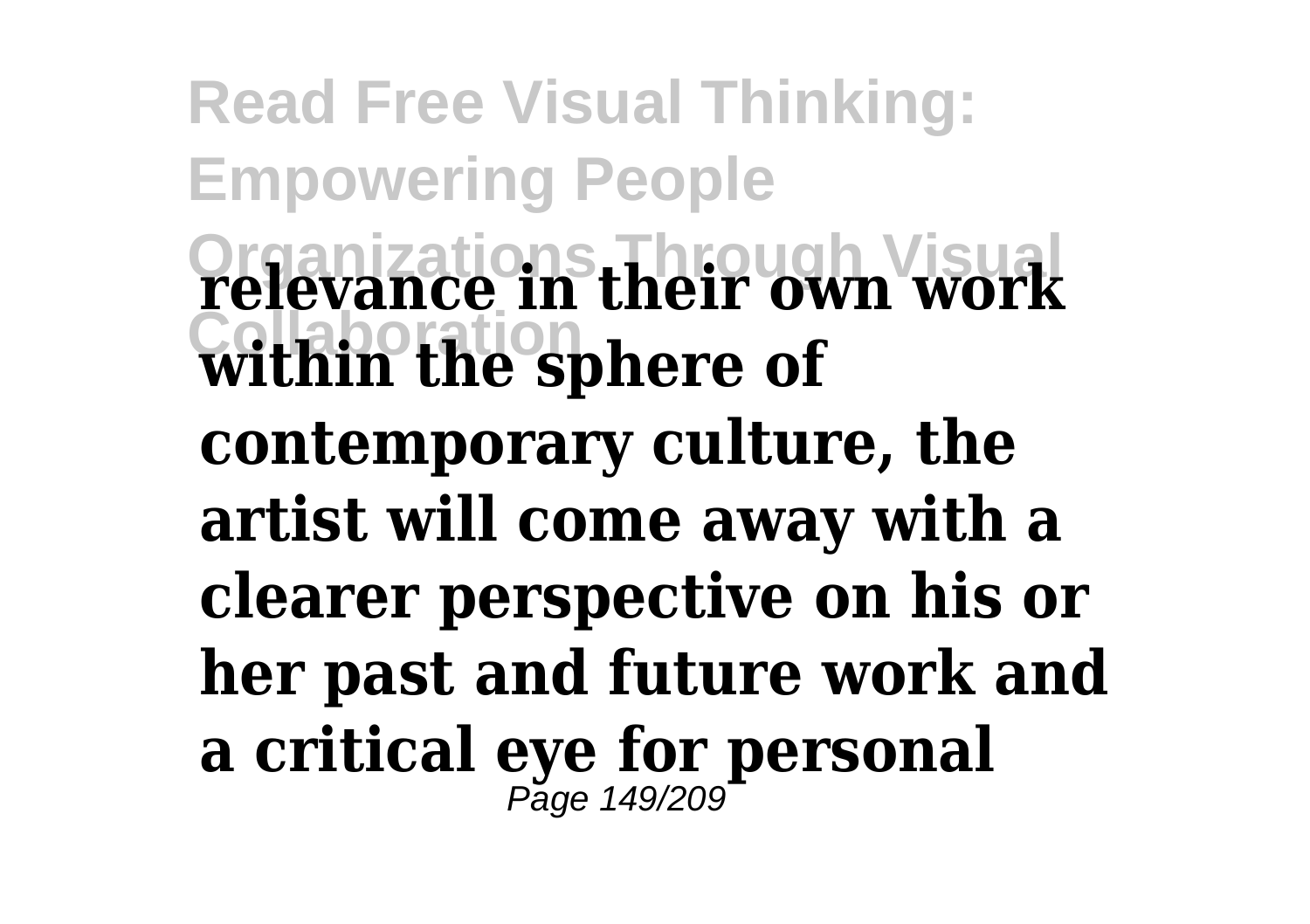**Read Free Visual Thinking: Empowering People Organizations Through Visual Collaboration authenticity. Graphic Recording--creating live, on-site illustrations to document and visualize presentations, workshops, and meetings--is popular and spreading rapidly. This** Page 150/209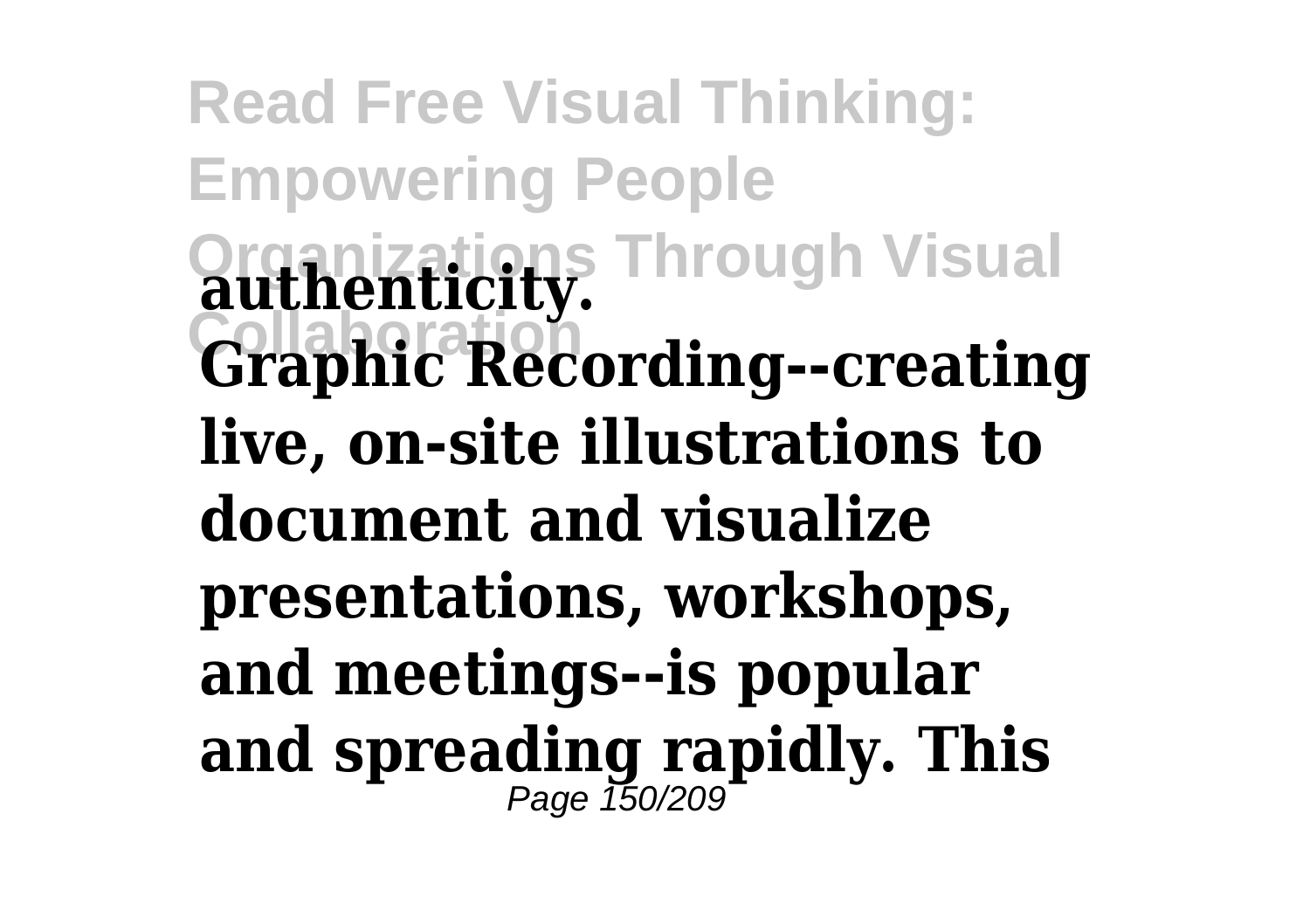**Read Free Visual Thinking: Empowering People Organizations Through Visual Collaboration is the definitive guide. To see the big picture, draw it first. Graphic recording is the rapidly growing practice of visualizing the content of a presentation or meeting by drawing it live with markers** Page 151/209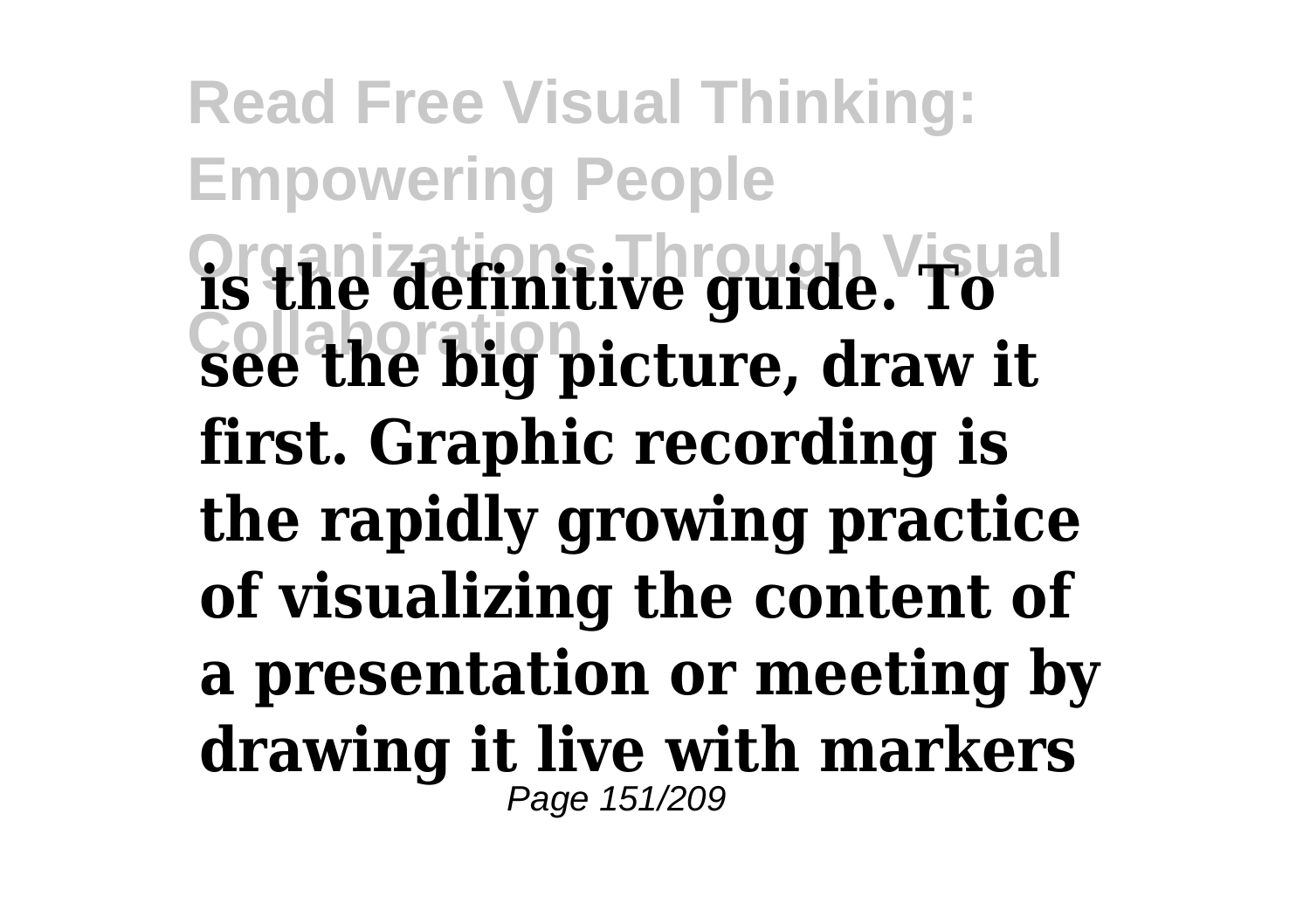**Read Free Visual Thinking: Empowering People Organizations Through Visual Collaboration and a large sheet of paper. Hand-drawn cartoons and diagrams entertainingly represent key messages, ideas, goals, and results, ensuring high engagement and retention. This book is** Page 152/209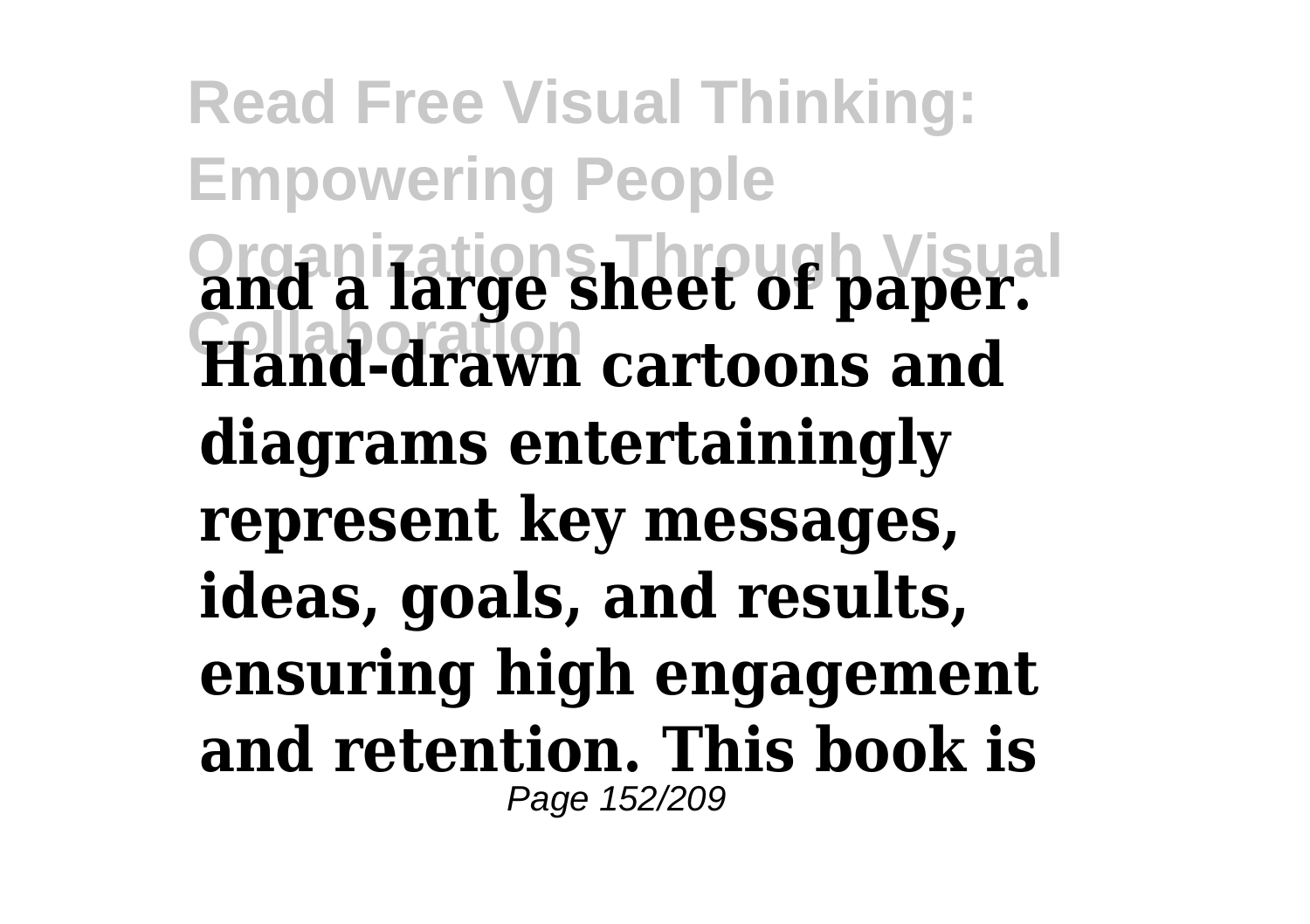**Read Free Visual Thinking: Empowering People Organizations Through Visual<br>
<b>The first how-to guide for**<br>
Collaboration his recordings **creating graphic recordings and using them to make meetings and workshops more effective. Expert graphic recorder Anna Lena Schiller reveals the essential** Page 153/209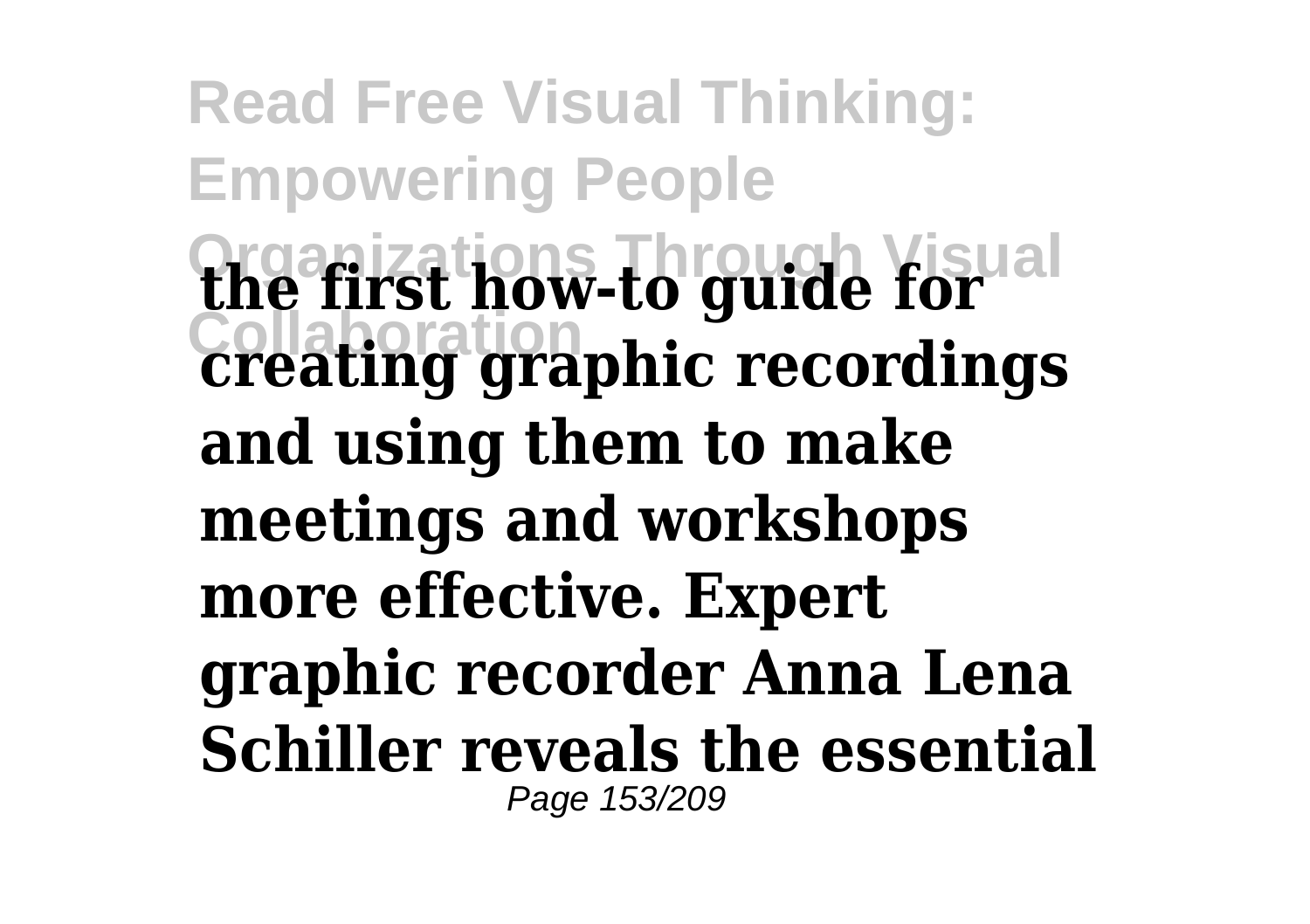**Read Free Visual Thinking: Empowering People Organizations Through Visual Collaboration tools and techniques with examples and helpful visuals. This book includes a deepdive into the mindsets and methods of Co-design. It draws on the authors'** Page 154/209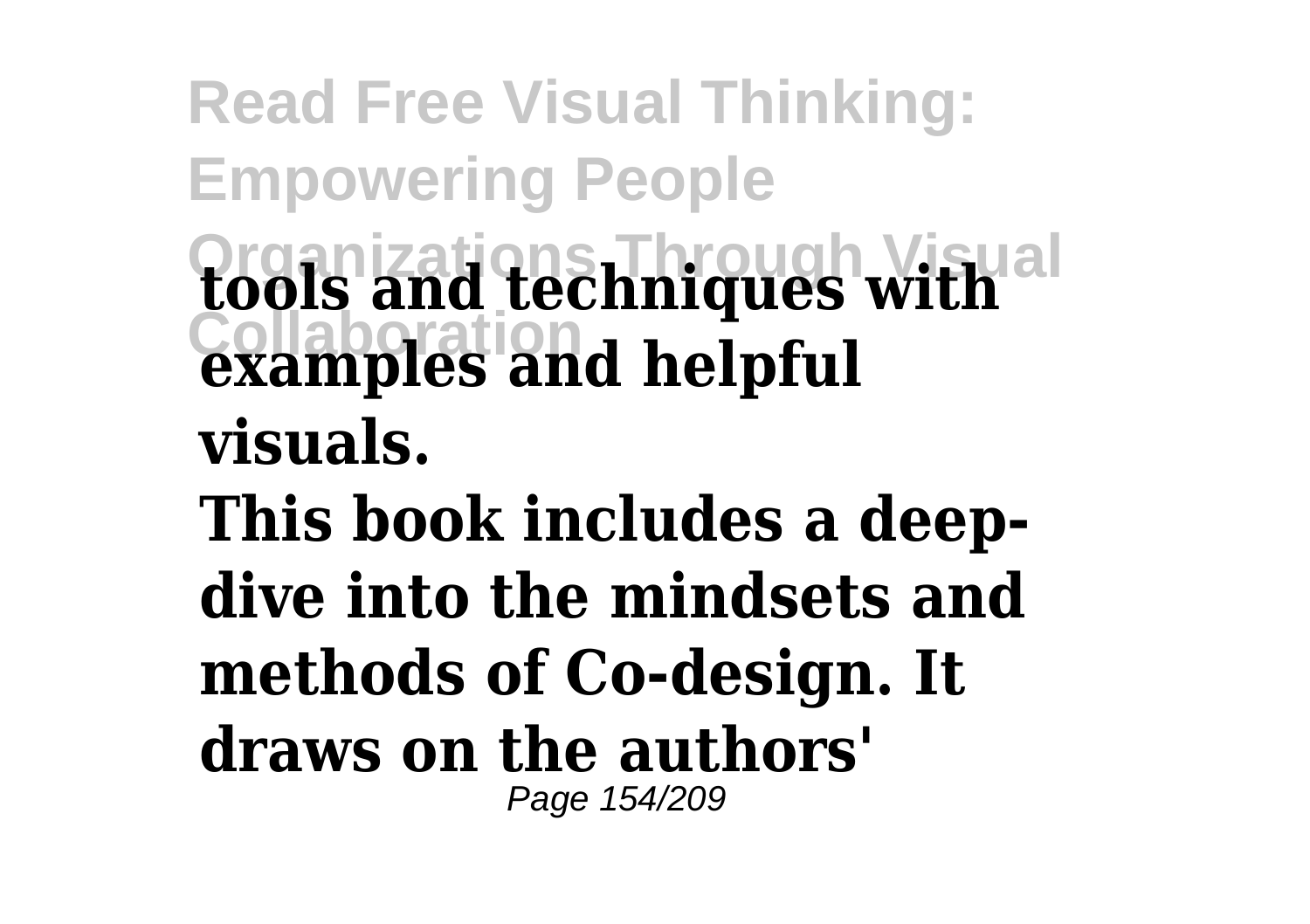**Read Free Visual Thinking: Empowering People Organizations Through Visual Collaboration experience across Australia and New Zealand, as well as design, trauma-informed practice, collective learning and social movements. Perspectives from a Changing World** Page 155/209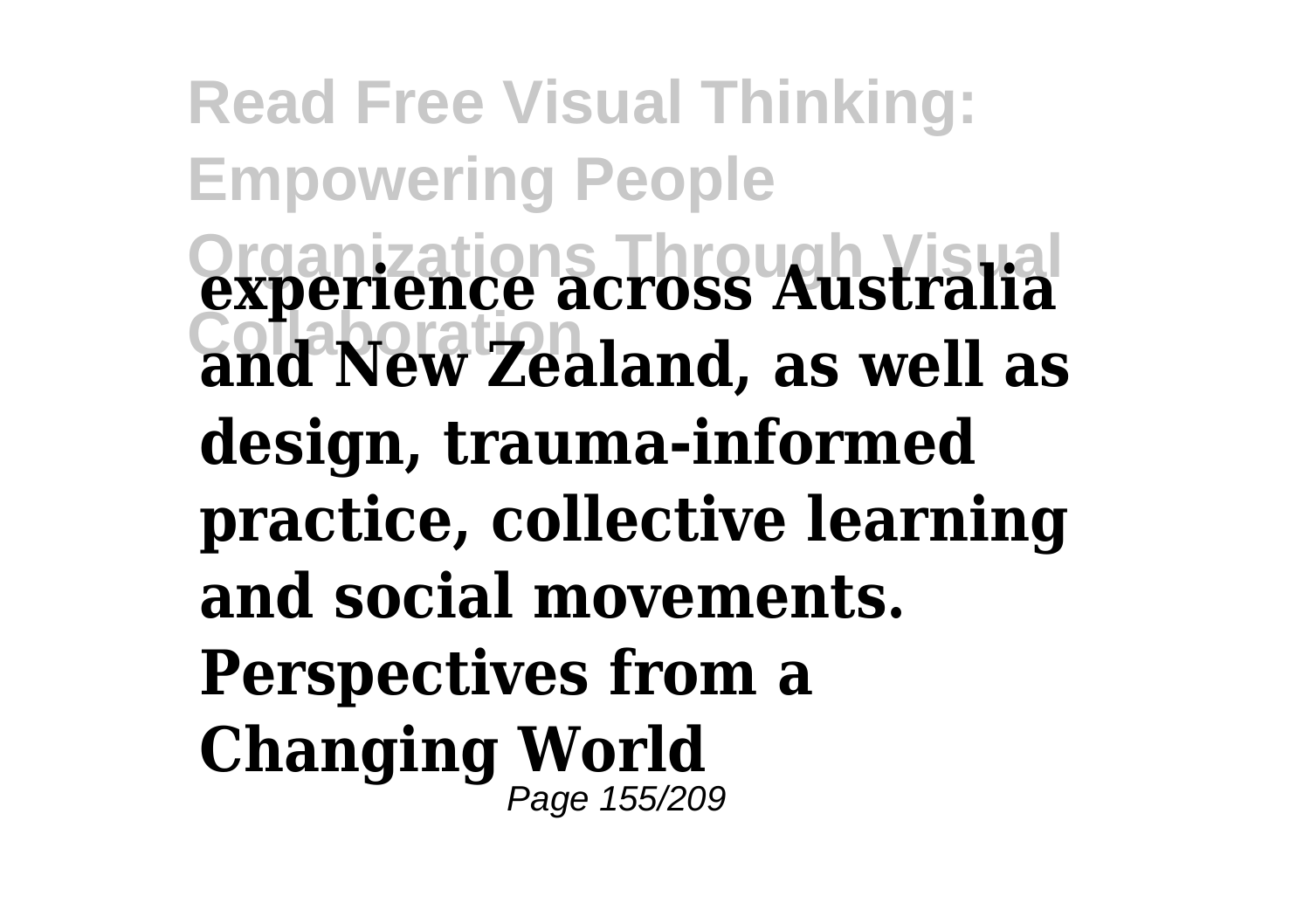**Read Free Visual Thinking: Empowering People Organizations Through Visual**<br>Collaboration<br>Collaboration **successful workshops The Workshop Book Data-driven Organization Design Draw Your Big Idea My Pencil Made Me Do It** Page 156/209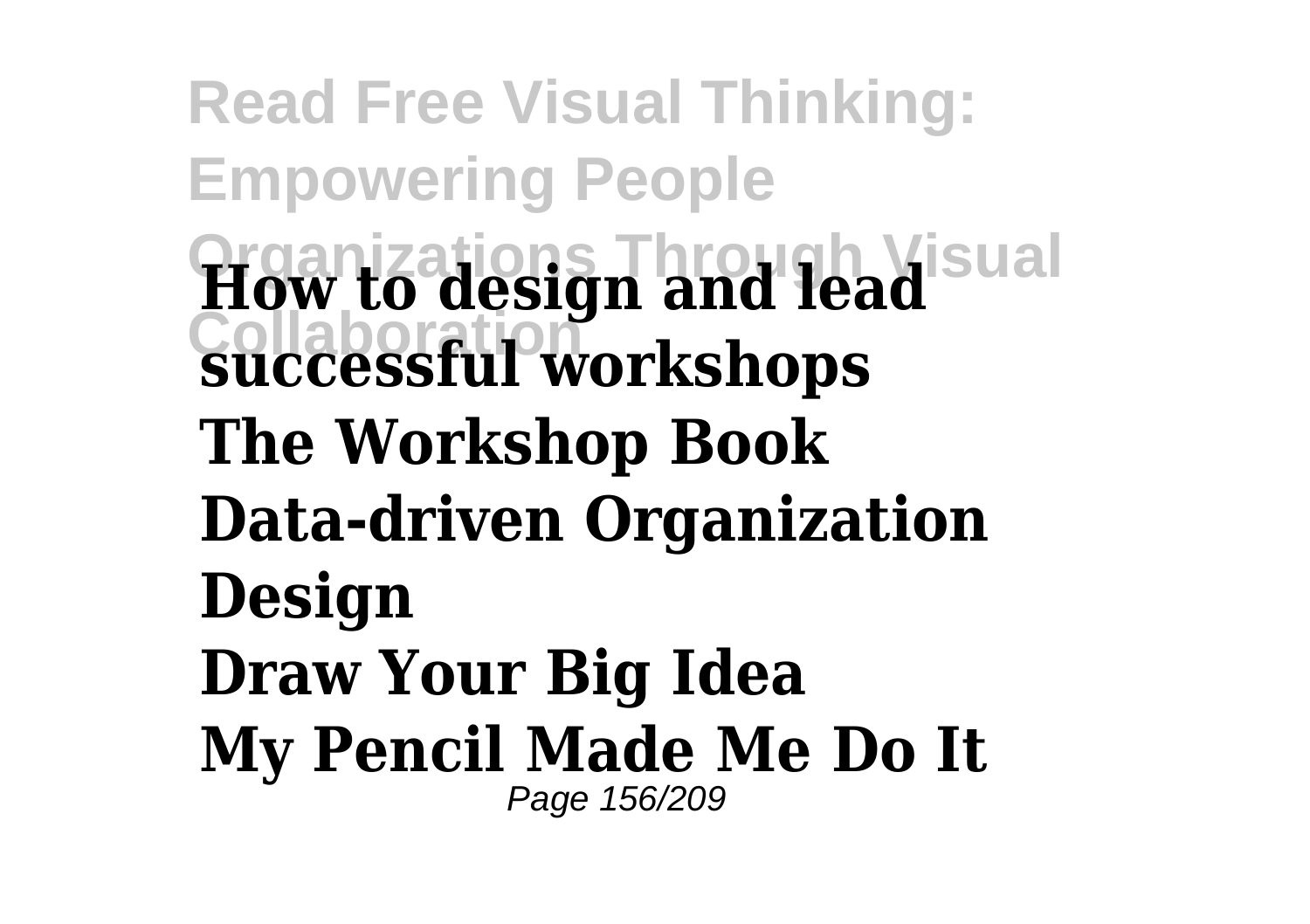**Read Free Visual Thinking: Empowering People Organizations Through Visual Collaboration Visual Leaders Build & Expand Your Own Visual Vocabulary** *VisuaLeadership [noun]: The art and science of applying visual thinking and visual communication tools, tips, and*

Page 157/209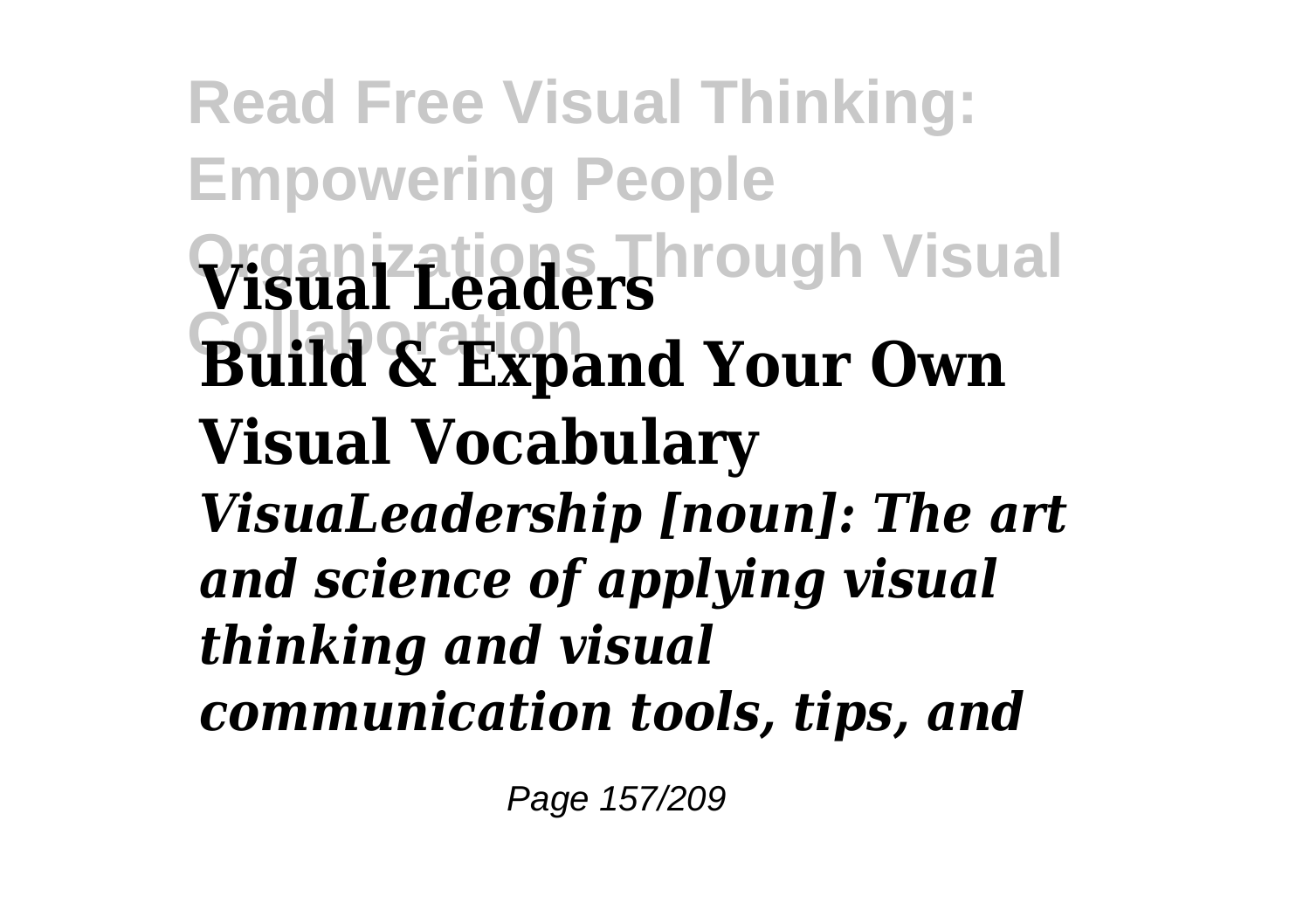**Read Free Visual Thinking: Empowering People Organizations Through Visual** *techniques, in order to turn your* **Collaboration** *vision into reality. If a picture is worth a thousand words, and finding the right words takes time, and time is money, then wouldn't it follow that business leaders could make more money—in less time—if they* Page 158/209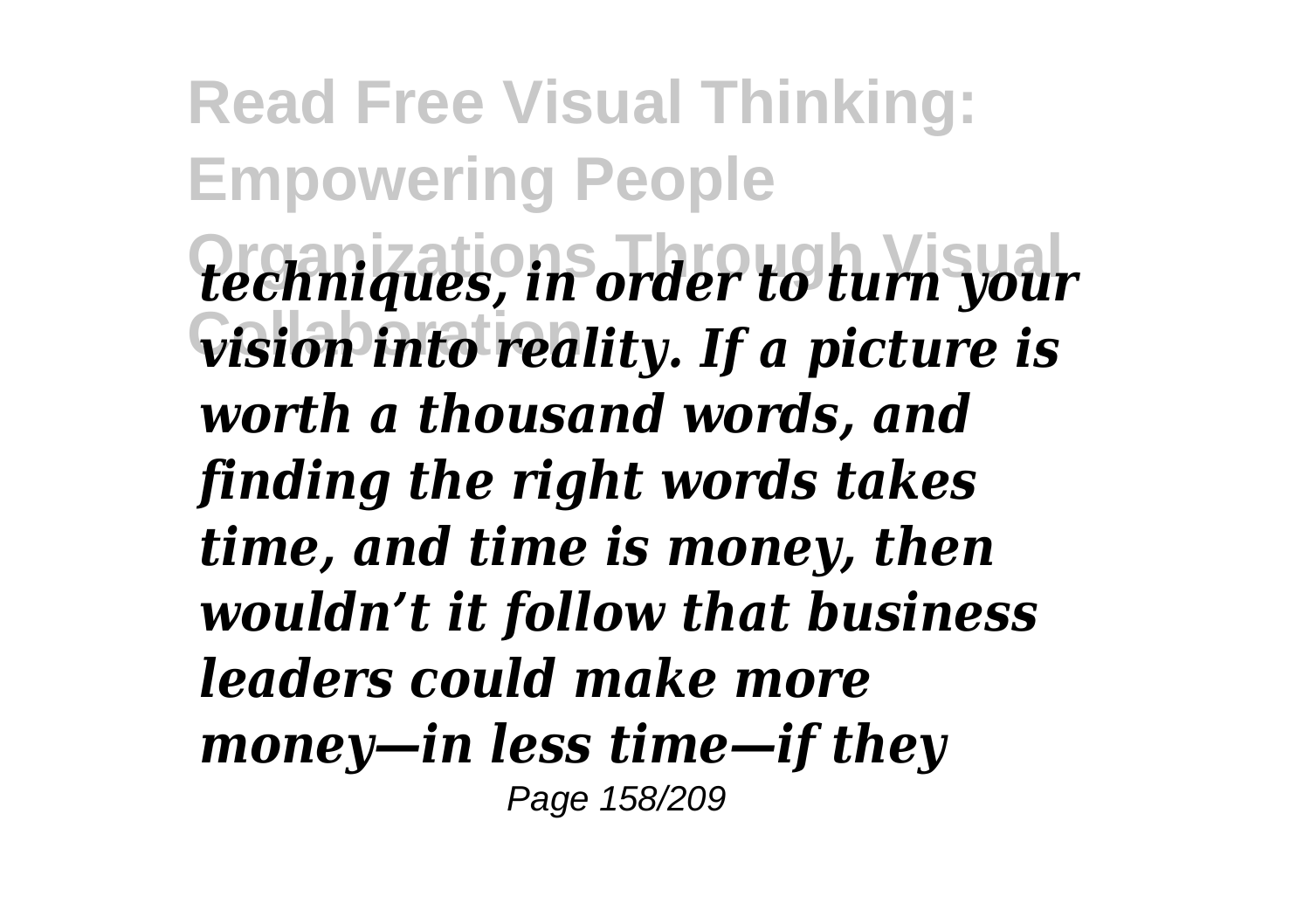**Read Free Visual Thinking: Empowering People** Simply took a more "visual"<sup>sual</sup> **Collaboration** *approach to how they manage and lead? Okay, it's not quite that simple…but VisuaLeadership will forever change the way you think and communicate by showing how you can quickly and easily leverage the power of visual* Page 159/209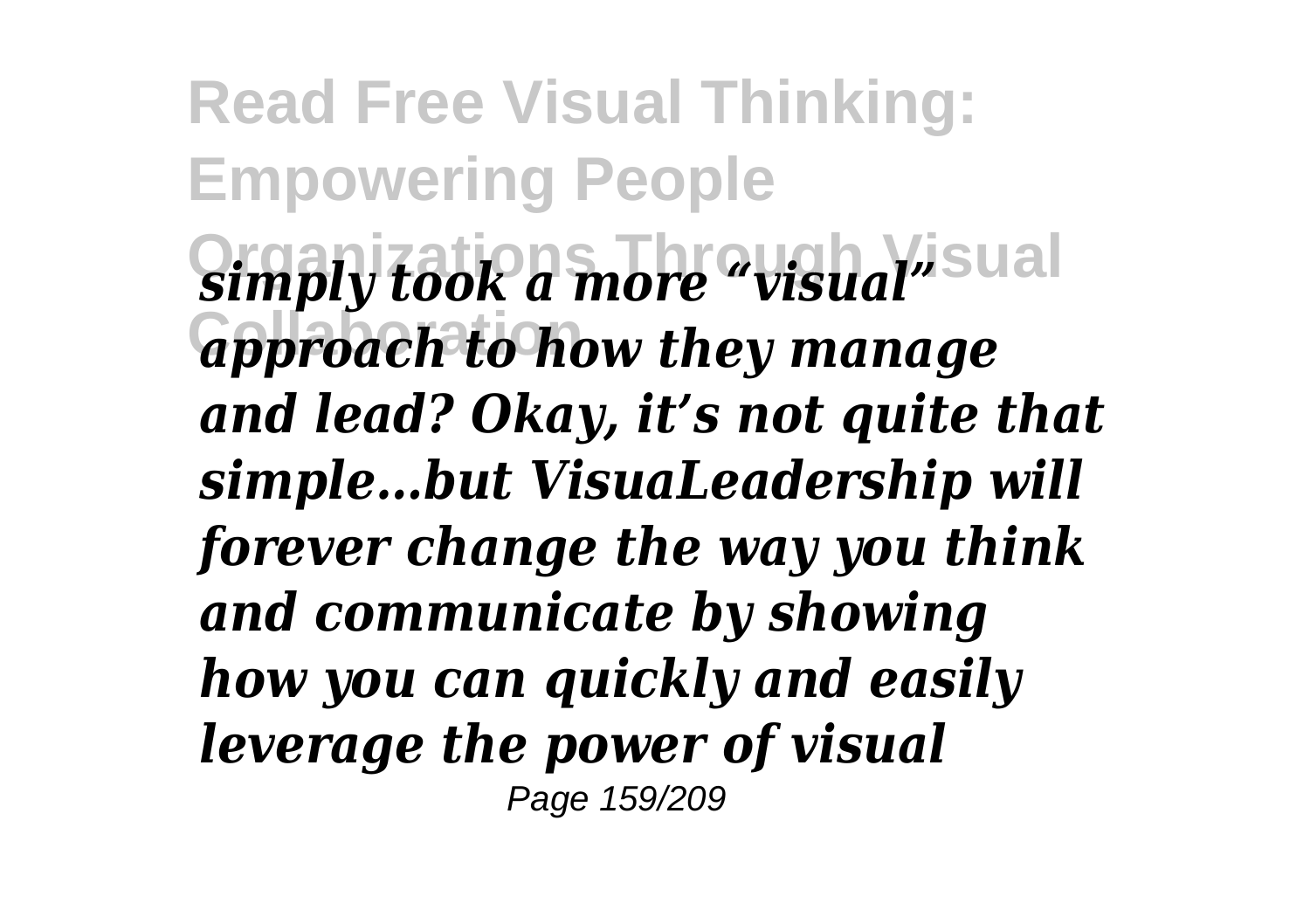**Read Free Visual Thinking: Empowering People** *imagery, mental models, Visual* metaphor, analogy, storytelling, *and humor to help you take your game to a whole new level. The French novelist Marcel Proust famously wrote that, "The real voyage of discovery consists not in seeking new lands, but in* Page 160/209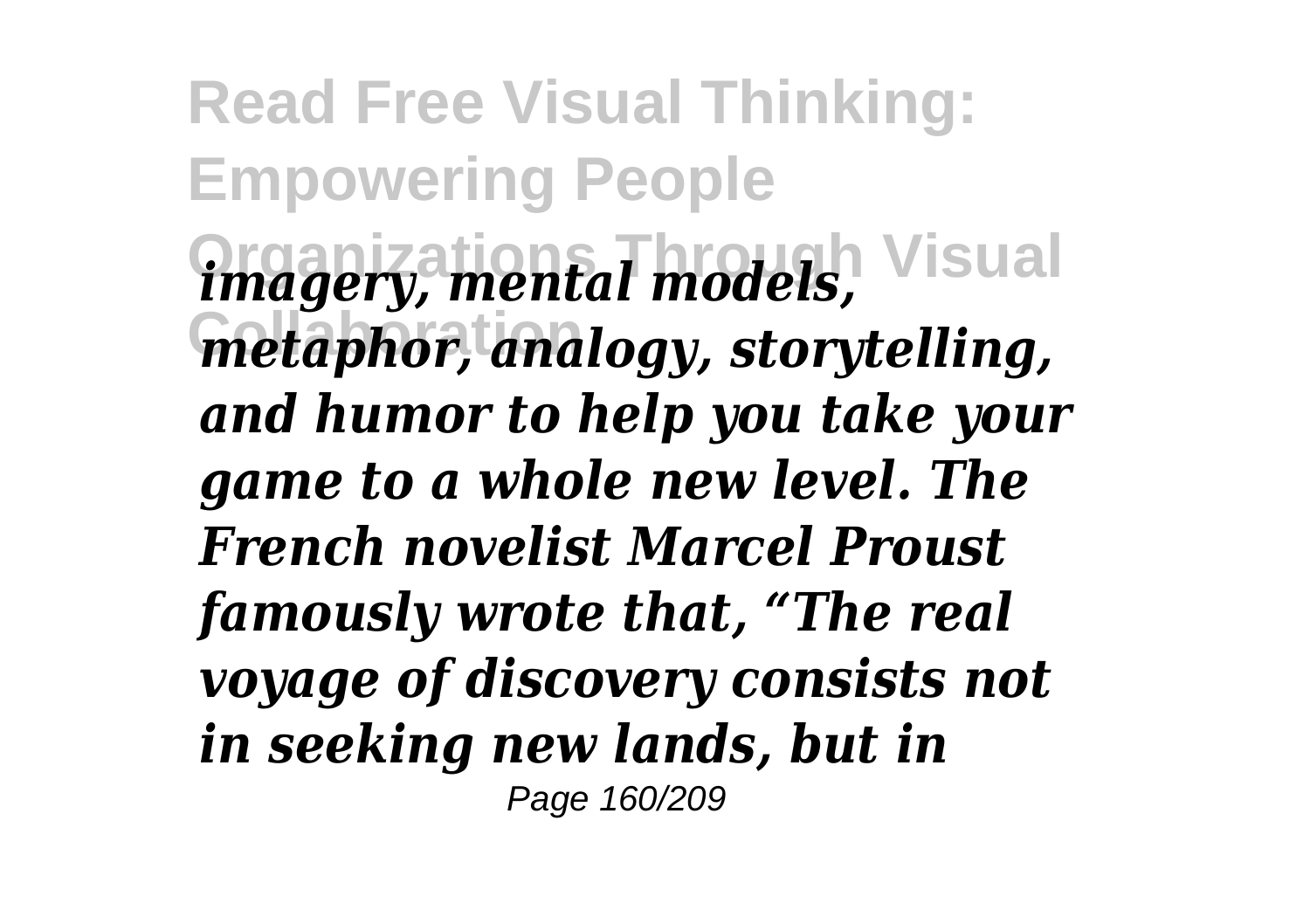**Read Free Visual Thinking: Empowering People Organizations Through Visual** *seeing with new eyes." So, if your* **Collaboration** *vision is to become a better communicator and presenter, a more innovative thinker, a more productive performer, a more efficient manager, a more effective coach, or a more visionary and inspirational* Page 161/209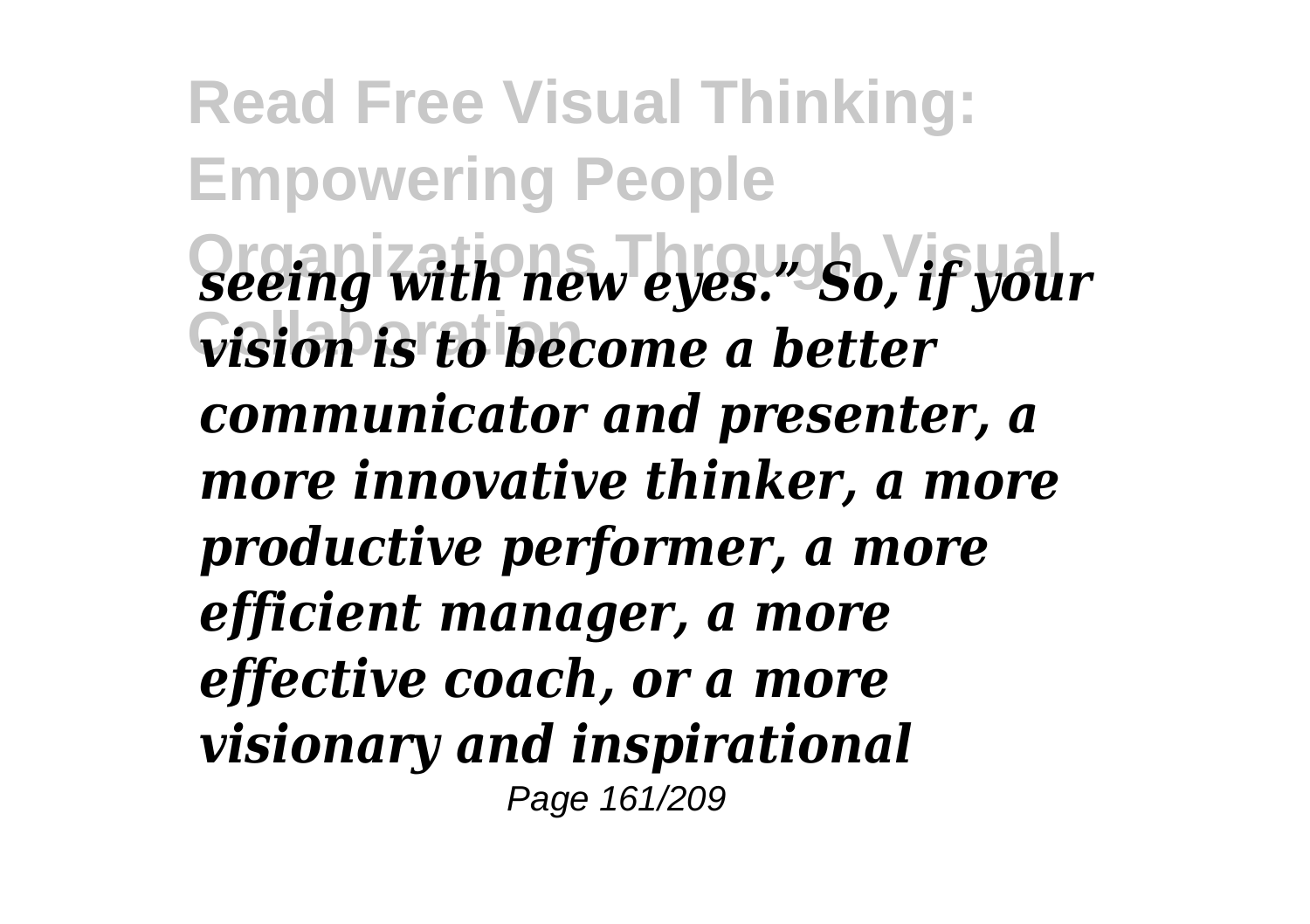**Read Free Visual Thinking: Empowering People Organizations Through Visual** *leader, then this exciting new* **Collaboration** *book will open your "mind's eye" to a whole new world: The world of VisuaLeadership. "Have you added visual communication to your leadership toolbox? According to Todd Cherches, if you haven't, you're missing out* Page 162/209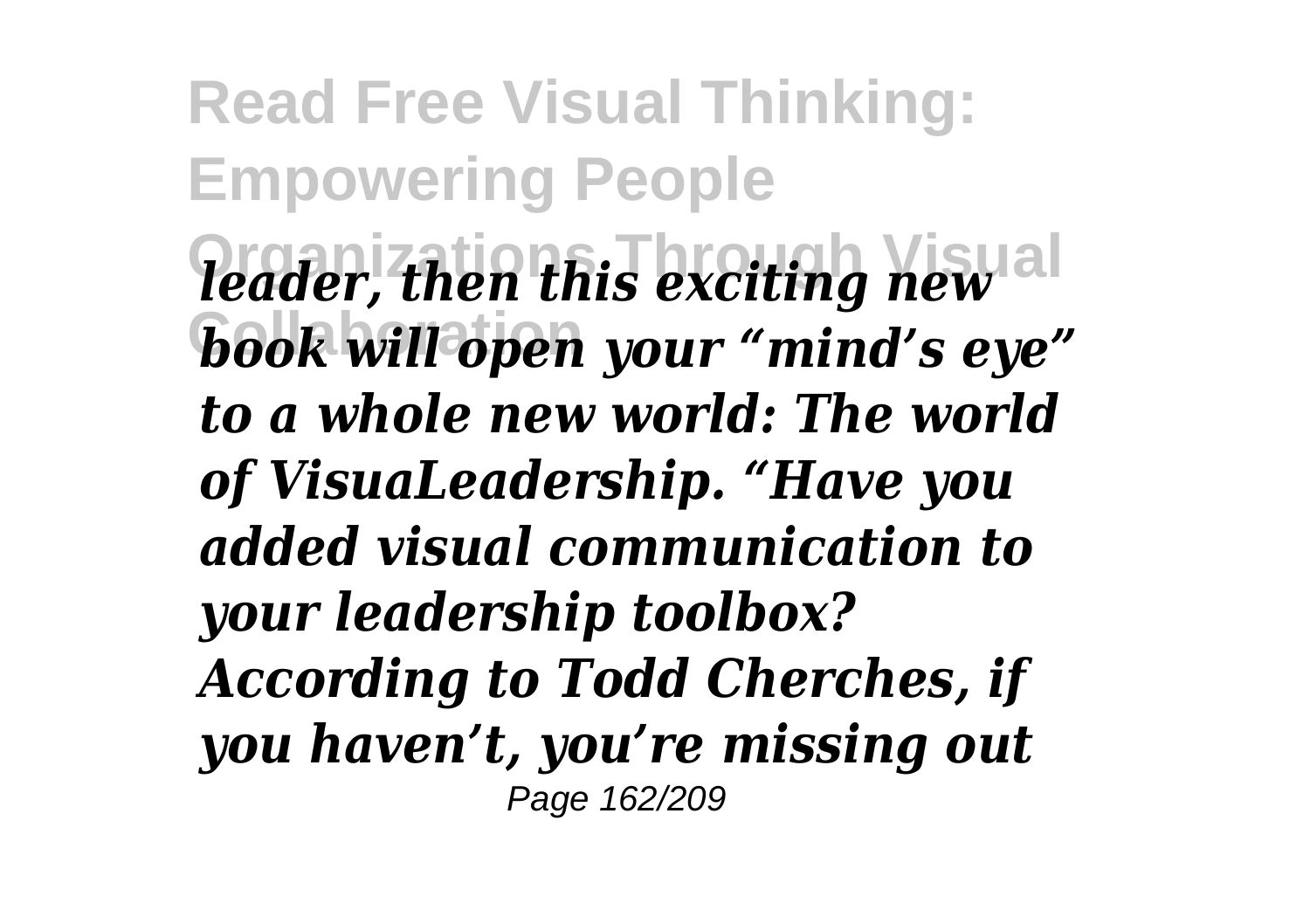**Read Free Visual Thinking: Empowering People Organizations Through Visual** *on a powerful tool to capture* **Collaboration** *attention, aid comprehension, and enable your team members to retain the information you need them to use. Packed with examples, VisuaLeadership will help you develop this skill so that you can become a better* Page 163/209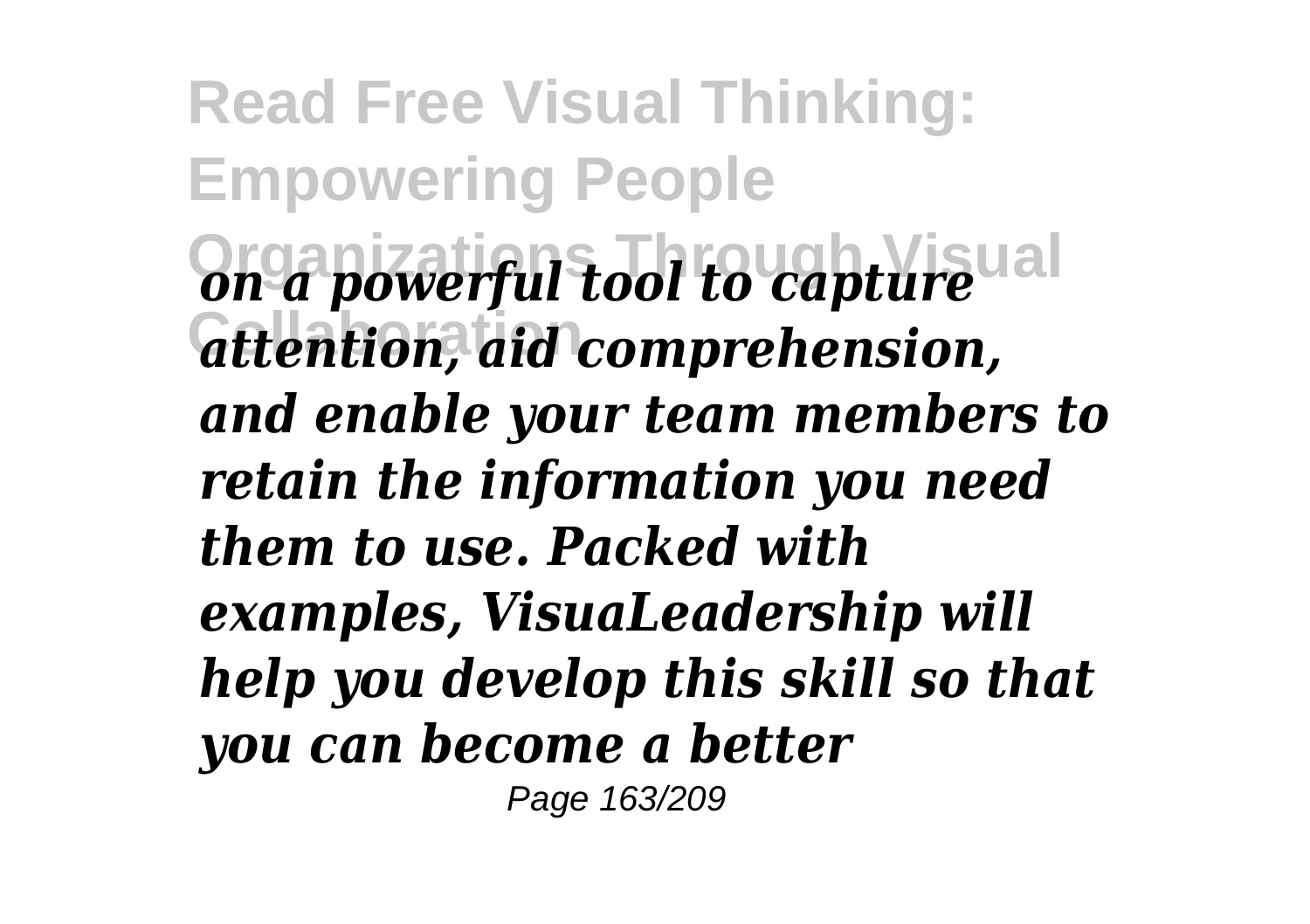**Read Free Visual Thinking: Empowering People Organizations Through Visual** *communicator, innovator, and* **Collaboration** *leader." —Daniel H. Pink, author of When and Drive "The most effective communicators and leaders use the power of story to influence and inspire action. In VisuaLeadership, Cherches demonstrates how every role can* Page 164/209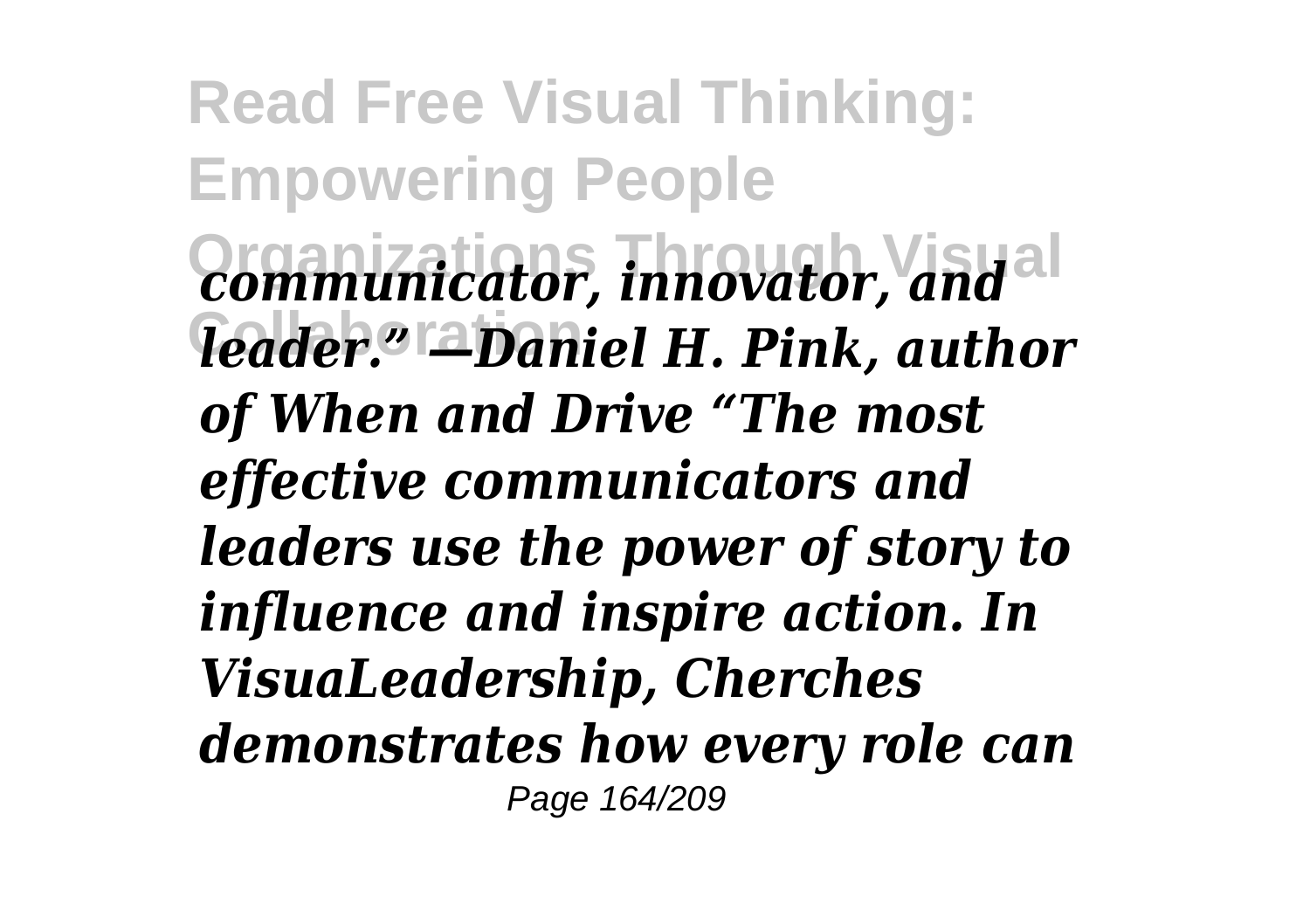**Read Free Visual Thinking: Empowering People Organizations Through Visual** *express their ideas through the* **Collaboration** *use of visual imagery and visual language. This book will help anyone discover how to become a visual leader." —Nancy Duarte, CEO and bestselling author "I always say that 'what got you here…won't get you there.' To* Page 165/209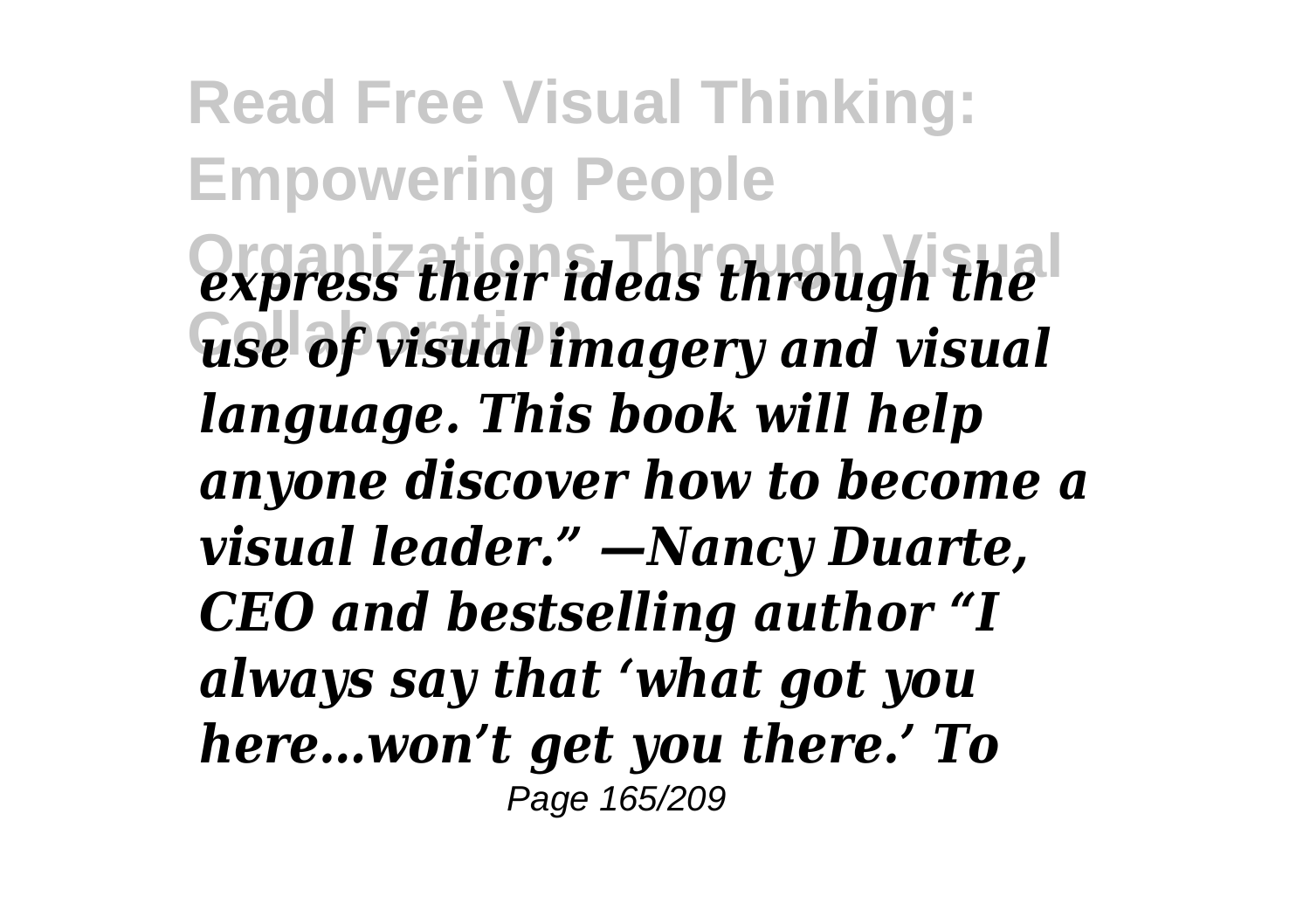**Read Free Visual Thinking: Empowering People** help you 'get there,' executive<sup>al</sup>  $\overline{coach}$  Todd Cherches, in his *wonderful new book, VisuaLeadership, demonstrates how we can all leverage the power of visual thinking to envision—and to achieve—a more successful future." —Marshall* Page 166/209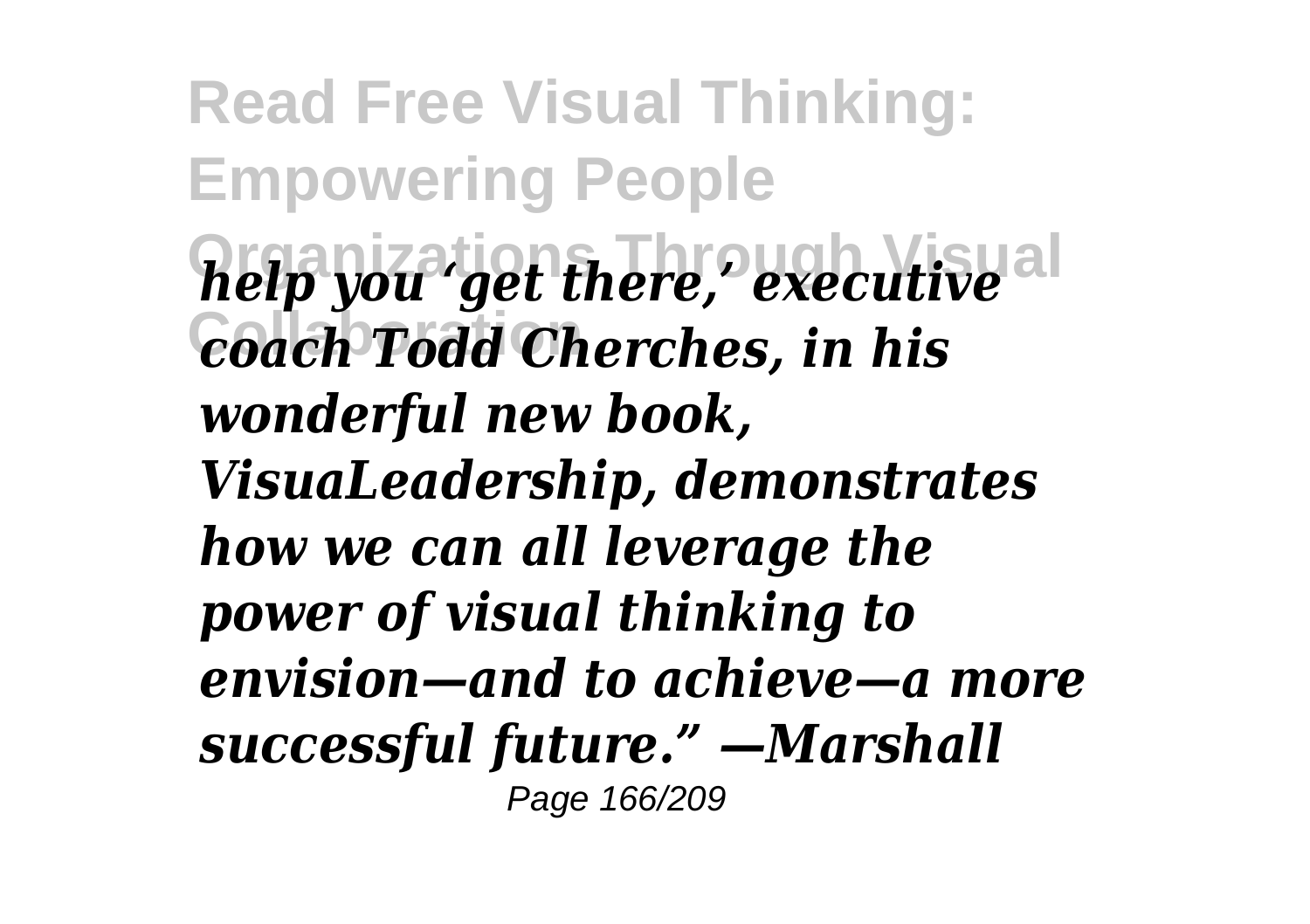**Read Free Visual Thinking: Empowering People** *Goldsmith, the world's #1*Visual **Collaboration** *Leadership Thinker and Executive Coach*

*Discover the Benefits of Doodling Educator and internationally known sketchnoter Sylvia Duckworth makes ideas memorable and shareable with* Page 167/209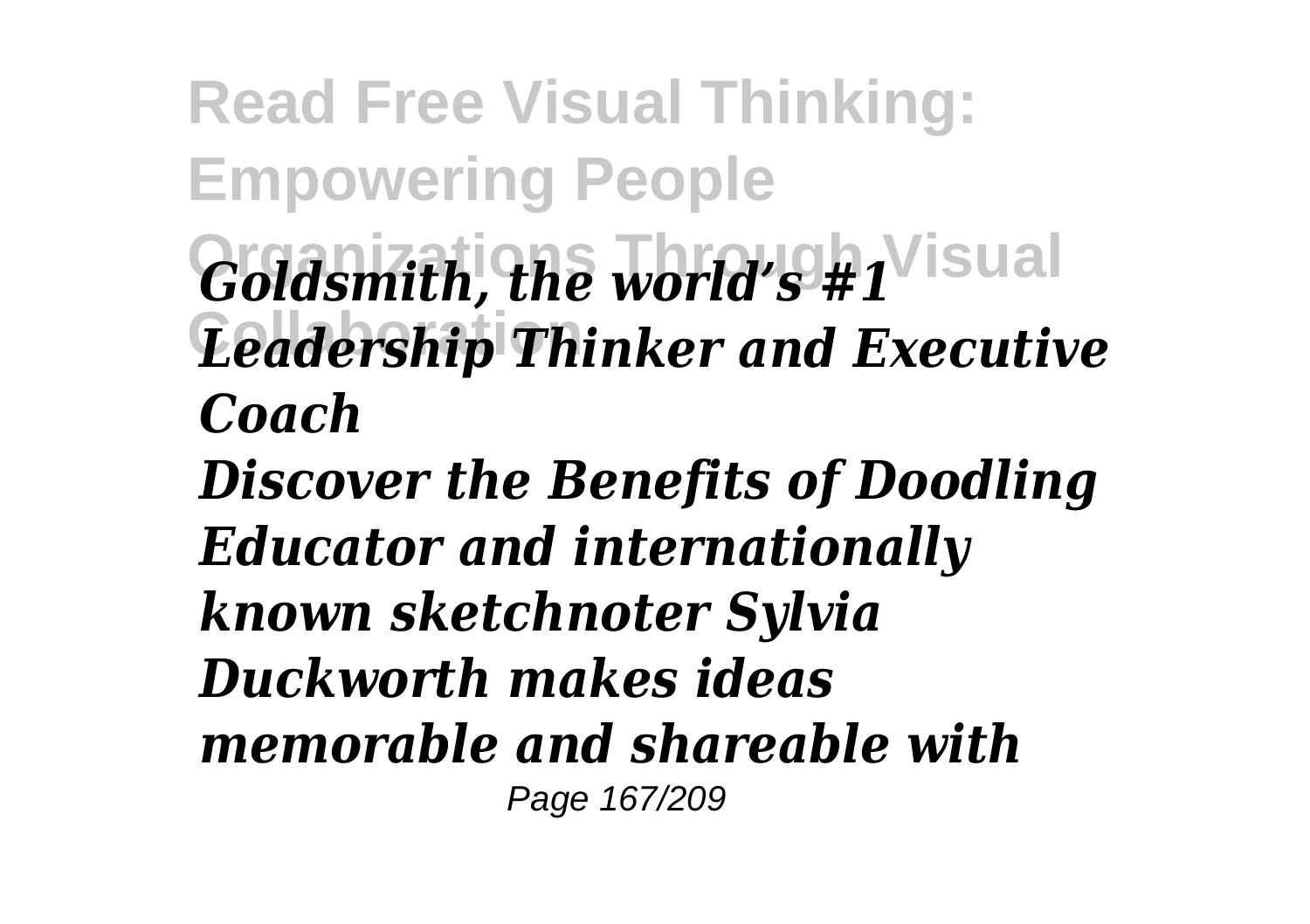**Read Free Visual Thinking: Empowering People Organizations Through Visual** *her simple yet powerful drawings.*  $\widehat{In}$  How to Sketchnote, she *explains how you can use sketchnoting in the classroom and that you don't have to be an artist to discover the benefits of doodling Sketchnoting allows students to see the bigger picture* Page 168/209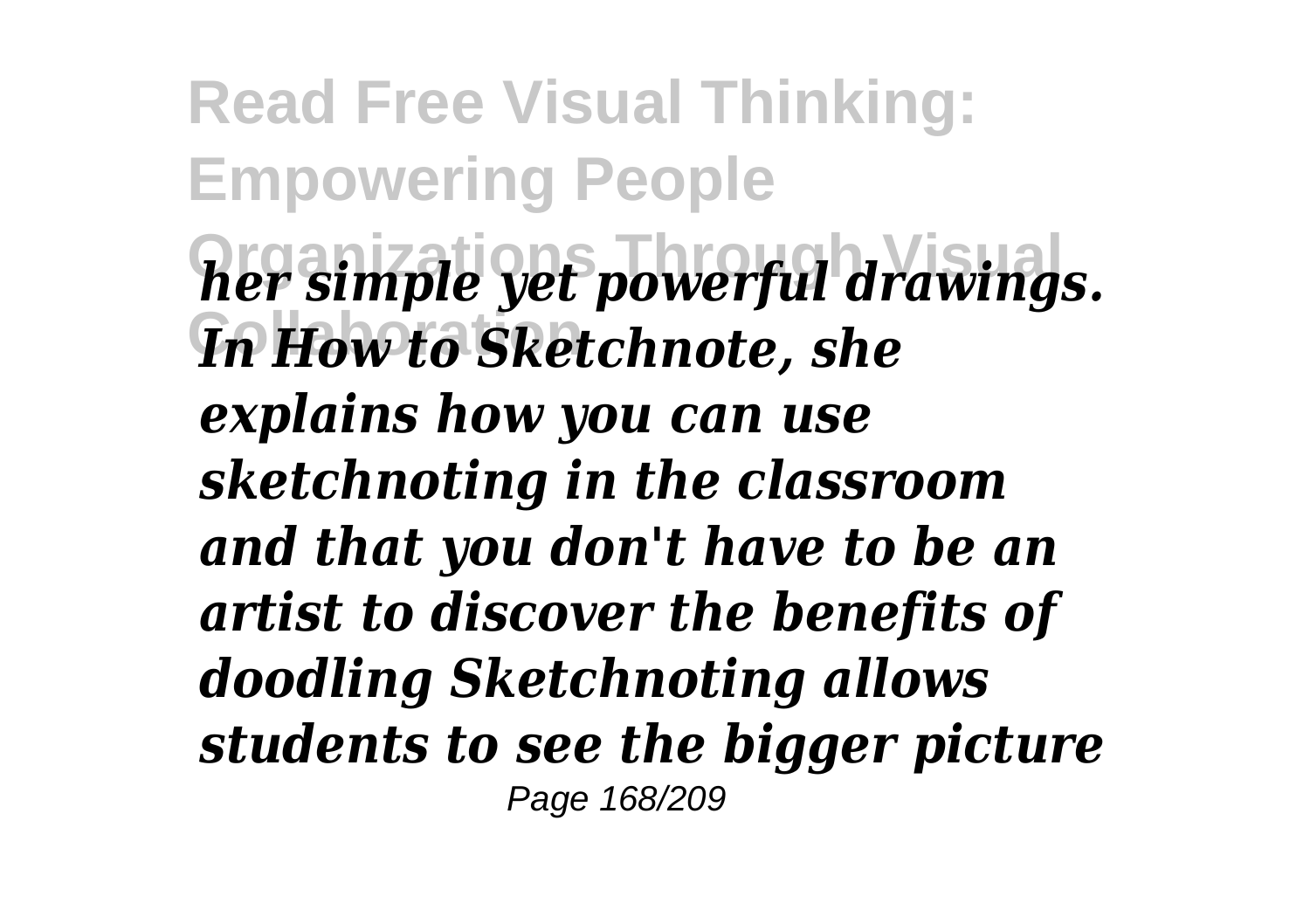**Read Free Visual Thinking: Empowering People Organizations Through Visual** *in the concepts they are studying, make connections in their learning, and display their learning process--and all of that leads to better retention. In this fun and inviting book, Sylvia equips you with the basic tools you and your students need to* Page 169/209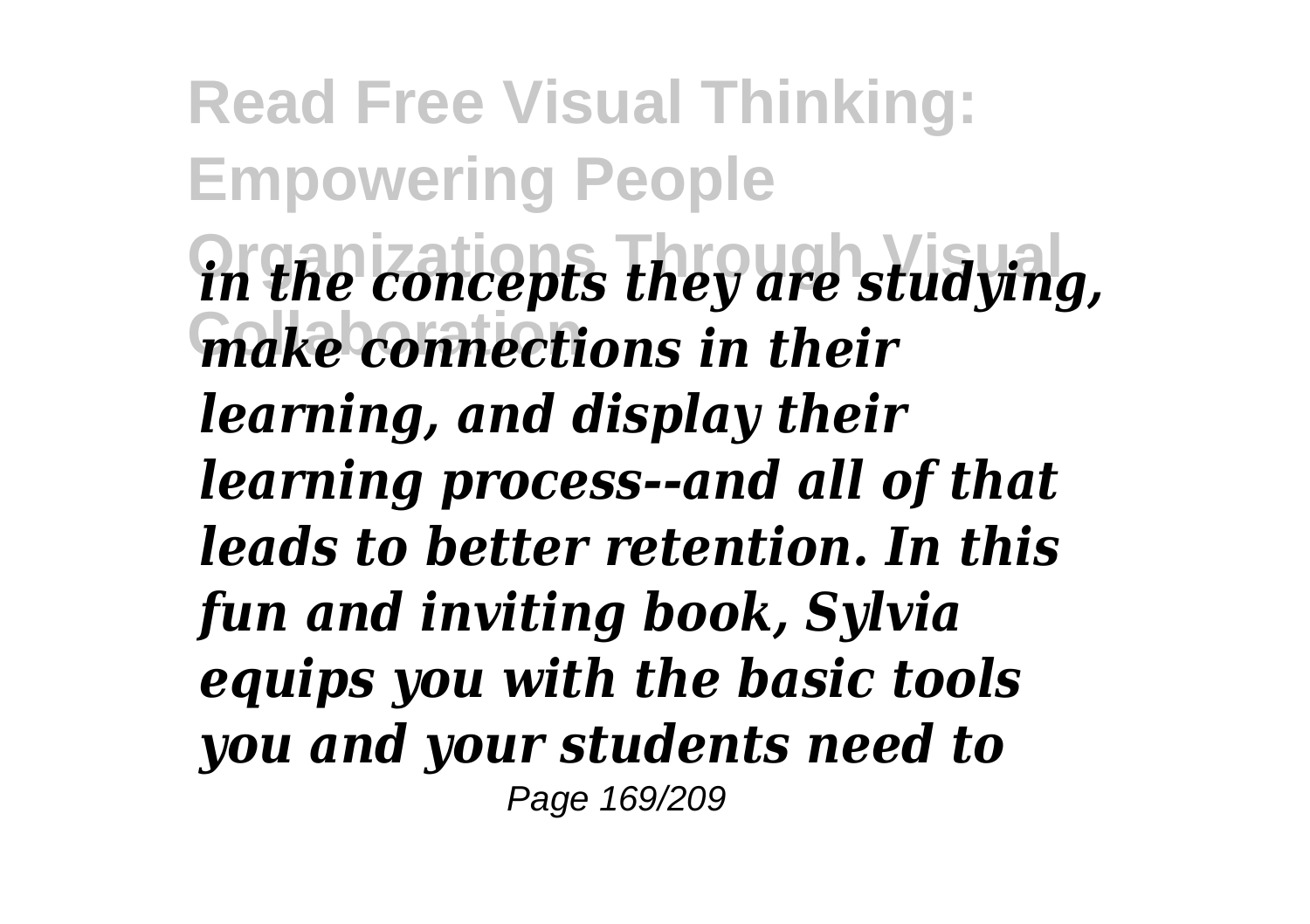**Read Free Visual Thinking: Empowering People** *introduce doodling and h Visual* **Collaboration** *sketchnoting in the classroom. With step-by-step sketchnote practice sessions and 180] icons you can use or adapt to represent your ideas, How to Sketchnote will inspire you to embrace the doodler within--even if you think* Page 170/209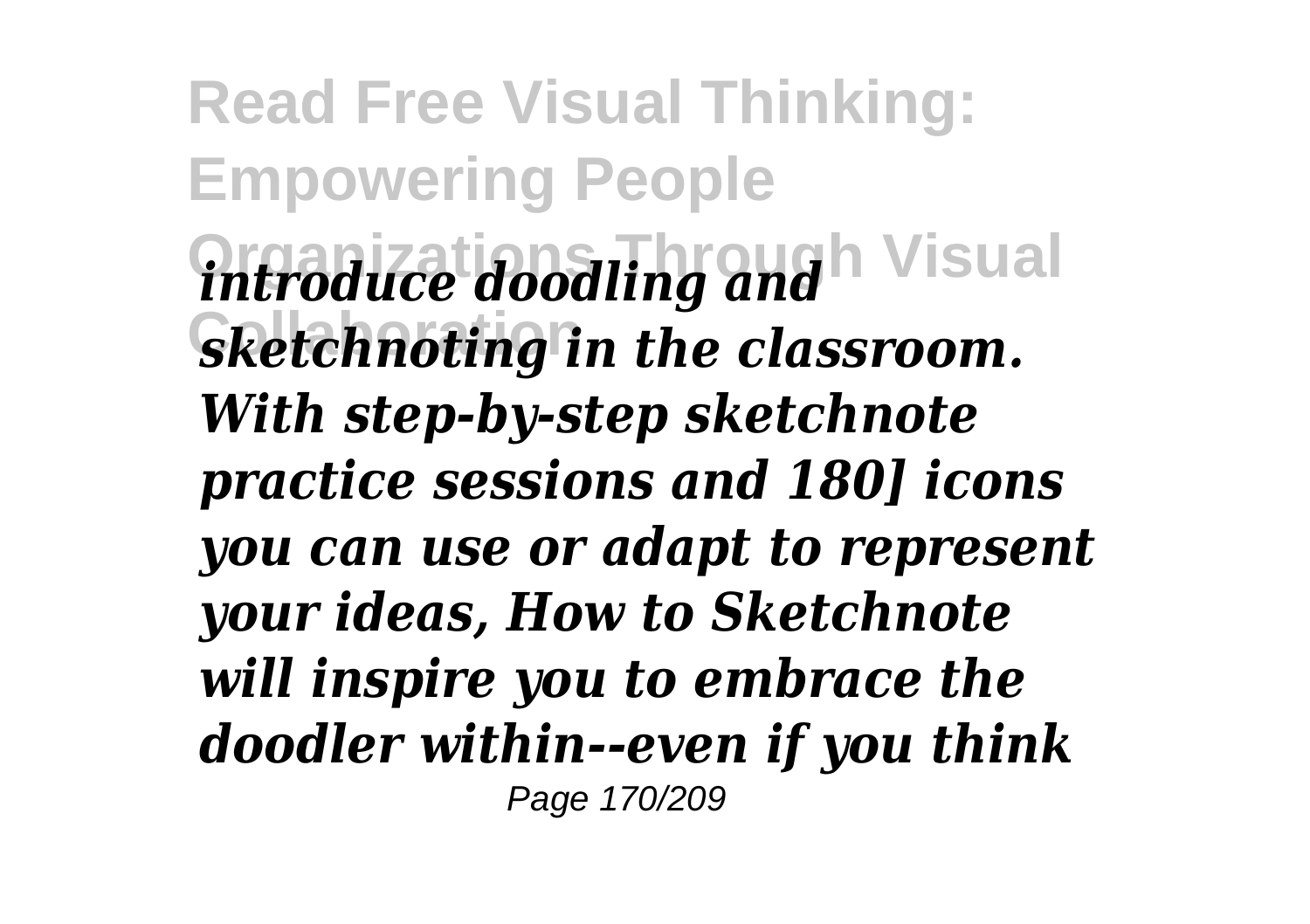**Read Free Visual Thinking: Empowering People Organizations Through Visual** *you can't draw. Bonus Get Free* **Collaboration** *Access to Sylvia Duckworth's "Sketchnoting Icon Database " "Sylvia Duckworth is the queen of classroom Sketchnoting . . . . Sit down with this book to have your own personal mentor of sketchnoting and start* Page 171/209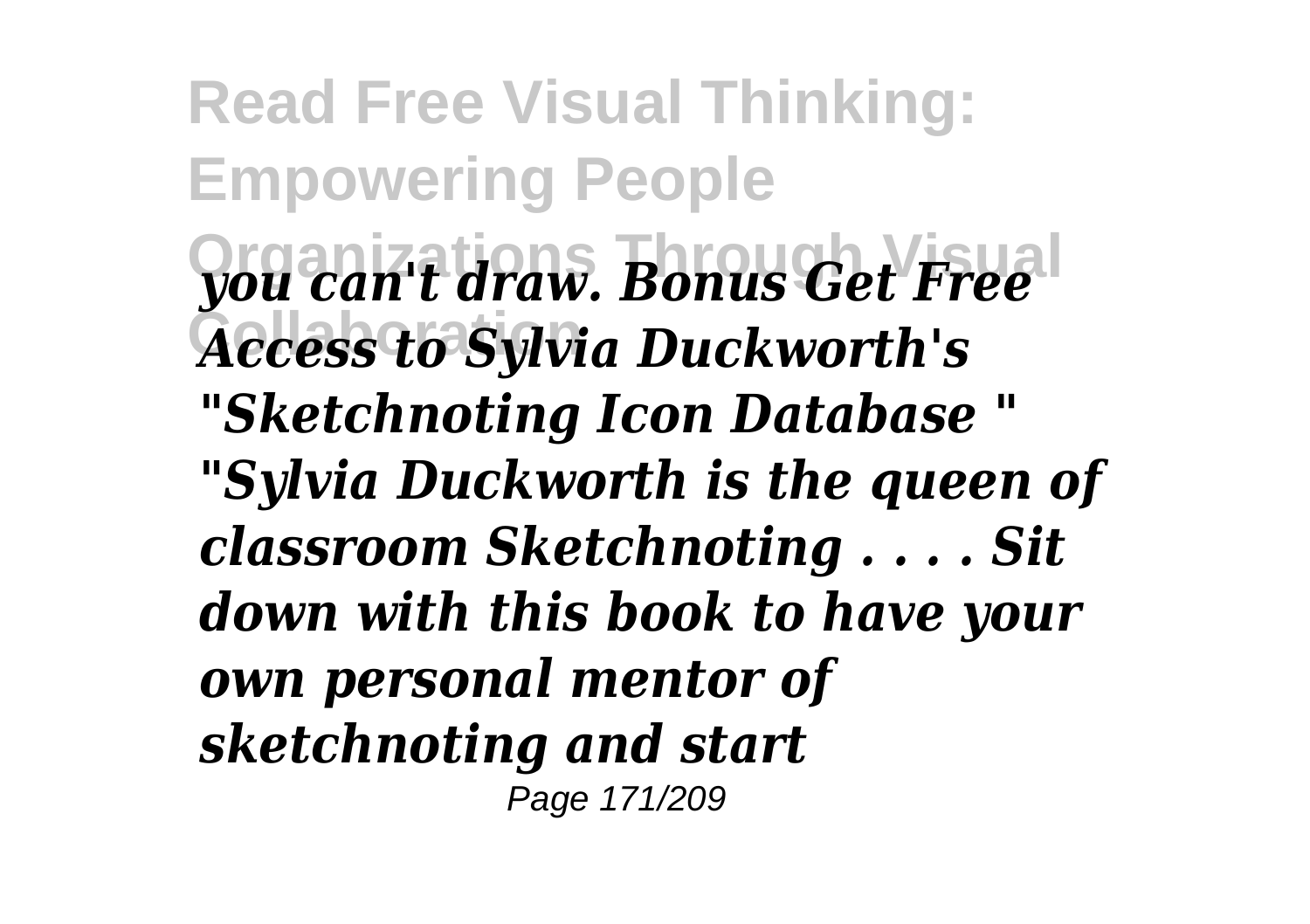**Read Free Visual Thinking: Empowering People** *<u>empowering yourself and youral</u>* **Collaboration** *students to supercharge ideas and learning." --Vicki Davis, teacher, IT director, and creator of CoolCatTeacher.com "Hooray for visual literacy, sketchnoting as a learning strategy, and Sylvia Duckworth for sharing this* Page 172/209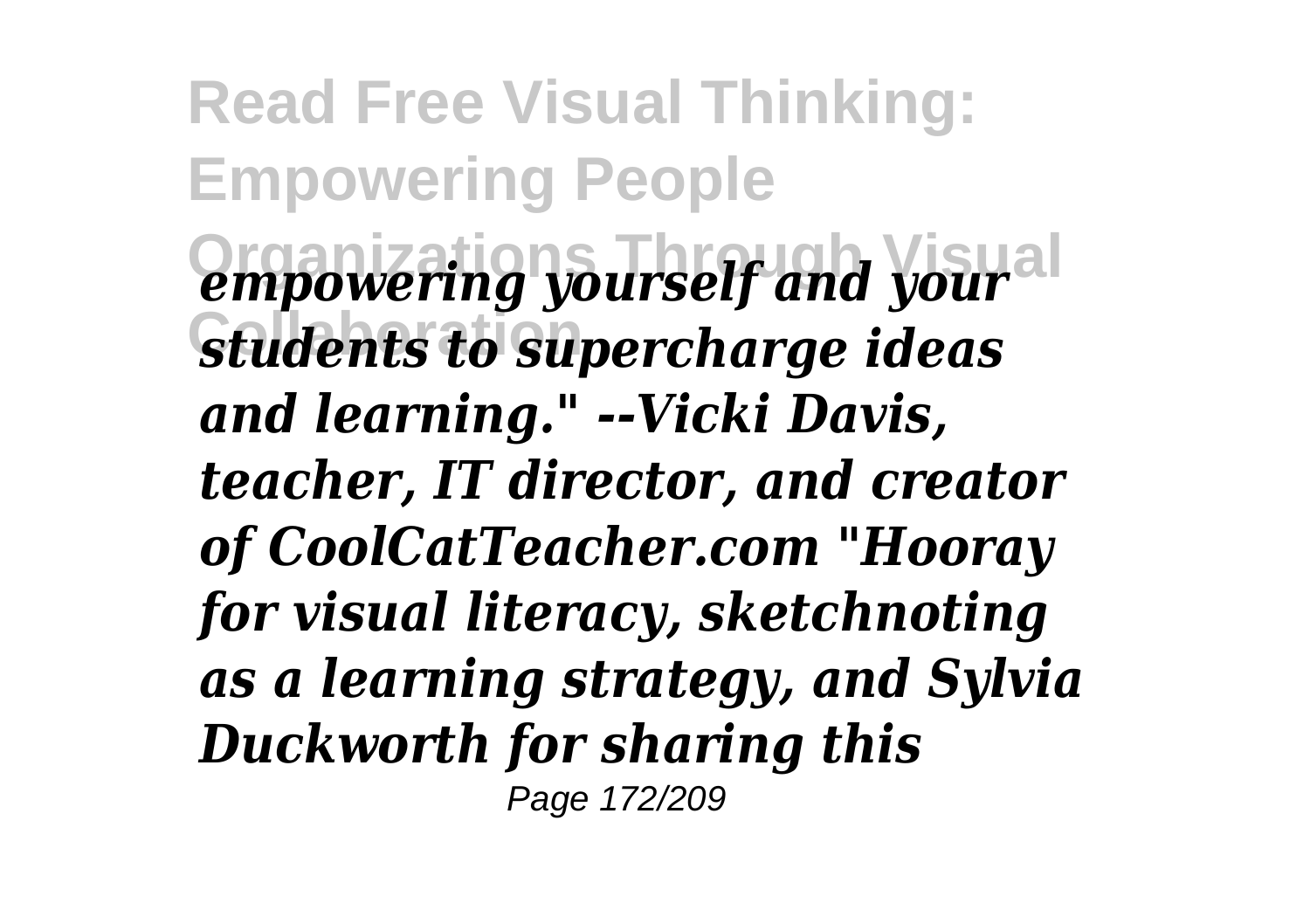**Read Free Visual Thinking: Empowering People** *important contribution to our* al **Collaboration** *digital toolkits as technologyusing teachers " --Dr. Wesley Fryer, author of Playing with Media: Simple Ideas for Powerful Sharing "Sylvia has created a great manual of the basics of how to sketchnote for yourself or have* Page 173/209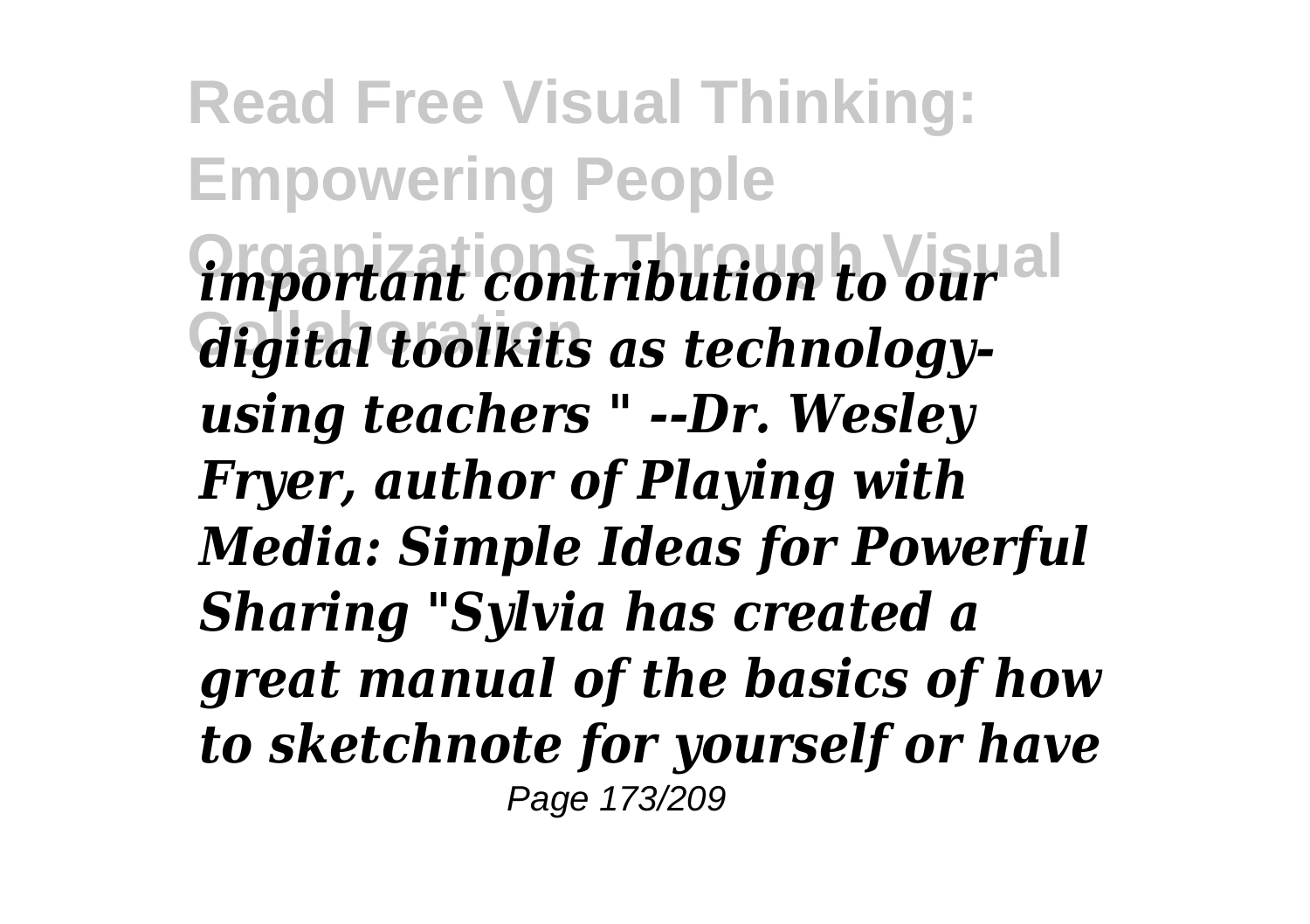**Read Free Visual Thinking: Empowering People Organizations Through Visual** *students use visual note-taking to* **Collaboration** *support learning." --Kathy Schrock, adjunct professor, higher ed graduate students, Wilkes University "I am blown away by Sylvia's comprehensive guide/manual for sketchnoting for teachers and students. It* Page 174/209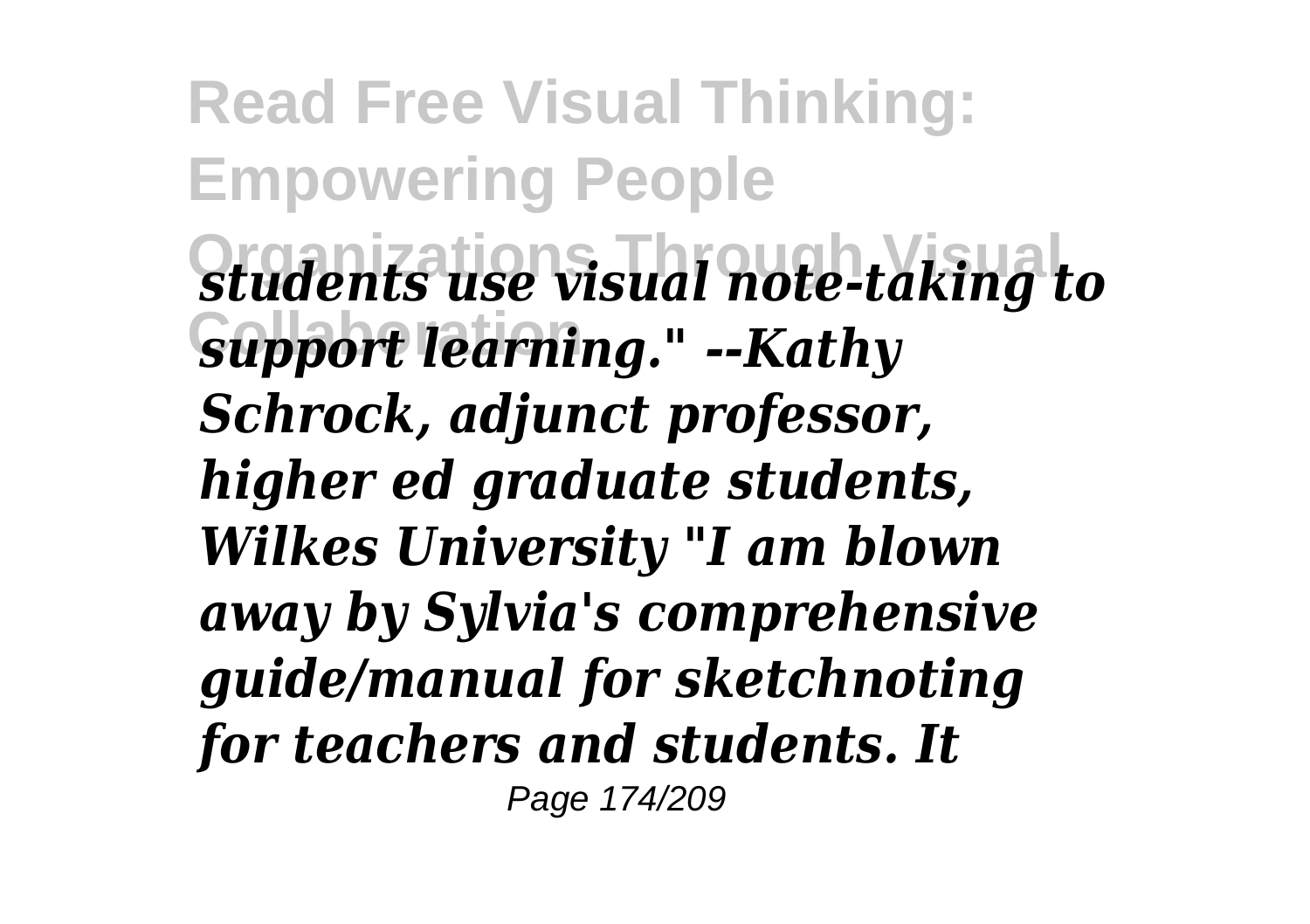**Read Free Visual Thinking: Empowering People** *Contains a wealth of useful* isual **Collaboration** *resources as well as ideas and activities to get started with this visual form of thinking, reflecting, and making your learning visible." --Silvia Tolisano, author of A Guide to Documenting Learning* Page 175/209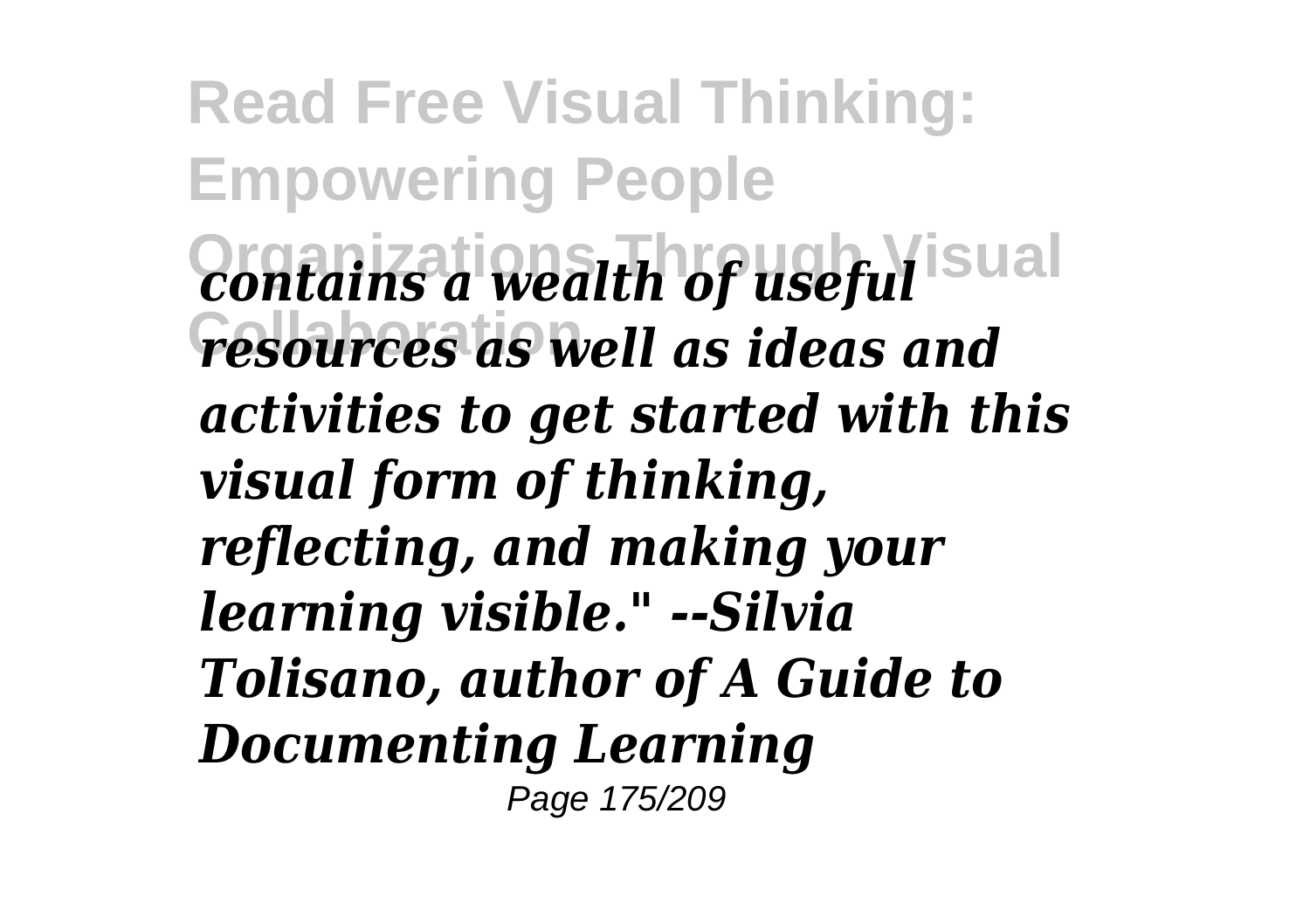**Read Free Visual Thinking: Empowering People** SylviaDuckworth.com gh Visual  $\widetilde{W}$ hat Visual Meetings did for *meetings and Visual Teams did forteams, this book does for leaders Visual Leaders explores how leaders can support visioningand strategy formation, planning and management,* Page 176/209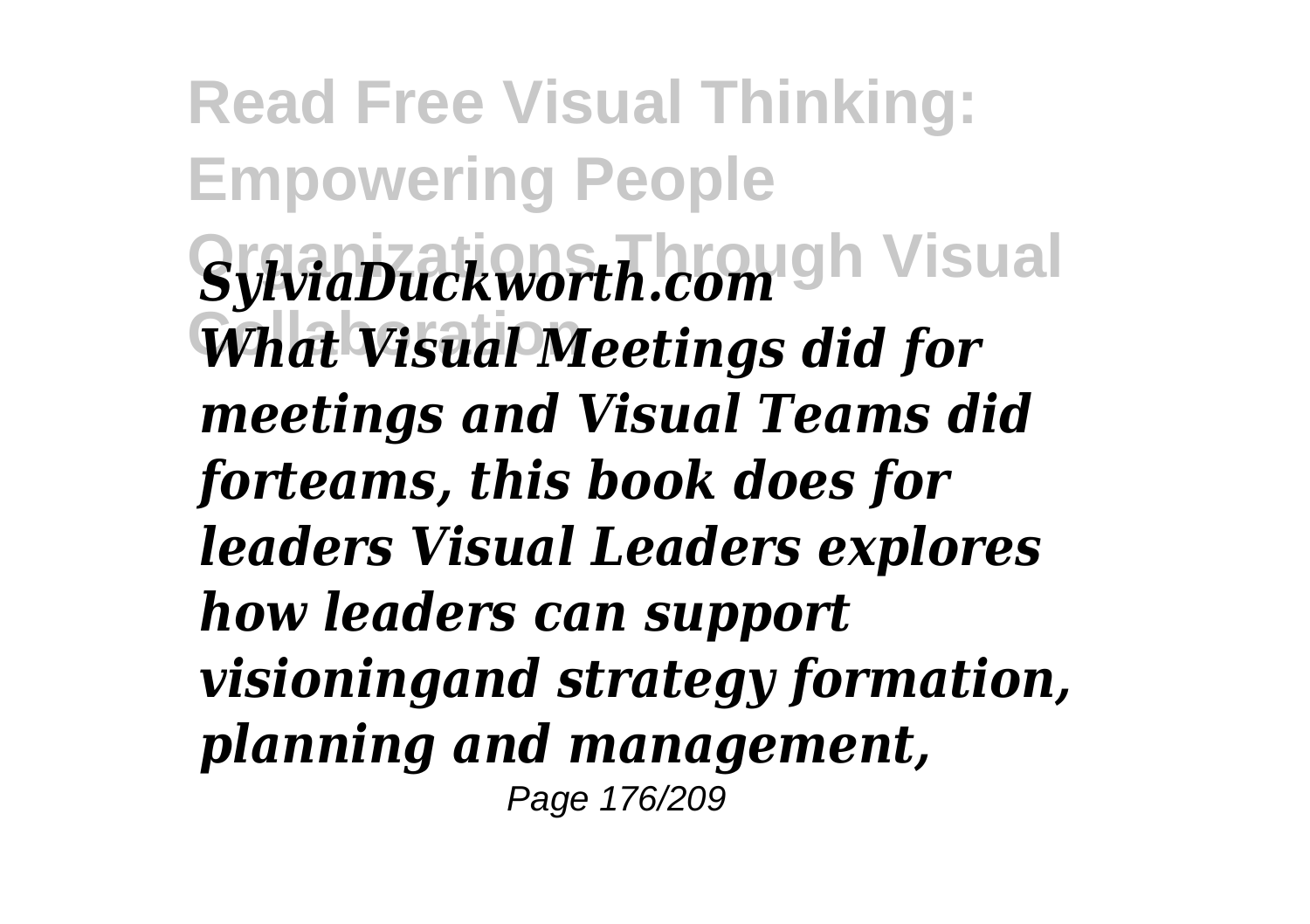**Read Free Visual Thinking: Empowering People Organizations Through Visual** *andorganizationchange through* **Collaboration** *the application of visual meeting andvisual team methodologies organization wide—literally"transforming" communications and people's sense of what ispossible. It describes seven essential tools for visualleaders—mental models,* Page 177/209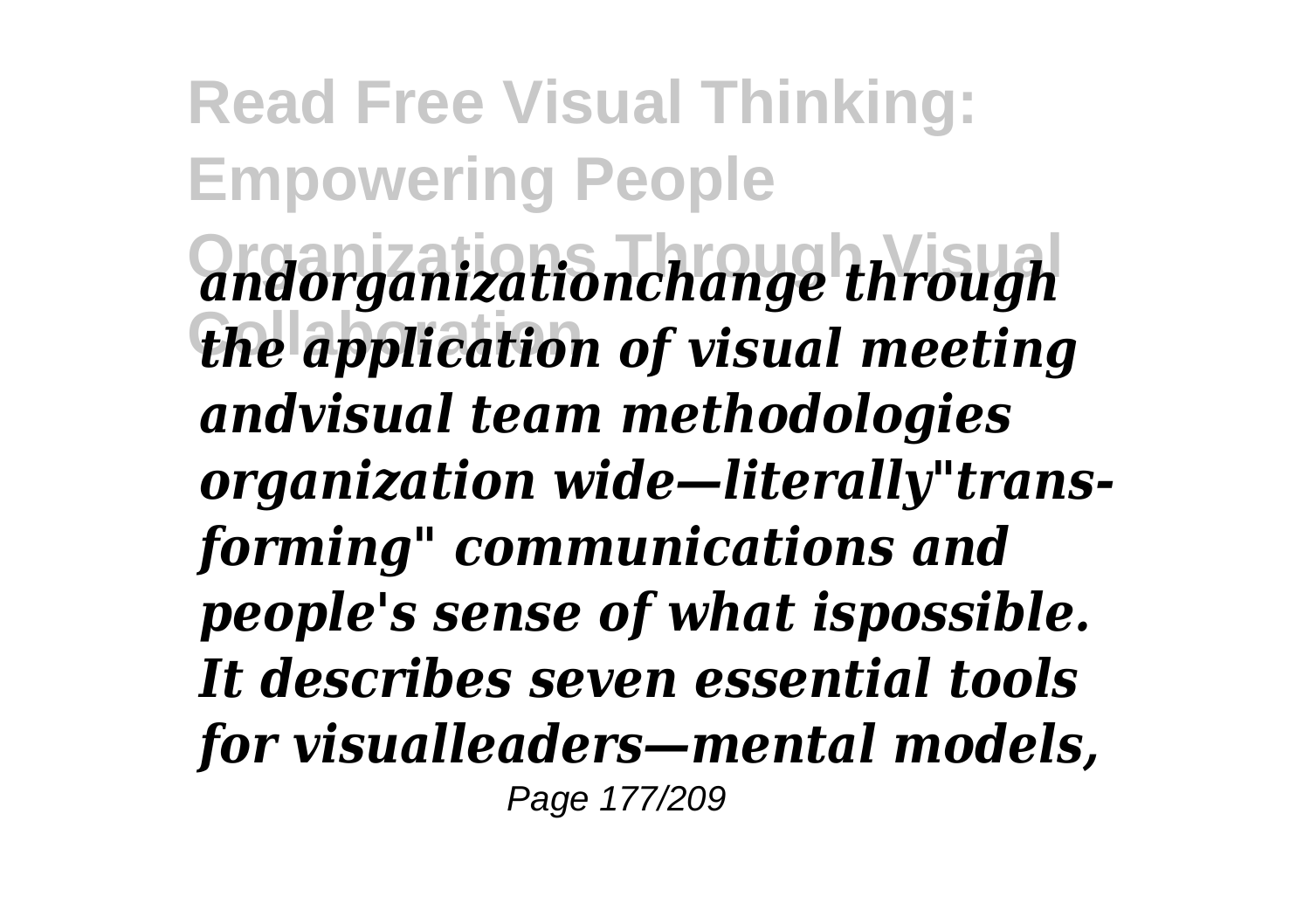**Read Free Visual Thinking: Empowering People Visual meetings, graphic** Visual **Collaboration** *templates,decision theaters, roadmaps, Storymaps, and virtualvisuals—and examples of methods for implementation throughoutan organization. Written for all levels of leadership in organizations,* Page 178/209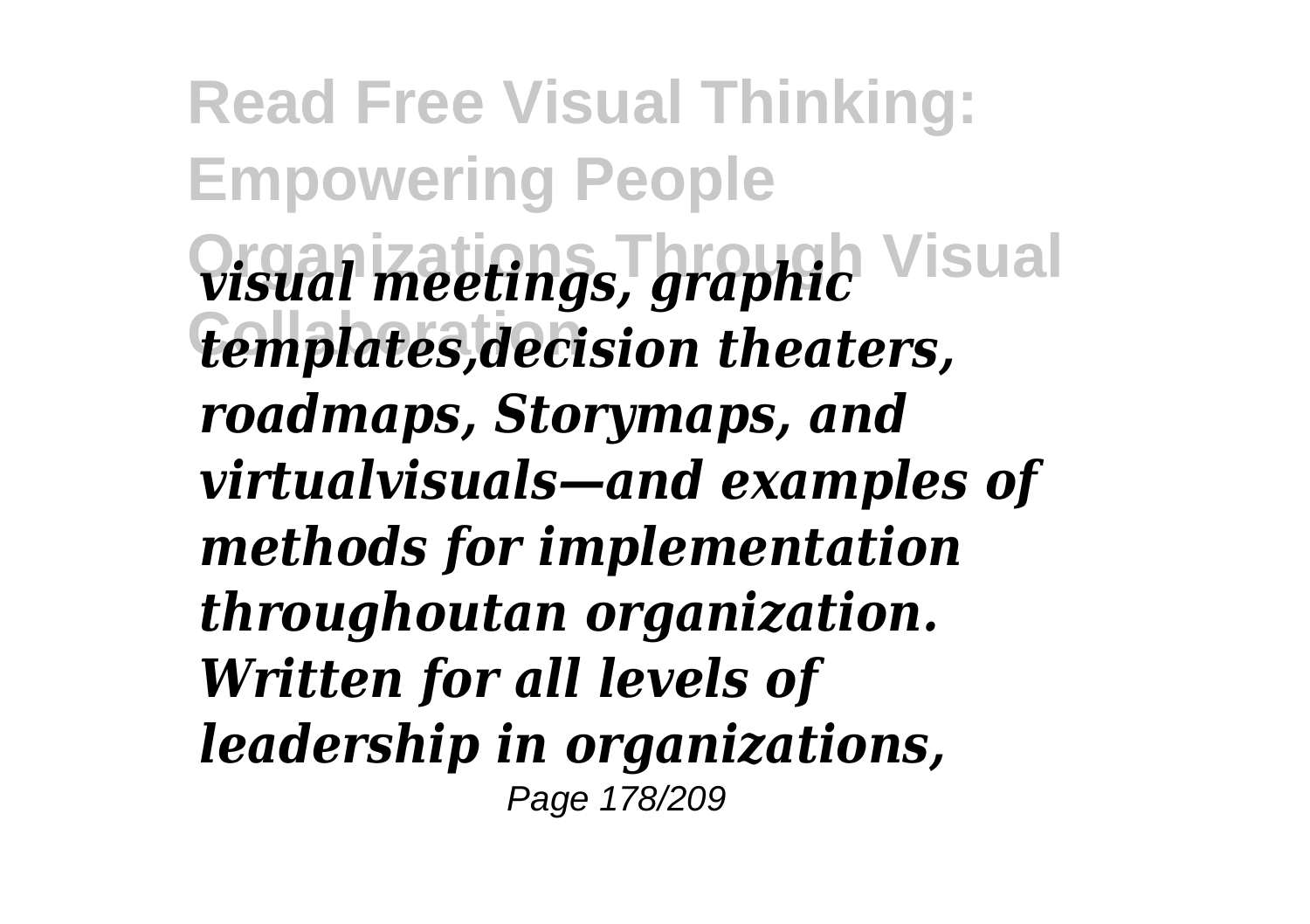**Read Free Visual Thinking: Empowering People Organizations Through Visual** *fromdepartment heads through* **Collaboration** *directors, heads of strategic businessunits, and "C" level executives Explores how communications has become interactive and graphicand how these tools can be used to shape direction and align peoplefor* Page 179/209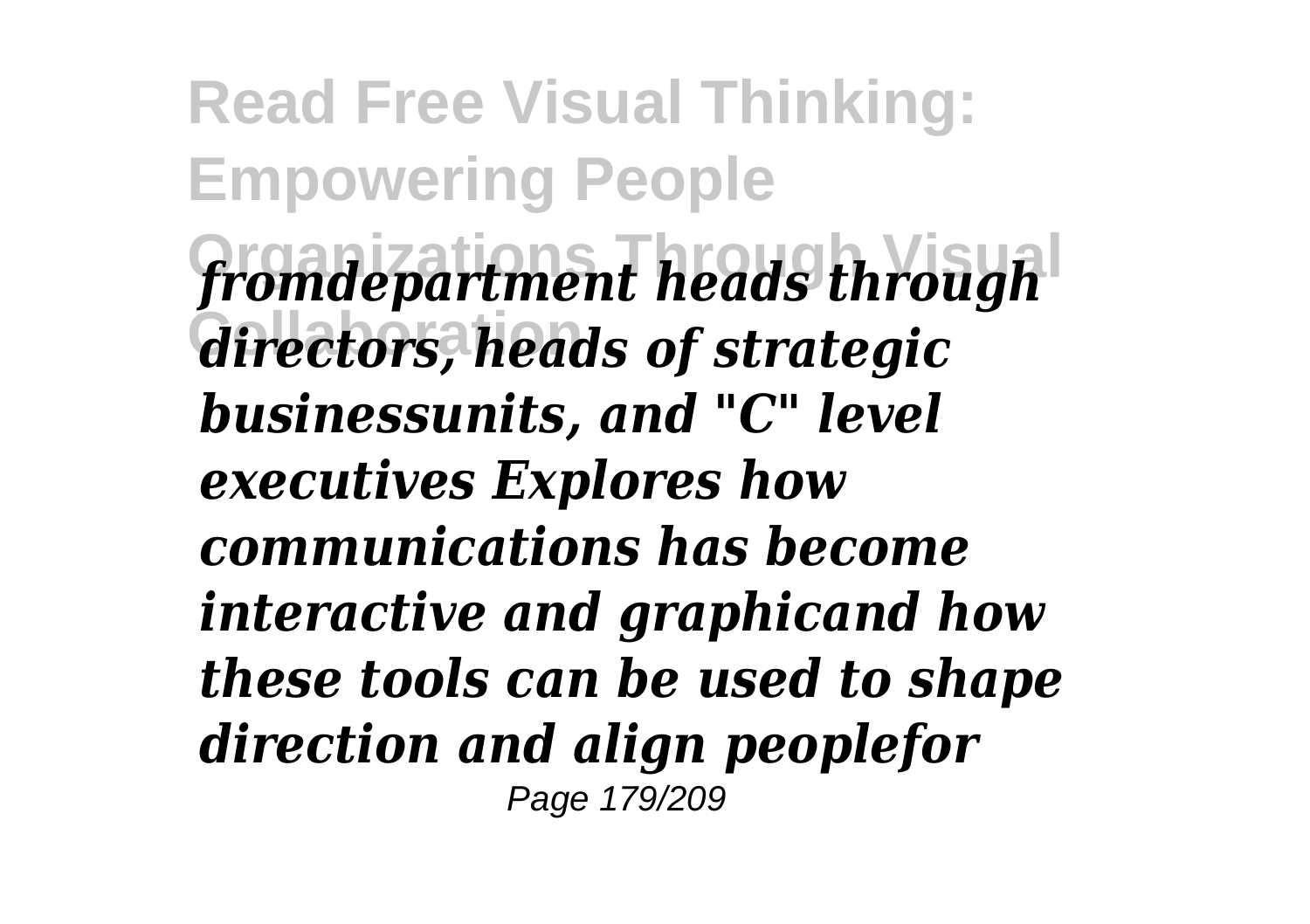**Read Free Visual Thinking: Empowering People** *implementation Brings tools,* **Collaboration** *methods and frameworks to life with stories ofreal organizations modeling these practices Visual Leaders answers the question of how designthinking and visual literacy can help to orient leaders to thecomplexity of contemporary* Page 180/209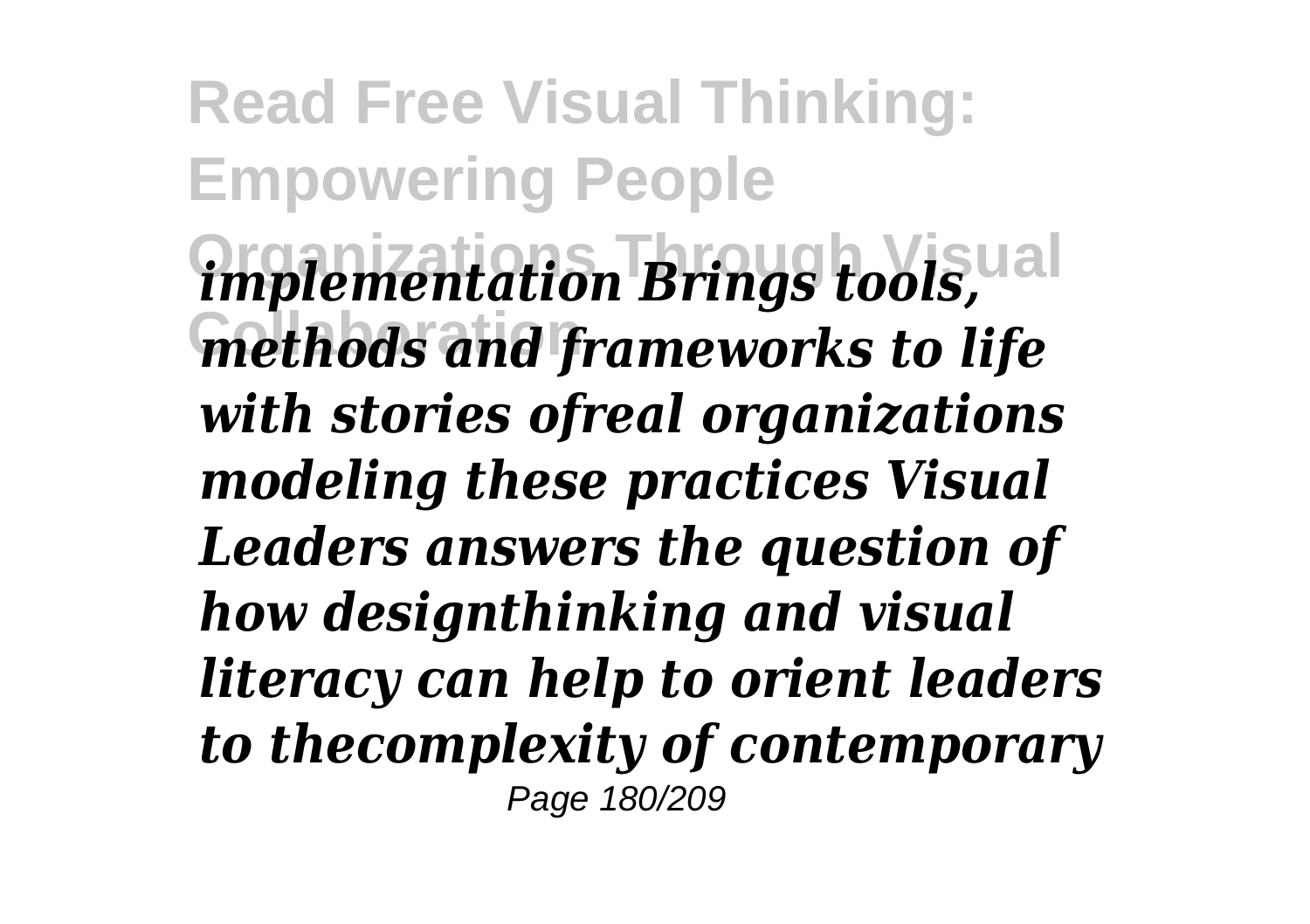**Read Free Visual Thinking: Empowering People Organizations Through Visual** *organizations in the private,non-***Collaboration** *profit, and public sectors. Use eye-popping visual tools to energize your people! Just as social networking has reclaimed the Internet for human interactivity and co-creation, the visual meetings movement is* Page 181/209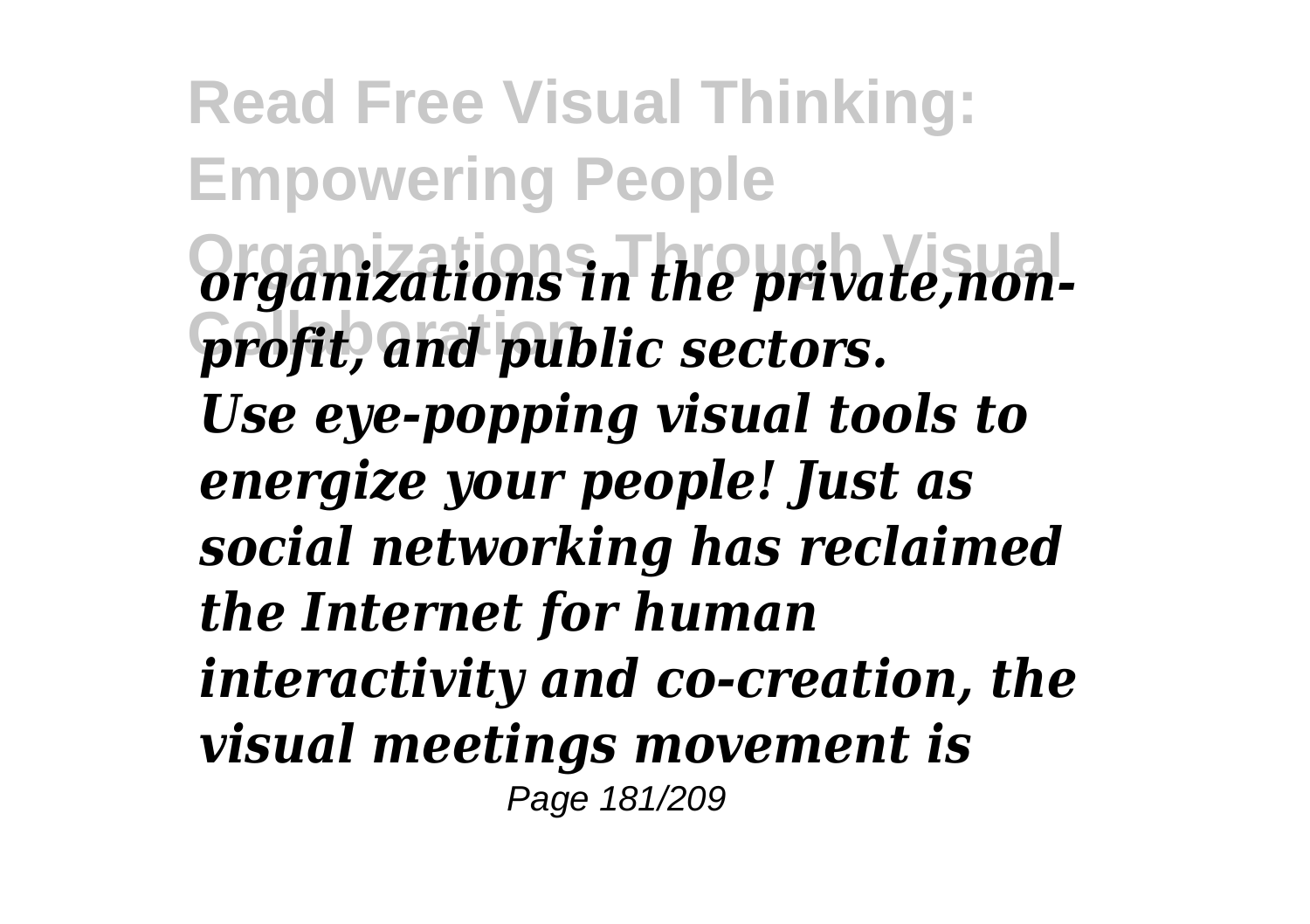**Read Free Visual Thinking: Empowering People Organizations Through Visual** *reclaiming creativity,* productivity, and playful *exchange for serious work in groups. Visual Meetings explains how anyone can implement powerful visual tools, and how these tools are being used in Silicon Valley and elsewhere to* Page 182/209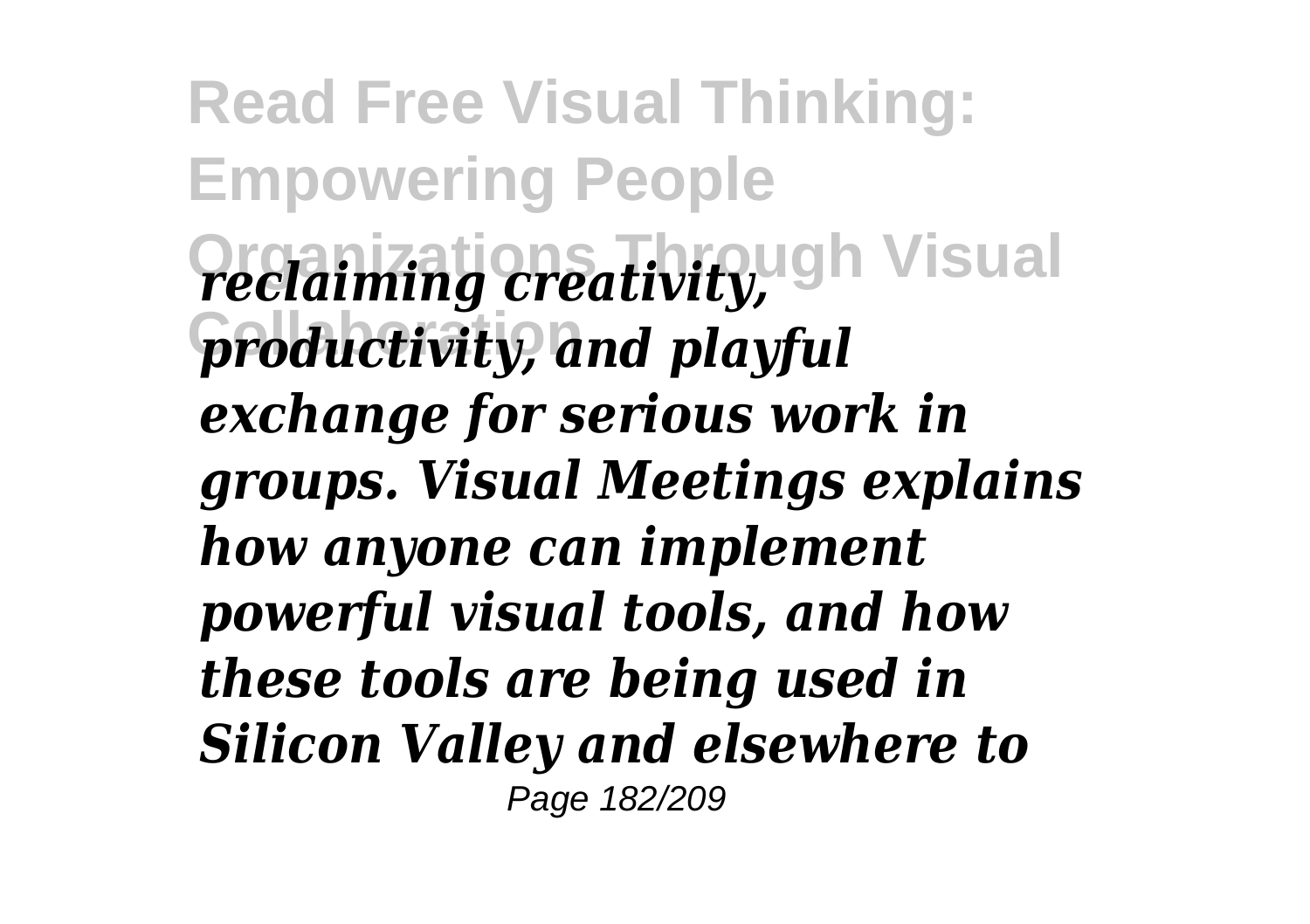**Read Free Visual Thinking: Empowering People Organizations Through Visual** *facilitate both face-to-face and* **Collaboration** *virtual group work. This dynamic and richly illustrated resource gives meeting leaders, presenters, and consultants a slew of exciting tricks and tools, including Graphic recording, visual planning, story boarding,* Page 183/209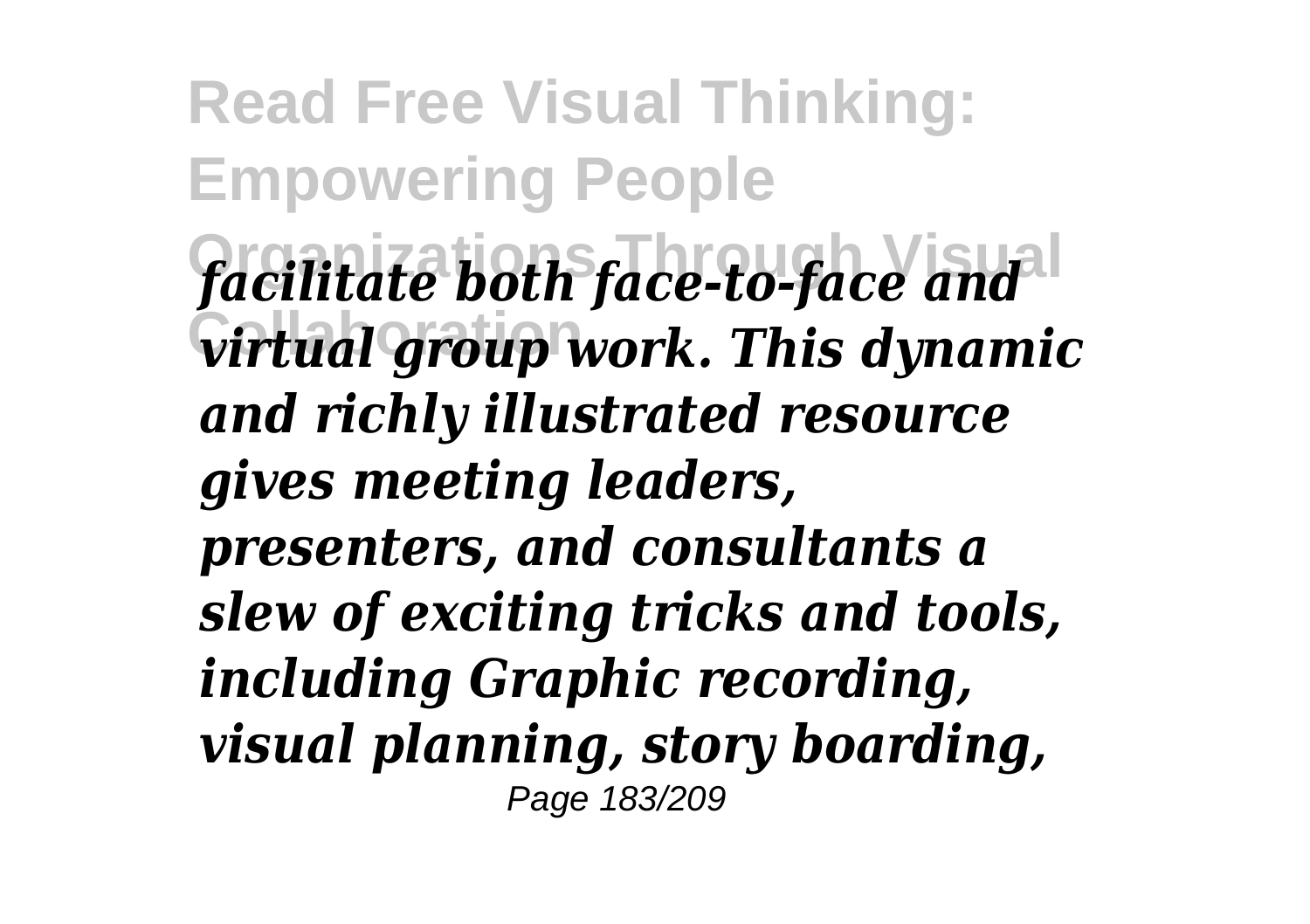**Read Free Visual Thinking: Empowering People Organizations Through Visual** *graphic templates, idea mapping,* etc. Creative ways to energize *team building, sales presentations, staff meetings, strategy sessions, brainstorming, and more Getting beyond paper and whiteboards to engage new media platforms Understanding* Page 184/209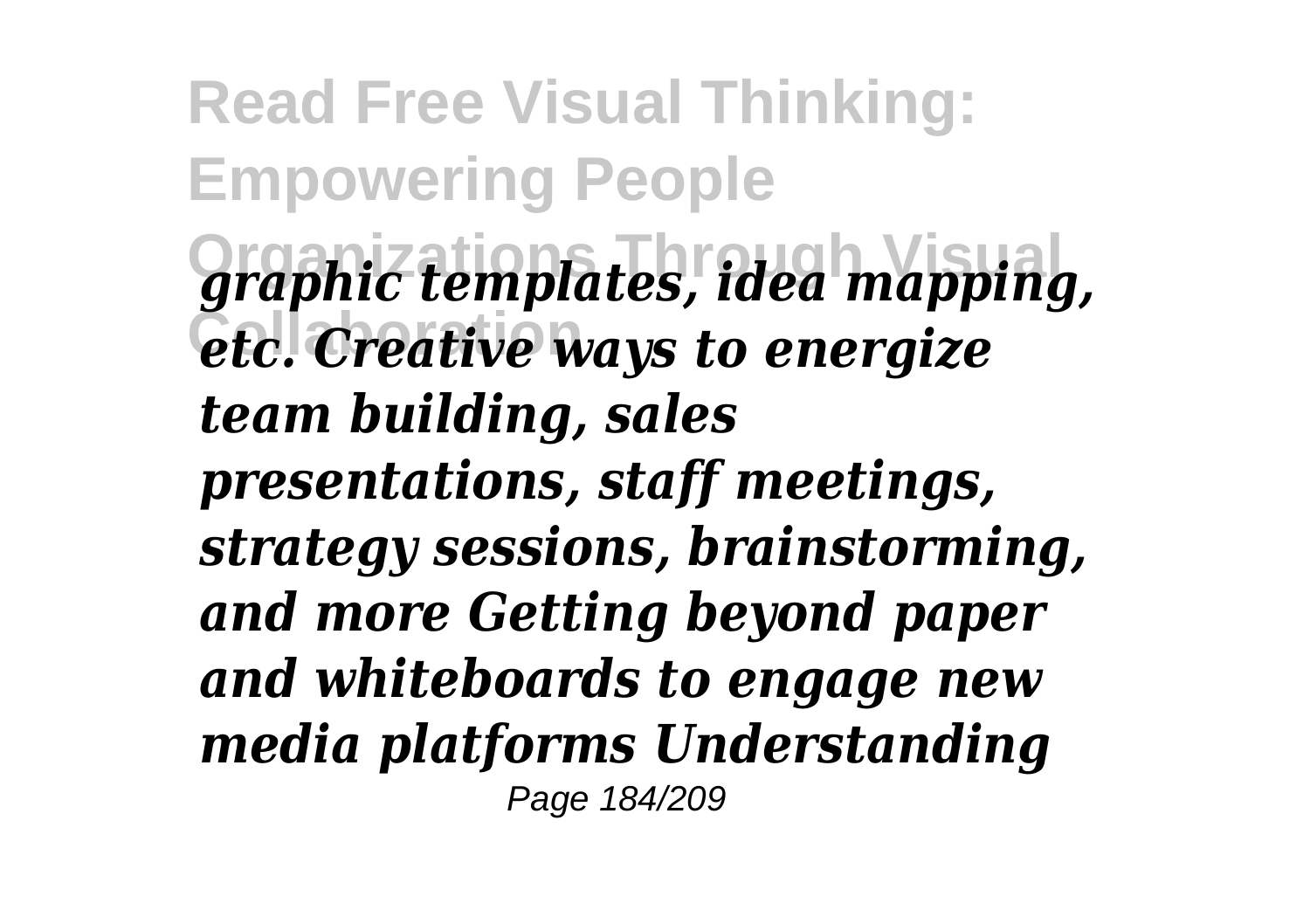**Read Free Visual Thinking: Empowering People Organizations Through Visual** *emerging visual language for* **Collaboration** *leading groups Unlocking formerly untapped creative resources for business success, Visual Meetings will help you and your team communicate ideas more effectively and engagingly. A Step-By-Step Manual for* Page 185/209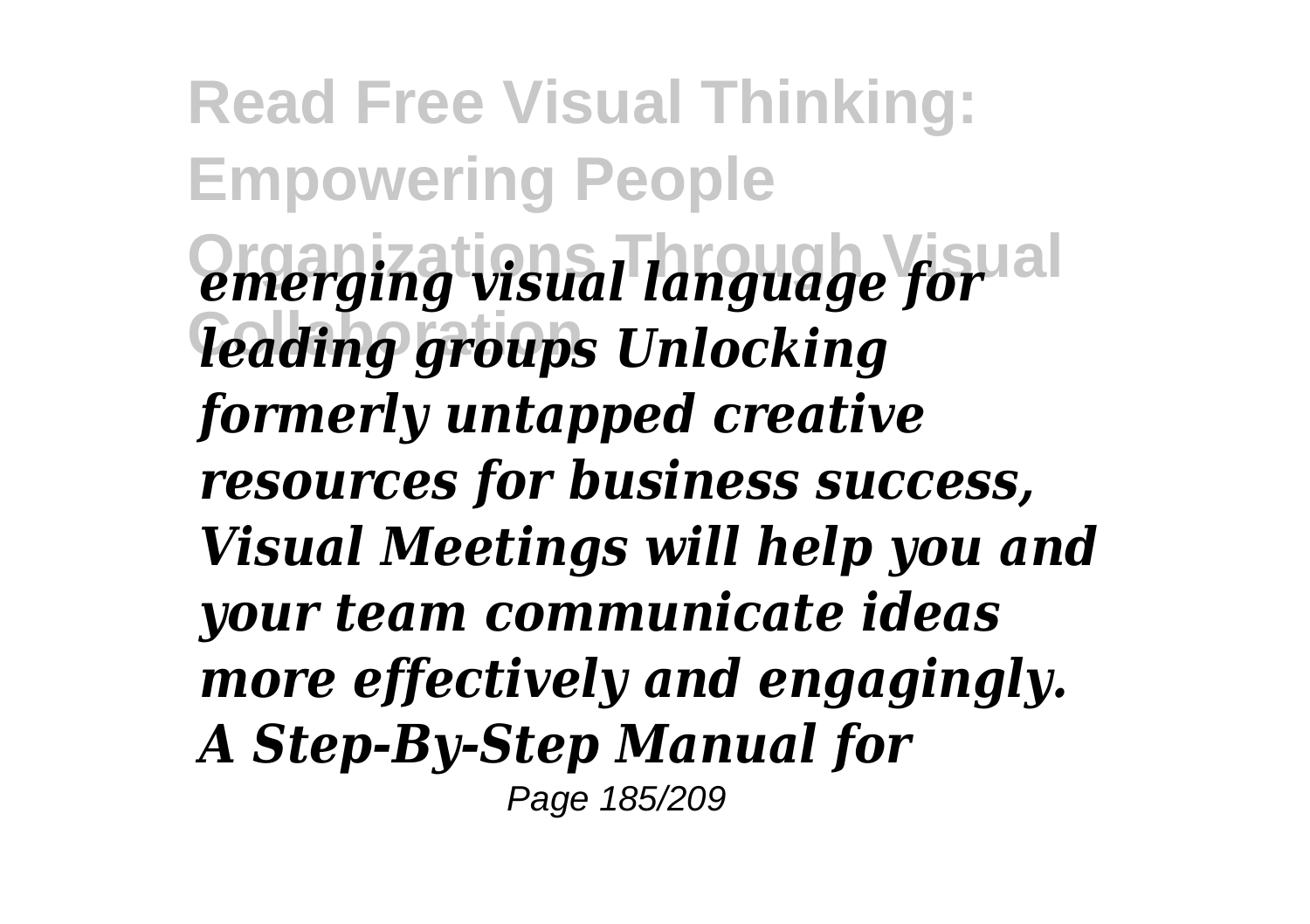**Read Free Visual Thinking: Empowering People Teachers and Students Nisual Visual Doing**<sup>n</sup> *The Doodle Revolution Empowering Methodologies in Organisational and Social Research EMPOWERED Creative collaboration for our* Page 186/209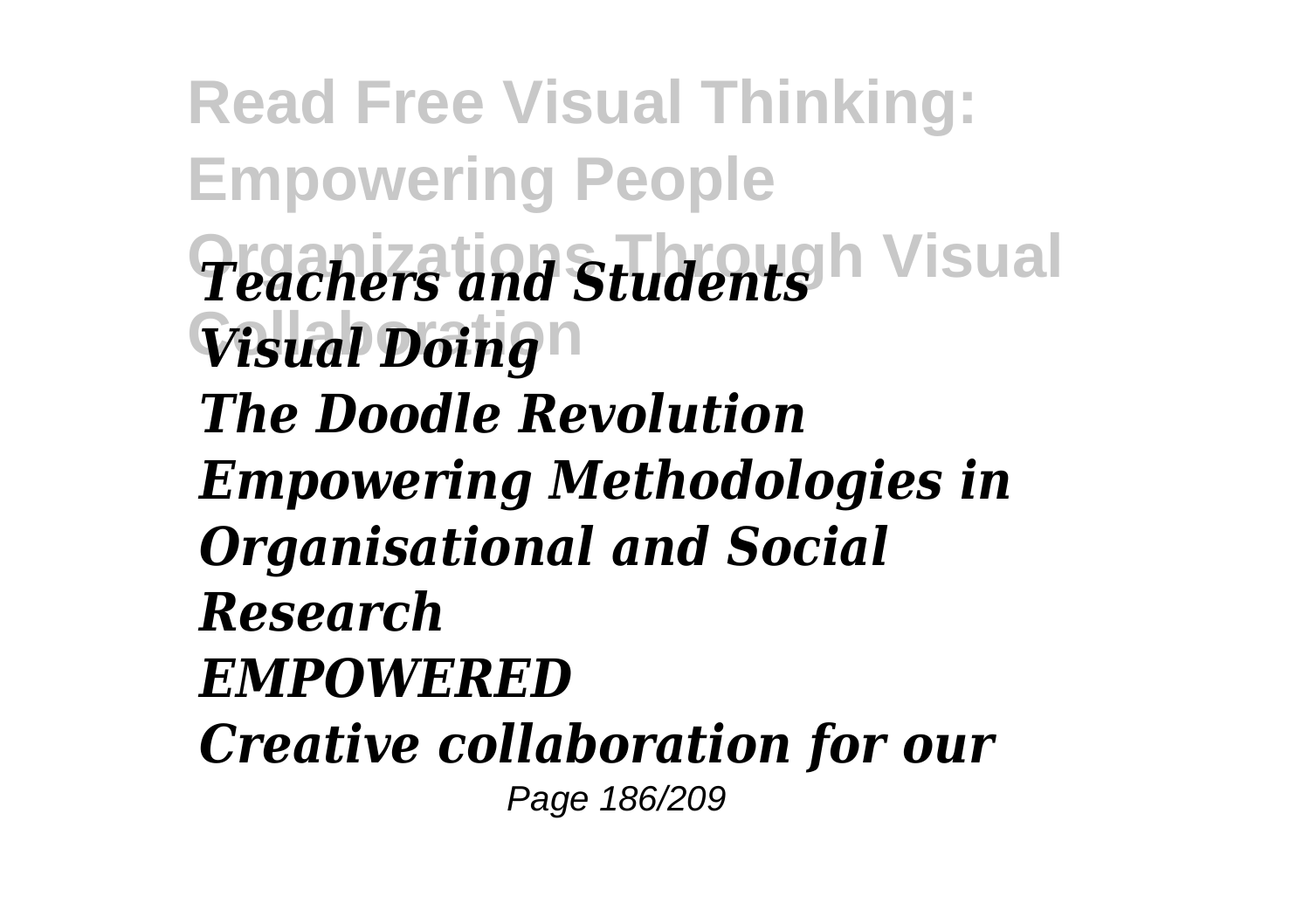**Read Free Visual Thinking: Empowering People Organizations Through Visual** *time* **Collaboration** *Visual Collaboration New Tools for Visioning, Management, and Organization Change*

An exploration of how design might be led by marginalized communities, dismantle structural inequality, and Page 187/209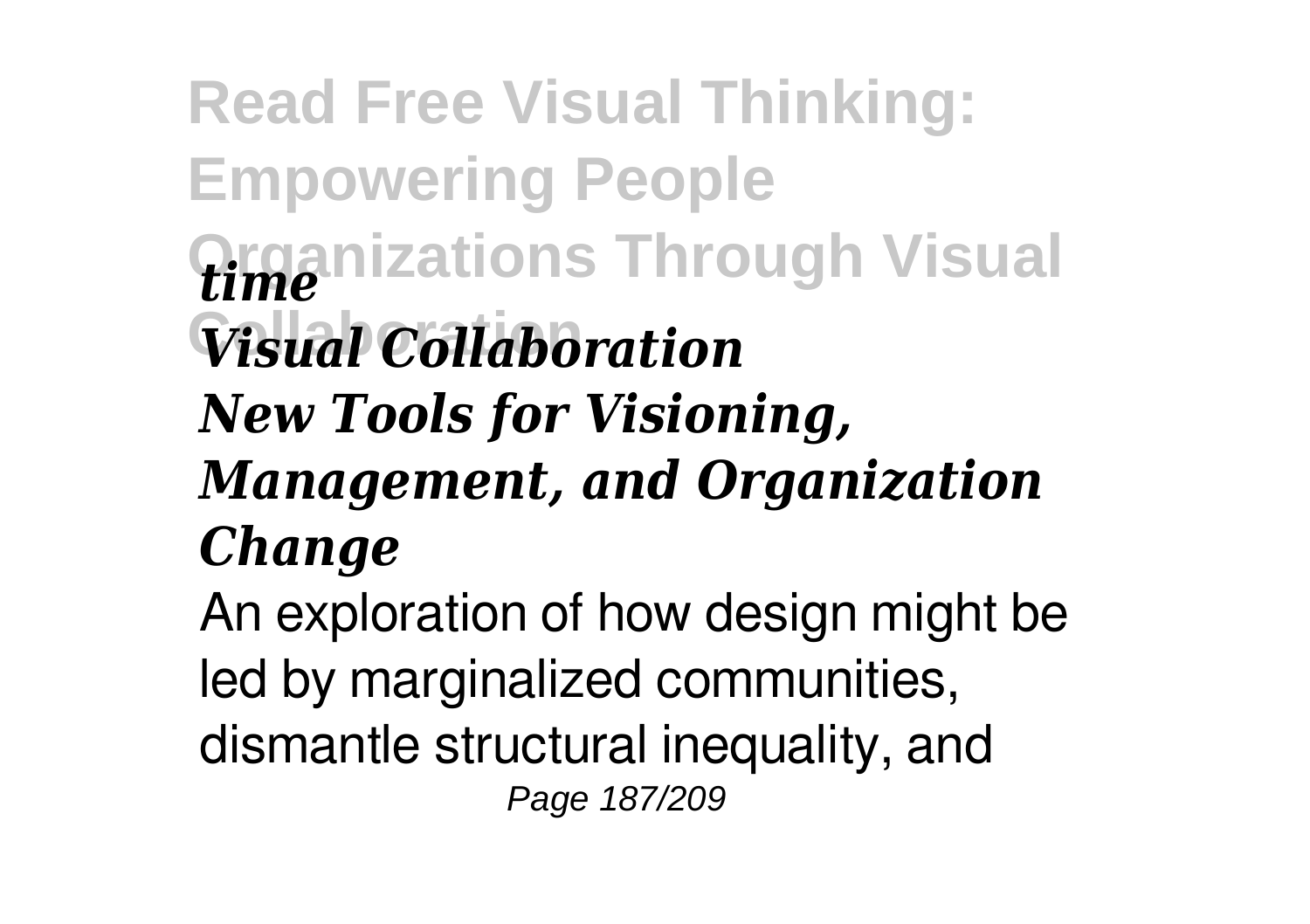**Read Free Visual Thinking: Empowering People** advance collective liberation and ual ecological survival. What is the relationship between design, power, and social justice? "Design justice" is an approach to design that is led by marginalized communities and that aims expilcitly to challenge, rather than reproduce, structural inequalities. It has Page 188/209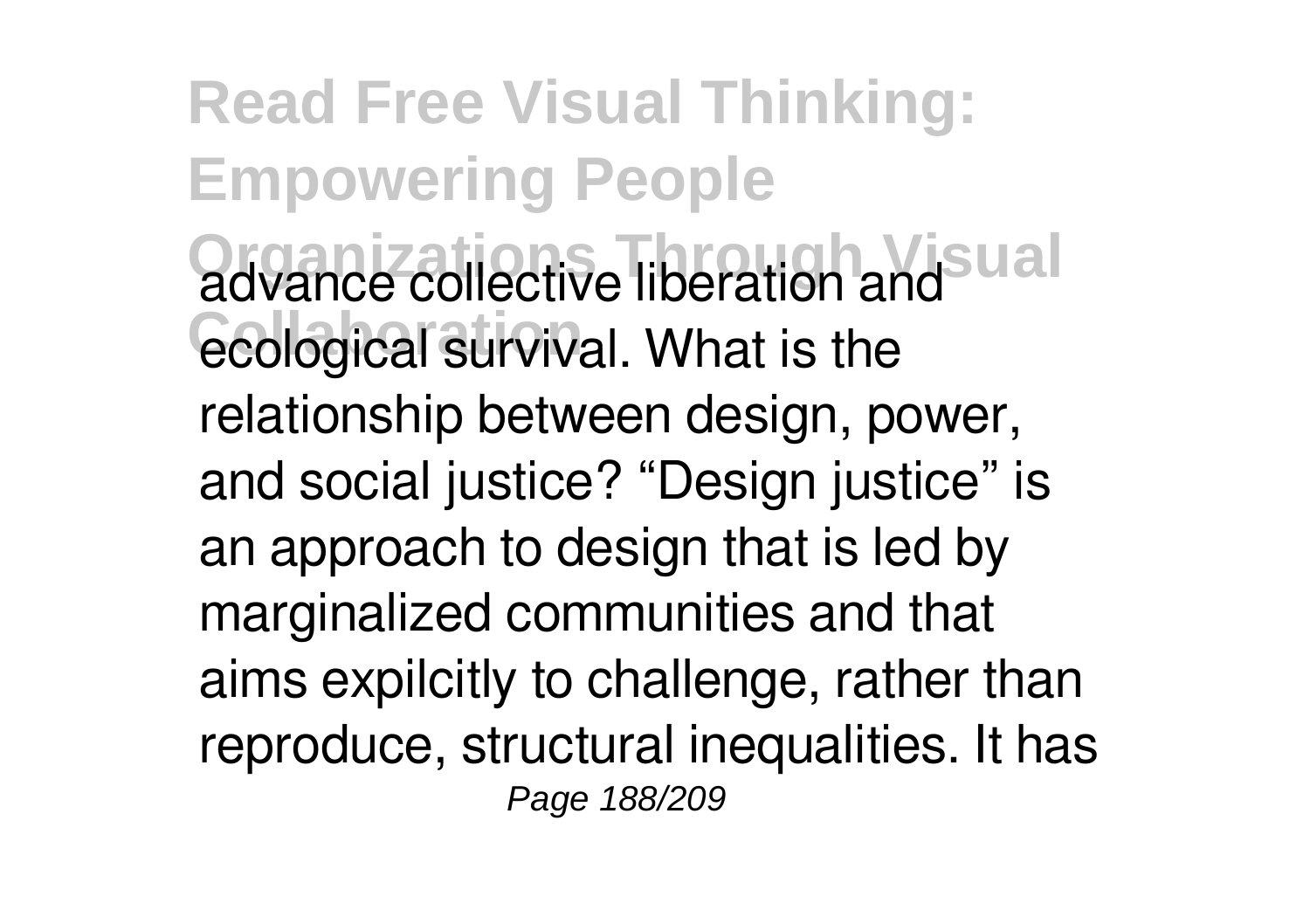**Read Free Visual Thinking: Empowering People** *<u>Organization</u>* **Community** of designers in various fields who work closely with social movements and community-based organizations around the world. This book explores the theory and practice of design justice, demonstrates how universalist design principles and practices erase certain Page 189/209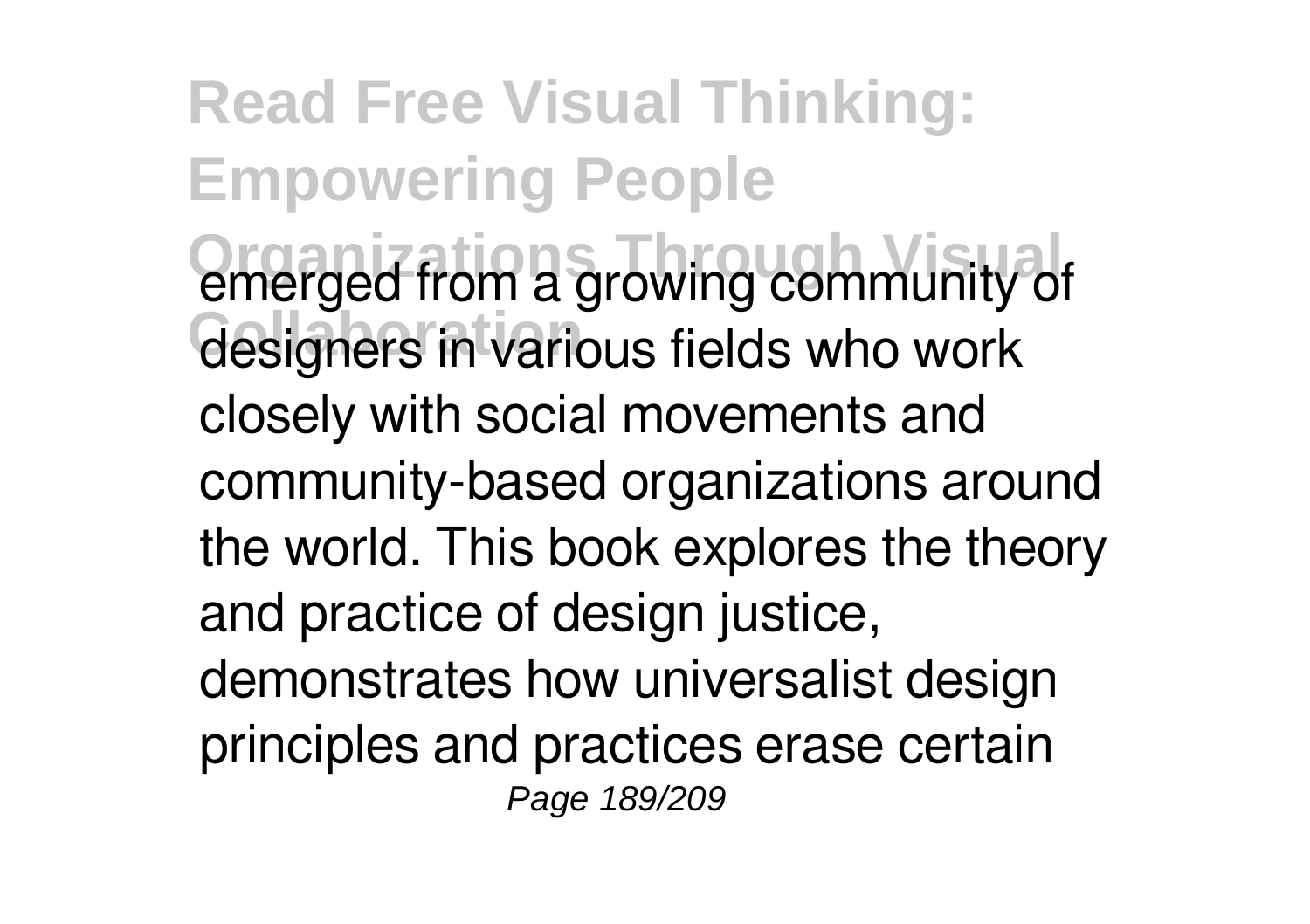**Read Free Visual Thinking: Empowering People Oroups of people—specifically, those** who are intersectionally disadvantaged or multiply burdened under the matrix of domination (white supremacist heteropatriarchy, ableism, capitalism, and settler colonialism)—and invites readers to "build a better world, a world where many worlds fit; linked worlds of Page 190/209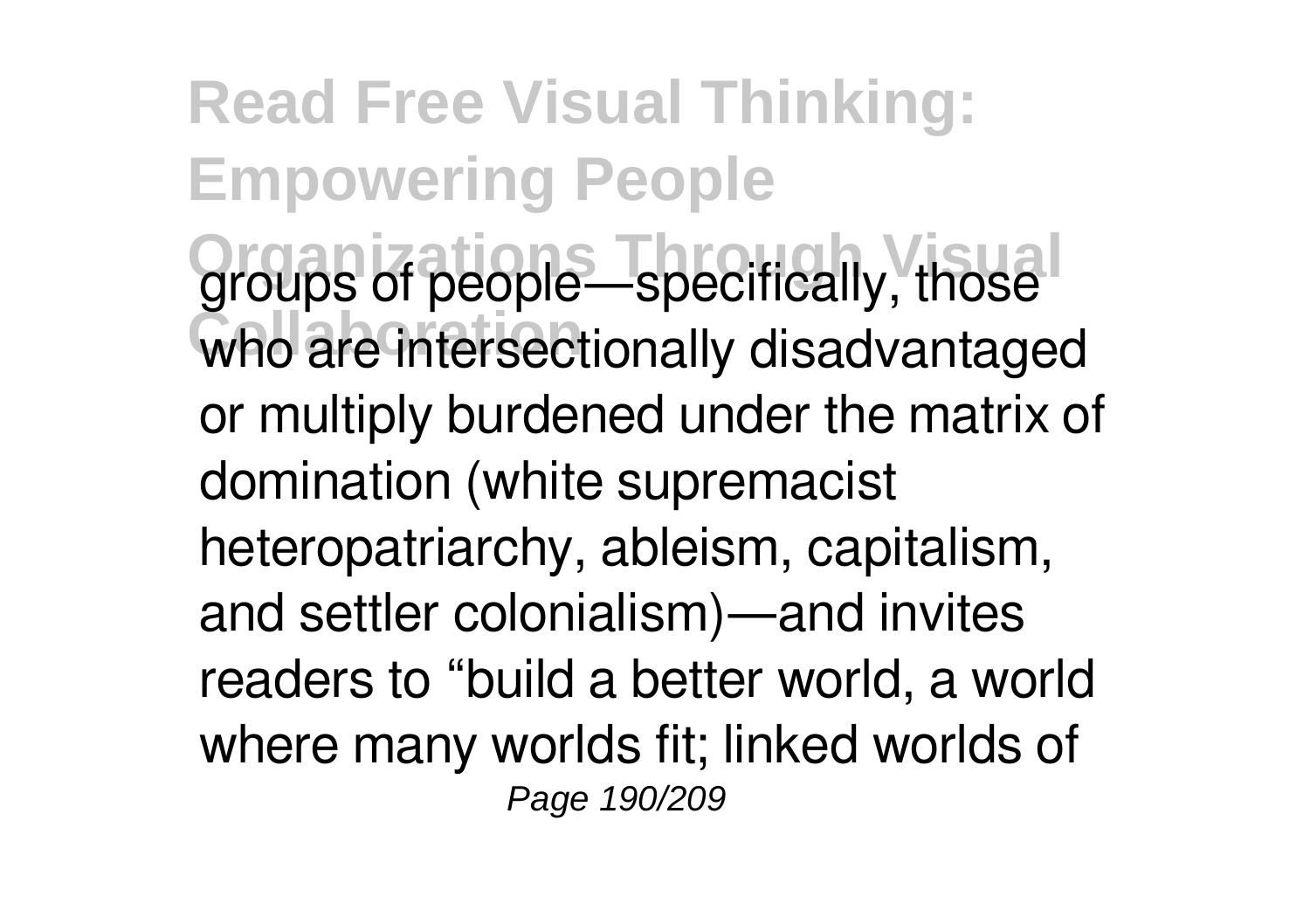**Read Free Visual Thinking: Empowering People Collective liberation and ecological lall** sustainability.<sup>"</sup> Along the way, the book documents a multitude of real-world community-led design practices, each grounded in a particular social movement. Design Justice goes beyond recent calls for design for good, usercentered design, and employment Page 191/209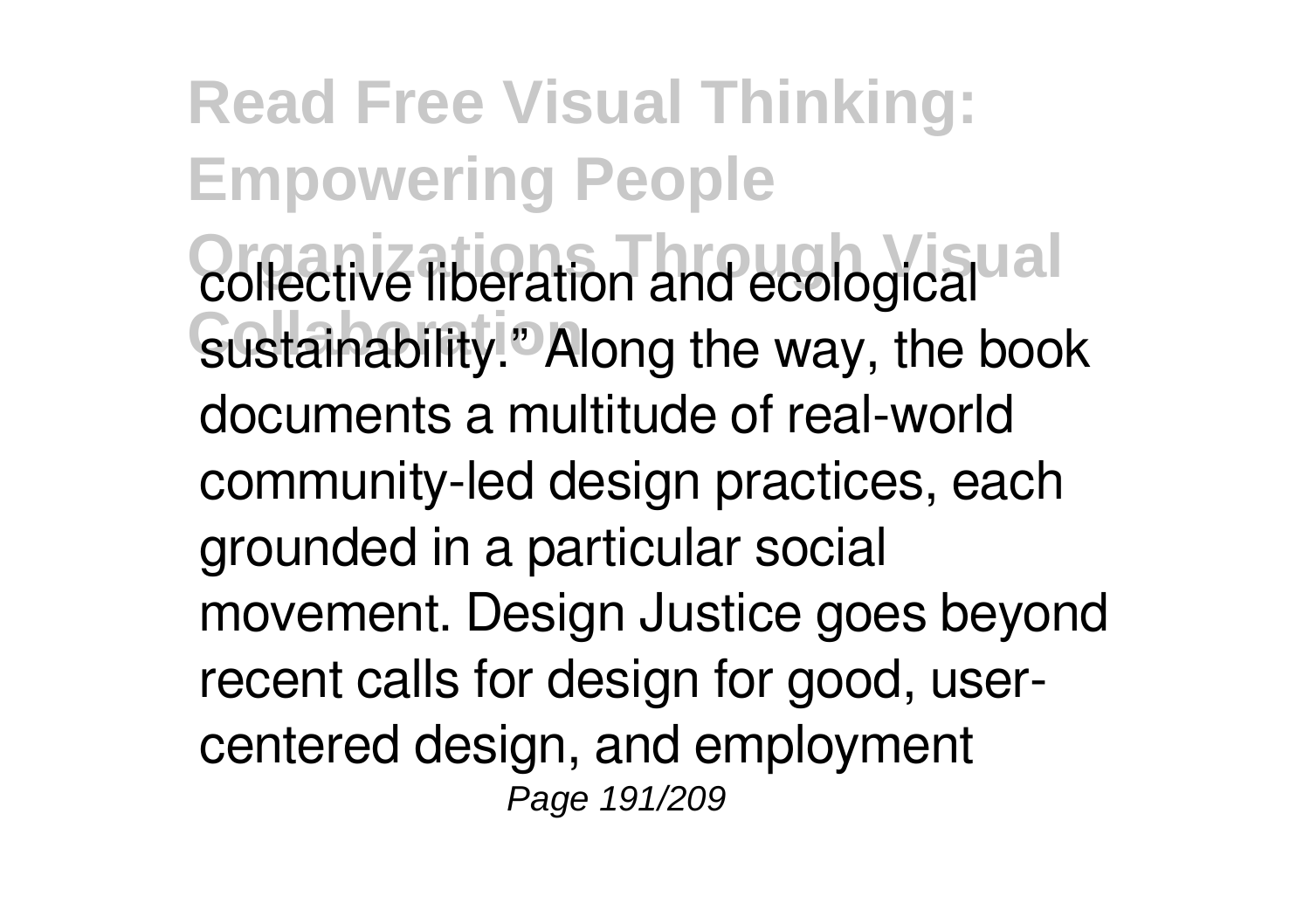**Read Free Visual Thinking: Empowering People** diversity in the technology and design professions; it connects design to larger struggles for collective liberation and ecological survival.

Provides information on ways to help students communicate in a visual world. My Icon Library is an essential collection of impactful images that will Page 192/209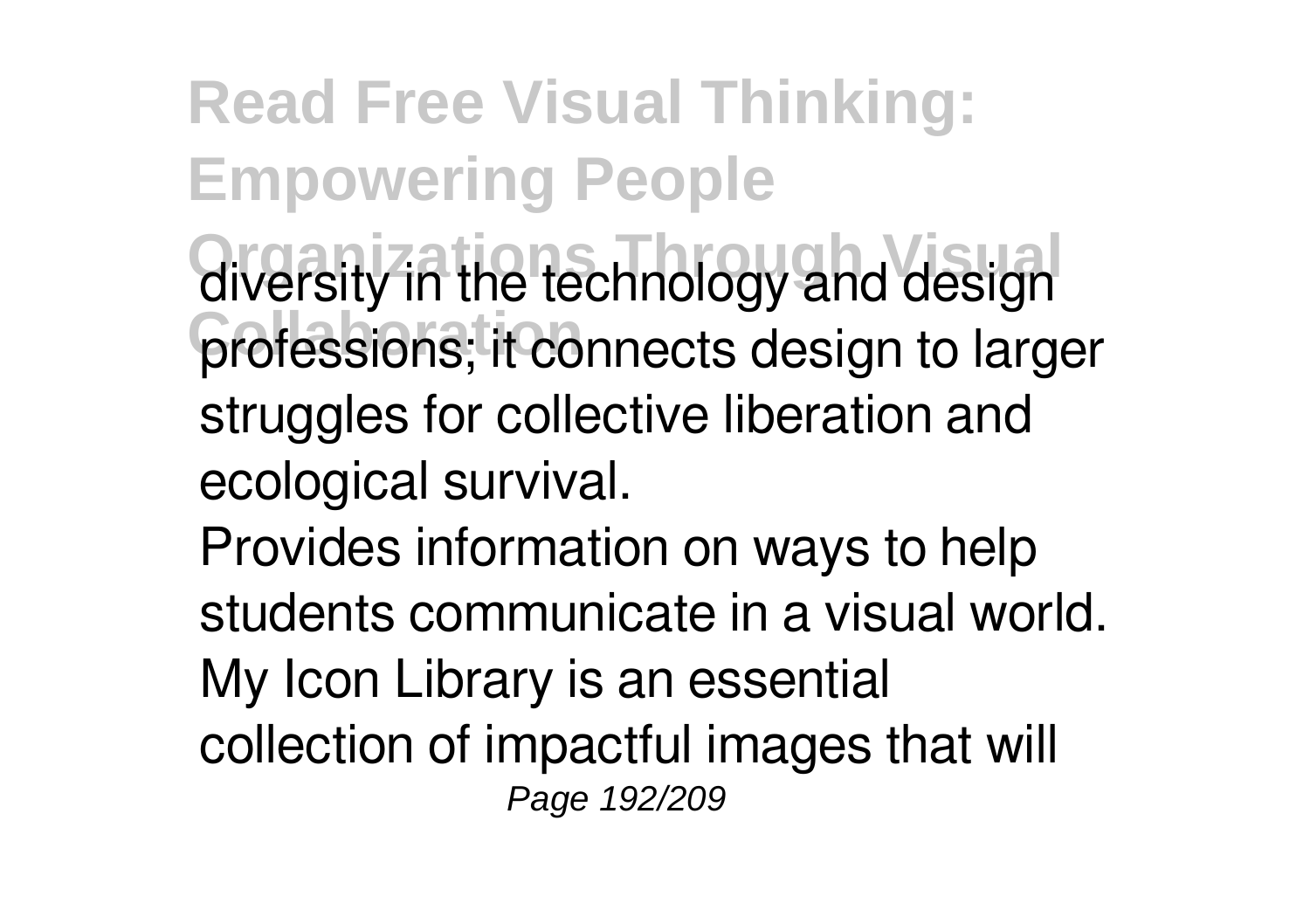**Read Free Visual Thinking: Empowering People Organization Corporations Through Visual Library** journey of visual thinking and storytelling. The collection consist of the most common, interesting, weird and wonderful concepts created during the author's visual thinking workshops. The concepts are grouped into categories that regularly crop up at the workshops: Page 193/209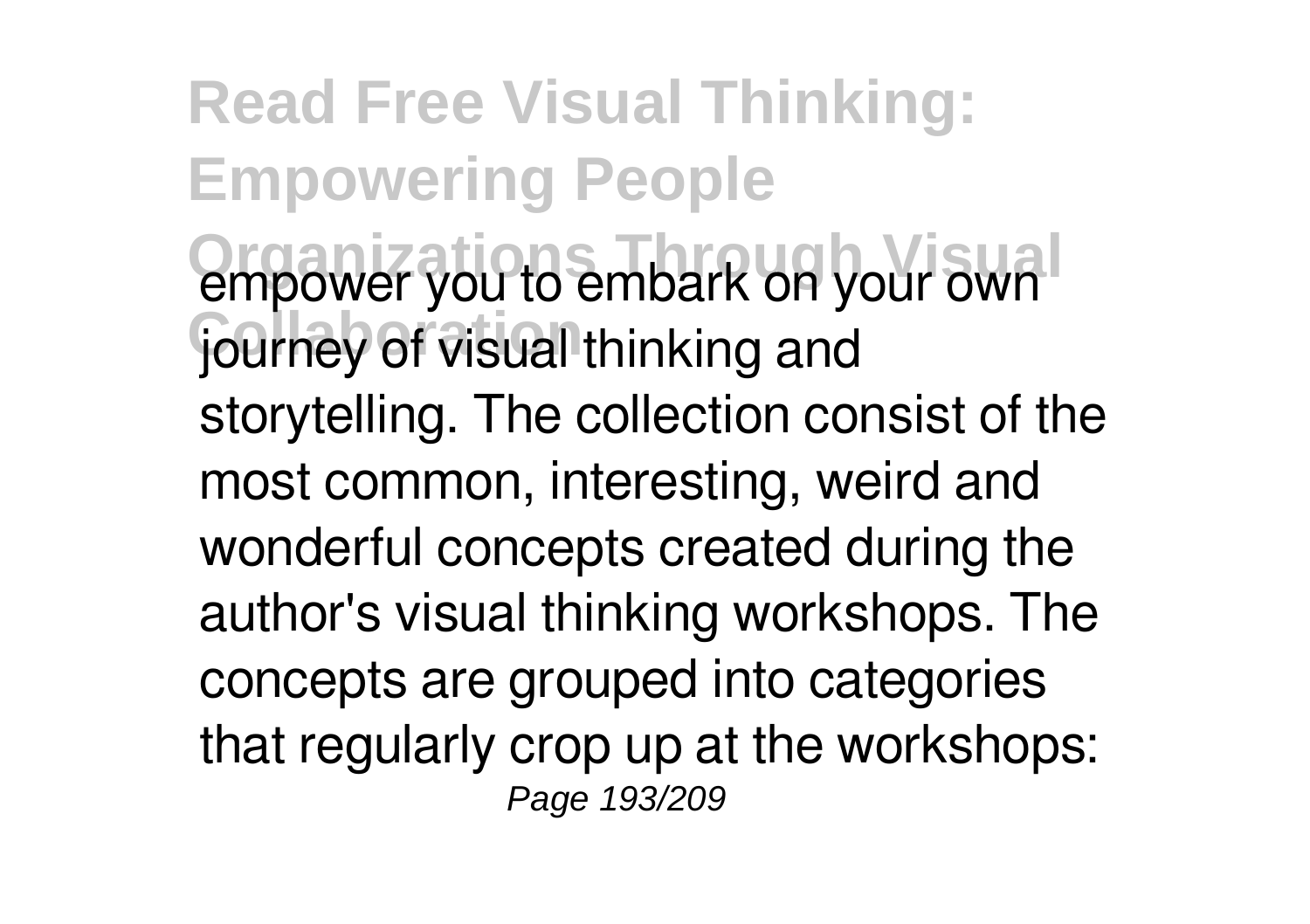**Read Free Visual Thinking: Empowering People Organizations Through Visual** "finance", "technology", "innovation", "agile" and "sales", as well as broader themes such as "team dynamics", "wayof-working", "politics" and "the world we live in". This is not a definitive list: every story is different and has its own blend of icons and visuals. My Icon Library is a source of inspiration and a go-to Page 194/209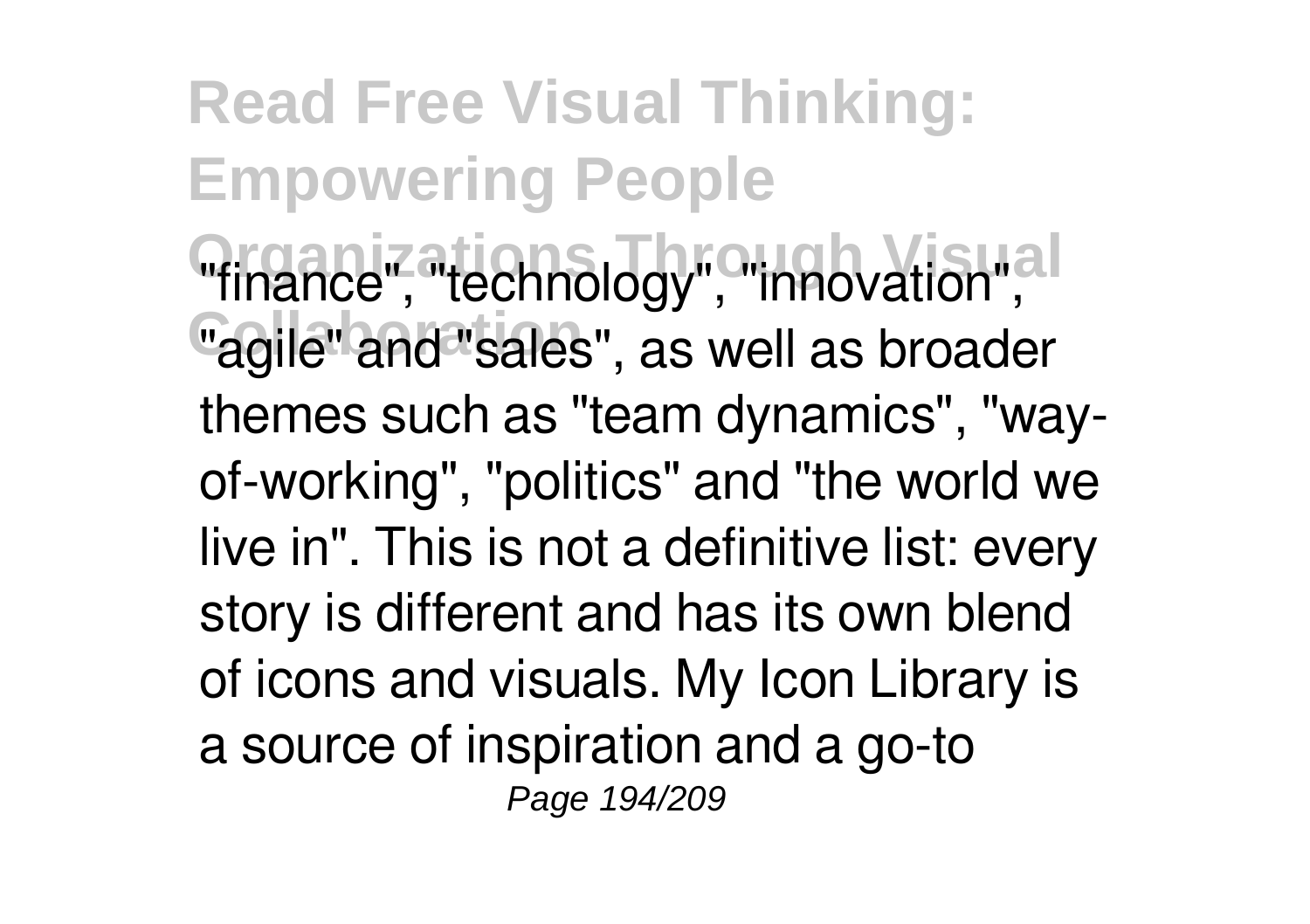**Read Free Visual Thinking: Empowering People Preference for whenever you need a Collaboration** visual that's a tad too complicated for your imagination or a Google Images search. It also works as a great companion to author's other bestselling books: Visual Thinking and Visual Doing. Offers advice on how to lead an

Page 195/209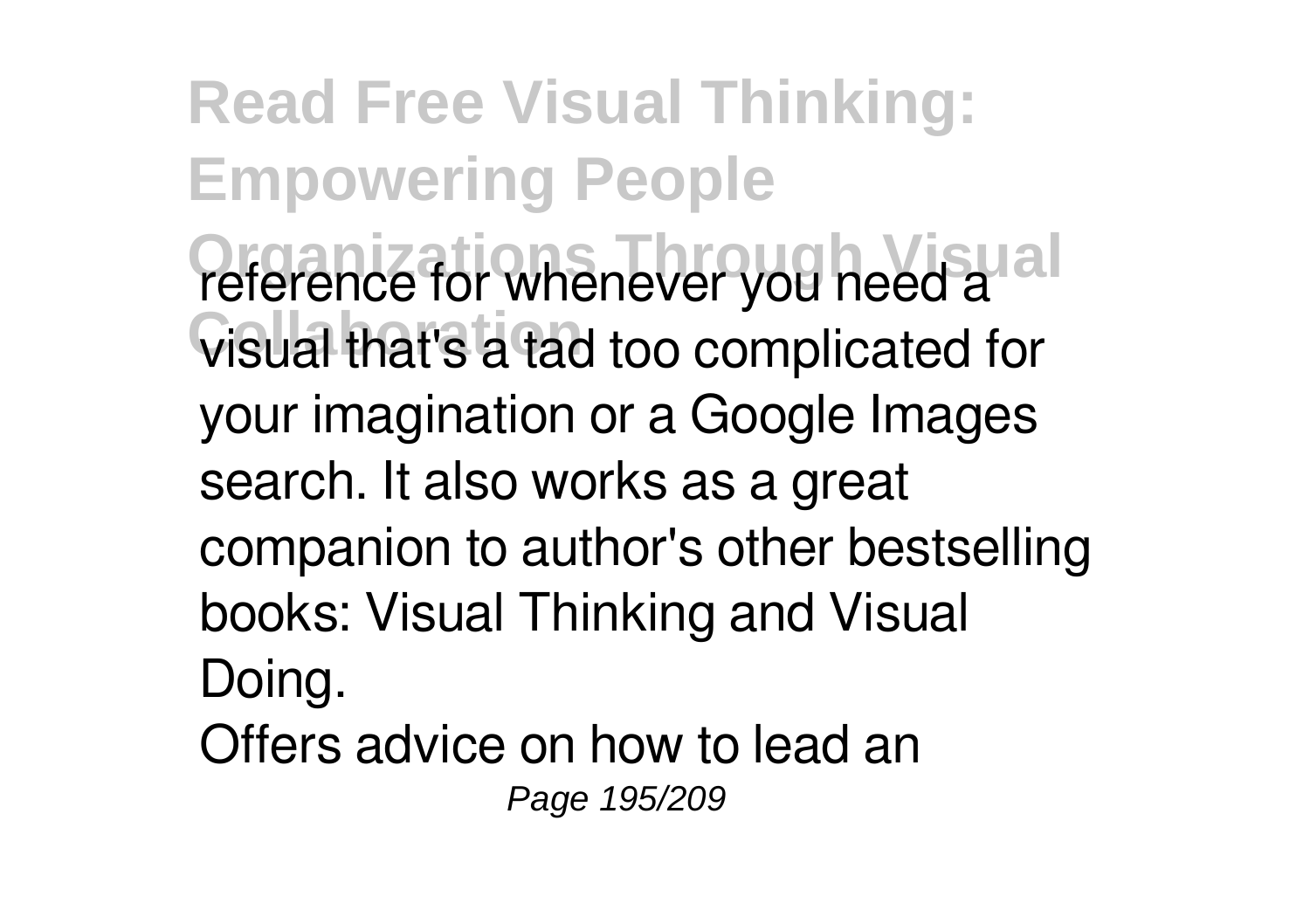**Read Free Visual Thinking: Empowering People Organization into change, including a** establishing a sense of urgency, developing a vision and strategy, and generating short-term wins. The Back of the Napkin Equipping Churches to Experience Sustained Health Design Thinking Page 196/209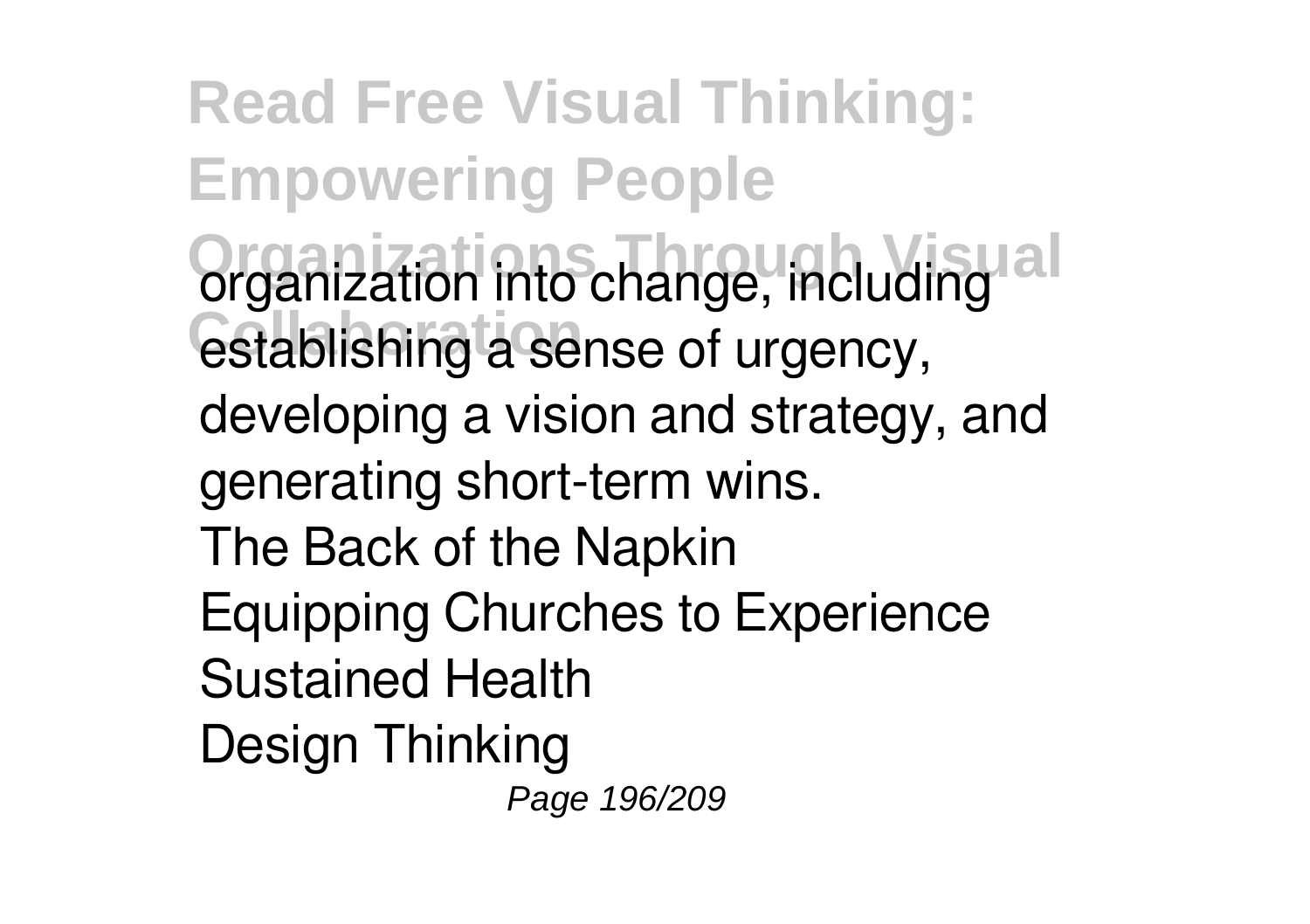**Read Free Visual Thinking: Empowering People Integrating Business, Design and Legal Thinking with Technology** How Graphics, Sticky Notes and Idea Mapping Can Transform Group **Productivity** How to Use Your Listening, Thinking and Drawing Skills to Make Meaning The Curious Incident of the Dog in the Page 197/209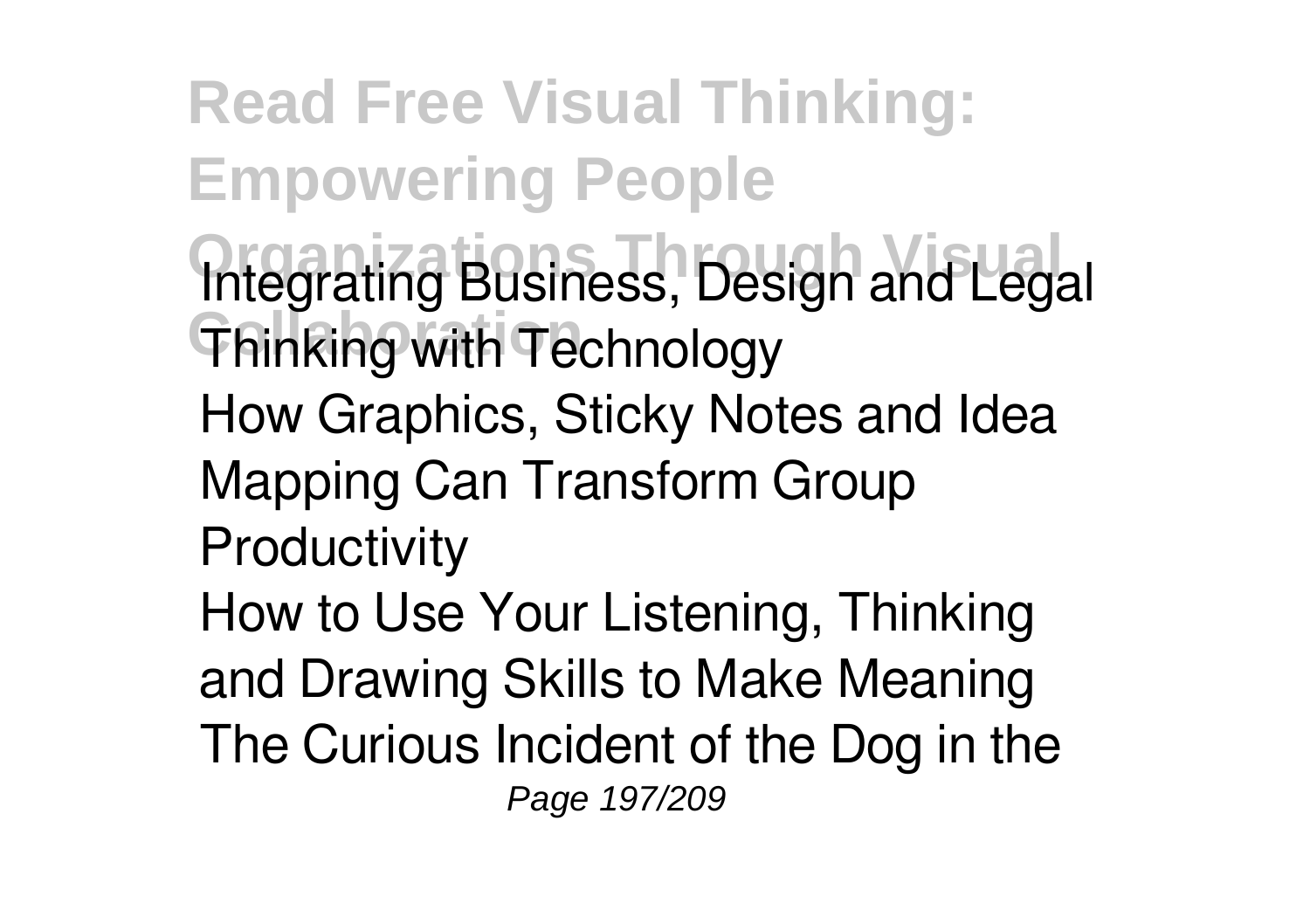**Read Free Visual Thinking: Empowering People Organizations Through Visual** Night-time **A Guide to Sketchnoting** Winner of the Shingo Publication Award Accelerate your organization to win in the marketplace. How can we apply technology to drive business value? For years, we've been told that the performance of software delivery teams Page 198/209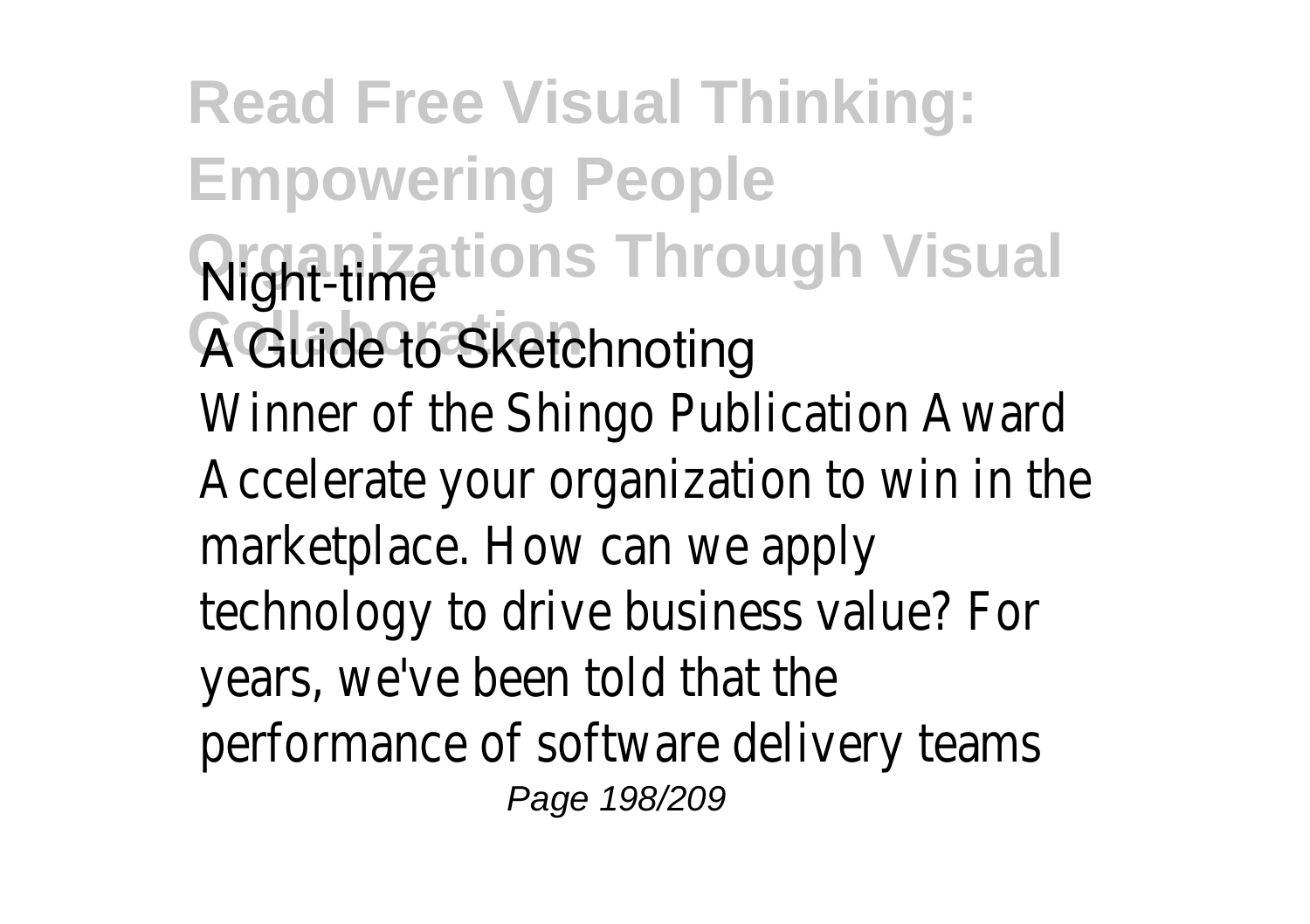**Read Free Visual Thinking: Empowering People** doesn't matter?that it can't provide a competitive advantage to our companies. Through four years of groundbreaking research to include data collected from the State of DevOps reports conducted with Puppet, Dr. Nicole Forsgren, Jez Humble, and Gene Kim set out to find a way to measure software delivery Page 199/209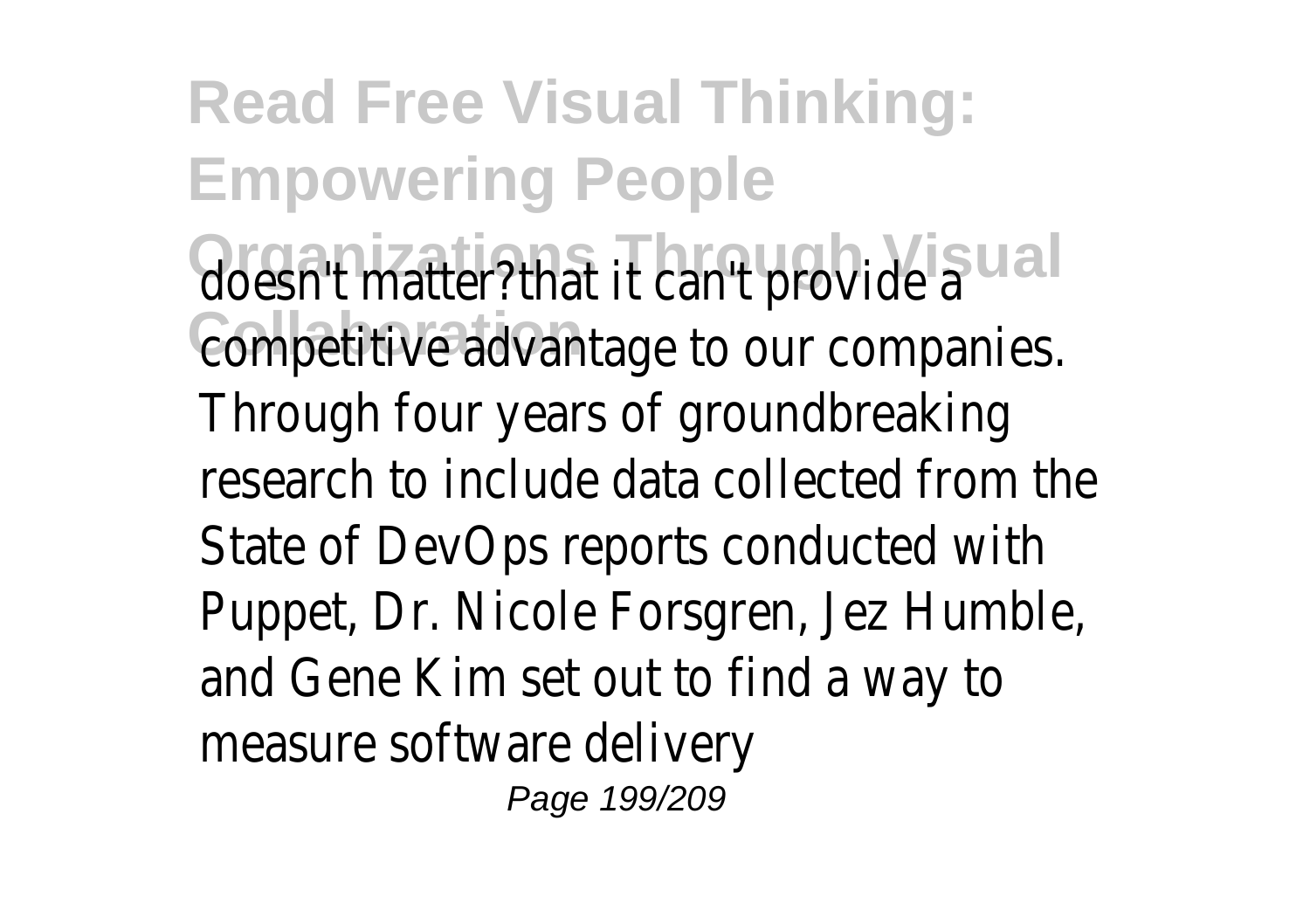**Read Free Visual Thinking: Empowering People** performance?and what drives it?using rigorous statistical methods. This book presents both the findings and the science behind that research, making the information accessible for readers to apply in their own organizations. Readers will discover how to measure the performance of their teams, and what Page 200/209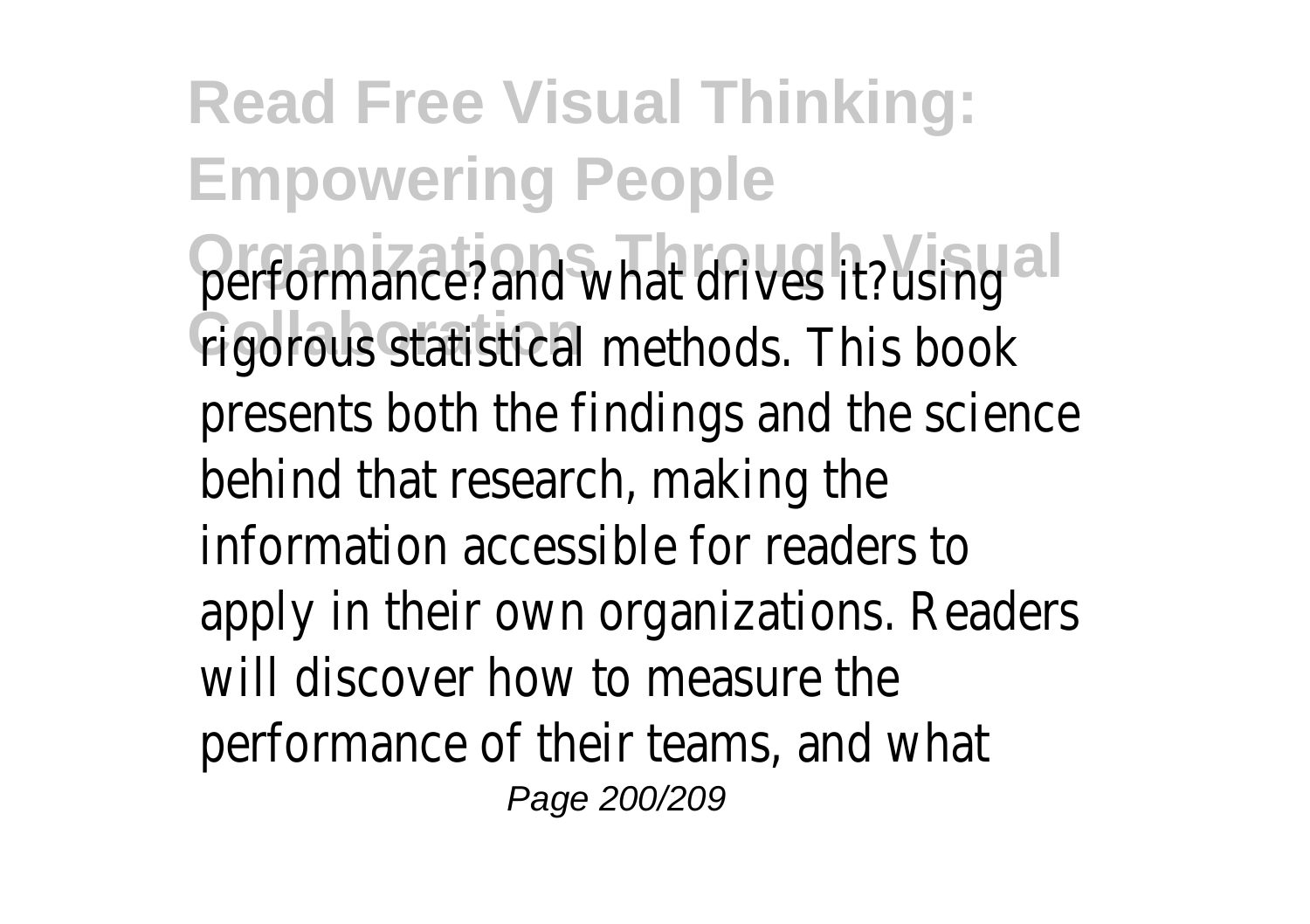**Read Free Visual Thinking: Empowering People Capabilities they should invest in to drive** higher performance. This book is ideal for management at every level.

This book explores the meaning and practice of empowering methodologies in organisational and social research. In a context of global academic precarity, this volume explores why empowering Page 201/209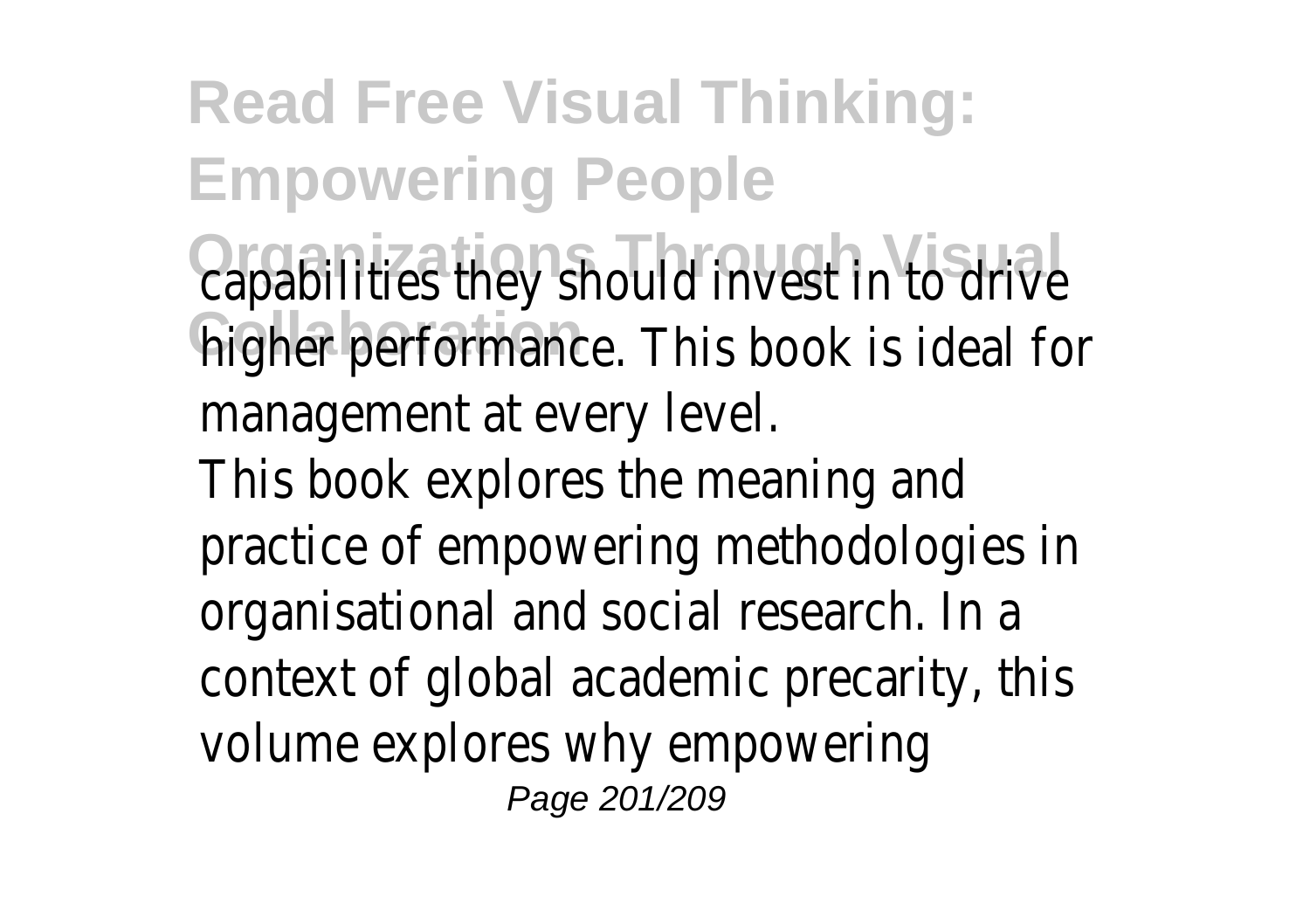**Read Free Visual Thinking: Empowering People** research is urgently needed. It discusses the situatedness of knowing and knowledge in the context of core-periphery relations between the global North and South. The book considers the sensory, affective, embodied practice of empowering research, which involves listening, seeing, moving and feeling, to Page 202/209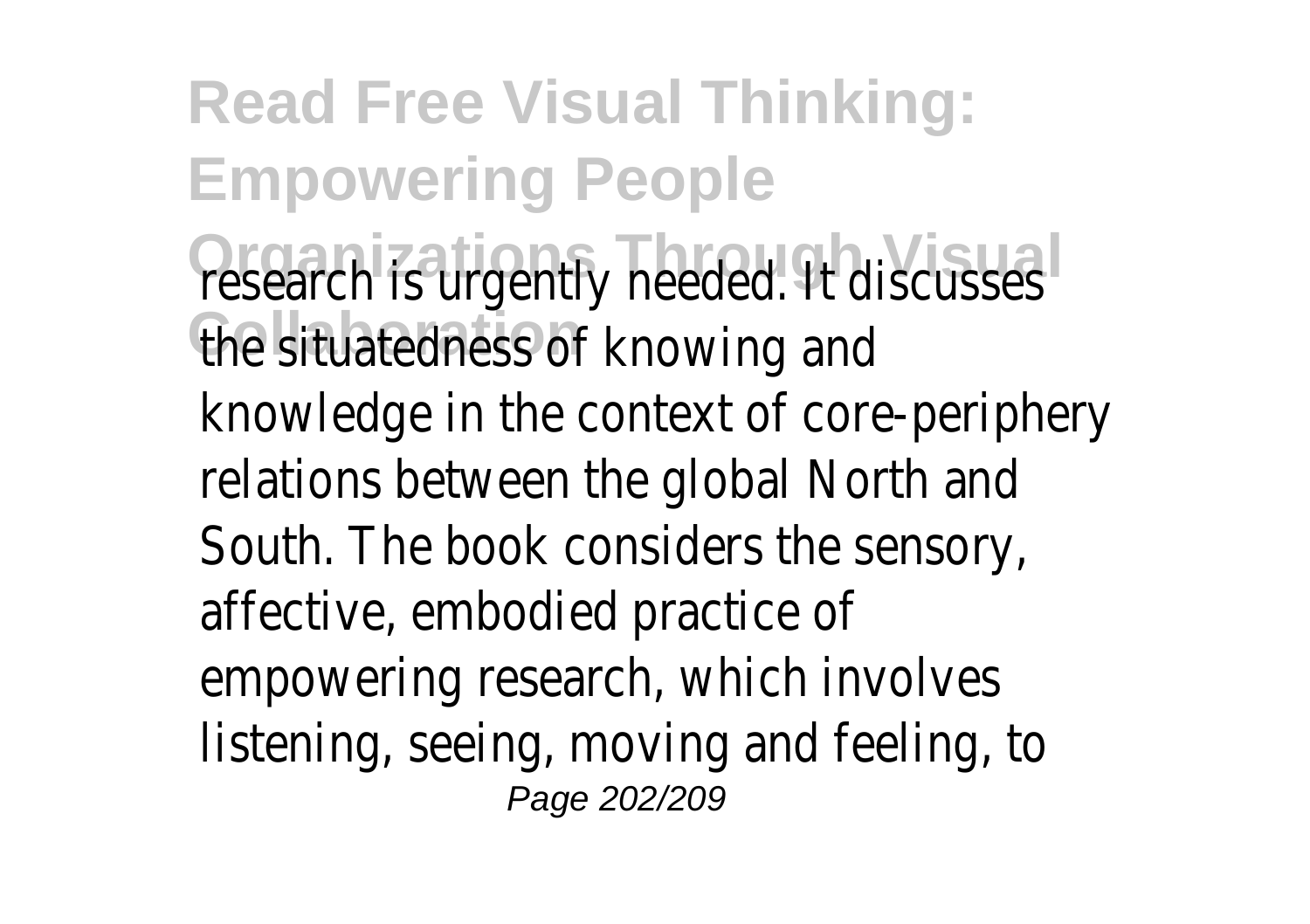**Read Free Visual Thinking: Empowering People** facilitate a more diverse, creative and crafty repertoire of research possibilities. The essays in this volume examine crucial themes including: · How to decolonise management knowledge · Using imaginative, visual and sensory methods · Memory and space in empowering research · Empowerment and feminist Page 203/209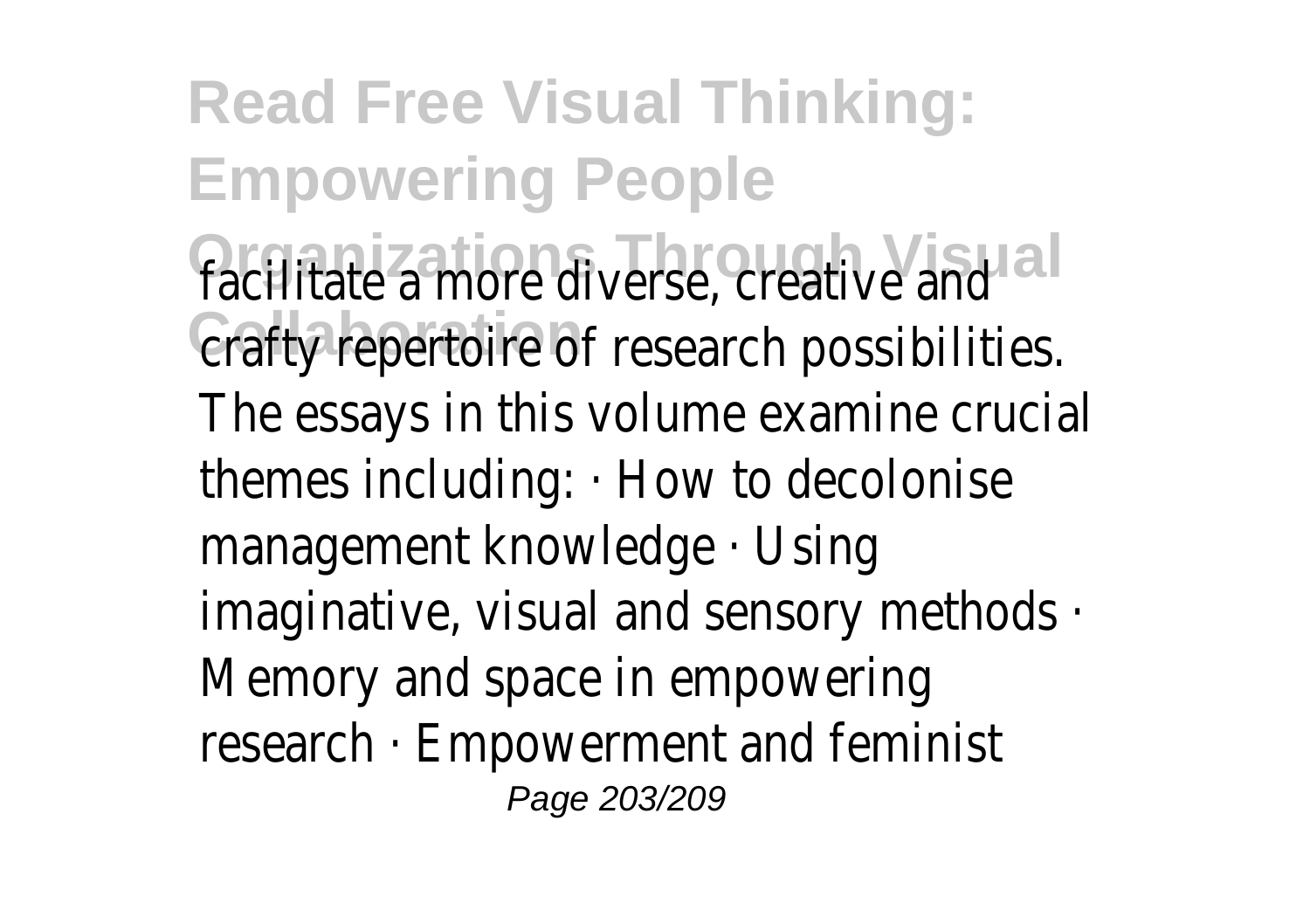**Read Free Visual Thinking: Empowering People** methodologies · The role of reflexivity in empowering research By bringing postcolonial perspectives from India, the volume aims to revitalise management and organisation studies for global readers. This book will be useful for scholars and researchers of management studies, organisational behaviour, research Page 204/209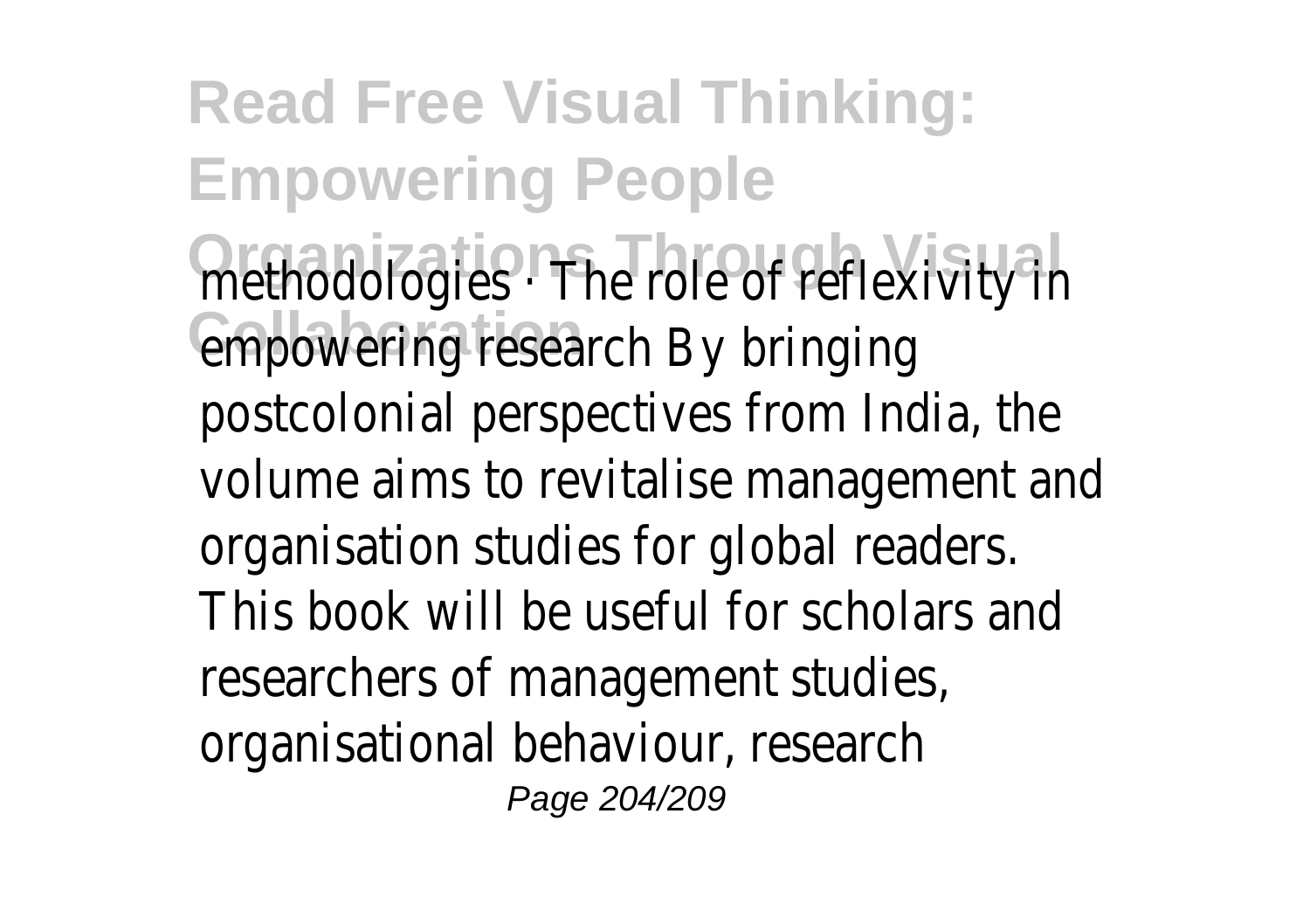**Read Free Visual Thinking: Empowering People** methodology, development studies, social sciences in general and gender studies and sociology.

Acclaimed church leader, blogger,

founder and chief strategic officer of The Unstuck Group, Tony Morgan unpacks the lifecycle of a typical church, identifies characteristics of each phase, and Page 205/209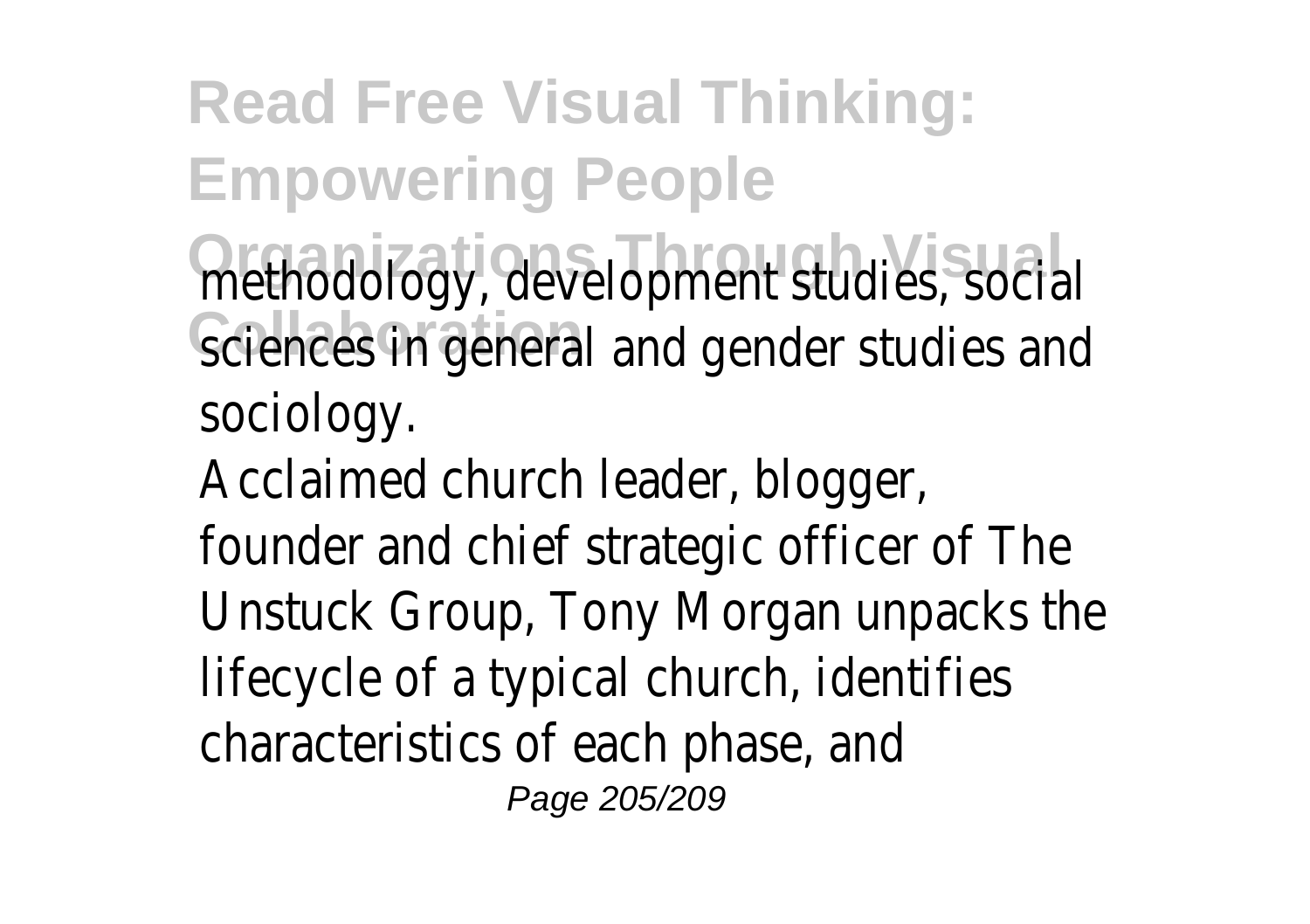**Read Free Visual Thinking: Empowering People** provides practical next steps a church can take to move towards sustained health. Think about your church for a moment. Is it growing? Is it diminishing? Is it somewhere in between? Acclaimed church leader, blogger, and founder and chief strategic officer of The Unstuck Group, Tony Morgan has identified the seven Page 206/209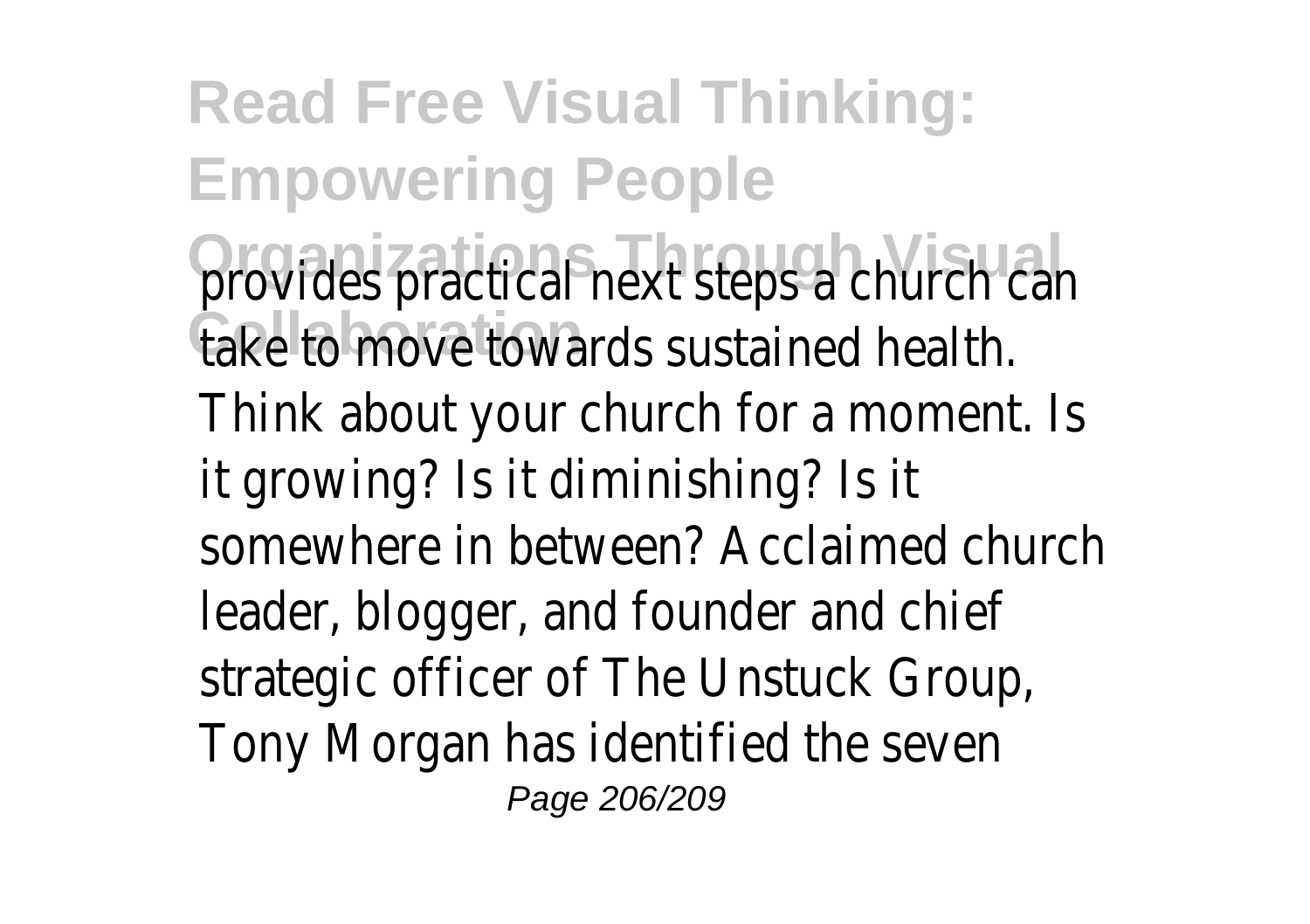**Read Free Visual Thinking: Empowering People** stages of a church's lifecycle that range from the hopeful and optimistic days of launch, to the stagnating last stages of life support. Regardless of the stage in which you find your church, it carries with it the world's greatest mission—to "go and make disciples of all the nations . . ." With eternity at stake the Church should be Page 207/209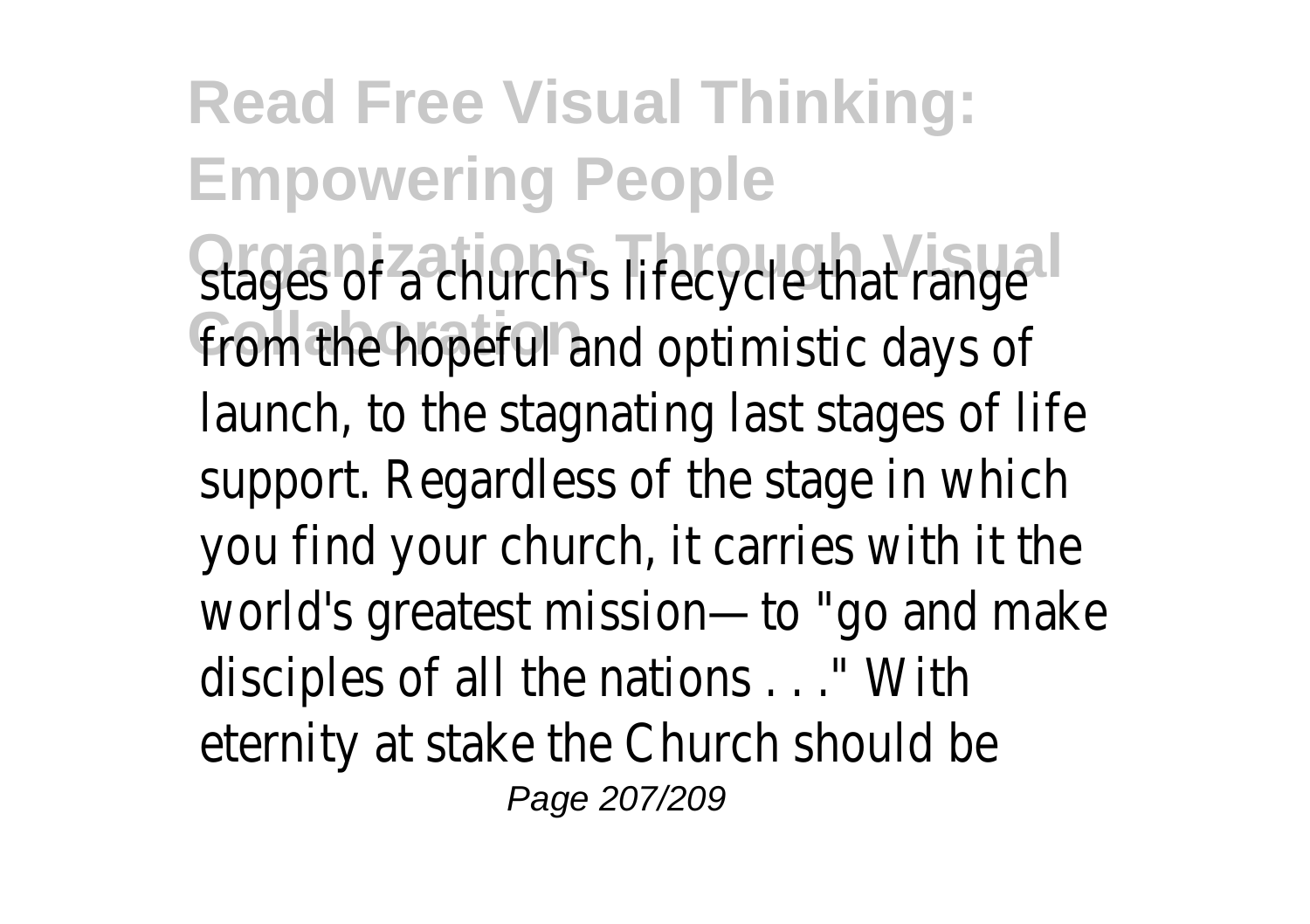**Read Free Visual Thinking: Empowering People** doing most everything within its power to see lives changed forever. The Church should strive for the pinnacle of the lifecycle, where they are continually making new disciples and experiencing what Morgan refers to as "sustained health." In The Unstuck Church, Morgan unpacks each phase of the church Page 208/209